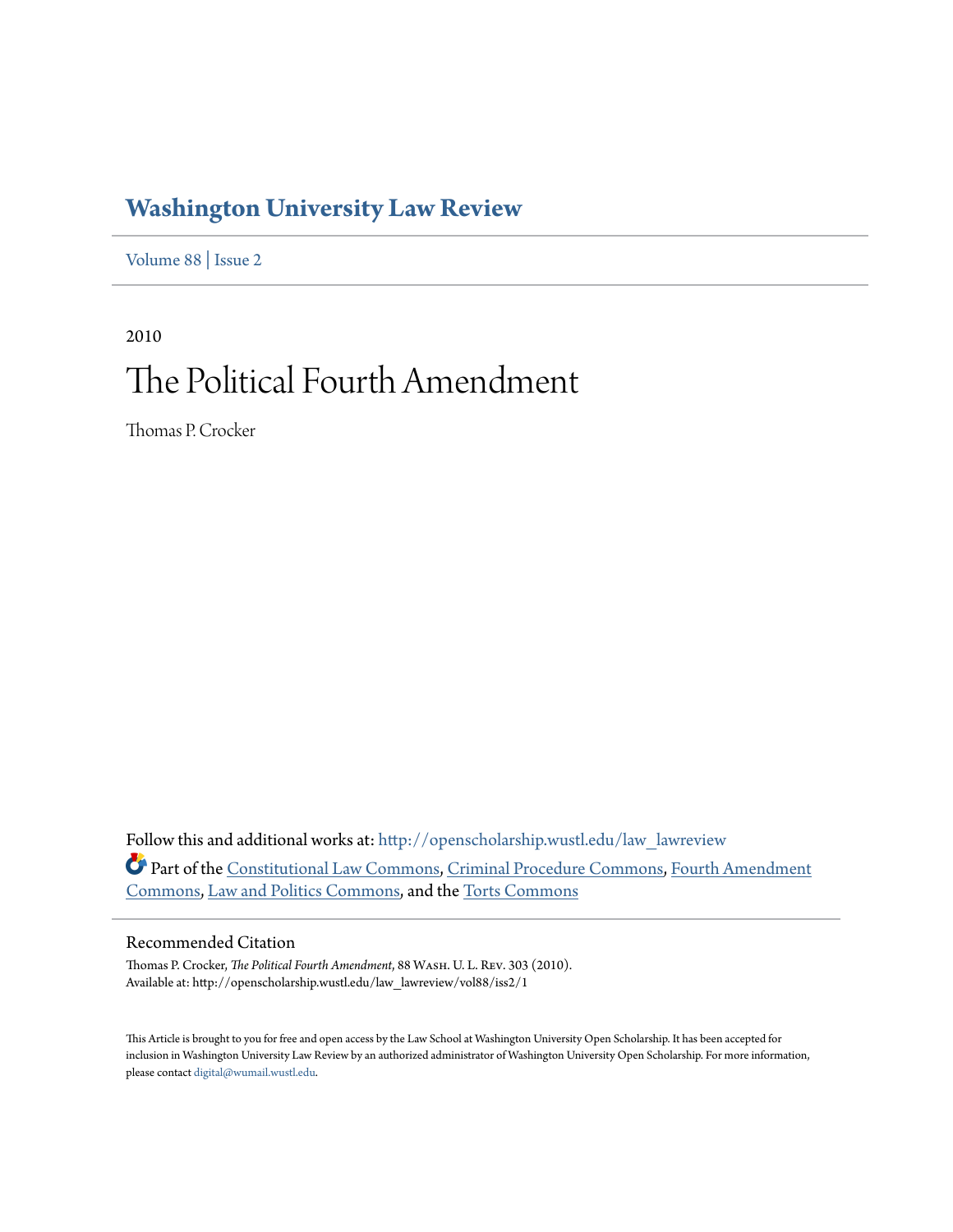# Washington University Law Review

VOLUME 88 NUMBER 2 2010

### **THE POLITICAL FOURTH AMENDMENT**

#### **THOMAS P. CROCKER**

#### ABSTRACT

*The Political Fourth Amendment builds on Justice Ginsburg's recent dissent in* Herring v. United States *to argue for a "more majestic conception" of the Fourth Amendment focused on protecting political liberty. To put the point dramatically, we misread the Fourth Amendment when we read it exclusively as a criminal procedure provision focused entirely on either regulating police or protecting privacy. In order to see the Fourth Amendment as contributing to the Constitution's protections for political liberty, and not simply as an invitation to regulate police practice, we must take seriously the fact that the Fourth Amendment's textual purpose is to secure a "right of the people," which places it textually alongside the First, Second, and Ninth Amendments that similarly seek to protect the "right[s] of the people." Narratives focused on regulating police or protecting privacy each risk blinding us to the Fourth Amendment's broader constitutional setting. By looking at the historical origins of the Fourth Amendment in relation to substantive First Amendment concerns, and examining the textual significance of protecting a "right of the people," this Article argues that the two dominant narratives overlook a central political purpose of the Fourth Amendment. The political Fourth Amendment seeks to protect the political liberties of* 

Associate Professor of Law, University of South Carolina School of Law, and Visiting Scholar, American Academy of Arts & Sciences. J.D. Yale Law School; Ph.D. Vanderbilt University. I would like to thank Tara Grove, Coleman Hutchison, Orin Kerr, Dan Markel, Helen Norton, Wadie Said, Daniel Solove, and Stephanie Stern for their generous feedback and insight. I also benefited greatly from presentation of this project to the faculty at Florida State University. I owe thanks to Chris Kenney and William McKinney for excellent research assistance.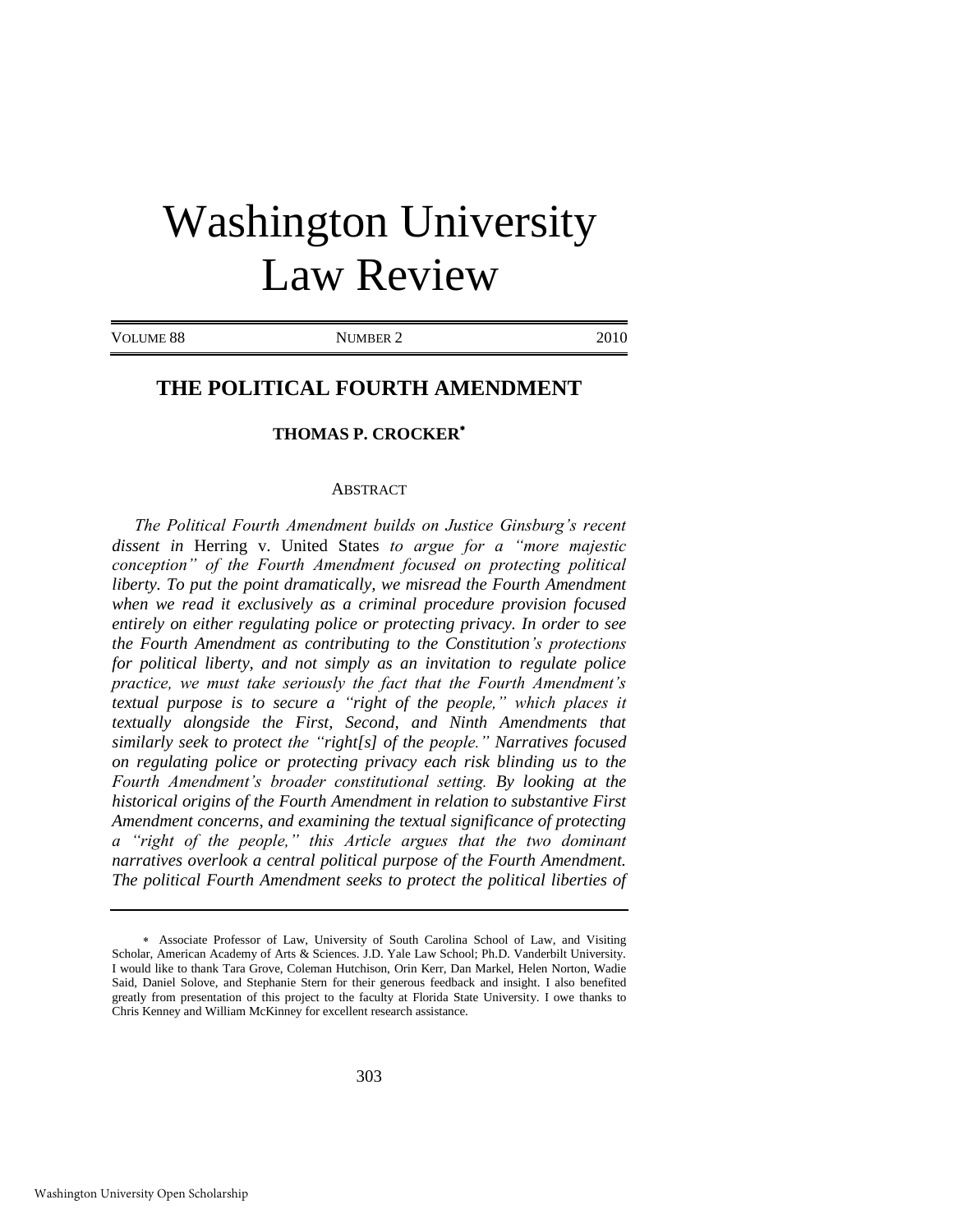*the sovereign "People." Focused exclusively on protecting privacy by regulating police practice, current Fourth Amendment doctrine offers no protection to anything a person knowingly exposes to others, a hazard in an era of electronic social networking. Reading the Fourth Amendment back into the Constitution makes available new grounds for the Constitution's relevance in an age of pervasive electronic surveillance.*

#### TABLE OF CONTENTS

| I. TWO VISIONS OF FOURTH AMENDMENT PURPOSE: PROTECTING   |  |
|----------------------------------------------------------|--|
|                                                          |  |
|                                                          |  |
|                                                          |  |
|                                                          |  |
|                                                          |  |
|                                                          |  |
| II. FOURTH AMENDMENT BEGINNINGS AND SEDITIOUS LIBEL  345 |  |
|                                                          |  |
|                                                          |  |
|                                                          |  |
| A.                                                       |  |
| $B_{\cdot}$                                              |  |
| IV. SECURING LIBERTY AS A FOURTH AMENDMENT VALUE  371    |  |
|                                                          |  |

#### **INTRODUCTION**

We live in a world of increased government surveillance of both public and private spheres of our lives, despite past warnings of possible future harm. Writing in dissent from the Supreme Court's confidential informant cases, Justice Douglas warned that the "privacy and dignity of our citizens is being whittled away by sometimes imperceptible steps."<sup>1</sup> As a consequence of technological developments, we risk creating "a society in which government may intrude into the secret regions of man's life at will."<sup>2</sup> As the sphere of life held private from government surveillance

<sup>1.</sup> Osborn v. United States, 385 U.S. 323, 343 (1966) (Douglas, J., dissenting).

<sup>2</sup>*. Id.* Justice Douglas also notes that police employed peepholes to spy in men's bathrooms to try to discover homosexuals, while intruding into very private regions of one's life. *Id.* at 342–43; *see* David Alan Sklansky, *"One Train May Hide Another":* Katz*,* Stonewall*, and the Secret Subtext of Criminal Procedure*, 41 U.C. DAVIS L. REV. 875, 880 (2008) ("Homosexuality and its policing . . .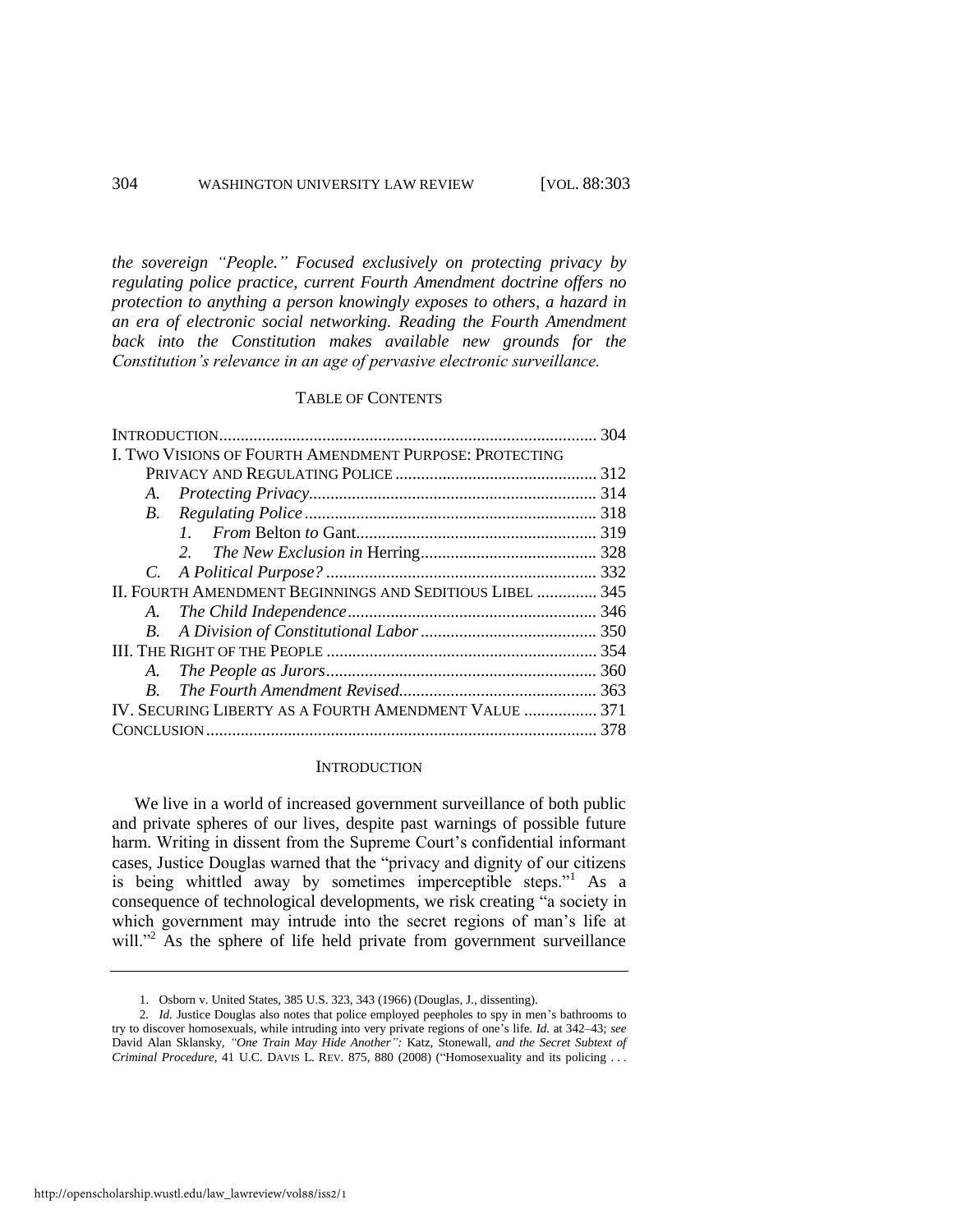shrinks, Justice Douglas observed that a time may come "when the most confidential and intimate conversations are always open to eager, prying ears. When that time comes, privacy, and with it liberty, will be gone.<sup>33</sup>

Impassioned dissents provide good prose, but may not always provide clarity of thought. Indeed, sounding the totalitarian bugle in a post–Cold War era may ring a bit disharmonious. This era has produced vast new technologies enabling many new means of intimate conversation among friends. These technological tools are familiar to us all. E-mail, text messaging, electronic social networking, and wireless mobile communication devices allow us many different ways to keep track of our friends and associates. The problem that provides continuing relevance to Justice Douglas's dissent is that under current Fourth Amendment doctrine, all of these tools are constitutionally available to "eager, prying ears,"<sup>4</sup> because none of them involves attempts by the speaker to keep information private—that is, secret.

Under the "third-party" doctrine, a person loses Fourth Amendment protections over anything she knowingly exposes to another person.<sup>5</sup> The Supreme Court "consistently has held that a person has no legitimate expectation of privacy in information he voluntarily turns over to third parties."<sup>6</sup> As Chief Justice Roberts articulated the doctrine, "[i]f an individual shares information, papers, *or places* with another, he assumes the risk that the other person will in turn share access to that information or those papers *or places* with the government."<sup>7</sup> This doctrine extends to features of everyday life, such as the numbers one dials on the phone, $8$  the transactions one conducts with a bank, $9$  or the location one conveys to onlookers when in public.<sup>10</sup> Because under the third-party doctrine the Fourth Amendment protects only the privacy of information or activities

were an important part of the background against which the Court constructed the modern constitutional law of the criminal process.").

<sup>3</sup>*. See Osborn*, 385 U.S. at 354 (Douglas, J., dissenting).

<sup>4.</sup> *Id.* By contrast, delivery of sealed mail is unavailable to prying eyes. *See Ex parte* Jackson, 96 U.S. 727, 733 (1878) ("The constitutional guaranty of the right of the people to be secure in their papers against unreasonable searches and seizures extends to their papers, thus closed against inspection, wherever they may be.").

<sup>5.</sup> *See, e.g.*, Smith v. Maryland, 442 U.S. 735, 743–44 (1979).

<sup>6.</sup> *Id.*

<sup>7.</sup> Georgia v. Randolph, 547 U.S. 103, 128 (2006) (Roberts, C.J., dissenting). Regarding shared common areas, the Court has stated that co-occupants have "assumed the risk that one of their number might permit [a] common area to be searched.<sup>7</sup> United States v. Matlock, 415 U.S. 164, 171 n.7 (1974).

<sup>8.</sup> *See Smith*, 442 U.S. at 743.

<sup>9.</sup> United States v. Miller, 425 U.S. 435, 443 (1976).

<sup>10.</sup> *See* United States v. Knotts, 460 U.S. 276, 281–82 (1983).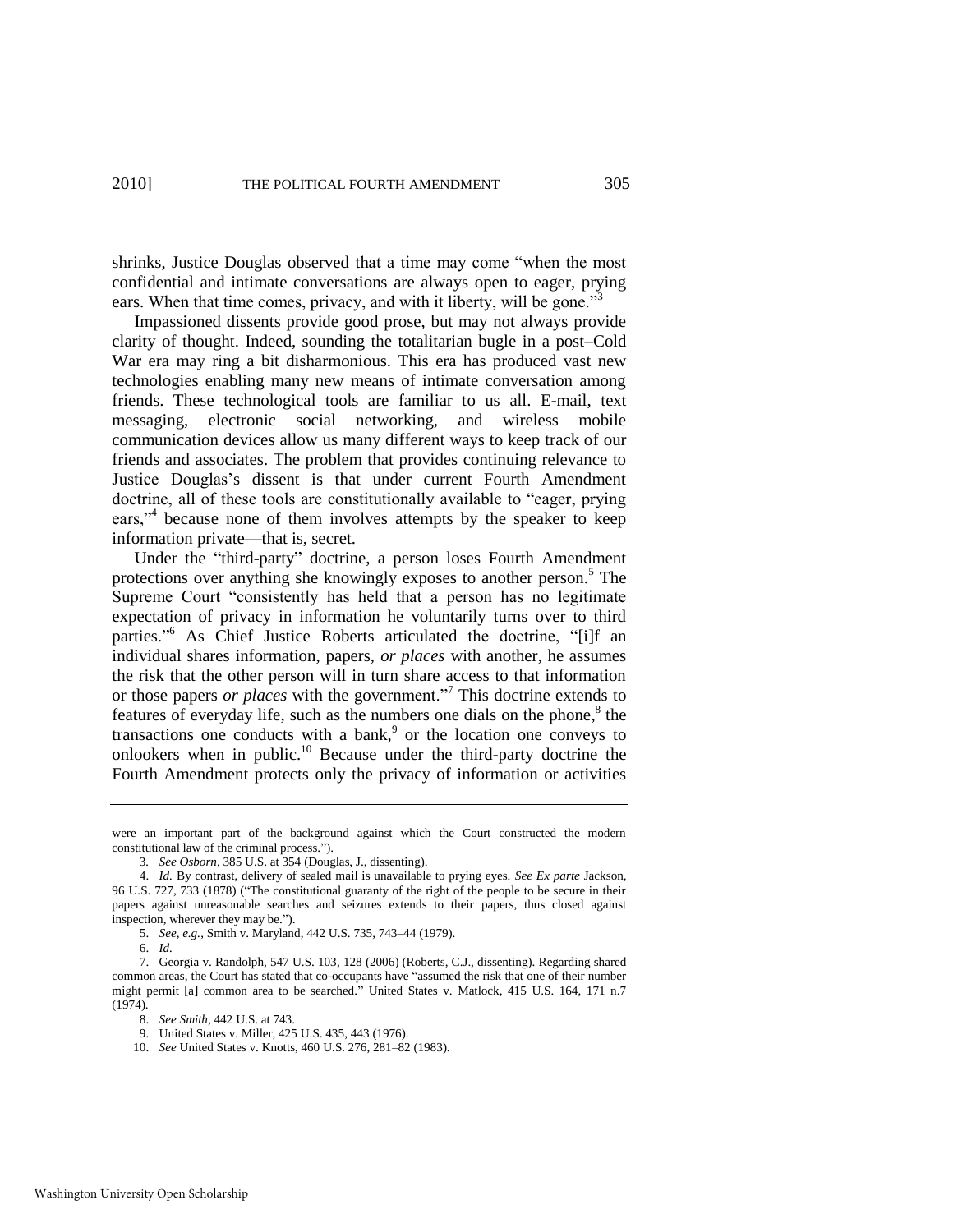withheld from others, the Court construes much of everyday life as no longer undisclosed, and therefore fully available to government officials. Although scholars have widely criticized this doctrine, $11$  it readily follows from the Court's narrow construction of privacy as what remains undisclosed. In a robust socially networked world, Fourth Amendment privacy by itself may offer little constitutional guidance or protection.<sup>12</sup>

We face a constitutional dilemma. Either we accept the existing limited, and increasingly irrelevant, Fourth Amendment protections for privacy, or we must seek to reinvigorate the Fourth Amendment by seeing how it functions within a more comprehensive constitutional framework.<sup>13</sup> This Article argues that the Fourth Amendment makes a distinctive contribution to a broader constitutional framework aimed at protecting political liberty.

Justice Douglas's dissent is noteworthy because he recognizes the interrelation between privacy, dignity, and liberty. So far, the primary melody of Fourth Amendment protections has sounded in privacy alone, with dignity and liberty interests playing only an occasional background note.<sup>14</sup> Yet liberty fits more comfortably within a Constitution whose

<sup>11.</sup> *See, e.g*., Anthony G. Amsterdam, *Perspectives on the Fourth Amendment*, 58 MINN. L. REV. 349 (1974); Sherry F. Colb, *What Is a Search? Two Conceptual Flaws in Fourth Amendment Doctrine and Some Hints of a Remedy*, 55 STAN. L. REV. 119, 123 (2002) (criticizing the Court for "equating risk-taking with inviting exposure and equating limited-audience with whole-world self-exposure"); Mary I. Coombs, *Shared Privacy and the Fourth Amendment, or the Rights of Relationships*, 75 CALIF. L. REV. 1593, 1635 (1987) ("A view of the world that recognizes the essential interconnectedness of people and the importance of intimacy and sharing is foreign to the atomistic social theory underlying the Court's present doctrine."); Daniel J. Solove, *Fourth Amendment Codification and Professor Kerr's Misguided Call for Judicial Deference*, 74 FORDHAM L. REV. 747, 753 (2005) ("The third party doctrine presents one of the most serious threats to privacy in the digital age.‖); *see also* Christopher Slobogin & Joseph E. Schumacher, *Reasonable Expectations of Privacy and Autonomy in Fourth Amendment Cases: An Empirical Look at "Understandings Recognized and Permitted by Society,"* 42 DUKE L.J. 727, 732 (1993) (employing surveys to reveal "societal understandings" of privacy and finding that "some of the Court's conclusions . . . may be well off the mark‖). *But see* Orin S. Kerr, *The Case for the Third-Party Doctrine*, 107 MICH. L. REV. 561, 564 (2009) (defending the third-party doctrine).

<sup>12.</sup> *See* Donald L. Doernberg, *"Can You Hear Me Now?": Expectations of Privacy, False Friends, and the Perils of Speaking Under the Supreme Court's Fourth Amendment Jurisprudence*, 39 IND. L. REV. 253, 284 (2006) ("The harm that the Amendment protects against is the loss of the sense of security that inevitably accompanies the idea that no matter where one is, and no matter what one does, the government may be listening or watching.").

<sup>13.</sup> Posing a similar question, Jack Balkin asks: "The question is not whether we will have a surveillance state in the years to come, but what sort of surveillance state we will have. Will we have a government without sufficient controls over public and private surveillance, or will we have a government that protects individual dignity and conforms both public and private surveillance to the rule of law?‖ Jack M. Balkin, *The Constitution in the National Surveillance State*, 93 MINN. L. REV. 1, 3–4 (2008).

<sup>14.</sup> *See* James Q. Whitman, *The Two Western Cultures of Privacy: Dignity Versus Liberty*, 113 YALE L.J. 1151, 1213–14 (2004).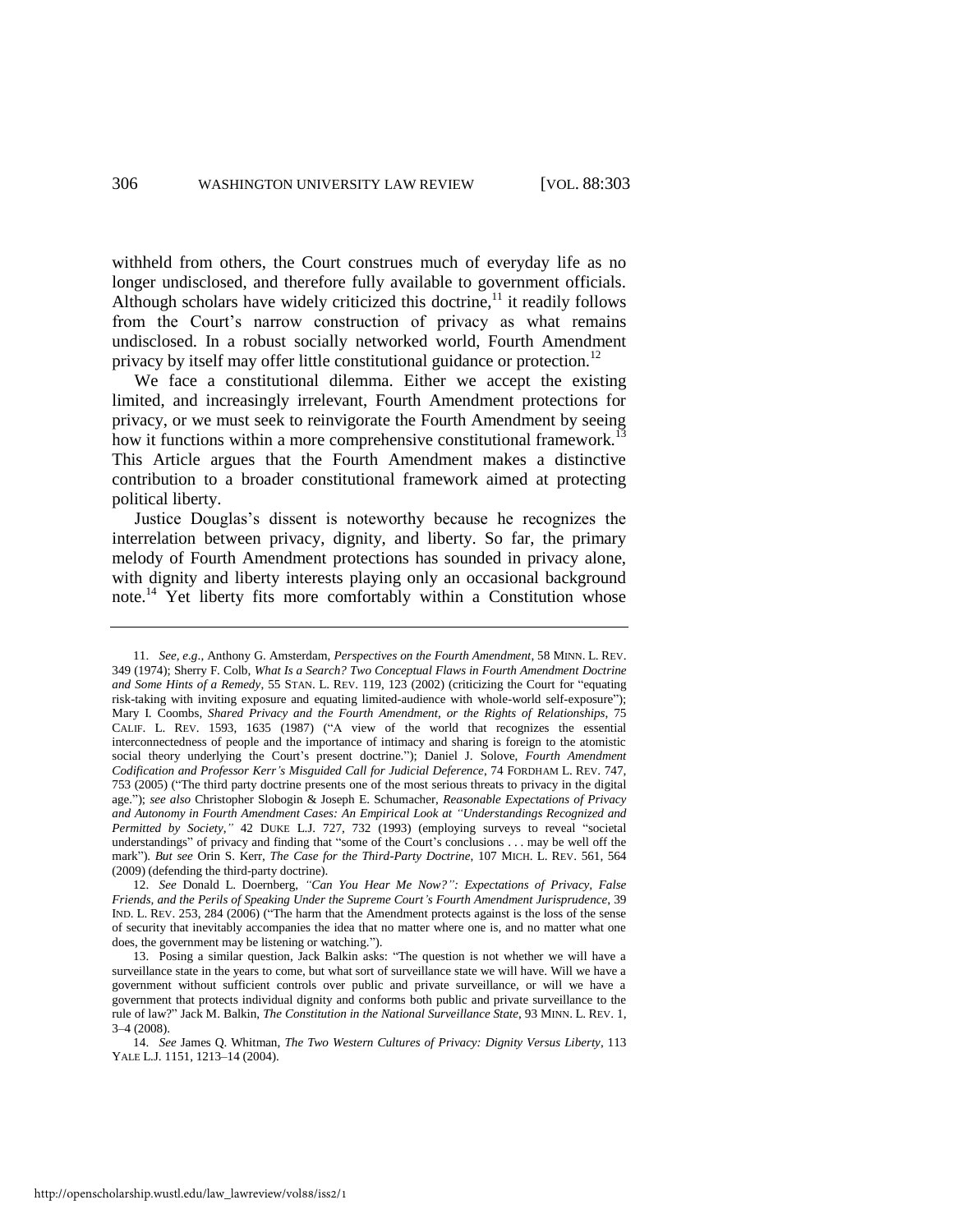#### 2010] THE POLITICAL FOURTH AMENDMENT 307

purpose is to "secure the Blessings of Liberty" for "We the People."<sup>15</sup> Liberty is realized in public as well as private, collectively as well as individually, creating the space for "the People" to exercise their sovereign power. Moreover, the Fourth Amendment looks very different when read alongside the First, Second, and Ninth Amendments, all of which protect "right[s] of the people," than when it is read among the criminal process provisions of the Fifth and Sixth Amendments, which focus on rights of "the accused" or "a person." Read in light of the Amendments protecting political liberty, we can more easily see the Fourth Amendment's role within a scheme of ordered liberty designed for political purposes.<sup>16</sup> The ability to see the Fourth Amendment in this light is obscured by prevailing doctrine.

Current Fourth Amendment jurisprudence governing searches contains two contrasting narratives, one focused on regulating police and the other on protecting privacy.<sup>17</sup> Sometimes the two narratives coordinate; regulation of police can be privacy protecting. At other times the narratives diverge. Two recent Supreme Court decisions illustrate the divergence. In *Arizona v. Gant*, a five-to-four majority of the Supreme Court placed limitations on the search incident to an arrest near an automobile, citing the imperative of protecting privacy interests.<sup>18</sup> A vigorous dissent, citing the need to provide bright-line rules to guide police practice, failed to mention the value of privacy at all.<sup>19</sup> In *Herring v*. *United States*, a different five-to-four majority held that the exclusionary rule did not apply to searches based on negligent records maintained by state officials, emphasizing the minimal deterrent effect for police misconduct, while also failing to consider relevant privacy interests.<sup>20</sup> Writing in dissent, Justice Ginsburg altered the usual Fourth Amendment narrative, focusing not on the privacy implications of the search and seizure, but on the liberty interests at stake.<sup>21</sup> Here, Justice Douglas's equating of Fourth Amendment liberty with privacy interests is recast in a new jurisprudential light. By reading the Fourth Amendment to protect liberty, Justice Ginsburg opens up the possibility of protecting the public

<sup>15.</sup> U.S. CONST. pmbl.

<sup>16.</sup> The modern development of the Fourth Amendment was focused on vindicating the "freedom implicit in the concept of ordered liberty." Mapp v. Ohio, 367 U.S. 643, 655 (1961) (quotation omitted).

<sup>17.</sup> *See infra* notes [36–](#page-9-0)[51 a](#page-11-0)nd accompanying text.

<sup>18. 129</sup> S. Ct. 1710, 1720, 1723–24 (2009).

<sup>19.</sup> *Id.* at 1726–32 (Alito, J., dissenting).

<sup>20. 129</sup> S. Ct. 695, 704 (2009).

<sup>21.</sup> *Id.* at 706–07 (Ginsburg, J., dissenting).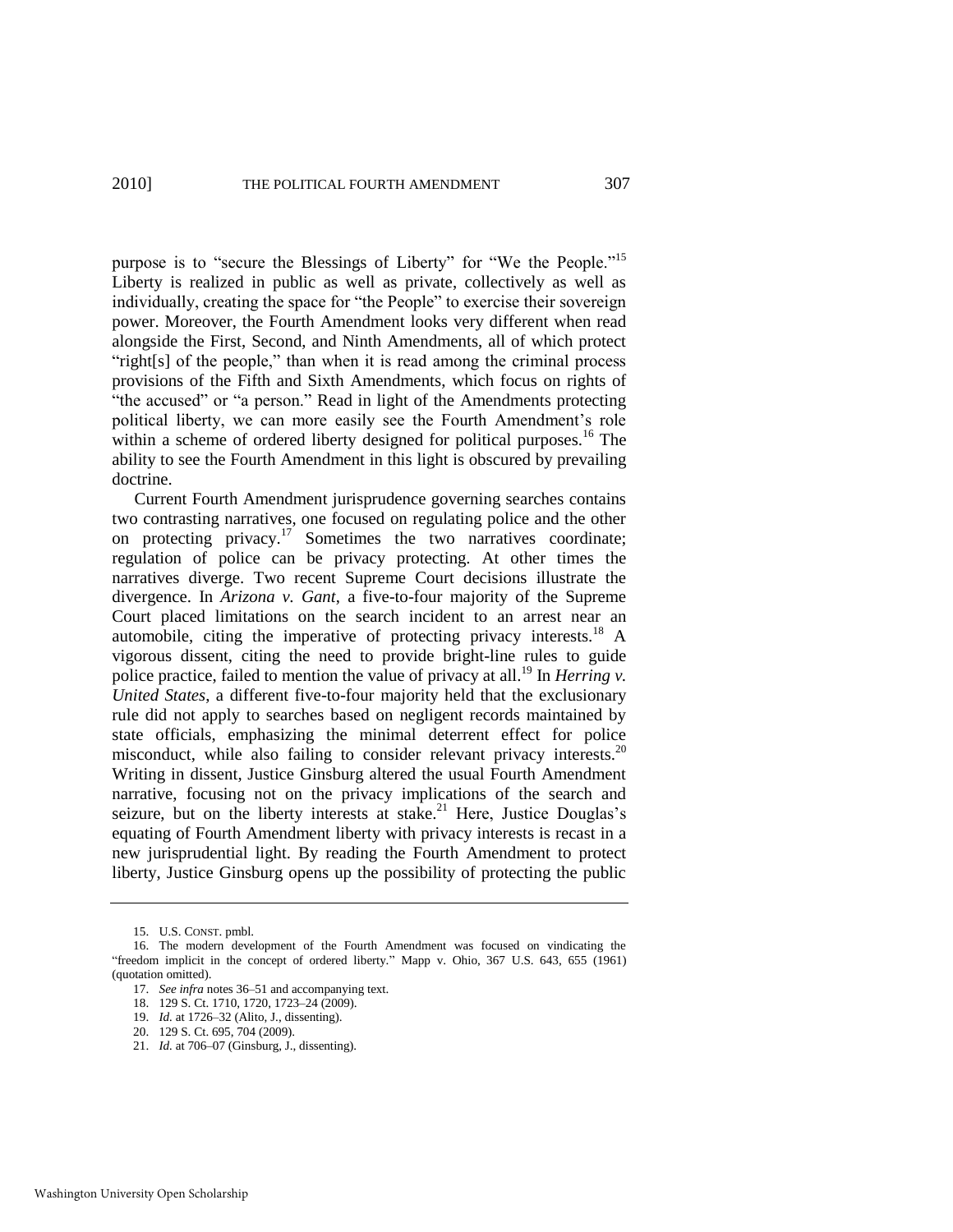and political lives of individuals who have chosen not to remain secreted away from others. In so doing, protections for political liberty may sweep more broadly than the Court's current protections for privacy. Constitutional discourse that moves beyond the twin narratives of regulating police and protecting privacy allows us to see how the Fourth Amendment protects popular sovereignty and public association, in addition to private life.

Put dramatically, we misread the Fourth Amendment when we read it to protect no more than a "reasonable expectation of privacy," as the Court has done since *Katz v. United States*. <sup>22</sup> Privacy is no doubt an important constitutional value, protected not only by the Fourth Amendment, but also by the due process clauses of the Fifth and Fourteenth Amendments.<sup>23</sup> But privacy exclusiveness ignores a "more majestic conception"<sup>24</sup> of the Fourth Amendment that protects a political "right of the people" to organize community life free from pervasive government surveillance and interference. Similar problems arise when scholars and courts view the Fourth Amendment primarily as a special provision of constitutional criminal procedure designed to regulate police practice.<sup>25</sup> As Akhil Amar argues, by reading the Fourth Amendment as part of a special group of criminal procedure provisions, "we miss . . . how the Fourth Amendment connects up with the rest of the Constitution."<sup>26</sup> Yet despite the severity of his criticism of other scholars, Amar persists in reading the Fourth Amendment in the context of constitutional criminal procedure.<sup>27</sup> He

<span id="page-6-0"></span><sup>22. 389</sup> U.S. 347, 360 (1967) (Harlan, J., concurring).

<sup>23.</sup> *See* Lawrence v. Texas, 539 U.S. 558, 578 (2003); Planned Parenthood of Se. Pa. v. Casey, 505 U.S. 833, 847 (1992) (protecting "a promise of the Constitution that there is a realm of personal liberty which the government may not enter"); Griswold v. Connecticut, 381 U.S. 479, 484 (1965).

<sup>24.</sup> *Herring*, 129 S. Ct. at 707 (Ginsburg, J., dissenting) (quoting Arizona v. Evans, 514 U.S. 1, 18 (1995) (Stevens, J., dissenting)).

<sup>25.</sup> This Article is not alone in observing the existence of a problematic gap between Fourth Amendment doctrine and other constitutional provisions. *See, e.g*., Morgan Cloud, *Pragmatism, Positivism, and Principles in Fourth Amendment Theory*, 41 UCLA L. REV. 199, 200 (1993) ("Along with the other provisions of the Bill of Rights linked to the criminal justice system, the [F]ourth [A]mendment has been consigned to a category labeled 'criminal procedure' that is generally treated as distinct from 'constitutional law.'") (footnote omitted).

<sup>26.</sup> AKHIL REED AMAR, THE CONSTITUTION AND CRIMINAL PROCEDURE: FIRST PRINCIPLES 2 (1997).

<sup>27.</sup> Regarding the purported widespread misreading of the Fourth Amendment, Amar claims that ―Fourth Amendment case law is a sinking ocean liner—rudderless and badly off course—yet most scholarship contents itself with rearranging the deck chairs." *Id*. To put us back on course, Amar provides functional solutions rooted in different textual readings for the same criminal procedure questions: when may state officials conduct searches, how should criminal trials view tainted evidence, and what remedies should be available for illegal police conduct? *Id*. at 31–45. These are important questions. They are, however, focused on regulating police conduct through court procedure, not on the articulation of constitutional values through which additional remedies may be possible.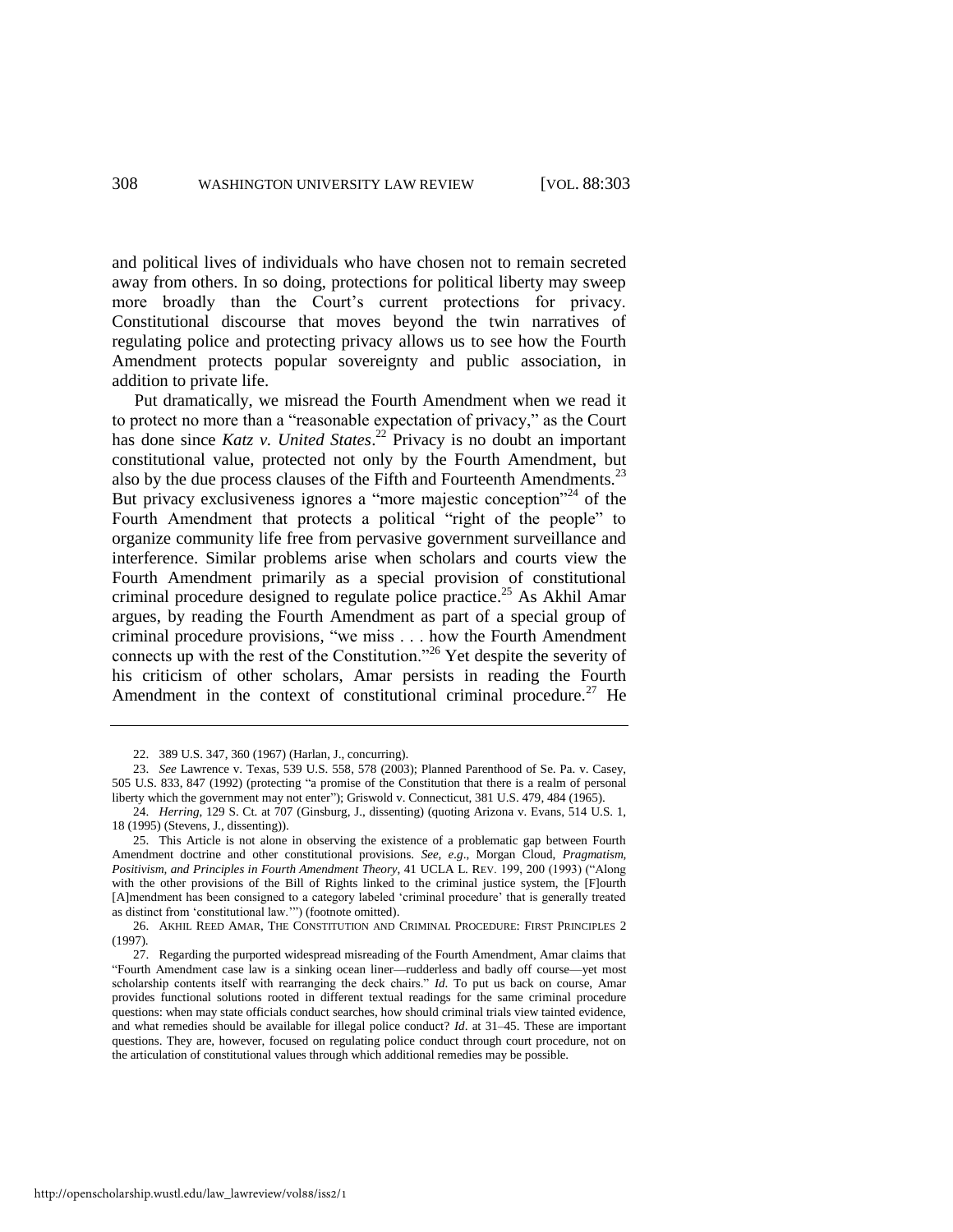focuses on its reasonableness requirement to govern police practice, contests reliance on the exclusionary rule in criminal proceedings, and finds a remedy for unreasonable searches and seizures in the right to civil juries protected by the Seventh Amendment.<sup>28</sup> These considerations all fit comfortably within the first principles of criminal procedure. If this is as far as the Amendment "connects up with the rest of the Constitution," then we fail to see how the Fourth Amendment furthers core constitutional principles of political liberty sharing a textual mandate to protect a "right" of the people."

"We the People" sought both active participation in political life and negative constraints on government interference. Benjamin Constant emphasized this difference between the "liberty of the ancients" and the "liberty of the moderns," separating collective political participation from individual civil freedom.<sup>29</sup> Isaiah Berlin makes a related distinction between positive and negative theories of liberty, emphasizing the potential for conflict between freedom from constraint and freedom of self-fulfillment.<sup>30</sup> Although these two forms of liberty can pull in different directions, political liberty requires both freedom from unwarranted government intrusion into spheres of our lives, as well as public and political interaction among "the People."<sup>31</sup> The Bill of Rights reflects both these aspects of liberty. The Fifth Amendment privilege against selfincrimination protects a right to keep information to oneself, while the First Amendment right of assembly protects shared public political activity.<sup>32</sup> Above all, political liberty requires a particular kind of security in the dignity of one's person and the integrity of one's interactions with others.<sup>33</sup> Privacy, as that which is withheld from others, sounds primarily

<sup>28.</sup> *See id.* at 30–31. Elsewhere, Amar has argued that "[i]nstead of being studied holistically, the Bill has been chopped up into discrete chunks of text, with each bit examined in isolation." Akhil Reed Amar, *The Bill of Rights as a Constitution*, 100 YALE L.J. 1131, 1131 (1991).

<sup>29.</sup> *See* BENJAMIN CONSTANT, *The Liberty of the Ancients Compared with That of the Moderns*, *in* POLITICAL WRITINGS 309–28 (Biancamaria Fontana trans. & ed., 1988).

<sup>30.</sup> *See* ISAIAH BERLIN, *Two Concepts of Liberty*, *in* FOUR ESSAYS ON LIBERTY 118–72 (1969); *see also* ISAIAH BERLIN, THE CROOKED TIMBER OF HUMANITY: CHAPTERS IN THE HISTORY OF IDEAS 12–13 (Henry Hardy ed., Alfred A. Knopf 1991) (1990) ("[L]iberty—without some modicum of which there is no choice and therefore no possibility of remaining human as we understand the word—may have to be curtailed in order to make room for social welfare, to feed the hungry, to clothe the naked, to shelter the homeless, to leave room for the liberty of others, to allow justice or fairness to be exercised.").

<sup>31.</sup> *See* STEPHEN BREYER, ACTIVE LIBERTY: INTERPRETING OUR DEMOCRATIC CONSTITUTION 6 (2005) (advancing "a democratic theme— 'active liberty'—which resonates throughout the Constitution").

<sup>32.</sup> *See* U.S. CONST. amends. I, IV.

<sup>33.</sup> This security is a structural feature of our Constitution's design. "Political liberty in a citizen is that tranquileity of spirit which comes from the opinion each one has of his security, and in order for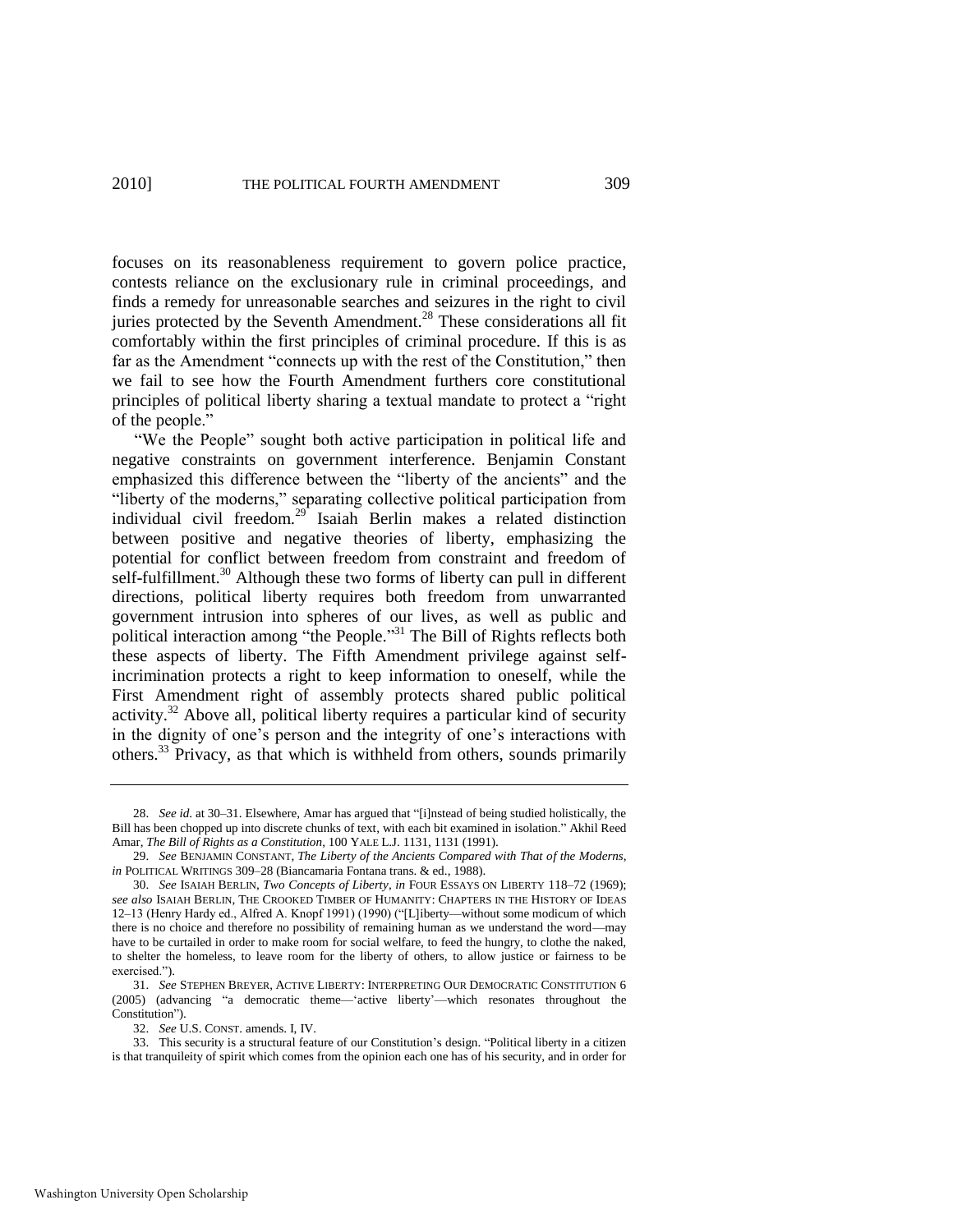within the narrow theme of negative liberty. Full protection of political liberty requires more. To say how much more invites a more complete interaction with this longstanding political theory debate.<sup>34</sup> For present purposes, it should suffice to notice that constitutional provisions such as the First Amendment do more than constrain government, but provide the tools necessary for fulfilling "the People's" democratic aspirations. "Political liberty" is a placeholder for constitutional values that sweep more broadly than narrow conceptions of privacy to encompass our interpersonal and public lives made vulnerable to oppressive state interference. Neither exclusive focus on protecting privacy nor regulating police—the two dominant Fourth Amendment narratives—adequately reflects the Constitution's pervasive purpose to secure political liberty.<sup>35</sup>

If the Constitution from the preamble onward seeks to protect liberty, then what does the Fourth Amendment contribute that is distinctive? All of the Amendments, as well as the structural features of the Constitution, seek in some way to establish a government that secures and promotes the liberty of persons. What is the Fourth Amendment's distinctive contribution if it is not to protect privacy and regulate the institutions, such as the modern police, most likely to invade a person's privacy? Political liberty is multifaceted. Among other features, it requires both the opportunity and ability to assemble, speak, and petition; it requires substantive protections for intimate aspects of "the People's" lives; it requires official process to accord with principles of fairness; and it requires governing officials to respect "the People's" security in their persons and homes against unreasonable searches and seizures. The Fourth Amendment protects this latter facet of liberty, enabling freedom of

him to have this liberty the government must be such that one citizen cannot fear another citizen." CHARLES DE MONTESQUIEU, THE SPIRIT OF THE LAWS 157 (Anne M. Cohler et al. trans. & eds., Cambridge Univ. Press 1989) (1750); *see also* Rebecca L. Brown, *Separated Powers and Ordered*  Liberty, 139 U. PA. L. REV. 1513, 1514 (1991) (examining the "link between constitutional structure and liberty").

<sup>34.</sup> Although the differences can be more complicated, on the side of negative liberty, one finds works such as THOMAS HOBBES, LEVIATHAN 91, 145–54 (Richard Tuck ed., Cambridge Univ. Press 1996) (1651) and F.A. HAYEK, THE CONSTITUTION OF LIBERTY (1960). On the side of positive liberty, one finds works such as JEAN JACQUES ROUSSEAU, *Of The Social Contract*, *in* THE SOCIAL CONTRACT AND OTHER LATER POLITICAL WRITINGS 78–80 (Victor Gourevitch trans. & ed., Cambridge Univ. Press 1997) (1762) and 2 CHARLES TAYLOR, *What's Wrong with Negative Liberty*, *in* PHILOSOPHY AND THE HUMAN SCIENCES: PHILOSOPHICAL PAPERS 211–29 (1985).

<sup>35.</sup> Other scholars have also expressed growing skepticism about the dominant privacy paradigm. *See* Thomas K. Clancy, *What Does the Fourth Amendment Protect: Property, Privacy, or Security?*, 33 WAKE FOREST L. REV. 307, 356 (1998) ("[T]he essential attribute of the right to be secure is the *ability* of the individual to exclude the government from intruding."); Jed Rubenfeld, *The End of Privacy*, 61 STAN. L. REV. 101, 104 (2008) (arguing that the Fourth Amendment "should stop trying to protect privacy").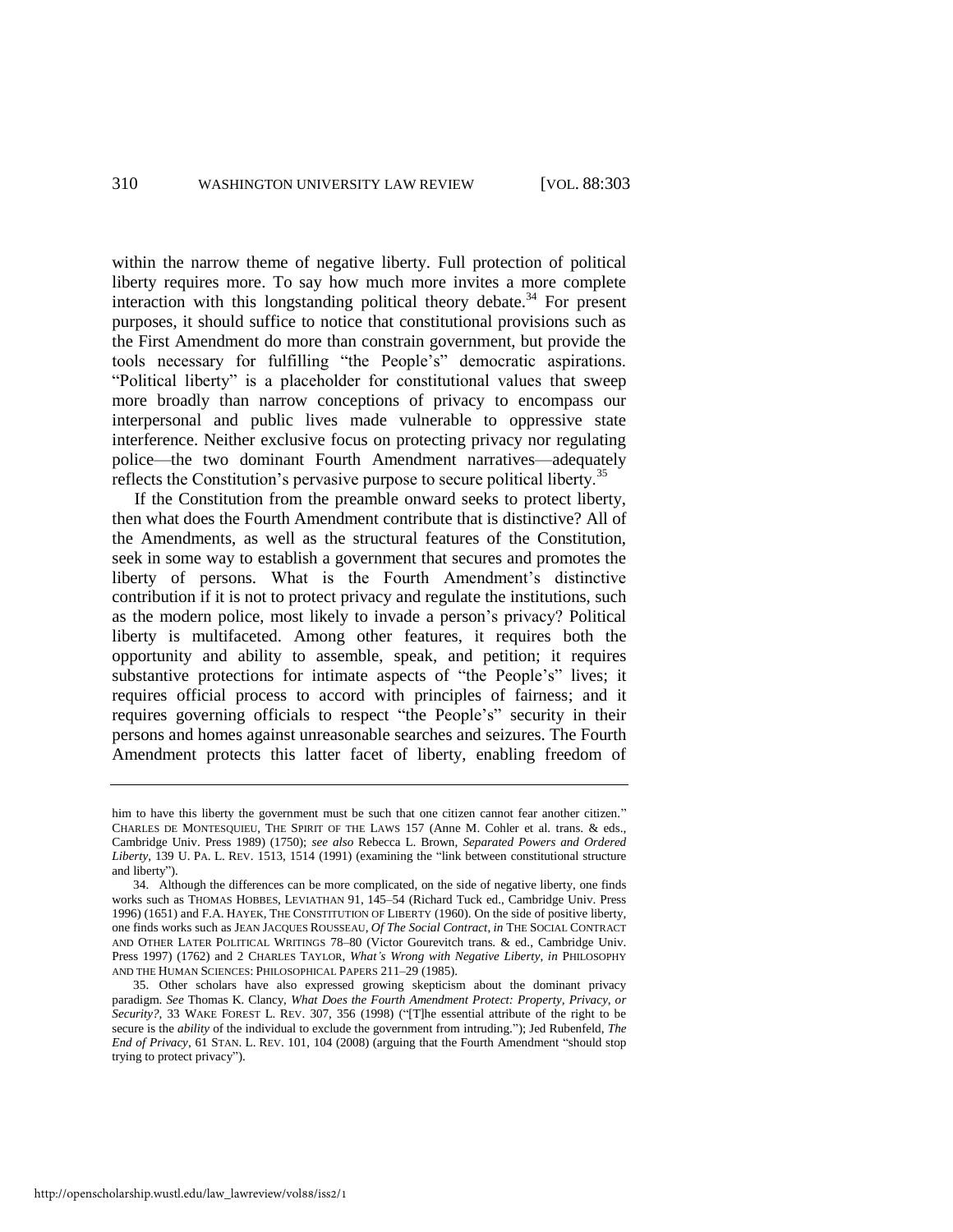movement and social interaction in private and in public, secure from arbitrary search and seizure. The problem is that the Supreme Court has lost sight of how the Fourth Amendment fits into a broader political liberty framework, as it has increasingly focused on protecting a narrow conception of privacy and regulating everyday police practice. Although I purposefully leave the contours of "political liberty" vague, public interaction and coordination between persons require protection for these basic liberties—ones that enable both self-determination and collective interaction.<sup>36</sup> Fourth Amendment liberty protects public associations in addition to private life. Fourth Amendment liberty protects forms of social interaction otherwise subject to stultifying surveillance and pervasive interference.<sup>37</sup> Finally, Fourth Amendment liberty allows us to see how rights against search and seizure coordinate with rights to speak and assemble.

<span id="page-9-0"></span>In what follows, Part I examines the contrasting narratives of regulating police and protecting privacy, reading the Fourth Amendment in light of parallel First Amendment rationales. I argue that Justice Ginsburg's reorientation of the Fourth Amendment toward protecting the liberty of "the People" to live free from unwarranted government intrusion into their lives fits well with First Amendment protections for freedom of speech against the state censor. Part II traces the Fourth Amendment's central value as protecting liberty from its origins in seditious libel cases. These origins provide a close connection with First Amendment interests, focusing on the liberty of individual persons as well as "the People." Part III argues that the Fourth Amendment's protection of a "right of the people" is textually significant and mostly ignored or misread by scholars and courts. The Fourth Amendment speaks in the voice of the sovereign "People," protecting a "right of the people," and provides security in the plural, preserving "the People" in "their . . . houses." These linguistic

<sup>36.</sup> I want to avoid having to set priorities among the constitutionally protected liberties. Instead, my goal is to demonstrate the important and overlooked value of a broader conception of Fourth Amendment liberty ignored when we focus on protecting privacy (and regulating police practice). In this context, John Rawls claims that "[t]he worth of one such liberty normally depends upon the specification of the other liberties." JOHN RAWLS, A THEORY OF JUSTICE 178 (rev. ed. 1999). If government can seize a person's papers at will, then the worth of free speech would be greatly diminished.

<sup>37.</sup> Focusing on political liberty also emphasizes the shared and social multiplicity on which a vibrant political body relies. Focusing on privacy tends to emphasize the normalizing influence of the state for individuals. As Jed Rubenfeld states well, "[t]he danger, then, is a particular kind of creeping totalitarianism, an unarmed *occupation* of individuals' lives. That is the danger of . . . a society standardized and normalized, in which lives are too substantially or too rigidly directed." Jed Rubenfeld, *The Right of Privacy*, 102 HARV. L. REV. 737, 784 (1989).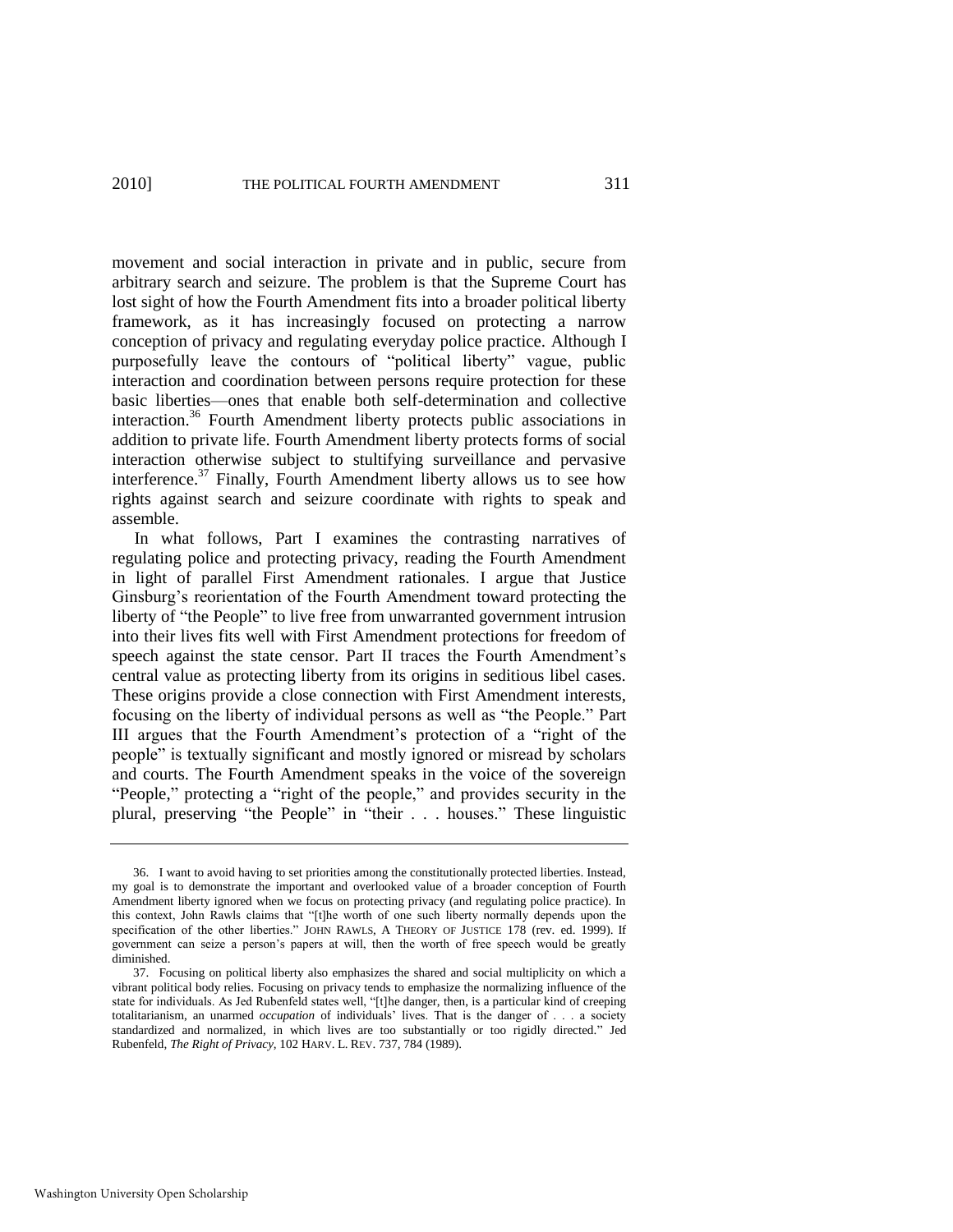choices are not accidents of drafting. They place the Fourth Amendment as much in the company of the First Amendment as they do other criminal process provisions. As this Article argues, textual placement of protecting a "right of the people" indicates a political purpose better suited to protecting liberty than privacy alone. In light of the Supreme Court's opinion in *Lawrence v. Texas*, Part IV argues that we have a model of reading the Constitution in light of its broader purpose of preserving and protecting political liberty. Rather than reading the Amendment as an exclusive invitation to create doctrinal regulations for police practice, *Lawrence* suggests how Fourth Amendment values coordinate with constitutionally pervasive protections for liberty, transcending narrow doctrinal frameworks. Finally, this Article argues that the Fourth Amendment should be read back into the Constitution to play an available role in securing public democratic participation and to address pressing issues raised by increased capacities for intrusive government surveillance.

#### I. TWO VISIONS OF FOURTH AMENDMENT PURPOSE: PROTECTING PRIVACY AND REGULATING POLICE

The Fourth Amendment provides: "The right of the people to be secure in their persons, houses, papers, and effects, against unreasonable searches and seizures, shall not be violated, and no Warrants shall issue, but upon probable cause, supported by Oath or affirmation, and particularly describing the place to be searched, and the persons or things to be seized."<sup>38</sup> There is a lot packed into this one Amendment, but the basic modern doctrinal framework is fairly straightforward. Most searches and many seizures must be authorized in advance by a warrant issued by a neutral magistrate on a showing of probable cause.<sup>39</sup> A central purpose behind the Fourth Amendment doctrine is to protect privacy. The Supreme Court has explained: "The purpose of the Fourth Amendment is to prevent unreasonable governmental intrusions into the privacy of one's person, house, papers, or effects. The wrong condemned is the unjustified

<sup>38.</sup> *Id.*

<sup>39.</sup> Illinois v. Gates, 462 U.S. 213 (1983); Payton v. New York, 445 U.S. 573 (1980); Mincey v. Arizona, 437 U.S. 385, 393-94 (1978) ("[W]arrants are generally required to search a person's home or his person unless ‗the exigencies of the situation' make the needs of law enforcement so compelling that the warrantless search is objectively reasonable under the Fourth Amendment."); Katz v. United States, 389 U.S. 347, 357 (1967) ("[S]earches conducted outside the judicial process, without prior approval by judge or magistrate, are *per se* unreasonable under the Fourth Amendment—subject only to a few specifically established and well-delineated exceptions." (footnotes omitted)).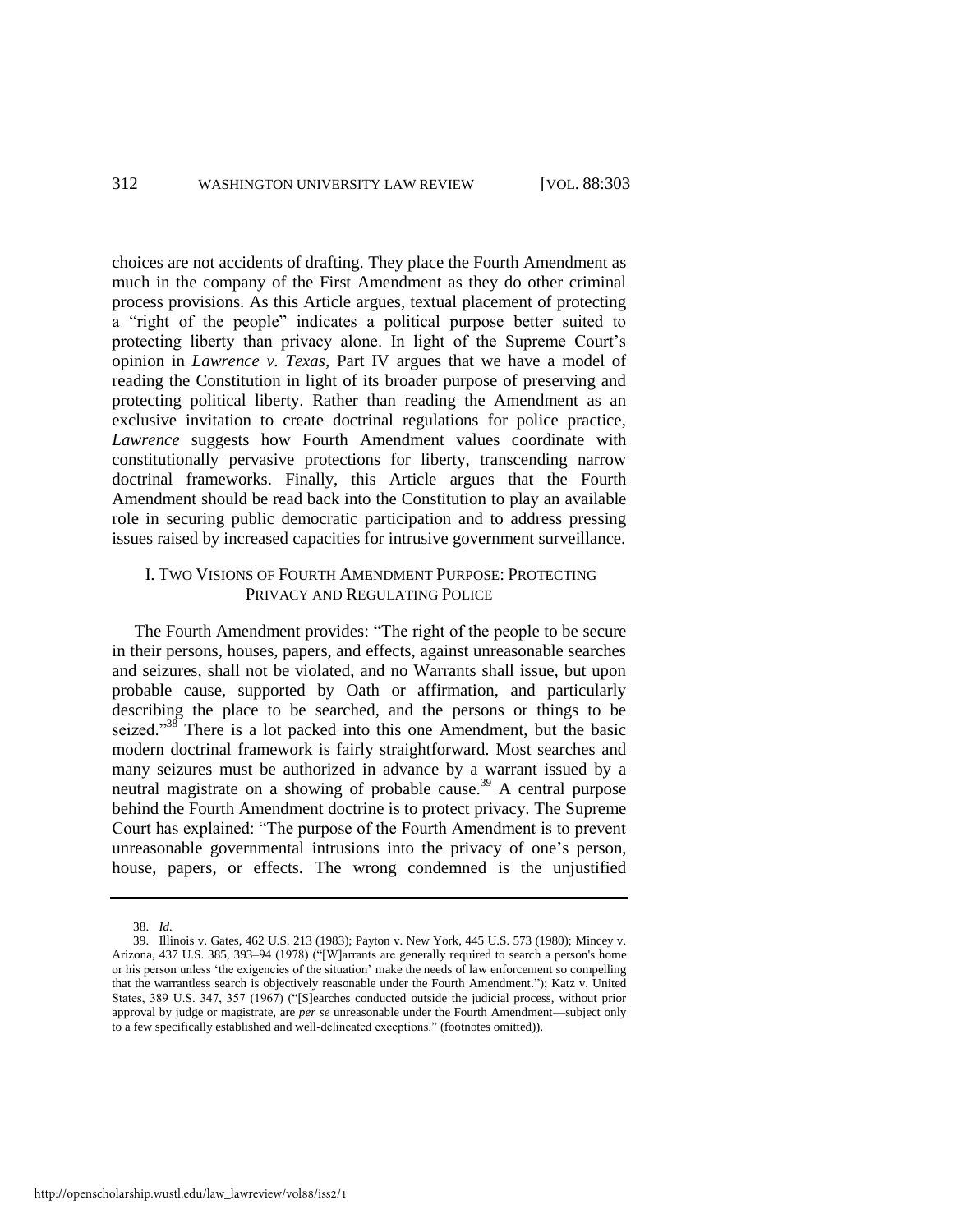governmental invasion of these areas of an individual's life.<sup> $40$ </sup> This simple statement belies the complexity of the general framework with its many exceptions and permutations. Privacy is not the lone purpose animating the Fourth Amendment doctrine. Regulating police practice is also a core purpose driving doctrinal developments, as the Court makes clear that "[a] single, familiar standard is essential to guide police officers, who have only limited time and expertise to reflect on and balance the social and individual interests involved in the specific circumstances they confront."<sup>41</sup>

Fourth Amendment doctrine makes very specific judgments about where, when, what, and how police may investigate. The Supreme Court has resolved whether police may examine paper bags located in cars, $42$ crumpled cigarette packages found in coat pockets, $43$  garbage placed for disposal by the city,<sup>44</sup> the heat emanating from a house,<sup> $45$ </sup> and greenhouses observed from the airspace above.<sup>46</sup> The Supreme Court has further resolved whether police may examine records revealed to third parties,<sup>47</sup> whether they may listen to conversations among cohorts,<sup>48</sup> and whether they may become undercover informants in a group or association.<sup>49</sup> With answers to these questions and more, the Court has fashioned a doctrine to regulate police behavior in order to protect privacy. As more outrageous police behavior—torture,<sup>50</sup> forced stomach pumping,<sup>51</sup> and unwarranted home invasion<sup>52</sup>—has yielded to constitutional regulation, criminal procedure has become more refined and judicial guidance more difficult to apply. Recognizing this, the Court often attempts to simplify constitutional rules, mindful of "the difficulties created for courts, police, and citizens by an ad hoc, case-by-case definition of Fourth Amendment standards to be

- <span id="page-11-0"></span>41. Dunaway v. New York, 442 U.S. 200, 213–14 (1979).
- 42. *See* Florida v. Jimeno, 500 U.S. 248, 249 (1991).
- 43. *See* United States v. Robinson, 414 U.S. 218, 236 (1973).
- 44. *See* California v. Greenwood, 486 U.S. 35, 37 (1988).
- 45. *See* Kyllo v. United States, 533 U.S. 27, 40 (2001).
- 46. *See* Florida v. Riley, 488 U.S. 445, 452 (1989); California v. Ciraolo, 476 U.S. 207, 213–14 (1986) ("Any member of the public flying in this airspace who glanced down could have seen everything that these officers observed.").
	- 47. *See* United States v. Miller, 425 U.S. 435 (1976).

48. *See* United States v. White, 401 U.S. 745, 747 (1971); *see also* Lopez v. United States, 373 U.S. 427, 440 (1963); On Lee v. United States, 343 U.S. 747, 757–58 (1952).

- 49. *See* Hoffa v. United States, 385 U.S. 293 (1966).
- 50. *See* Brown v. Mississippi, 297 U.S. 278 (1936).
- 51. *See* Rochin v. California, 342 U.S. 165 (1952).
- 52. *See* Mapp v. Ohio, 367 U.S. 643 (1961).

<sup>40.</sup> United States v. Calandra, 414 U.S. 338, 354 (1974); *see also* Illinois v. Lafayette, 462 U.S. 640, 648 (1983); New York v. Belton, 453 U.S. 454, 458 (1981).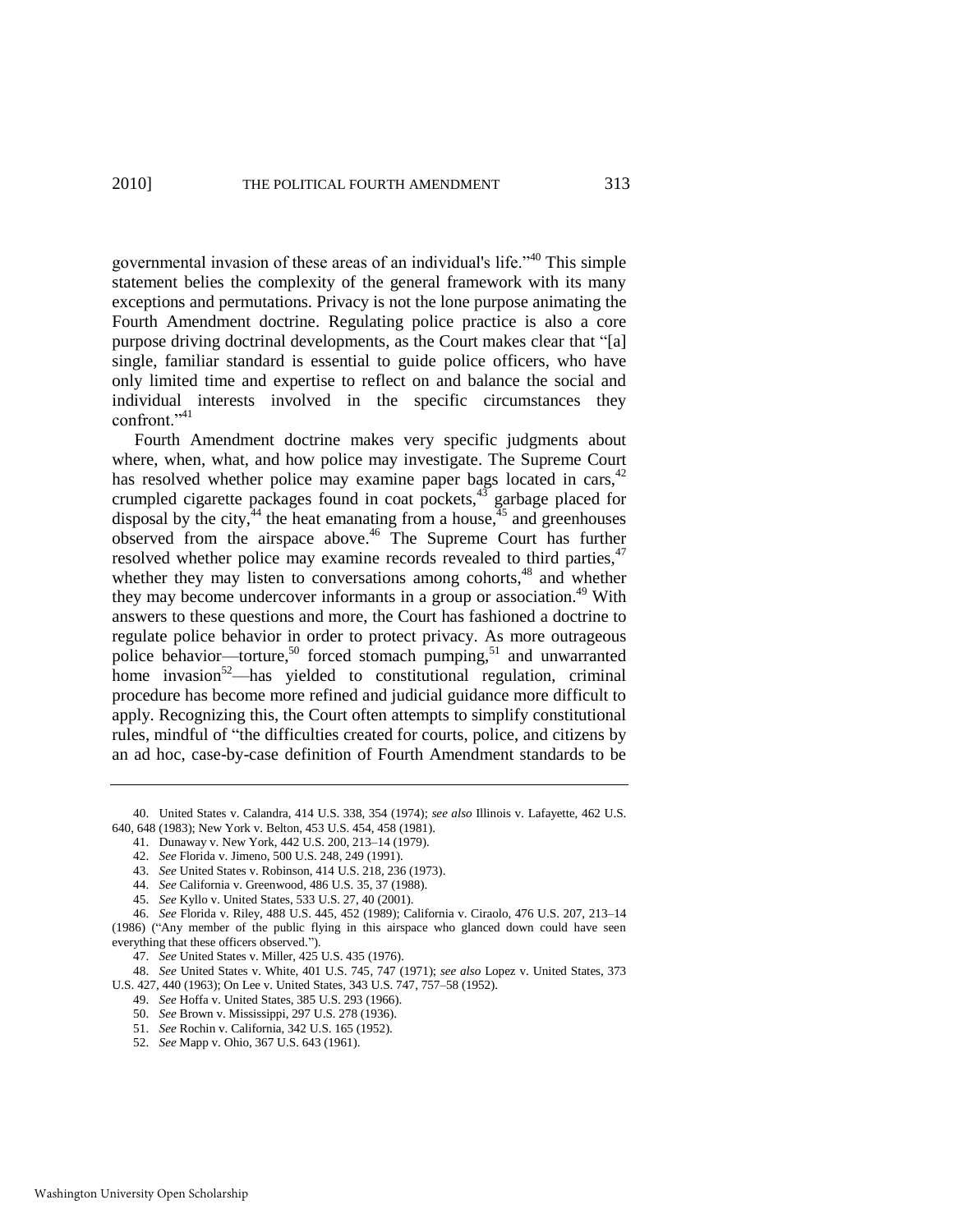applied in differing factual circumstances . . . [that make] it difficult for the policeman to discern the scope of his authority."<sup>53</sup> The twin goals of protecting privacy and regulating police sometimes complement each other, but at other times operate in significant tension. How the Supreme Court addresses this tension shapes the everyday experience of constitutional values.

#### *A. Protecting Privacy*

Whether police officers are entitled to look in a particular place, listen to a particular conversation, or intrude generally into the affairs of others depends upon what activities and places the Court considers private. The accepted narrative of how privacy came to dominate Fourth Amendment jurisprudence begins with Justice Brandeis's dissent in *Olmstead v. United*  States,<sup>54</sup> a case first confronting the constitutionality of using wiretaps to eavesdrop on telephone conversations. Although the Court found no constitutional violation, Justice Brandeis exhorted:

The makers of our Constitution . . . conferred, as against the Government, the right to be let alone—the most comprehensive of rights and the right most valued by civilized men. To protect that right, every unjustifiable intrusion by the Government upon the privacy of the individual, whatever the means employed, must be deemed a violation of the Fourth Amendment.<sup>55</sup>

Rather than focusing on the property interest at stake, Justice Brandeis sought to shape a privacy right to be free from unjustified government intrusion. Despite Brandeis's effort, property interests continued to predominate until the Supreme Court confronted another occasion when police recorded a telephone conversation.<sup>56</sup> Modern Fourth Amendment doctrine derives from the Court's determination in *Katz v. United States* that police may not conduct electronic surveillance of a private telephone booth conversation without prior judicial authorization.<sup>57</sup> The Court

<sup>53.</sup> Oliver v. United States, 466 U.S. 170, 181 (1984) (citations omitted).

<sup>54.</sup> Olmstead v. United States, 277 U.S. 438 (1928), *overruled by* Katz v. United States, 389 U.S. 347 (1967), *and* Berger v. New York, 388 U.S. 41 (1967).

<sup>55.</sup> *Olmstead*, 277 U.S. at 478 (Brandeis, J., dissenting).

<sup>56.</sup> *See* Goldman v. United States, 316 U.S. 129, 134–35 (1942) (reasoning no Fourth Amendment violation because no trespass occurred while securing the listening apparatus); Orin S. Kerr, *The Fourth Amendment and New Technologies: Constitutional Myths and the Case for Caution*, 102 MICH. L. REV. 801, 809–15 (2004) (arguing that property law considerations still dominate Fourth Amendment jurisprudence).

<sup>57. 389</sup> U.S. 347, 351 (1967).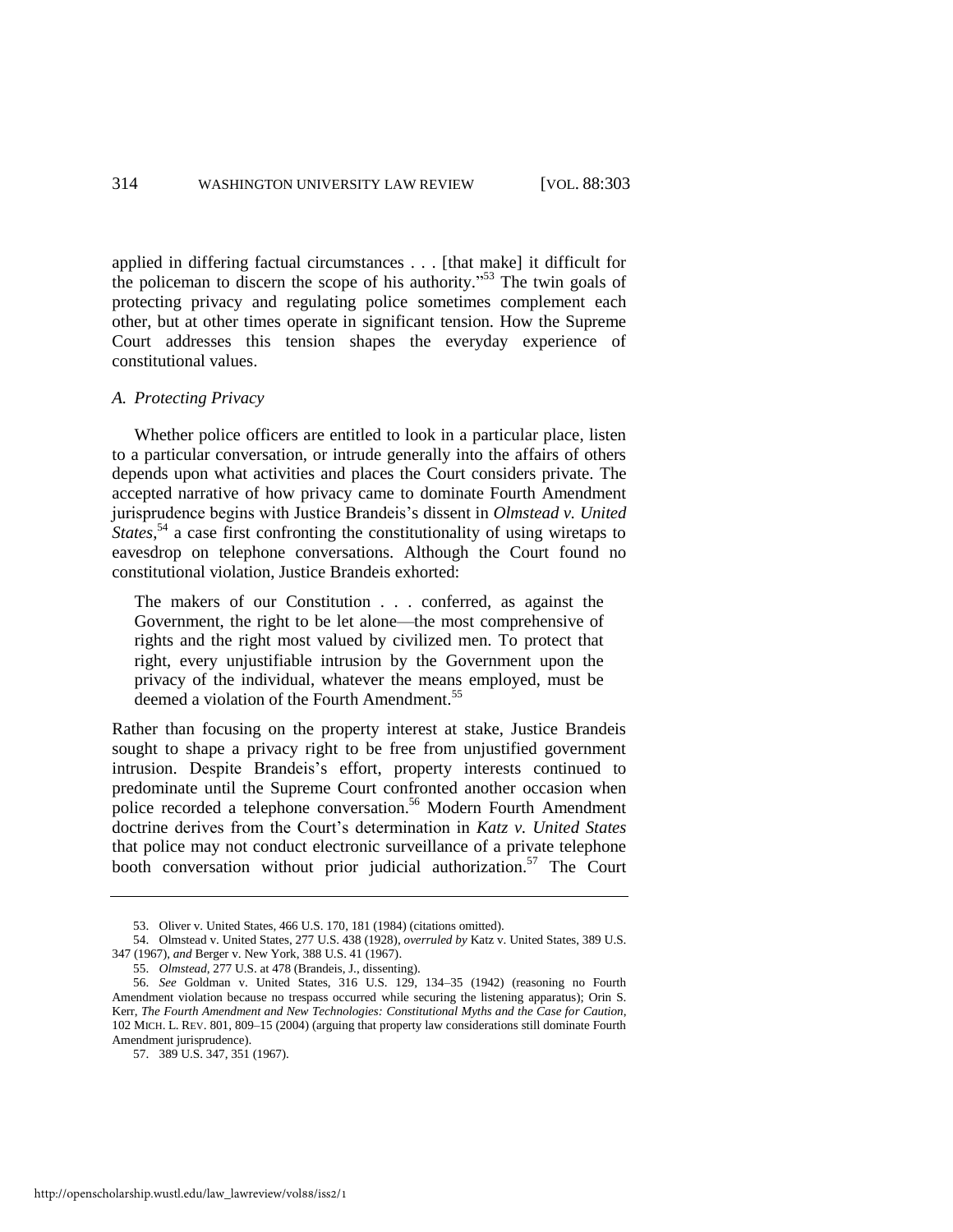declared that "the Fourth Amendment protects people, not places"<sup>58</sup> and resolved that persons receive Fourth Amendment protection against government searches only when they have a "reasonable expectation of privacy.<sup>59</sup> This standard evolved into a judicial inquiry that balances the nature of the government need against the degree of privacy intrusion, only if the place where police look remains private. As *Katz* stated, ―[w]hat a person knowingly exposes to the public, even in his own home or office, is not a subject of Fourth Amendment protection."<sup>60</sup>

If there is no reasonable expectation of privacy, then police do not conduct a "search" for constitutional purposes when they engage in investigatory inspections. "Search" is not defined by the purposes and actions of the police, but by the physical location or the social expectation of the targeted object or person. Under the *Katz* framework, if a person publicly exposes an item, then it receives no constitutional protection.<sup>61</sup> Telephone numbers conveyed to a service provider, $62$  financial transactions relayed through financial institutions,<sup>63</sup> garbage left on the street,<sup>64</sup> and activities on one's property visible to others<sup>65</sup> all share a common feature: they have been publicly exposed and thus receive no privacy protection. Public exposure is not the same as widespread exposure. Sharing a conversation or information with a single person suffices to vitiate privacy protections.<sup>66</sup>

Once privacy becomes the focus of Fourth Amendment protection and searches are defined in terms of what is withheld from public exposure, much of everyday social life occurs outside constitutional purview. What is more, the Court instructs that in engaging in everyday social commerce, individuals must assume the risk that government officials may freely obtain information about them from the people with whom they interact.<sup>67</sup>

- 60. *Id*. at 351 (majority opinion).
- 61. *Id*. at 360 (Harlan, J., concurring).
- 62. *See* Smith v. Maryland, 442 U.S. 735 (1979).
- 63. *See* United States v. Miller, 425 U.S. 435 (1976).
- 64. *See* California v. Greenwood, 486 U.S. 35 (1988).

65. *See* United States v. Dunn, 480 U.S. 294, 304–05 (1987) (concluding that peering into a barn outside the curtilage of the house in open fields does not constitute a search); Oliver v. United States, 466 U.S. 170, 179 (1984) ("[O]pen fields do not provide the setting for those intimate activities that the Amendment is intended to shelter from government interference or surveillance.").

66. Privacy need not extend as far as a person's private garden when viewed from above. *See* California v. Ciraolo, 476 U.S. 207, 215 (1986); *see also* Catherine Hancock, *Justice Powell's Garden: The* Ciraolo *Dissent and Fourth Amendment Protection for Curtilage-Home Privacy*, 44 SAN DIEGO L. REV. 551 (2007) (discussing Justice Powell's *Ciraolo* dissent).

67. The Court declared: "[T]he Fourth Amendment does not prohibit the obtaining of

<sup>58.</sup> *Id.*

<sup>59.</sup> *Id*. at 360 (Harlan, J., concurring).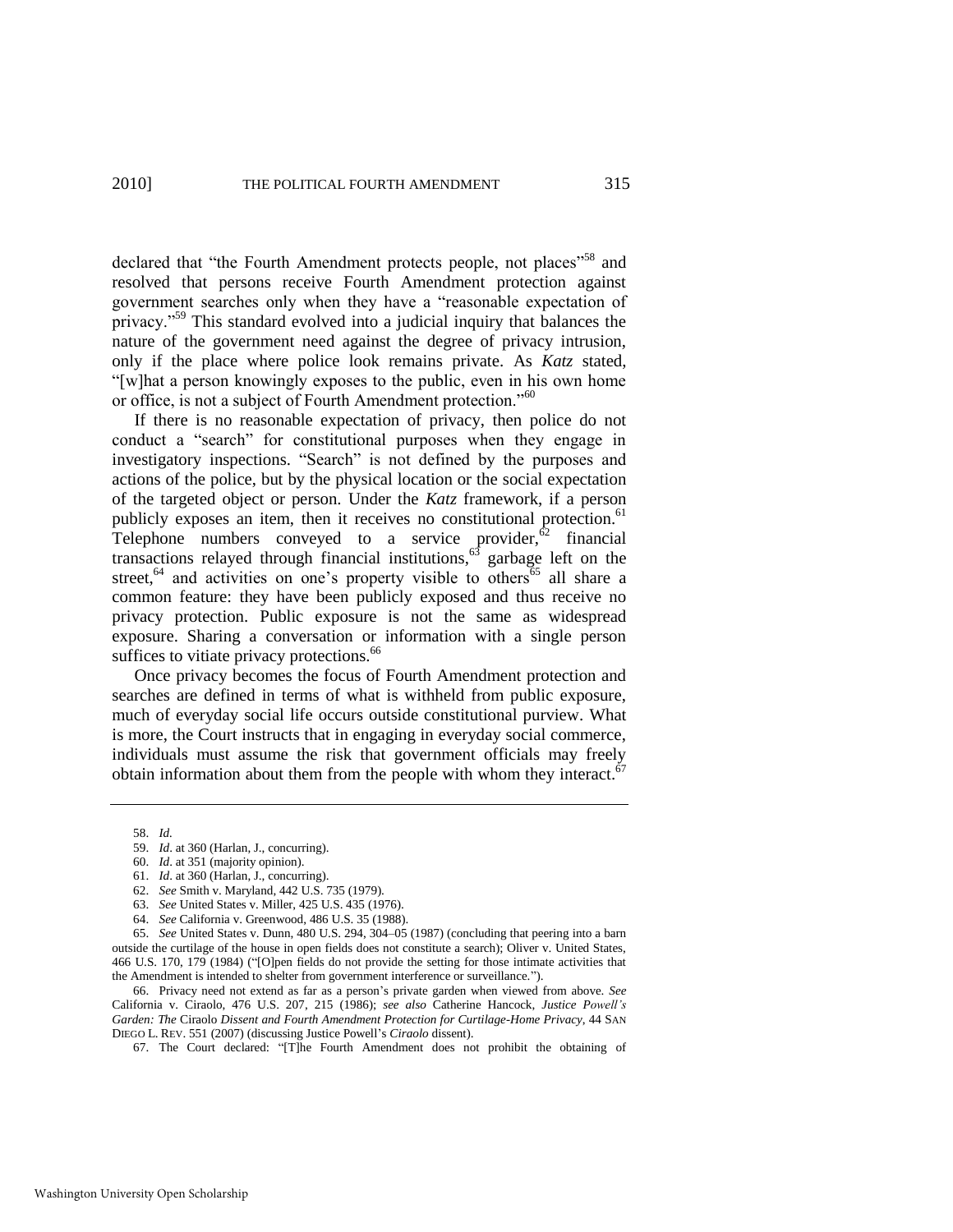The Supreme Court admonishes: "It is well settled that when an individual reveals private information to another, he assumes the risk that his confidant will reveal that information to the authorities, and if that occurs the Fourth Amendment does not prohibit governmental use of that information."<sup>68</sup> Repeatedly, the Court has rejected challenges to warrantless police searches of shared spaces and information, so long as the person with shared access consents.<sup>69</sup> A multitude of social and commercial transactions involve sharing spaces and information, rendering individuals constitutionally unprotected, and police constitutionally unconstrained, despite what social expectations people may actually have.<sup>70</sup> In this analytic framework, privacy as secret, or undisclosed, is conceptually distinct from what is public, as that which is accessible by or known to others. Individual persons most clearly retain their privacy when they are alone at home.<sup>71</sup> When individuals venture out into public in the company of others, becoming one amongst other people, they must assume the risks that attend the loss of many Fourth Amendment protections.

In contrast to actions that involve sharing information, spaces, and possessions with others, activities within the home receive the highest protection.<sup>72</sup> A warrantless search of a home violates the Constitution, at

68. United States v. Jacobsen, 466 U.S. 109, 117 (1984).

information revealed to a third party and conveyed by him to Government authorities." *Smith*, 442 U.S. at 744 (quoting United States v. Miller, 425 U.S. 435, 443 (1976)). Chief Justice Roberts describes this third-party doctrine this way: "The common thread in our decisions upholding searches conducted pursuant to third-party consent is an understanding that a person 'assume[s] the risk' that those who have access to and control over his shared property might consent to a search." Georgia v. Randolph, 547 U.S. 103, 134 (2006) (Roberts, C.J., dissenting) (quoting United States v. Matlock, 415 U.S. 164, 171 n.7 (1974)).

<sup>69.</sup> *See, e.g*., United States v. Matlock, 415 U.S. 164, 171 (1974) (holding that officers need only "show that permission to search was obtained from a third party who possessed common authority over or other sufficient relationship to the premises or effects sought to be inspected‖); Frazier v. Cupp, 394 U.S. 731, 740 (1969) (upholding search of a duffel bag pursuant to consent by a third party).

<sup>70.</sup> *See* CHRISTOPHER SLOBOGIN, PRIVACY AT RISK: THE NEW GOVERNMENT SURVEILLANCE AND THE FOURTH AMENDMENT 108 (2007) (arguing that the Supreme Court is misguided in equating "Fourth Amendment privacy with the assumption-of-risk and public-exposure concepts").

<sup>71.</sup> Chief Justice Roberts articulated the very narrow conception of privacy at work in the assumption-of-risk rationale: "To the extent a person wants to ensure that his possessions will be subject to a consent search only due to his *own* consent, he is free to place these items in an area over which others do *not* share access and control, be it a private room or a locked suitcase under a bed.' *Randolph*, 547 U.S. at 135 (Roberts, C.J., dissenting).

<sup>72.</sup> The Court has emphatically declared the central importance of privacy in the home. *See* Kyllo v. United States, 533 U.S. 27, 40 (2001) ("We have said that the Fourth Amendment draws 'a firm line at the entrance to the house.' That line, we think, must be not only firm but also bright." (quoting Payton v. New York, 445 U.S. 573, 590 (1980)); *Payton*, 445 U.S. at 589 ("The Fourth Amendment protects the individual's privacy in a variety of settings. In none is the zone of privacy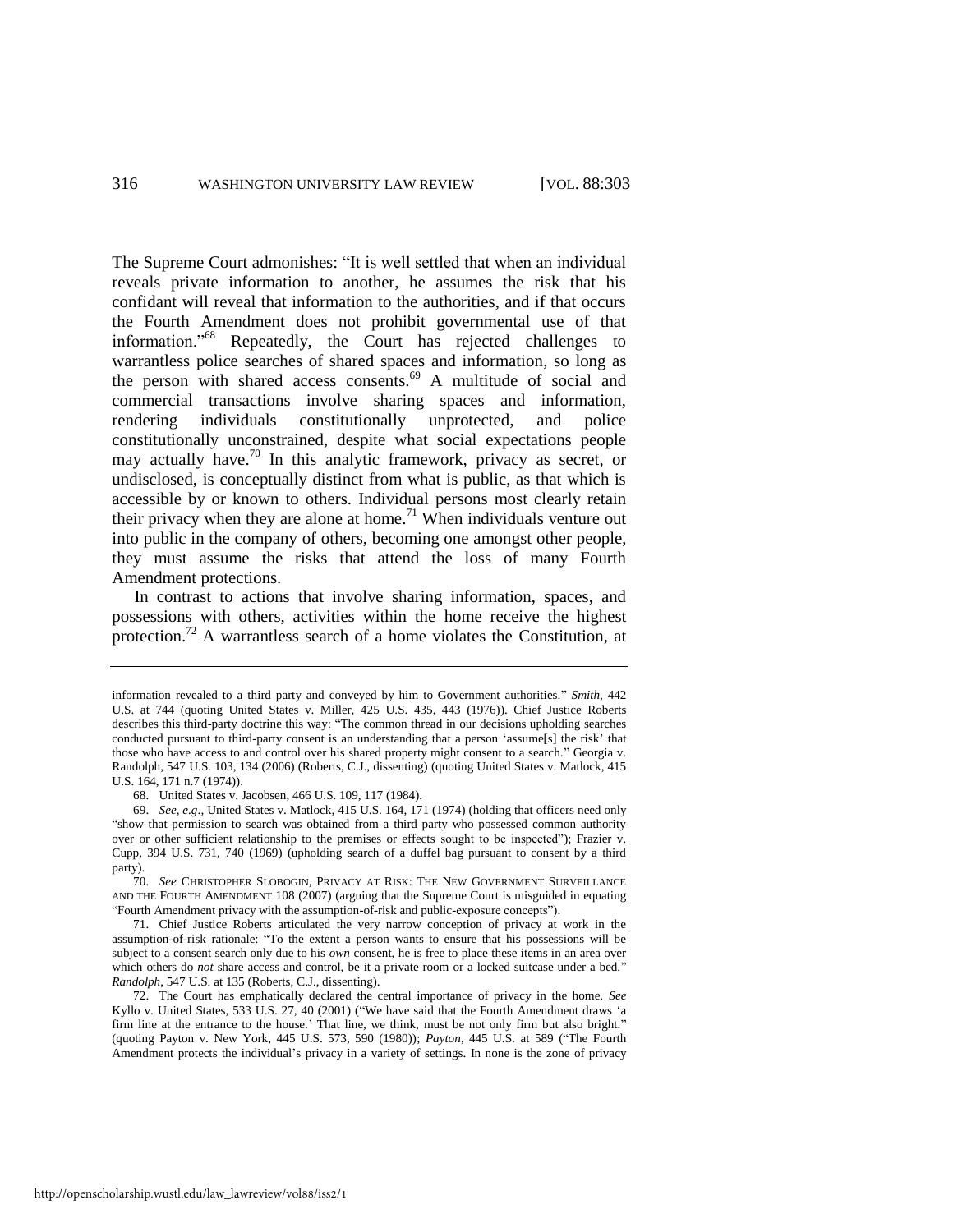<span id="page-15-0"></span>least with regard to the homeowner.<sup>73</sup> Such searches are forbidden because the intimate details of home life form the paradigm of privacy—a space that personally excludes its inhabitants from public view and politically creates a limit to the exercise of state authority.<sup>74</sup> As the Court has noted, the "physical entry of the home is the chief evil against which the wording of the Fourth Amendment is directed."<sup>75</sup>

Even in the home, privacy does not create an absolute barrier to police intrusion. Activities shared with other people, even when in the home, may receive less or even no protection.<sup>76</sup> Persons who unwittingly invite undercover agents into the home have no expectation of privacy, $\frac{7}{7}$  nor do temporary houseguests lacking a sufficient social connection to the host, even when the homeowner's Fourth Amendment rights are violated.<sup>78</sup> Nonetheless, the Court maintains the position that the Constitution "draws"  $\ldots$  [a] firm but also bright<sup>379</sup> line at the threshold of the home.<sup>80</sup> As Stephanie Stern argues, this exclusive focus on the home often leads the

75. United States v. U.S. District Court (*Keith*), 407 U.S. 297, 313 (1972).

76. *See Carter*, 525 U.S. at 90–91 (holding that a temporary social guest without sufficient social attachment to the homeowner has no expectation of privacy).

77. *See* Lewis v. United States, 385 U.S. 206, 211 (1966) ("But when . . . the home is converted into a commercial center to which outsiders are invited for purposes of transacting unlawful business, that business is entitled to no greater sanctity than if" carried out in public.).

more clearly defined than when bounded by the unambiguous physical dimensions of an individual's home.")

<sup>73.</sup> Speaking of Fourth Amendment rights, the Court has declared that "[a]t the very core stands the right of a man to retreat into his own home and there be free from unreasonable governmental intrusion.‖ Silverman v. United States, 365 U.S. 505, 511 (1961); *see also* Stephanie M. Stern, *The Inviolate Home: Housing Exceptionalism in the Fourth Amendment*, 95 CORNELL L. REV. 905, 912–13 (2010). *But see* Minnesota v. Carter, 525 U.S. 83, 90–91 (1998) (holding that a temporary occupant of another's home has no expectation of privacy against government intrusions).

<sup>74.</sup> Politically speaking, the Court has recognized "the ancient adage that a man's house is his castle" and that "'[t]he poorest man may in his cottage bid defiance to all the forces of the Crown." Miller v. United States, 357 U.S. 301, 307 (1958) (quotation omitted). Regarding the Court's recognition of the personal and intimate nature of privacy in the home, see Jeannie Suk, *Is Privacy a Woman?*, 97 GEO. L.J. 485 (2009).

<sup>78.</sup> *See Carter*, 525 U.S. at 90–91. *But see* Minnesota v. Olson, 495 U.S. 91, 98 (1990) (holding that an overnight guest "has a legitimate expectation of privacy in his host's home").

<sup>79.</sup> Kyllo v. United States, 533 U.S. 27, 40 (2001); *see also* United States v. Karo, 468 U.S. 705, 716 (1984) ("Indiscriminate monitoring of property that has been withdrawn from public view would present far too serious a threat to privacy interests in the home to escape entirely some sort of Fourth Amendment oversight.").

<sup>80.</sup> *See* Payton v. New York, 445 U.S. 573, 601 (1980) (stressing "the overriding respect for the sanctity of the home that has been embedded in our traditions since the origins of the Republic"). The home plays an important Fourth Amendment role. *See Kyllo*, 533 U.S. at 37 (distinguishing enhanced surveillance in *Dow Chem. Co. v. United States*, 476 U.S. 227 (1986) because it did not intrude on the ―sanctity of the home‖); Wilson v. Layne, 526 U.S. 603, 609–10 (1999) (emphasizing English roots for protecting the sanctity of the home); *Keith*, 407 U.S. at 313 ("[P]hysical entry of the home is the chief evil against which the wording of the Fourth Amendment is directed . . . .").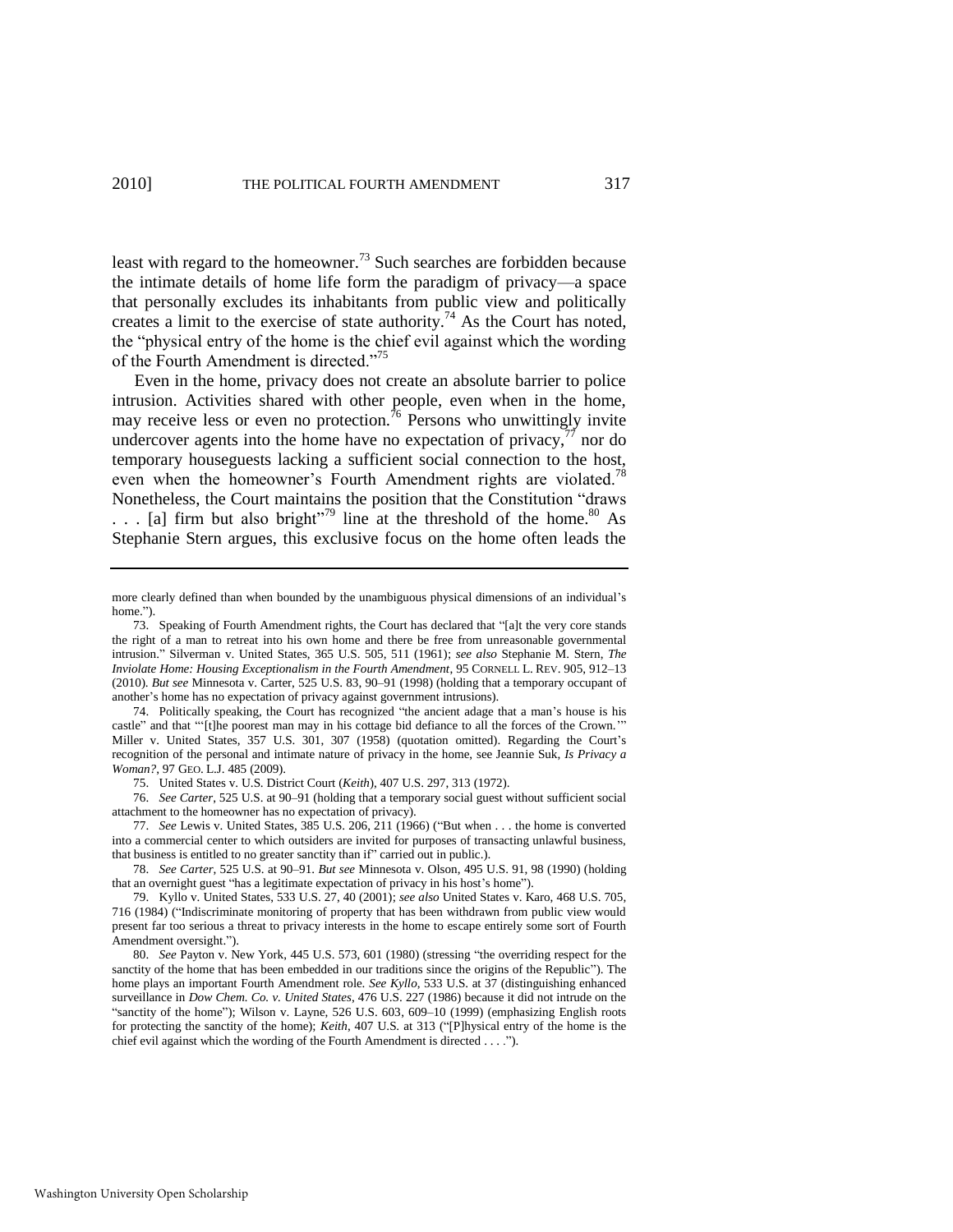Court to ignore the privacy of intimate associations in other places. $81$ Focusing privacy exclusively on the home is also inconsistent with the Court's claim in *Katz v. United States* that "the Fourth Amendment protects people, not places."<sup>82</sup>

After *Katz*, privacy became an analytic focus for Fourth Amendment doctrine. As the Court made clear: "The purpose of the Fourth Amendment is to prevent unreasonable governmental intrusions into the privacy of one's person, house, papers, or effects. The wrong condemned is the unjustified governmental invasion of these areas of an individual's life.<sup> $383$ </sup> Yet, privacy is not the only, nor at times the primary, doctrinal focus. In order to uncover the latent protections for the security and liberty provided by the Fourth Amendment, it is instructive to see how the Court constructs a different narrative of the Fourth Amendment. In order to protect privacy, the Supreme Court must fashion conduct rules to regulate police behavior.<sup>84</sup> When discussing conduct rules applicable to police practice, the Court's principal narrative shifts. Choice of narrative drives substantive outcomes, as the contrast between *Arizona v. Gant*<sup>85</sup> and *Herring v. United States*<sup>86</sup> illustrates. Because of the factual complexity and multiplicity of situations that police officers face, the Court has often been hesitant to impede police investigations with rigorous restraints, opting at times for rules easily administered by police, though offering less protection for privacy.<sup>87</sup>

#### <span id="page-16-0"></span>*B. Regulating Police*

The Fourth Amendment is a blunt instrument to wield when regulating complex social situations and police practices. $88$  As constitutional rules of

<sup>81.</sup> *See* Stern, *supra* not[e 73,](#page-15-0) at 908.

<sup>82. 389</sup> U.S. 347, 351 (1967).

<sup>83.</sup> United States v. Calandra, 414 U.S. 338, 354 (1974).

<sup>84.</sup> *See* Meir Dan-Cohen, *Decision Rules and Conduct Rules: On Acoustic Separation in Criminal Law*, 97 HARV. L. REV. 625, 627–28 (1984) (arguing that often there is a difference between the conduct rules directed at specific actors and the rules of decision a court applies).

<sup>85. 129</sup> S. Ct. 1710 (2009).

<sup>86. 129</sup> S. Ct. 695 (2009).

<sup>87.</sup> *See, e.g.*, United States v. Ross, 456 U.S. 798, 821 (1982) ("[N]ice distinctions between . . . glove compartments, upholstered seats, trunks, and wrapped packages, in the case of a vehicle, must give way to the interest in the prompt and efficient completion of the task at hand." (footnote omitted)).

<sup>88.</sup> *See* Jon B. Gould & Stephen D. Mastrofski, *Suspect Searches: Assessing Police Behavior Under the U.S. Constitution*, 3 CRIMINOLOGY & PUB. POL'Y 315, 331 (2004) (finding that thirty percent of searches in empirical study of medium-sized city were unconstitutional); Bernard E. Harcourt, *Unconstitutional Police Searches and Collective Responsibility*, 3 CRIMINOLOGY & PUB. POL'Y 363, 375 (2004) ("We decide what to criminalize and enforce, and in the very process, we allow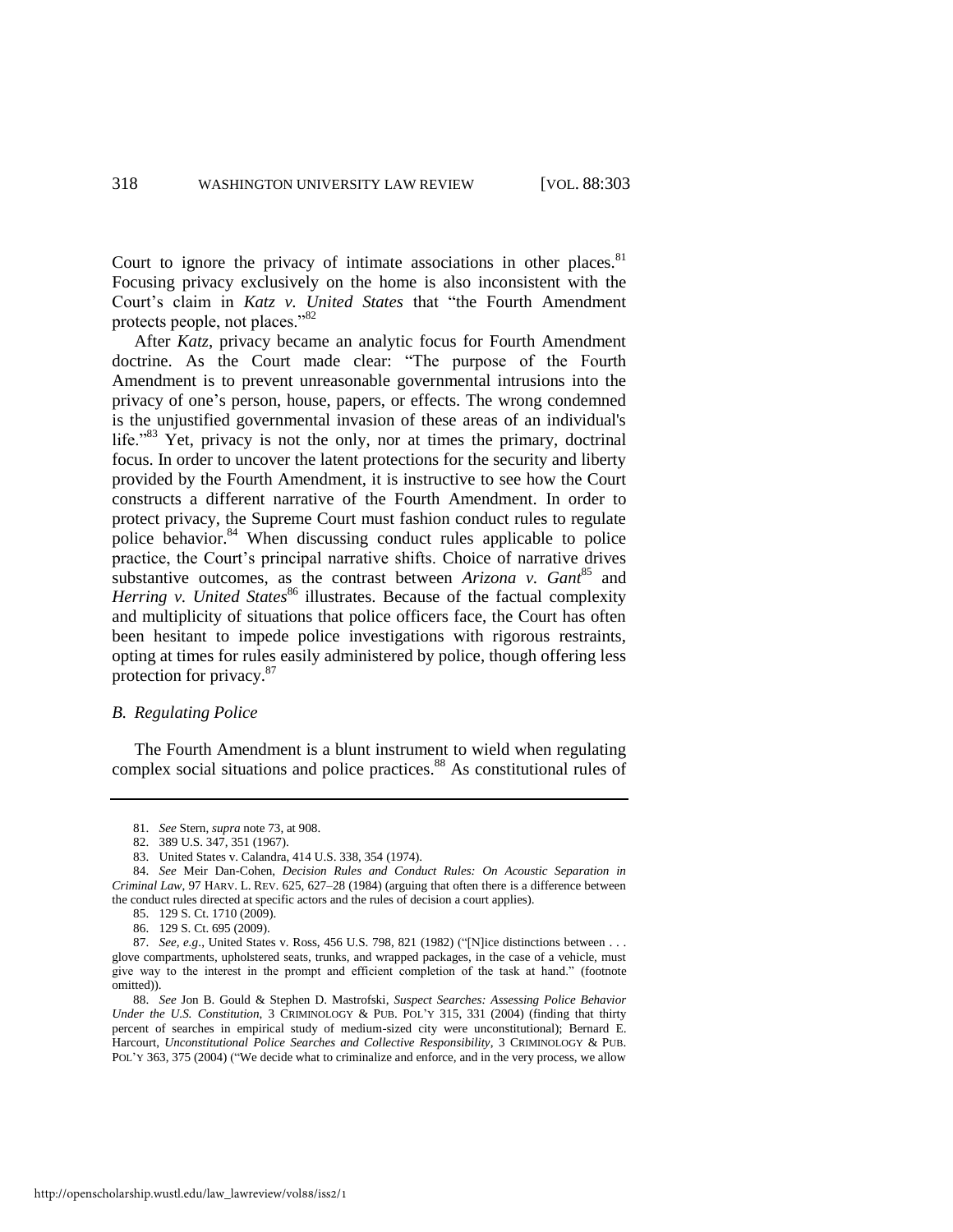criminal procedure have become more refined, and simultaneously contested, judges and scholars have focused more attention on how the Fourth Amendment might regulate police most effectively. For example, one scholar employs four models for explaining Fourth Amendment doctrine, because "[t]he Supreme Court has not and cannot adopt a single test for when an expectation is 'reasonable' because no one test effectively and consistently distinguishes the more troublesome police practices that require Fourth Amendment scrutiny from the less troublesome practices that do not."<sup>89</sup> Institutionally, Supreme Court doctrine must guide not only police practice, but also lower courts who must assess a large number of constitutional challenges to particular instances of police investigatory conduct.<sup>90</sup> Aware of this fact, the Supreme Court in *New York v. Belton* made clear that "Fourth Amendment doctrine, given force and effect by the exclusionary rule, is primarily intended to regulate the police in their day-to-day activities."<sup>91</sup> *Belton*'s subject matter, as well as the subsequent case history, illustrates both the complexity and the regulatory purpose of search and seizure doctrine.

#### *1. From* Belton *to* Gant

Washington University Open Scholarship

*Belton* involved routine enforcement of traffic speed limits.<sup>92</sup> A New York state police officer stopped a car for speeding, smelled marijuana, made an arrest, and searched the car incident to arrest. During the search of the car interior, the trooper found a jacket belonging to a passenger and,

other forms of deviance to flourish. Unconstitutional police searches are, tragically, but one perfect example. . . . [W]e let loose discretionary policing, and we inevitably produce a certain amount—a predictable amount—of improper searches . . . .").

<sup>89.</sup> Orin S. Kerr, *Four Models of Fourth Amendment Protection*, 60 STAN. L. REV. 503, 506 (2007). He further explains that the four models of Fourth Amendment doctrine help the Court "more accurately identify police practices needing regulation." *Id.* at 526.

<sup>90.</sup> Speaking for two bodies—the police and lower courts—means that Court opinions must provide both decision rules to guide courts and conduct rules to guide police. *See* Dan-Cohen, *supra* note [84,](#page-16-0) at 627–28. The problem is that these two are not always aligned. The Supreme Court's standing doctrine holds that an individual can complain only of violations of her Fourth Amendment rights, not the violation of another person's rights, even when the evidence used against her was obtained from the violation of the other person's rights. *See, e.g*., United States v. Payner, 447 U.S. 727 (1980); Rakas v. Illinois, 439 U.S. 128 (1978). The problem, as Carol Steiker observes, is that when "the police 'hear' the Court's decision rules and thus are able to predict the likely legal consequences of their unconstitutional behavior, they may see little reason to continue to obey conduct rules that are consistently unenforced.‖ Carol S. Steiker, *Counter-Revolution in Constitutional Criminal Procedure? Two Audiences, Two Answers*, 94 MICH. L. REV. 2466, 2543 (1996).

<sup>91. 453</sup> U.S. 454, 458 (1981) (quoting Wayne R. LaFave, *"Case-By-Case Adjudication" Versus "Standardized Procedures": The Robinson Dilemma*, 1974 SUP. CT. REV. 127, 141 (1974)). 92. 453 U.S. at 455.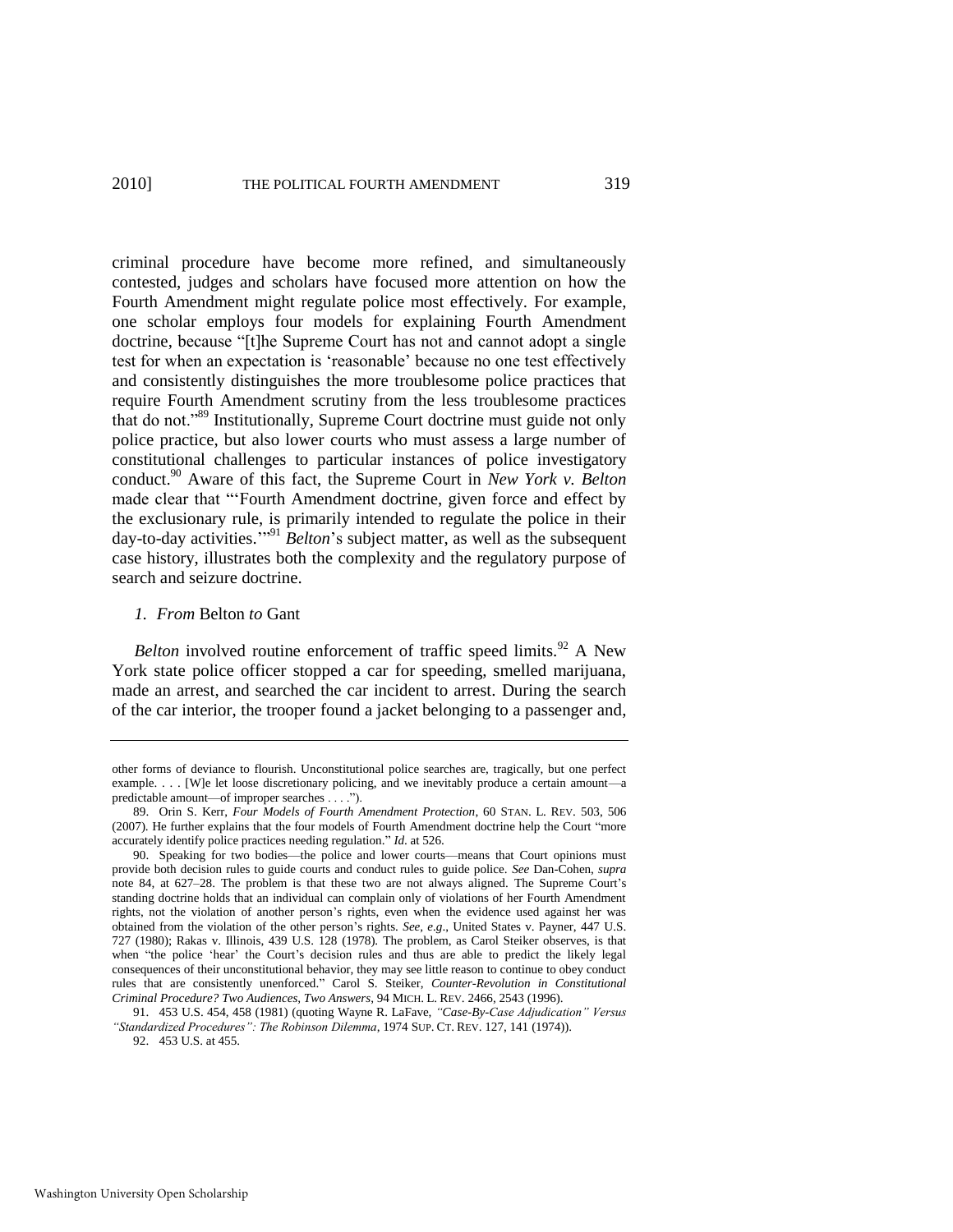upon searching through its pockets, found cocaine. Answering in the affirmative, the Court considered whether the Fourth Amendment permitted police to conduct a warrantless search of the interior of the stopped car, including any containers found in the interior, incident to the arrest of an occupant. $53$  The Court relied on precedent articulating the need to protect officer safety and the need to protect easily destroyed evidence as the central rationales for allowing warrantless searches of vehicles incident to arrest. $94$  Citing the need for clear rules, the Court reasoned that Fourth Amendment protections "'can only be realized if the police are acting under a set of rules which, in most instances, makes it possible to reach a correct determination beforehand as to whether an invasion of privacy is justified in the interest of law enforcement."<sup>95</sup>

Enter the daily complexity. If police can conduct a search of a vehicle incident to arrest pursuant to a traffic stop, may the police conduct such a search based on an arrest of a recent occupant of a car who is now safely ensconced in a police cruiser? In *Thornton v. United States*, the Court decided that the spatial relation of a recent occupant does not determine whether police may search a car incident to an arrest.<sup>96</sup> In the interest of providing clear rules, the Court held that if an arrestee is a recent occupant of a car, police may search the car. "The need for a clear rule, readily understood by police officers and not depending on differing estimates of what items were or were not within reach of an arrestee at any particular moment, justifies" such a rule extending the circumstances in which police may conduct a warrantless search.<sup>97</sup>

In its October 2008 term, the Supreme Court reviewed a very similar factual situation in *Arizona v. Gant*. <sup>98</sup> Tucson police officers arrested Rodney Gant for driving with a suspended license, placed him handcuffed in the patrol car, and searched his car, finding cocaine in the pockets of a jacket strewn on the backseat.<sup>99</sup> The facts in *Thornton* were a bit different. Marcus Thornton had parked his car and walked away from it when a

<sup>93.</sup> *Id*. at 455, 462–63.

<sup>94.</sup> In *Chimel v. California*, 395 U.S. 752, 763 (1969), the Court reasoned, "it is reasonable for the arresting officer to search the person arrested in order to remove any weapons that the latter might seek to use in order to resist arrest or effect his escape. . . . In addition, it is entirely reasonable for the arresting officer to search for and seize any evidence on the arrestee's person in order to prevent its concealment or destruction."

<sup>95.</sup> *Belton*, 453 U.S. at 458 (quoting Wayne R. LaFave, "Case-By-Case Adjudication" Versus *"Standardized Procedures": The Robinson Dilemma*, 1974 SUP. CT. REV. 127, 142 (1974)).

<sup>96. 541</sup> U.S. 615, 622 (2004).

<sup>97.</sup> *Id*. at 622–23.

<sup>98. 129</sup> S. Ct. 1710 (2009).

<sup>99.</sup> *Id.* at 1715.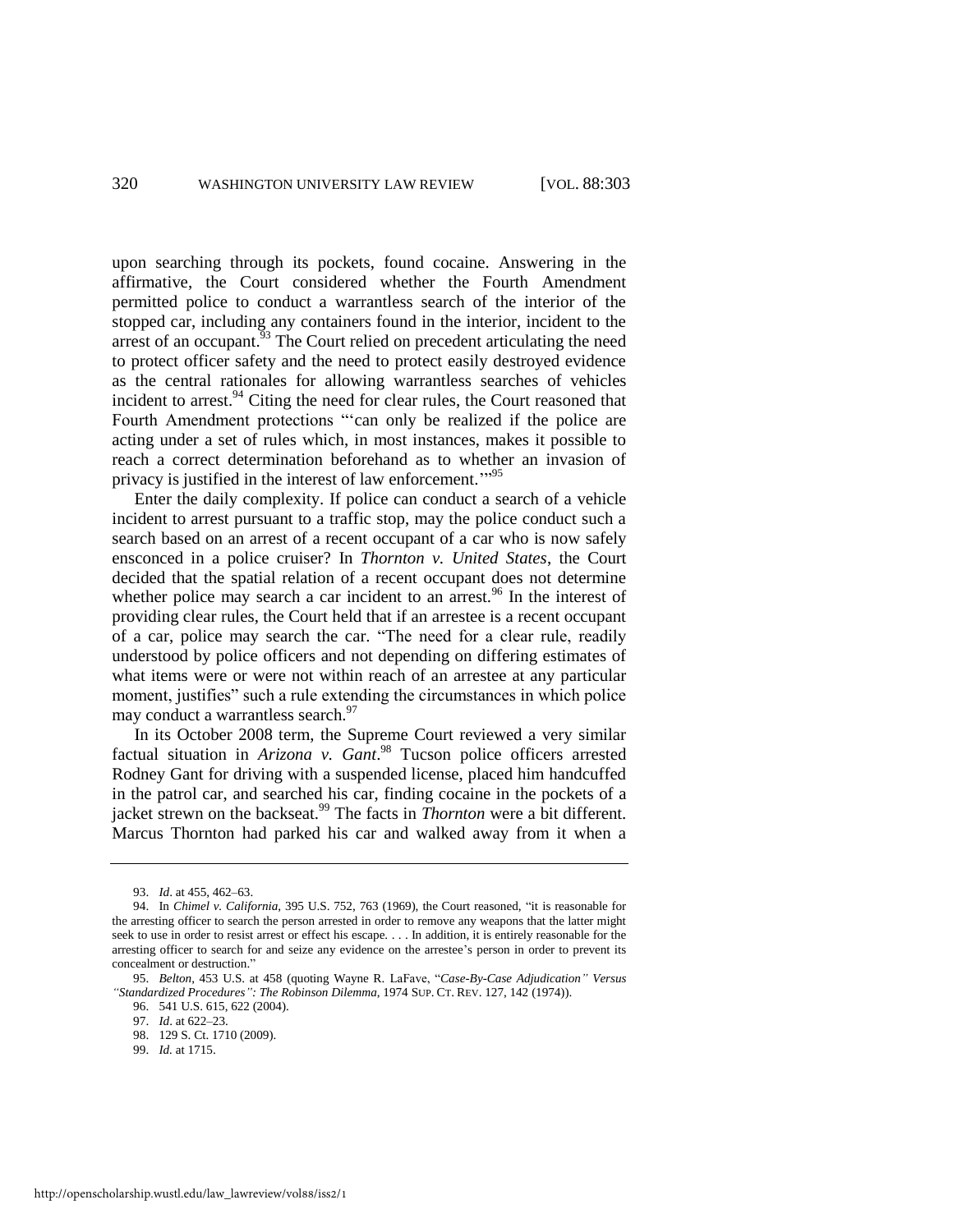police officer confronted him, frisked him, and subsequently discovered drugs in his front pocket.<sup>100</sup> The purpose behind searching Thornton's car was to discover more drug evidence pursuant to his arrest for narcotics possession, while in *Gant*, there was no purpose in trying to discover further evidence relating to an arrest for driving with a suspended license. The search of Gant's vehicle, by contrast, was a general investigatory search. Police had no reason to believe they would find contraband or weapons. They simply exercised what they believed was an entitlement to look. Out of concern for untethering the rationale from the rule, the Court held that only when a recent occupant is unsecured within reaching distance of the vehicle may the police search a vehicle incident to an arrest.<sup>101</sup> This circumstance does not exist when an arrestee is securely handcuffed in a patrol vehicle. Attempting to work within the *Belton*-*Thornton* doctrinal framework, Justice Stevens avoided overruling *Thornton*, concluding that "[p]olice may search a vehicle incident to a recent occupant's arrest only if the arrestee is within reaching distance of the passenger compartment at the time of the search or it is reasonable to believe the vehicle contains evidence of the offense of arrest."<sup>102</sup> In the process of making a more refined determination of when vehicles may be searched incident to the arrest of recent occupants, Justice Stevens's majority opinion rejected the idea that the interest in providing police with a bright-line rule required a different result.<sup>103</sup> Here is where a major shift in the focus on regulating police occurred.

In the *Belton*-*Thornton* world, privacy scarcely makes an appearance. Indeed, Justice Rehnquist's majority opinion in *Thornton* fails to mention privacy at all, focused as it was on crafting a bright-line rule to guide police practice.<sup>104</sup> By contrast, Justice Stevens's opinion in *Gant* pivots on its rejection of the priority of police regulation. Privacy reappears as a central value because the Court recognizes that persons retain a privacy interest when they are in their vehicles that extends to their possessions, such as purses and briefcases.<sup>105</sup> Justice Stevens notes that "[a] rule that gives police the power to conduct such a search whenever an individual is

<sup>100.</sup> *Thornton*, 541 U.S. at 617–18.

<sup>101.</sup> *See Gant*, 129 S. Ct. at 1719. In order to reconcile the opinion with *Thornton*, the Court further determined that "circumstances unique to the vehicle context justify a search incident to a lawful arrest when it is 'reasonable to believe evidence relevant to the crime of arrest might be found in the vehicle.'" *Id.* (citing *Thornton*, 541 U.S. at 632).

<sup>102.</sup> *Id*. at 1723.

<sup>103.</sup> *See id.* at 1720–21.

<sup>104. 541</sup> U.S. at 617–24.

<sup>105.</sup> *See id.*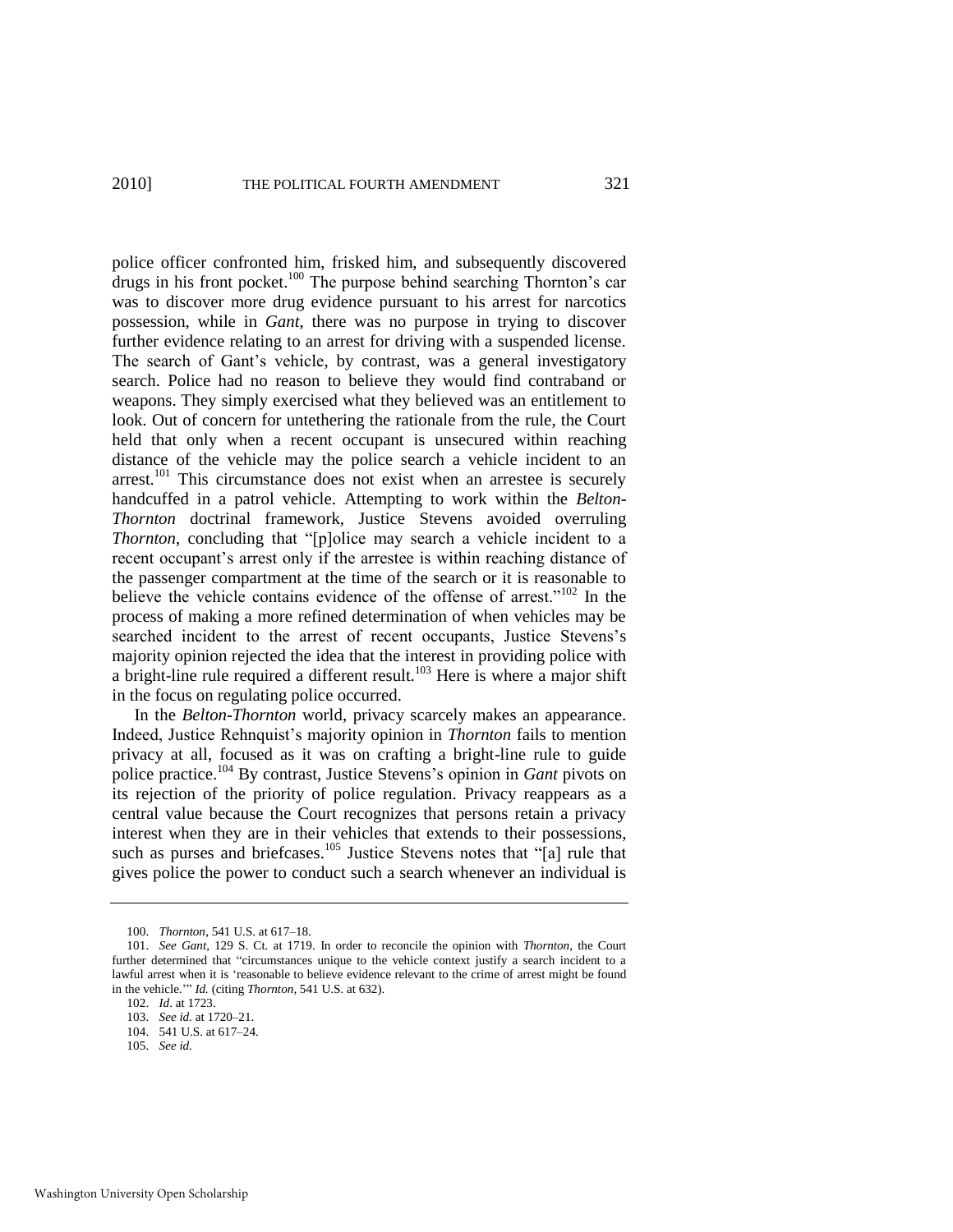caught committing a traffic offense<sup> $106$ </sup> would constitute a serious threat to privacy. Responding to the argument that the state has an overriding interest in a bright-line rule, the majority opinion cautions that "the State" seriously undervalues the privacy interests at stake.<sup> $107$ </sup> Expanding police authority to search cars during traffic stops "implicates the central concern underlying the Fourth Amendment—the concern about giving police officers unbridled discretion to rummage at will among a person's private effects."<sup>108</sup> Although there are other occasions and justifications authorizing warrantless police searches of vehicles, the Court refused to construct a broad rule that would "provide a police entitlement" to intrude further on individual privacy.<sup>109</sup> In so doing, *Gant* makes apparent the significant tension that exists between the doctrine's regulatory purposes and its privacy principles.

Often, the bright-line regulatory rule encourages more deference to police discretion in conducting warrantless searches and seizures.<sup>110</sup> By contrast, privacy considerations always place hurdles in the way of discretionary investigatory efforts. There is no intrinsic reason why brightline rules need be less privacy protecting. When the Court focuses on regulating police practice, however, the tendency is to attend more closely to police needs rather than privacy protections. As in *Gant*, a rule flowing from a privacy-protecting rationale may require a more nuanced and factspecific application than a bright-line rule allowing police to search a vehicle incident to the arrest of a recent occupant. From the perspective of police regulation, such fact-specific considerations are an anathema, because they make "it difficult for the policeman to discern the scope of his authority."<sup>111</sup> Of course, some bright-line rules are also privacyprotecting, such as the bright line drawn around the privacy of the home.<sup>112</sup> But even there, the desire to provide for law enforcement needs

<sup>106.</sup> *Id*.

<sup>107.</sup> *Id*.

<sup>108.</sup> Id. The Court also recognized that "Belton creates the risk 'that police will make custodial arrests which they otherwise would not make as a cover for a search which the Fourth Amendment otherwise prohibits." *Id.* at 1720 n.5 (quoting WAYNE R. LAFAVE, 3 SEARCH AND SEIZURE § 7.1(c) (4th ed. 2004)).

<sup>109.</sup> *Id*. at 1721.

<sup>110.</sup> For example, concluding that there is no expectation of privacy in open fields, even if a land owner had fenced and posted her property, the Court argued that "[t]his Court repeatedly has acknowledged the difficulties created for courts, police, and citizens by an ad hoc, case-by-case definition of Fourth Amendment standards to be applied in differing factual circumstances" that make "it difficult for the policeman to discern the scope of his authority." Oliver v. United States, 466 U.S. 170, 181 (1984) (citations omitted).

<sup>111.</sup> *Oliver*, 466 U.S. at 181.

<sup>112.</sup> *See* Payton v. New York, 445 U.S. 573, 589 (1980) ("The Fourth Amendment protects the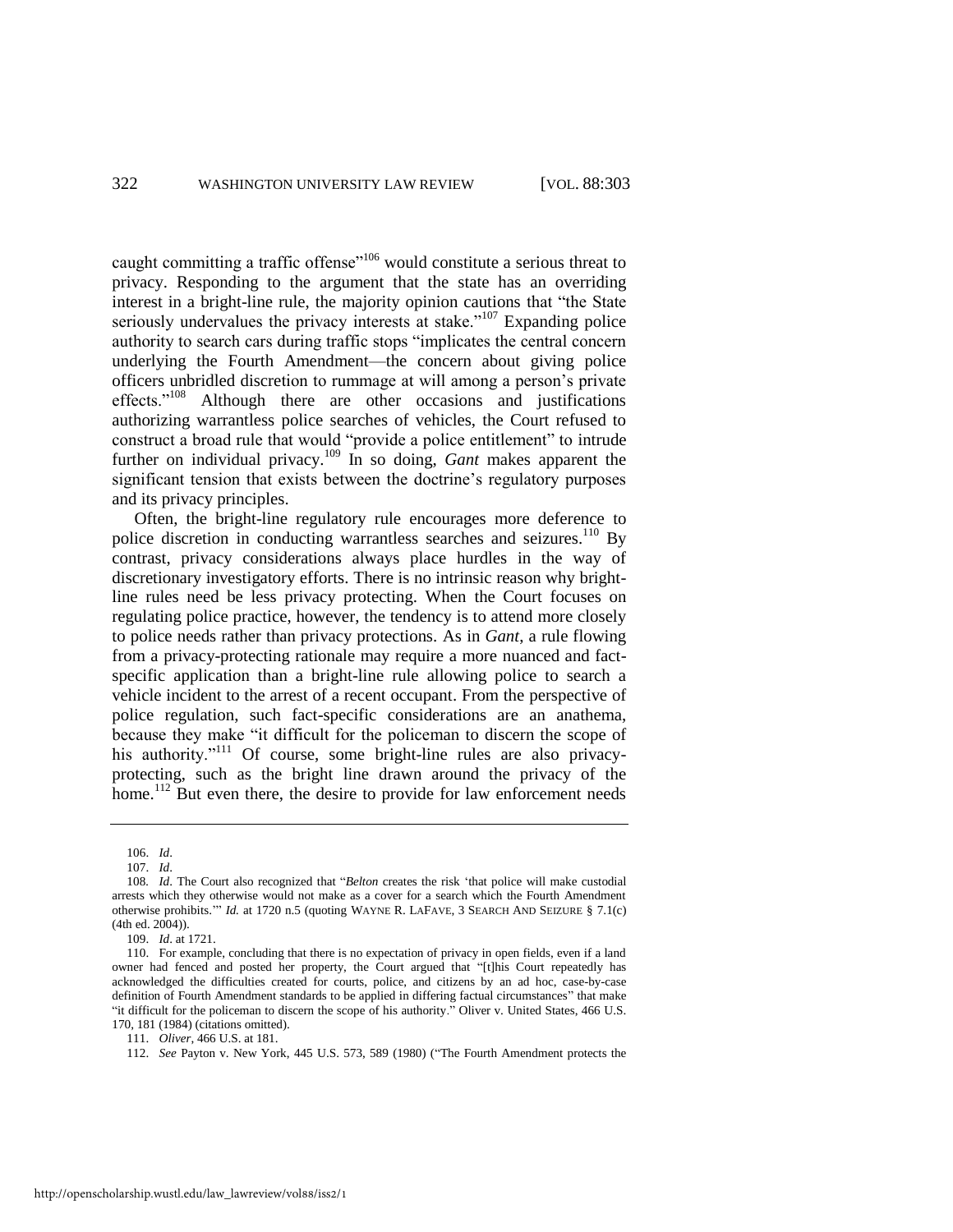creates pressure for reasonable exceptions to the rule.<sup>113</sup> As a practical matter, therefore, whether a court has in view regulatory or privacy considerations will often determine substantive outcomes and shape everyday police-citizen encounters.

This difference is evident in Justice Alito's *Gant* dissent.<sup>114</sup> Claiming that the majority effectively overturned *Belton*, Justice Alito emphasized the fact that "the rule was adopted for the express purpose of providing a test that would be relatively easy for police officers and judges to apply."<sup>115</sup> The majority's approach is objectionable because it further complicates police procedure during roadside stops, requiring officers "to determine whether there is reason to believe that the vehicle contains evidence of the crime of arrest."<sup>116</sup> When the Court creates a standard such as "within an arrestee's reach" and "reasonable to believe" to justify vehicle searches, it invites more case-by-case determinations, which police may be ill suited to make.<sup>117</sup> From a regulatory standpoint, Justice Alito's concern is exemplified by the imprecision of similar standards. The Court has been unable to precisely define standards like "reasonable suspicion" and "probable cause,"<sup>118</sup> just as lower courts have struggled over a "reason to believe" standard in the context of entering a home pursuant to an arrest warrant. $^{119}$ 

117. *Id*.

individual's privacy in a variety of settings. In none is the zone of privacy more clearly defined than when bounded by the unambiguous physical dimensions of an individual's home . . . .").

<sup>113.</sup> *See* Illinois v. McArthur, 531 U.S. 326, 331 (2001) (recognizing exigent circumstances exception); Mincey v. Arizona, 437 U.S. 385, 393–94 (1978) (same); *see also* United States v. Leon, 468 U.S. 897, 924 (1984) (recognizing good faith exception to probable cause requirement). Craig Bradley notes, "[t]he Court tries on the one hand to lay down clear rules for the police to follow in every situation while also trying to respond flexibly, or 'reasonably,' to each case because a hard-line approach would lead to exclusion of evidence.‖ Craig M. Bradley, *Two Models of the Fourth Amendment*, 83 MICH. L. REV. 1468, 1470 (1985).

<sup>114.</sup> *See* Arizona v. Gant, 129 S. Ct. 1710, 1726–30 (2009) (Alito, J., dissenting).

<sup>115.</sup> *Id.* at 1729. Justice Alito further emphasized the *Belton* purpose as "essential to guide police officers'" and lamented the fact that "[t]his 'bright-line rule' has now been interred." *Id.* at 1727 (quoting New York v. Belton, 453 U.S. 454, 458 (1981)).

<sup>116.</sup> *Id*. at 1729.

<sup>118.</sup> Ornelas v. United States, 517 U.S. 690, 695 (1996) ("Articulating precisely what 'reasonable suspicion' and 'probable cause' mean is not possible. They are commonsense, nontechnical conceptions that deal with "the factual and practical considerations of everyday life on which reasonable and prudent men, not legal technicians, act.''" (quoting Illinois v. Gates, 462 U.S. 213, 231 (1983) (quoting Brinegar v. United States, 338 U.S. 160, 175 (1949)))).

<sup>119.</sup> In *Payton v. New York*, 445 U.S. 573 (1980), the Court admonished that police in possession of an arrest warrant backed by probable cause had "limited authority to enter a dwelling in which the suspect lives when there is reason to believe the suspect is within." *Id.* at 603. Lower courts are split over whether "reason to believe" amounts to probable cause itself or a lower standard akin to ―reasonable suspicion.‖ *Compare* United States v. Pruitt, 458 F.3d 477, 483–84 (6th Cir. 2006) (concluding that "reason to believe" is less than probable cause), with United States v. Gorman, 314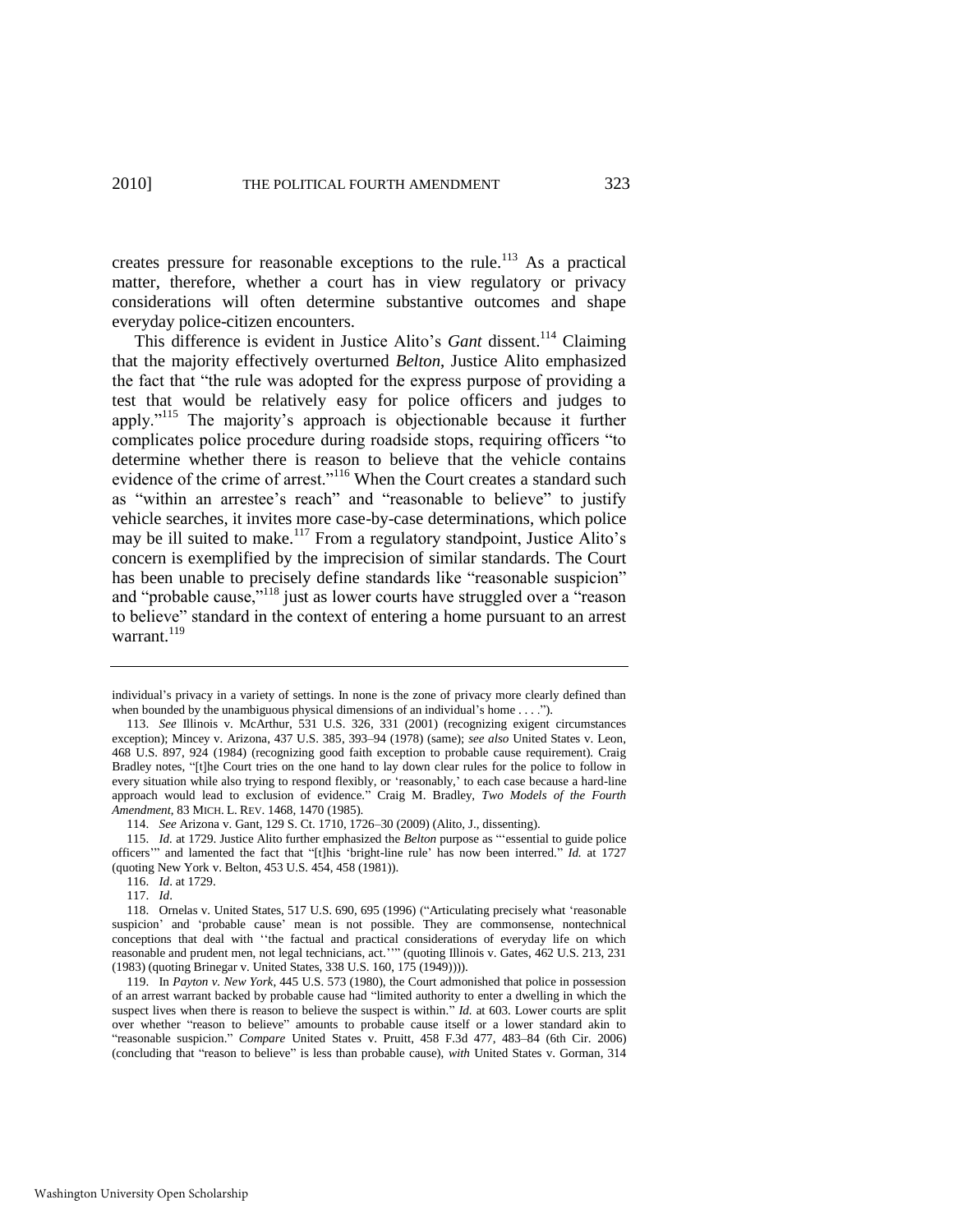Keeping the focus on police practice, Justice Alito notes that police have been trained to follow the *Belton* rule for more than twenty-five years.<sup>120</sup> He further observes that under the *Gant* rule, police would have a perverse incentive to keep an arrestee unsecured near the vehicle in order to justify conducting a search incident to arrest.<sup>121</sup> This incentive exists because police have been trained to conduct these searches pursuant to roadside arrests. Moreover, an unrestricted privilege to conduct searches incident to arrest provides a low-cost alternative to the investigative effort necessary to secure a warrant, providing further incentive to conduct these searches. Without particularized suspicion, police may rummage through the passenger compartment of a vehicle and a person's possessions, hoping to find something inculpatory. Because the Court's conduct rules under *Belton* did not prohibit the practice, and because police have strong incentives to take advantage of the low-cost investigatory technique, Justice Alito is no doubt correct in claiming that police have relied on the prior legal rule.<sup>122</sup> What Justice Alito fails to recognize is that factors such as reliance tell us nothing about the constitutional status of the underlying practice. For that, the Court ordinarily looks to the relevant privacy interests.

An individual's interest in privacy does not even merit mention in Justice Alito's dissent.<sup>123</sup> In response to Justice Alito's emphasis on police reliance interests, Justice Stevens observes that "[c]ountless individuals guilty of nothing more serious than a traffic violation have had their constitutional right to the security of their private effects violated as a result<sup>"124</sup> of law enforcement's widespread practice of conducting searches of recent vehicle occupants incident to arrest. Not only does Justice Stevens have in view the privacy implications of police practice in the case before the Court, but also the implications for privacy for others who will never bring a case before a judge. "Countless individuals" risk exposure to constitutional violations when the Court is focused primarily on easily administrable police regulations.

*Gant* illustrates how the choice to prioritize either regulating police conduct or protecting privacy interests determines substantive constitutional outcomes. By focusing on regulating police conduct, the

F.3d 1105, 1111 (9th Cir. 2002) (concluding that "reason to believe" is equivalent to probable cause).

<sup>120.</sup> *Gant*, 129 S. Ct. at 1728 (Alito, J., dissenting). 121. *See id*. at 1730.

<sup>122.</sup> *Id.* at 1728–29. 123. *See id*. at 1726–32.

<sup>124.</sup> *Id*. at 1722–23 (majority opinion).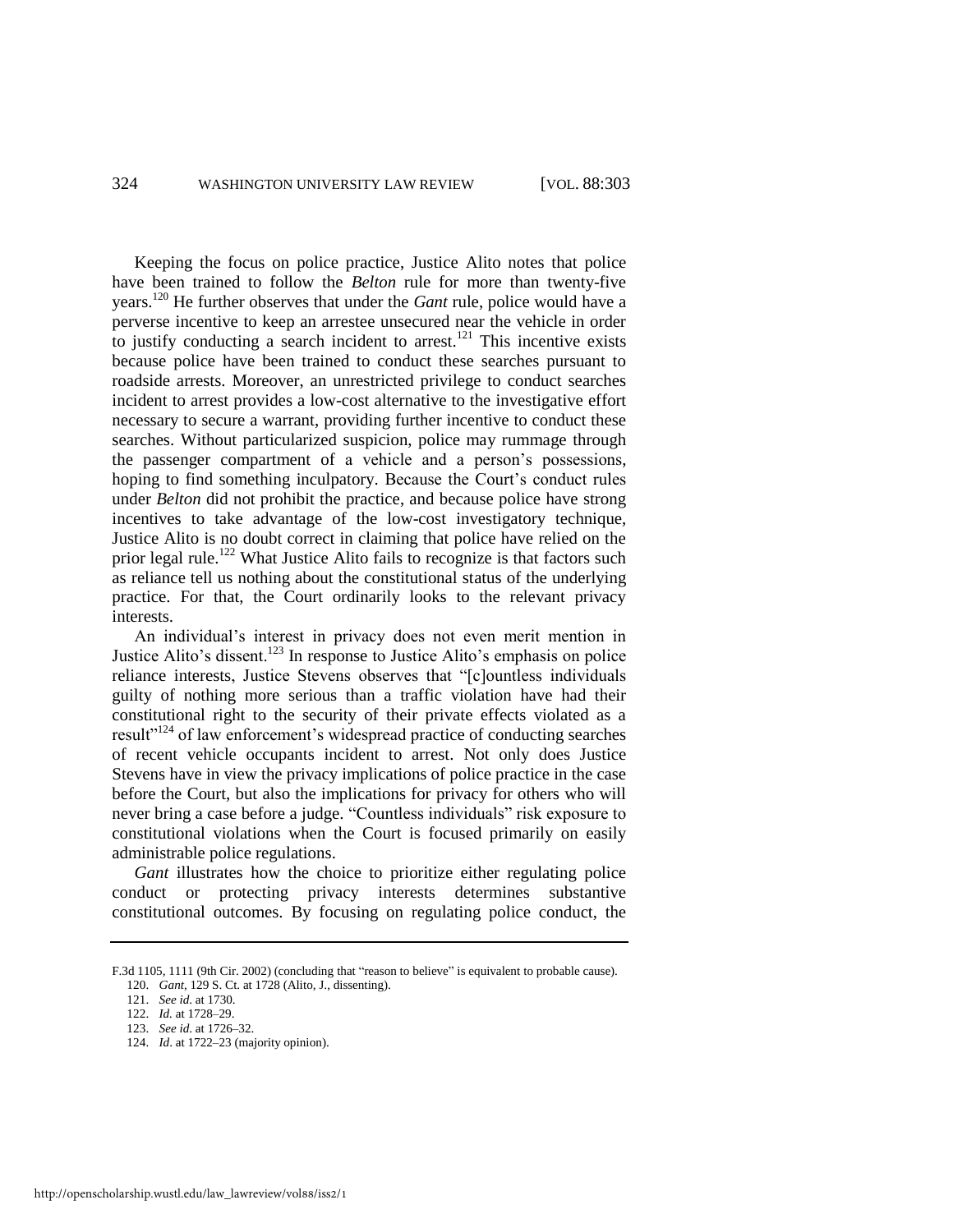dissent would have legitimized an intrusive police practice. By focusing instead on protecting individual privacy interests, the majority invalidated a successful police search as unlawful, in the process making "clear that [if] a practice is unlawful, individuals' interest in its discontinuance clearly outweighs any law enforcement 'entitlement' to its persistence."<sup>125</sup> Because the *Chimel* reasons—officer safety and preservation of evidence—did not apply, the police reliance on a convenient practice was insufficient to justify the privacy intrusion.<sup>126</sup> Although successful in this case, privacy does not always prevail when the two Fourth Amendment purposes conflict.

These twin purposes are sometimes mediated by the textually determined standard of reasonableness, adding further occasions to consider regulatory interests.<sup>127</sup> Supreme Court majorities have sometimes examined the constitutionality of a particular search or seizure by balancing "on the one hand, the degree to which it intrudes upon an individual's privacy and, on the other, the degree to which it is needed for the promotion of legitimate governmental interests."<sup>128</sup> Under such a balancing approach, what is reasonable will depend, however, on how a court characterizes the interaction between the citizen and police. ―Reasonableness‖ is not an independent inquiry. To conclude that a search is "reasonable," courts must make prior judgments about the importance of a particular police practice or a particular privacy interest. When conducting a balancing inquiry, if the citizen is construed to have a diminished expectation of privacy, then the needs of effective law enforcement will almost always predominate.<sup>129</sup>

<sup>125.</sup> *Id*. at 1723 (citation omitted).

<sup>126.</sup> *See id.* at 1719.

<sup>127.</sup> By adding reasonableness to the inquiry, the Court adds another layer of indeterminacy that is then used as a justification for imposing clear and simple rules for police to follow. As the Court admits, "there can be no ready test for determining reasonableness other than by balancing the need to search against the invasion which the search entails." Camara v. Municipal Court, 387 U.S. 523, 536– 37 (1967). Nonetheless the Court has frequently stated that "the ultimate touchstone of the Fourth Amendment is 'reasonableness.'" Brigham City v. Stuart, 547 U.S. 398, 403 (2006) (quoting Flippo v. West Virginia, 528 U.S. 11, 13 (1999) (per curiam)); *see also* United States v. Knights, 534 U.S. 112, 118 (2001) ("The touchstone of the Fourth Amendment is reasonableness . . . .").

<sup>128.</sup> Wyoming v. Houghton, 526 U.S. 295, 300 (1999); *see also* Illinois v. McArthur, 531 U.S. 326, 331 (2001) ("Consequently, rather than employing a *per se* rule of unreasonableness, the Court must balance the privacy-related and law enforcement–related concerns to determine if the intrusion here was reasonable.").

<sup>129.</sup> *See* Scott E. Sundby, *"Everyman"'s Fourth Amendment: Privacy or Mutual Trust Between Government and Citizen?*, 94 COLUM. L. REV. 1751, 1768 (1994) ("Once the reasonableness inquiry is undertaken, though, the government's judgment that the particular intrusion is needed because of policy concerns becomes an integral part of the Fourth Amendment analysis.").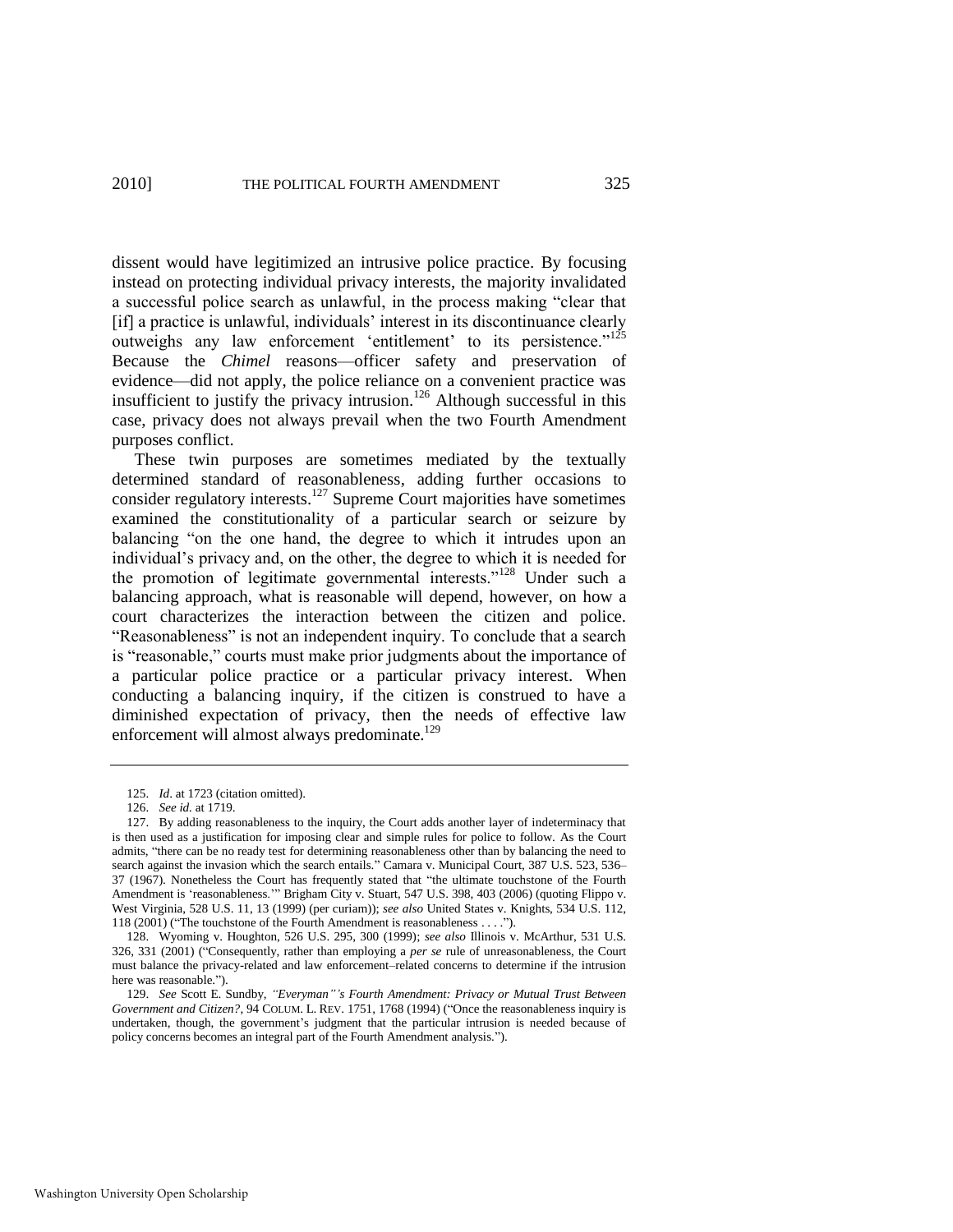For example, to decide whether police officers, who have probable cause to believe contraband is in an automobile during a traffic stop, may search a passenger's belongings, the Court in *Wyoming v. Houghton* exercised a balancing test.<sup>130</sup> First, because they are publicly visible and subject to extensive traffic regulation, vehicle occupants have a reduced expectation of privacy.<sup>131</sup> Second, the Court reasoned that searches of personal property do not implicate personal dignity in the manner that bodily searches do.<sup>132</sup> By contrast, "[e]ffective law enforcement would be appreciably impaired without the ability to search a passenger's personal belongings when there is reason to believe contraband or evidence of criminal wrongdoing is hidden in the car."<sup>133</sup> The need to provide ""clear and unequivocal' guidelines to the law enforcement profession" had already produced a rule allowing warrantless searches of vehicles and any containers found therein when officers have probable cause to believe contraband is present.<sup>134</sup> Citing the ready mobility of cars<sup>135</sup> and the likelihood of passengers sharing a common enterprise with the driver, the Court refused to recognize a "passenger's property" exception to warrantless vehicle searches.<sup>136</sup> Claiming that reasonableness requires consideration of practical realities, the Court sought to avoid creating incentives for drivers to hide contraband in passengers' personal containers and to avoid producing a feared "bog of litigation."<sup>137</sup> In this analysis, considerations of effective police enforcement, as well as the practical realities of judicial administration, predominate over any recognized privacy interests. A balancing inquiry into reasonableness allows the Court to consider an ever-widening set of practical and contextual issues, often framed in terms of law enforcement needs. From the perspective of claimed state necessity, privacy considerations must be

<sup>130.</sup> *See Houghton*, 526 U.S. at 303–06.

<sup>131.</sup> *See id.* at 303.

<sup>132.</sup> *See id.*; United States v. Di Re, 332 U.S. 581, 587 (1948) ("We are not convinced that a person, by mere presence in a suspected car, loses immunities from search of his person to which he would otherwise be entitled.").

<sup>133.</sup> *Houghton*, 526 U.S. at 304.

<sup>134.</sup> California v. Acevedo, 500 U.S. 565, 577 (1991) (quoting Minnick v. Mississippi, 498 U.S. 146, 151 (1990) (quoting Arizona v. Roberson, 486 U.S. 675, 682 (1988))). Prior cases, such as *United States v. Chadwick*, 433 U.S. 1 (1977), *Arkansas v. Sanders*, 442 U.S. 753 (1979), and *United States v. Ross*, 456 U.S. 798 (1982), had provided different rules applicable to warrantless searches of vehicles and containers, which the Court characterized as having "confused courts and police officers and impeded effective law enforcement.‖ *Acevado*, 500 U.S. at 576.

<sup>135.</sup> *See* Carroll v. United States, 267 U.S. 132 (1925) (creating an "automobile exception" to the warrant requirement based in part on the ready mobility of cars).

<sup>136.</sup> *See Houghton*, 526 U.S. at 304–05.

<sup>137.</sup> *See id.* at 305.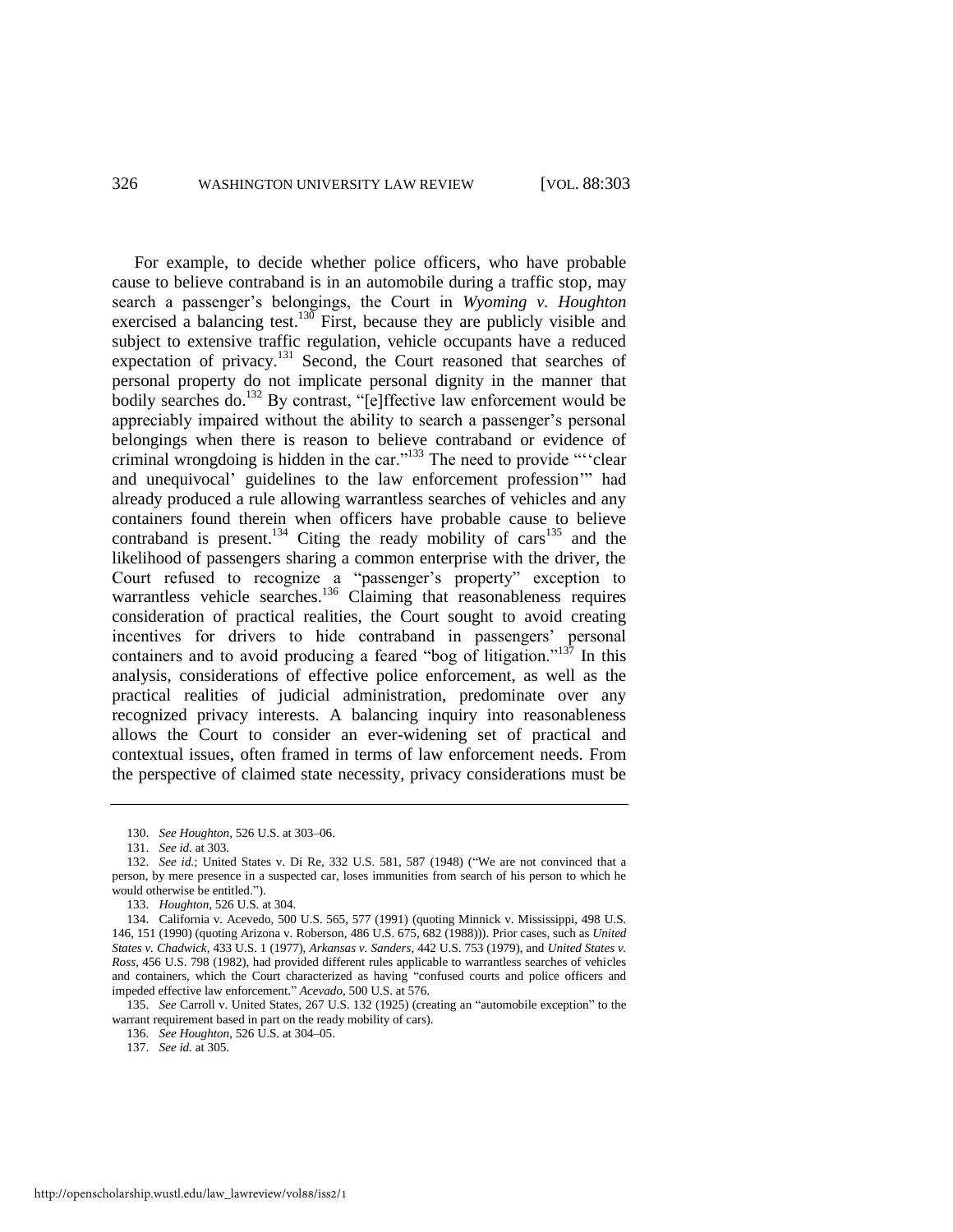particularly weighty to prevail. Whether it is the need of law enforcement to search cars and containers,<sup>138</sup> to conduct temporary stops,<sup>139</sup> to operate sobriety checkpoints, $140$  or to administer searches of student belongings, $141$ a reasonableness inquiry often focuses on official necessity, not on personal privacy.

When privacy does make a robust appearance, as it does in Justice Stevens's dissent in *Houghton*,<sup>142</sup> the potential results are very different. Arguing that "the State's legitimate interest in effective law enforcement does not outweigh the privacy concerns at issue," Justice Stevens contested the majority's reasons for claiming ostensible simplicity in their chosen rule.<sup>143</sup> He would have required individualized suspicion of passengers before the police could search their possessions, thereby creating a rule every bit as easily administered as the majority's rule, but one that "simply protects more privacy."<sup>144</sup> Thus, practical conclusions about ease of administration or the simplicity of a bright-line rule may often depend on background assumptions about what matters most. Even for those who argue that the Fourth Amendment inquiry should be focused on reasonableness, such as Akhil Amar or Justice Scalia, $^{145}$  we still need an account of reasonableness in relation to particular values. Reasonableness is an incomplete evaluative standard. What is reasonable depends on a context that includes the values, purposes, and practices to which it applies. The two primary purposes—regulating police and protecting privacy—guide the reasonableness inquiry, but do not themselves instruct courts as to which purpose should take priority. For guidance, we need further inquiry into available constitutional values, purposes, and meanings.

Because the Court has two overriding purposes in directing its view of a particular case, the addition of a reasonableness balancing inquiry does nothing to resolve the tension. If a Court majority sees promotion of effective law enforcement as a primary purpose, a balancing inquiry will

<sup>138.</sup> *See id*. at 303–06.

<sup>139.</sup> *See* Terry v. Ohio, 392 U.S. 1 (1968).

<sup>140.</sup> *See* Mich. Dep't of State Police v. Sitz, 496 U.S. 444 (1990).

<sup>141.</sup> *See* New Jersey v. T. L. O., 469 U.S. 325 (1985).

<sup>142.</sup> *Houghton*, 526 U.S. at 309–13 (Stevens, J., dissenting).

<sup>143.</sup> *Id.* at 311.

<sup>144.</sup> *Id.* at 312.

<sup>145.</sup> *See* California v. Acevedo, 500 U.S. 565, 583 (1991) (Scalia, J., concurring) ("In my view, the path out of this confusion should be sought by returning to the first principle that the ‗reasonableness' requirement of the Fourth Amendment affords the protection that the common law afforded."); AMAR, *supra* not[e 26,](#page-6-0) at 39 ("By focusing on constitutional reasonableness, we restore the Fourth to its rightful place.").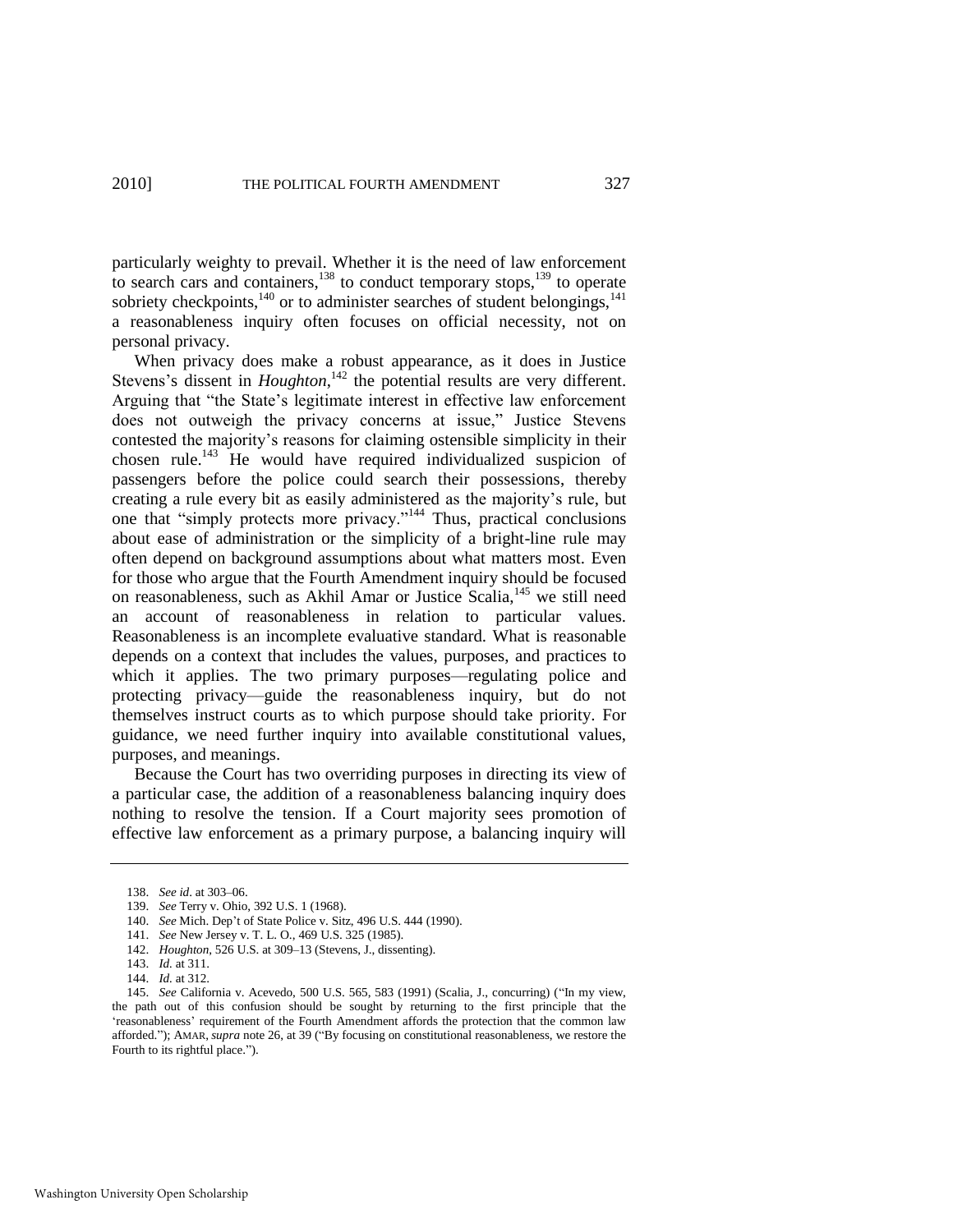only reflect that view. The same exists for a view focused on protecting privacy.<sup>146</sup> If anything, a reasonableness inquiry risks pushing even further into the background the choice between Fourth Amendment purposes, obscuring prior determinations of relative value through the metaphor of balancing. What kinds of considerations might bring this tension into focus? Should one of these purposes take priority over the other?

#### *2. The New Exclusion in* Herring

Constitutional shift along the fault line between these dueling Fourth Amendment purposes is evident in the Court's opinion in *Herring v.*  United States.<sup>147</sup> At stake was whether the exclusionary rule should apply to a search authorized by an outstanding arrest warrant that had been withdrawn but had negligently remained "active" in a computer database.<sup>148</sup> From the outset, Chief Justice Roberts, writing for the majority, framed the issue from the perspective of what the officer "reasonably believes."<sup>149</sup> Fourth Amendment violations do not always justify exclusion of evidence.<sup>150</sup> "Instead, the question turns on the culpability of the police and the potential of exclusion to deter wrongful police conduct."<sup>151</sup> In deciding this question, the majority repeatedly asserted that the exclusionary rule was judicially created in order to deter constitutional violations by the police.<sup>152</sup> Moreover, "the benefits of deterrence must outweigh the costs," because the Court claims that small or marginal deterrence cannot justify the costs of letting lawbreakers go free.<sup>153</sup> Because "[t]he exclusionary rule was crafted to curb police"<sup>154</sup> misconduct, according to the majority, only "deliberate, reckless, or grossly negligent conduct, or in some circumstances recurring or systemic

<sup>146.</sup> *See* Arizona v. Gant, 129 S. Ct. 1710 (2009).

<sup>147. 129</sup> S. Ct. 695 (2009).

<sup>148.</sup> *See id.* at 698.

<sup>149.</sup> *Id.*

<sup>150.</sup> *See, e.g.*, United States v. Leon, 468 U.S. 897, 911–12 (1984) (applying "good-faith" exception to the exclusionary rule).

<sup>151.</sup> *Herring*, 129 S. Ct. at 698.

<sup>152.</sup> For example, the Court writes: "We have stated that this judicially created rule is 'designed to safeguard Fourth Amendment rights generally through its deterrent effect," *id.* at 699 (quoting United States v. Calandra, 414 U.S. 338, 348 (1974)), and that "we have focused on the efficacy of the rule in deterring Fourth Amendment violations in the future." *Id.* at 700 (citing *Calandra*, 414 U.S. at 347–55); see also Illinois v. Krull, 480 U.S. 340, 352–53 (1987) ("[T]o the extent that application of the exclusionary rule could provide some incremental deterrent, that possible benefit must be weighed against [its] 'substantial social costs' . . . . " (quoting *Leon*, 468 U.S. at 907)).

<sup>153.</sup> *Herring*, 129 S. Ct. at 700–01.

<sup>154.</sup> *Id.* at 701.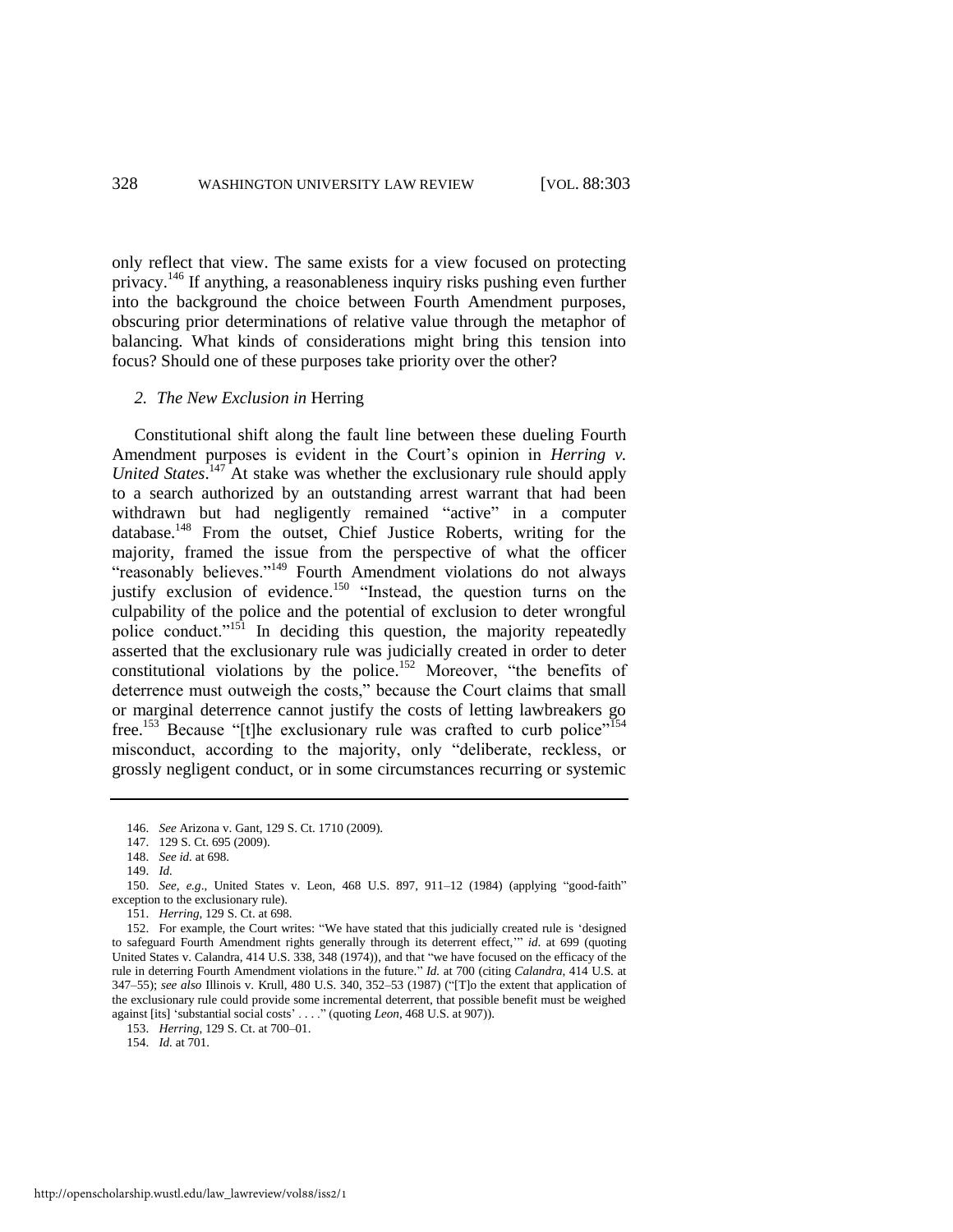negligen[ce]," will justify its application.<sup>155</sup> To apply the exclusionary rule, "police conduct must be sufficiently deliberate that exclusion can meaningfully deter it, and sufficiently culpable" to justify the cost to the criminal justice system.<sup>156</sup> Otherwise, the majority concludes, there is no reason the criminal should "go free because the constable has blundered."<sup>157</sup>

With this analysis, regulation of law enforcement practices rests on two layers of balancing. First, to determine whether a constitutional violation occurred, the needs of effective law enforcement are balanced against the privacy interests at stake. Second, when a constitutional violation has occurred, the deterrent effect of law enforcement is further weighed against the social cost of excluding reliable evidence of criminal wrongdoing. During the second-order balancing inquiry, the Court does not consider the social cost of losing trust in government, the social cost to innocent victims, or the social cost of having the judicial system confer its imprimatur on lawless conduct by police. What is more, in weighing whether to apply the exclusionary rule, a two-prong inquiry requires both deliberate and culpable police conduct. Such focus augurs further constitutional shift, as the Court considers on a case-by-case basis whether a substantial deterrent effect exists, justifying suppression of evidence to remedy future violations. By focusing on how well a present application of exclusion works to regulate future police conduct, the actual violation of Bennie Dean Herring's Fourth Amendment privacy right scarcely comes into view.

Not only does the actual constitutional violation in *Herring* come into view for Justice Ginsburg writing in dissent, but also the "innocent" persons ‗wrongfully arrested based on erroneous information [carelessly maintained] in a computer data base."<sup>158</sup> Where the majority focused on deterring future reckless police misconduct, the dissent focused on future constitutional violations that innocent persons will suffer.<sup>159</sup> The harm that results from erroneous record keeping is not insignificant, even if one

<sup>155.</sup> *Id*. at 702.

<sup>156.</sup> *Id*.

<sup>157.</sup> *Id.* at 704 (quoting People v. Defore, 150 N.E. 585, 587 (N.Y. 1926) and applying Justice Cardozo's quip). The Court also appealed to Judge Henry Friendly's rationale for the exclusionary rule. *See id.* at 702; Henry J. Friendly, *The Bill of Rights as a Code of Criminal Procedure*, 53 CALIF. L. REV. 929, 951 (1965) ("The sole reason for exclusion is that experience has demonstrated this to be the only effective method for deterring the police from violating the Constitution.").

<sup>158.</sup> *Herring*, 129 S. Ct. at 705 (Ginsburg, J., dissenting) (quoting Arizona v. Evans, 514 U.S. 1, 22 (1995) (Stevens, J., dissenting)).

<sup>159.</sup> *See id.* at 705–10.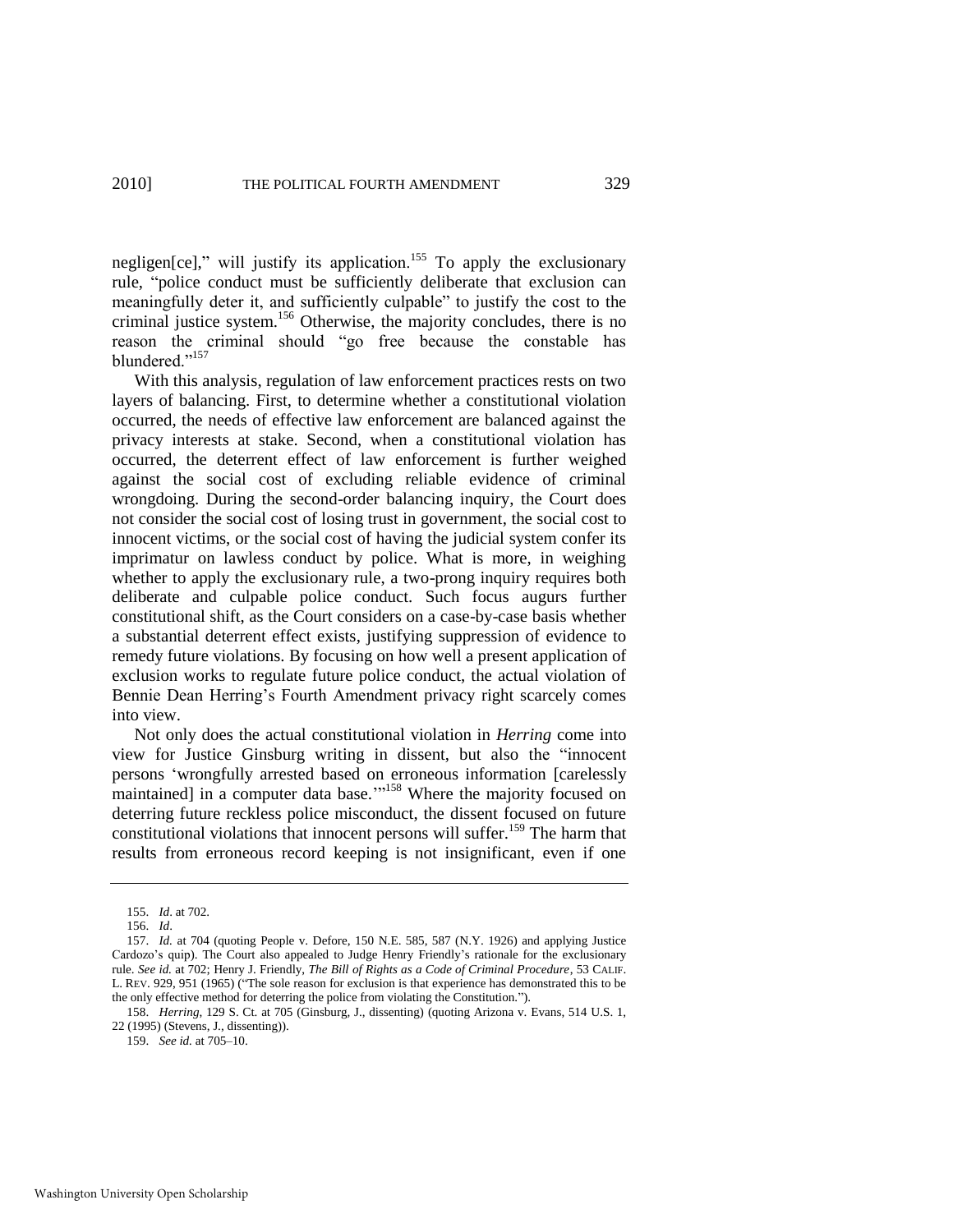focuses only on the deterrent effect of the exclusionary rule. As Justice Ginsburg observes, "[t]he offense to the dignity of the citizen who is arrested, handcuffed, and searched on a public street simply because some bureaucrat has failed to maintain an accurate computer data base' is evocative of the use of general warrants that so outraged the authors of our Bill of Rights."<sup>160</sup> This dignitary offense is not one easily remedied ex post by the innocent victim, whose likely incentive is to forego further hassle by choosing not to pursue an illusory civil remedy for which qualified immunity will likely apply.<sup>161</sup> Rather, it is precisely the kind of constitutional offense that will go unremedied, providing little incentive for police to maintain accurate records. Given how much information is increasingly accessible about individuals through national and local databases, the risk of harm is not insignificant and "raise[s] grave concerns for individual liberty."<sup>162</sup> These criticisms confront the majority's assessment of when the deterrent effects of exclusion are sufficiently substantial. If the disagreement went no further, the majority and dissent would simply differ in their judgments about the substantial effects of exclusion.

Justice Ginsburg's dissent also addresses more fundamental issues by contesting the majority's vision of the Fourth Amendment.<sup>163</sup> Much more than a technical regulatory scheme to govern police conduct, Justice Ginsburg suggests that the Fourth Amendment serves fundamental political purposes. "[T]he Amendment 'is a constraint on the power of the sovereign, not merely on some of its agents.''<sup>164</sup> Framed as a constraint on sovereign power, the Fourth Amendment has a broader political purpose that regulating police and protecting individual privacy help achieve. Even relatively minor constitutional violations, as Chief Justice Roberts might describe them, implicate important relations between state and citizen and occur within proper constraints on the power of governing officials.

Neither the majority nor the dissent focuses on privacy. Instead, the dissent's conception of the Fourth Amendment is focused on protecting

<sup>160.</sup> *Id.* at 709 (quoting *Evans*, 514 U.S. at 23 (Stevens, J., dissenting)).

<sup>161.</sup> *See* Harlow v. Fitzgerald, 457 U.S. 800, 818 (1982). The difficulty overcoming qualified immunity is further exemplified in an opinion decided the same term as *Herring*. *See* Pearson v. Callahan, 129 S. Ct. 808 (2009).

<sup>162.</sup> *Herring*, 129 S. Ct. at 709 (Ginsburg, J., dissenting).

<sup>163.</sup> *See id.* at 705–10.

<sup>164.</sup> *Id*. at 707 (Ginsburg, J., dissenting) (quoting *Evans*, 514 U.S. 1, 18 (1995) (Stevens, J., dissenting)). Justice Ginsburg also cites Potter Stewart, *The Road to* Mapp v. Ohio *and Beyond: The Origins, Development, and Future of the Exclusionary Rule in Search-and-Seizure Cases*, 83 COLUM. L. REV. 1365 (1983). *Herring*, 129 S. Ct. at 707 (Ginsburg, J., dissenting).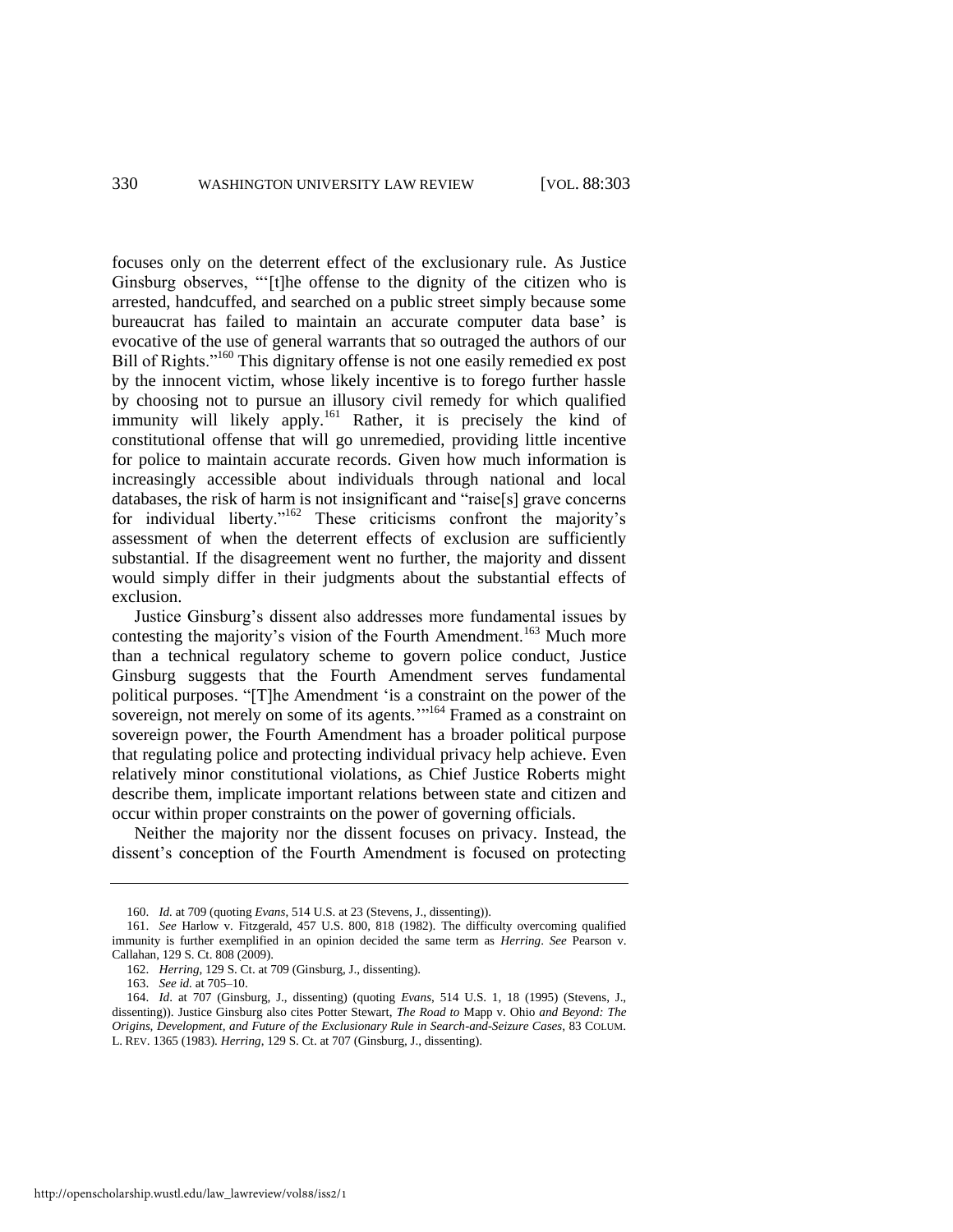individual liberty and citizen dignity.<sup>165</sup> Dignitary harms result from unjustified physical contact by state agents. They are experienced by particular persons and shape how persons view their own security and how they fulfill their promise of liberty. Extending beyond individual acts of particular police officers, Fourth Amendment violations shape how individual persons experience their everyday relations to the institutions of government. Because individuals may rarely have direct interactions with state officials, they may suffer additional harms when subjected to an illegal search. These interactions can influence how particular individuals view the trustworthiness of state officials and can shape their overall view of governing institutions and authority. Unremedied Fourth Amendment violations can also impact an individual's sense of political belonging within a community. If constitutional protections fail to apply to them, then persons may legitimately question their standing within the political community. The limitation on searches and seizures, as a "right of the people," does more than regulate the conduct of particular officers. It establishes a political relation between "the People" and the institutions that exercise sovereign power in their name.<sup>166</sup>

What is significant about the dissent's analysis is that it evokes the larger Fourth Amendment purpose of protecting both liberty and dignity. In doing so, Justice Ginsburg recognizes the other objectives the exclusionary rule serves: avoiding loss of judicial integrity through the taint of lawlessness, ensuring that government does not profit from its own lawlessness, and promoting trust in government.<sup>167</sup> These are not thematically isolated considerations. Nor do they deny that deterring lawless conduct by individual police officers is an important consideration. Regulating police behavior, however, is not an objective isolated from a more fundamental need "to compel respect for the constitutional guaranty in the only effectively available way—by removing the incentive to disregard it."<sup>168</sup> Constitutional respect is not merely a problem of individual state agents, but is a goal addressed to the exercise of sovereign power itself. Only sovereign power that respects "the People" and adheres to constitutional constraints has political legitimacy. If institutions exercising governing power retain unchecked incentives to

166. *See infra* notes [286–](#page-50-0)[317 a](#page-56-0)nd accompanying text.

<sup>165.</sup> *Herring*, 129 S. Ct. at 707 (Ginsburg, J., dissenting).

<sup>167.</sup> *See Herring*, 129 S. Ct. at 707 (Ginsburg, J., dissenting).

<sup>168.</sup> *Id*. (quoting Elkins v. United States, 364 U.S. 206, 217 (1960)).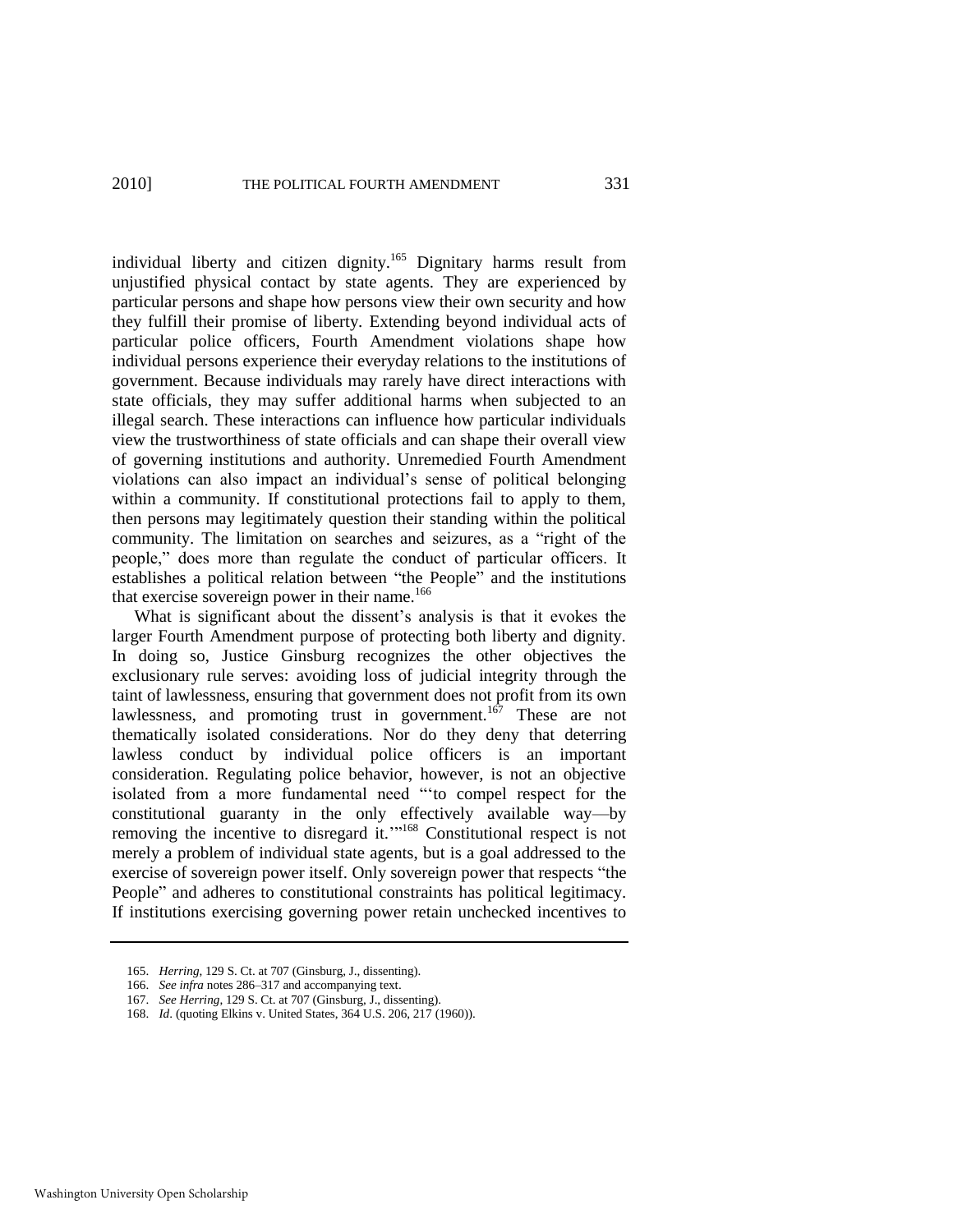violate constitutional guarantees, then those institutions lose political legitimacy and produce political cynicism.<sup>169</sup>

#### *C. A Political Purpose?*

By contrast to the dissent's broader view in *Herring*, the libertyprotecting Fourth Amendment does not appear in the majority's analysis.<sup>170</sup> Nor does the availability of any alternative remedy for the admitted constitutional violation in this case.<sup>171</sup> If letting a known lawbreaker go free is a cost to society, then so too is failing to remedy a constitutional violation, though that fact goes unacknowledged. Reconstructing precedent, Chief Justice Roberts based his analysis on the claim that past cases establish the fact that "the exclusionary rule is not an individual right and applies only where it "results in appreciable deterrence.'"<sup>172</sup> To explain why it only applies where appreciable deterrence results, Chief Justice Roberts claims that the rule "was crafted to curb police ... misconduct."<sup>173</sup> Moreover, that conduct must be "sufficiently culpable" to justify the cost to the justice system.<sup>174</sup> Chief

<sup>169.</sup> These thoughts are reflected in Justice Brandeis's powerful dissent in *Olmstead v. United States*: "In a government of laws, existence of the government will be imperilled if it fails to observe the law scrupulously. Our Government is the potent, the omnipresent teacher. For good or for ill, it teaches the whole people by its example. Crime is contagious. If the Government becomes a lawbreaker, it breeds contempt for law; it invites every man to become a law unto himself; it invites anarchy.‖ 277 U.S. 438, 485 (1928) (Brandeis, J., dissenting), *overruled by* Katz v. United States, 389 U.S. 347 (1967), *and* Berger v. New York, 388 U.S. 41 (1967).

<sup>170.</sup> *See Herring*, 129 S. Ct. at 698–704.

<sup>171.</sup> *See id.* When the Court has refused to apply the exclusionary rule in other contexts, such as violations of the Fourth Amendment prohibition against "no-knock" entries, it has referenced the possibility of other remedies. *See* Hudson v. Michigan, 547 U.S. 586 (2006) (refusing to apply exclusionary rule to no-knock entry); Wilson v. Arkansas, 514 U.S. 927 (1995) (holding that the Fourth Amendment requires police to knock and announce their presence before entering a premises to execute a warrant).

<sup>172.</sup> *Herring*, 129 S. Ct. at 700 (quoting United States v. Leon, 468 U.S. 897, 909 (1984) (quoting United States v. Janis, 428 U.S. 433, 454 (1976))). Contrast *Herring*'s emphasis on deterrence with the Court's emphasis that "[a] ruling admitting evidence in a criminal trial, we recognize, has the necessary effect of legitimizing the conduct which produced the evidence, while an application of the exclusionary rule withholds the constitutional imprimatur." Terry v. Ohio, 392 U.S. 1, 13 (1968). Other scholars have noted the reconstruction of exclusionary doctrine at work in cases leading up to *Herring*, such as *Hudson v. Michigan*. *See, e.g*., Sharon L. Davies & Anna B. Scanlon, Katz *in the Age of* Hudson v. Michigan*: Some Thoughts on "Suppression as a Last Resort*,*"* 41 U.C. DAVIS L. REV. 1035, 1043 (2008); David Alan Sklansky, *Is the Exclusionary Rule Obsolete?*, 5 OHIO ST. J. CRIM. L. 567, 568 (2008) ("The Court was right to suggest that policing has changed a lot since the 1960s. Those changes may in fact justify significant shifts in how we think about and regulate law enforcement. But they have not yet rendered the exclusionary rule superfluous, nor are they likely to do so anytime soon.").

<sup>173.</sup> *Herring*, 129 S. Ct. at 701.

<sup>174.</sup> *Id*. at 702.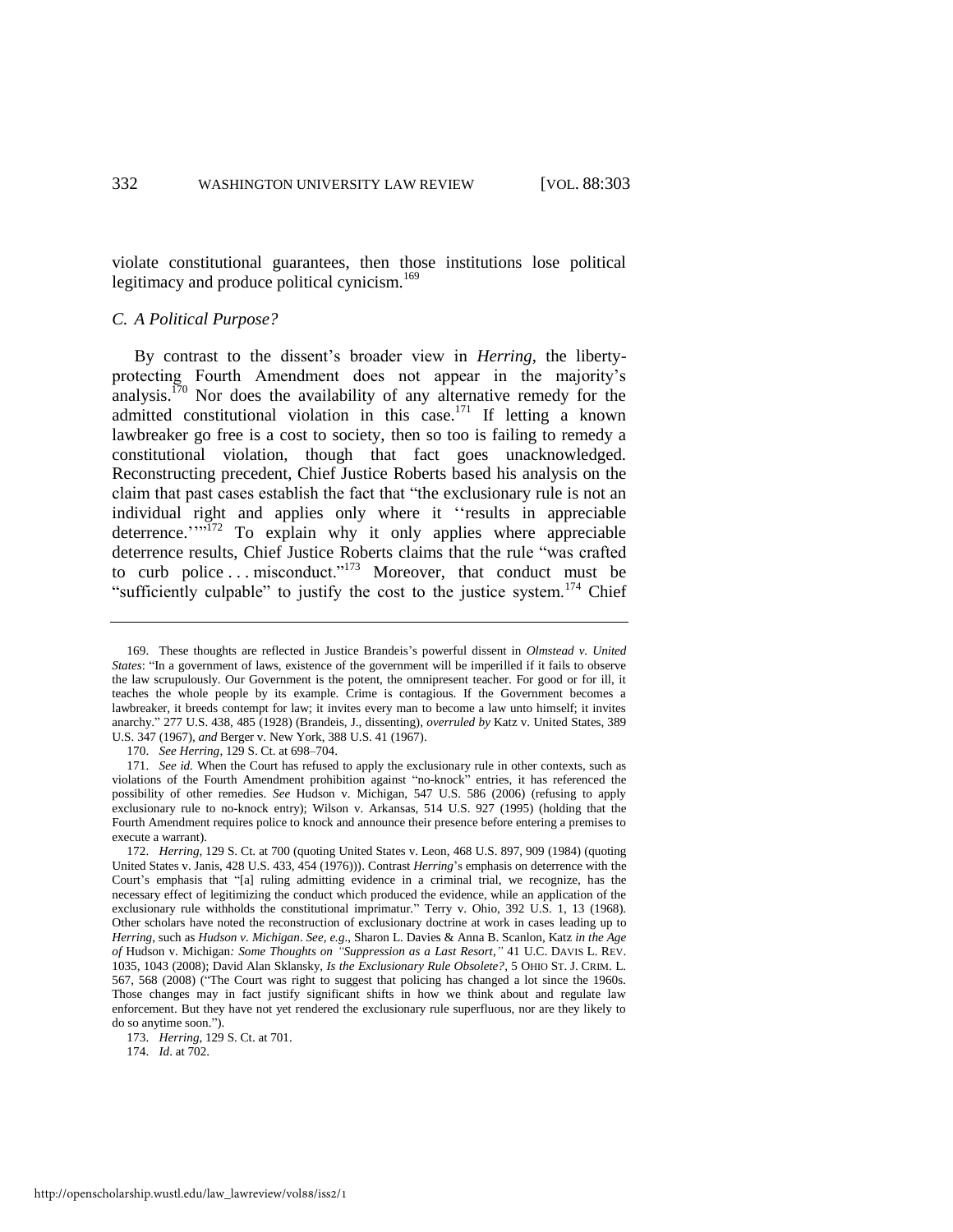Justice Roberts offers no principle to explain why the exclusionary rule must be limited only to providing "substantial deterrence" for police misconduct.<sup>175</sup> No doubt, deterring substantial police misconduct is an important purpose of much Fourth Amendment doctrine, but it does not follow that the remedies for constitutional violations must be limited to that purpose.<sup>176</sup> Since the exclusionary rule may be the only effective remedy to Fourth Amendment violations,<sup>177</sup> what is needed is not a statement that past cases have emphasized the deterrent effects of the rule, but a reason why the Court should limit application of the rule to this purpose alone. Moreover, Chief Justice Roberts does not explain why "the benefits of deterrence must outweigh the costs."<sup>178</sup> If police violate the Constitution, why must a court engage in cost-benefit analysis at all?<sup>179</sup> What makes the Fourth Amendment so different in this respect from the First Amendment, under which the Court does not weigh the cost and benefits of content-based censorship? These are difficult questions the majority's analysis fails to address.

One consequence of the new doctrinal emphasis is that because the police officer's subjective state of mind was insufficiently culpable, the harm from a constitutional violation must go without a remedy, for society and for individuals like Mr. Herring. The officer did not consciously

<sup>175.</sup> *See id.* at 704. Others have offered similar criticisms. *See, e.g*., Wayne R. LaFave, *The Smell of* Herring*: A Critique of the Supreme Court's Latest Assault on the Exclusionary Rule*, 99 J. CRIM. L. & CRIMINOLOGY 757, 759 (2009) ("The holding in *Herring* finds little support in the Chief Justice's opinion for the majority, which . . . is totally unconvincing and in many respects irrelevant and disingenuous.").

<sup>176.</sup> Limited to "substantial deterrence," the remedy becomes an increasingly imperfect implementation of accepted constitutional meaning. *See* Kermit Roosevelt III, *Constitutional Calcification: How the Law Becomes What the Court Does*, 91 VA. L. REV. 1649, 1655 (2005) (arguing that "the rules courts apply in deciding constitutional cases do not necessarily reflect the underlying meaning of the Constitution.").

<sup>177.</sup> Or, it may be more accurate to say, the worst remedy except for all the others. Its effectiveness has been questioned for some time, but no alternative has yet to emerge victorious. *See* Akhil Reed Amar, *Fourth Amendment First Principles*, 107 HARV. L. REV. 757 (1994) (arguing against reliance on exclusion in favor of civil liability); Morgan Cloud, *The Dirty Little Secret*, 43 EMORY L.J. 1311, 1315 (1994) (arguing that police perjury occurs because police seek to avoid the consequences of the exclusionary rule); Christopher Slobogin, *Why Liberals Should Chuck the Exclusionary Rule*, 1999 U. ILL. L. REV. 363, 366 (arguing for monetary remedies under the exclusionary rule to apply only in egregious cases).

<sup>178.</sup> *Herring*, 129 S. Ct. at 700.

<sup>179.</sup> One reason is that zero tolerance will raise the cost of policing. Since society derives a great benefit from good policing, overregulating police practice may generate less optimal amounts of policing. What is unclear is whether this rationale sufficiently addresses both the distributional costs of overpolicing that greater tolerance for constitutional violations produces, particularly among some populations, and the broader political costs to the system as a whole. *See generally* Guido Calabresi, *The Exclusionary Rule*, 26 HARV. J.L. & PUB. POL'Y 111 (2003).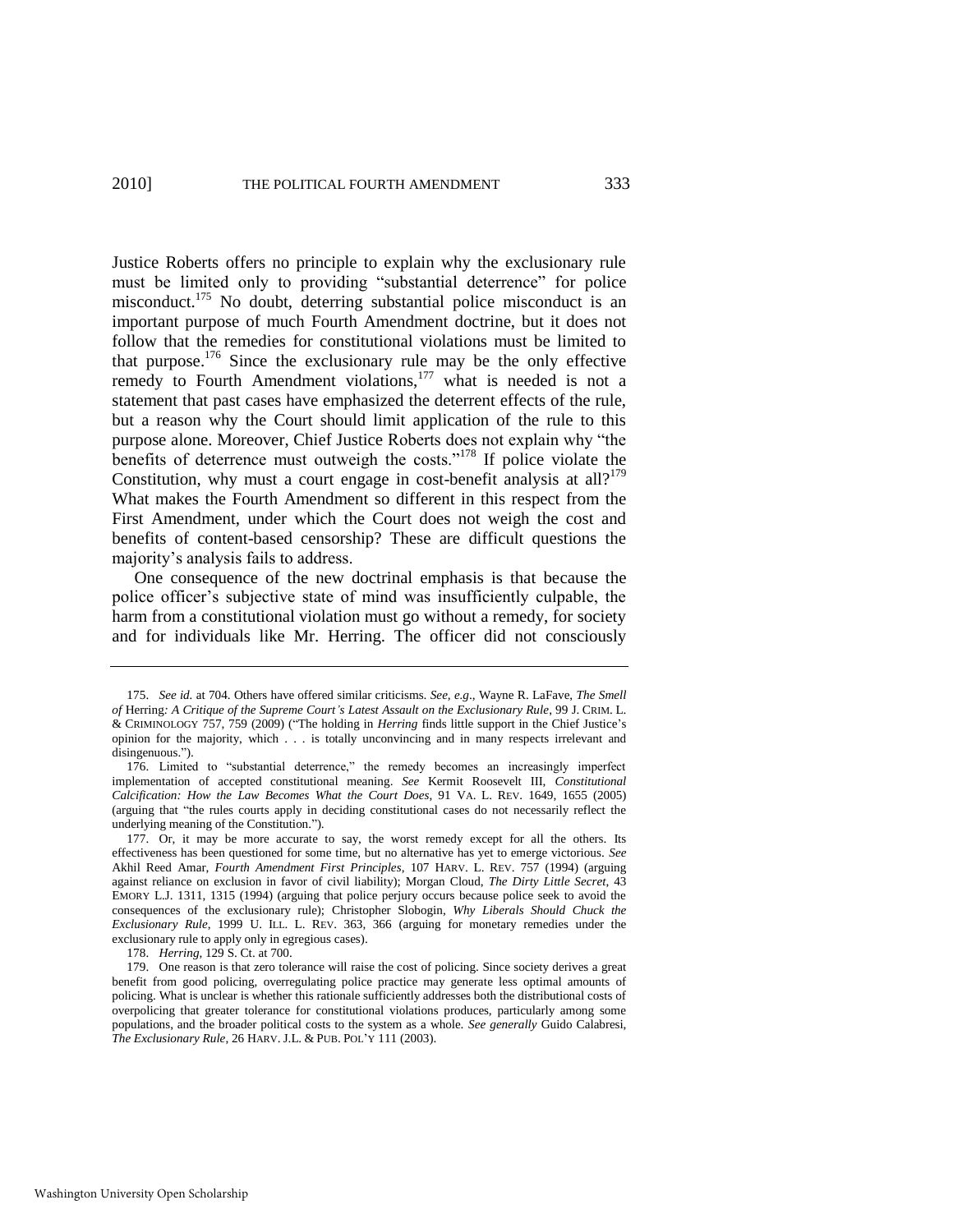intend to violate Mr. Herring's constitutional right.<sup>180</sup> He merely sought to catch a criminal who would now go free absent a judicial weighing of costs and benefits. The Court's reasoning does not go far enough to recognize the greater complexities of what is at stake in narrowing the application of the exclusionary rule in this way. For one thing, the individual officer is an agent of state power, and "[t]he right of the people to be secure<sup>"181</sup> against state power is not obviously limited to the reasonableness or culpability of specific state agents. For another, any weighing of the costs and benefits of exclusion will only be as accurate as the inputs measured. If we are to have a true weighing of the costs and benefits of exclusion, courts must take a broader view than the majority did in *Herring*. Perhaps the disagreement between the majority and dissent over the proper incentives to avoid database error is an empirical one. The majority discounts the likelihood of purposeful neglect, and the dissent raises the specter of the indignities of innocents from poorly maintained electronic information. But more fundamentally, the majority has no response to the claims that negligent record keeping threatens individual liberty and that failure to exclude evidence risks undermining trust in government. These costs are broader in scope and speak to the Fourth Amendment's political purpose, often hidden from view. Focused narrowly on regulating police conduct, the majority can only see the benefits of deterrence in relation to the costs of nullifying law enforcement efforts.<sup>182</sup> Focused on a broader liberty-protecting conception of the Amendment, the dissent perceives other social costs and political harms.

A literary analogy may be useful here. Chief Justice Roberts has in view only the case before him. This police behavior was not intentional and outrageous, but negligent and well meaning. He does not appear to see, however, the large number of potential negligent, but well meaning, constitutional violations for which the exclusionary rule is not an option because the person searched had no contraband. In this, Chief Justice Roberts is like Josef K. (K.) in an important scene in Franz Kafka's novel *The Trial*. <sup>183</sup> Near the end of the novel, and just prior to meeting a chaplain before his inscrutable execution, K. is in a poorly lit cathedral. Shining a small light on a large religious painting, he focuses on a guard in one of

<sup>180.</sup> *Herring*, 129 S. Ct. at 703–04.

<sup>181.</sup> U.S. CONST. amend. IV.

<sup>182.</sup> The opinion may also reflect wholesale hostility to the exclusionary rule. *See* Adam Liptak, *Supreme Court Edging Closer to Repeal of Evidence Ruling*, N.Y. TIMES, Jan. 31, 2009, at A1 (describing how Chief Justice Roberts "was hard at work on what he called in a memorandum 'the campaign to amend or abolish the exclusionary rule' when working for the Reagan Administration"). 183. FRANZ KAFKA, THE TRIAL (Breon Mitchell trans., Schocken Books 1998) (1925).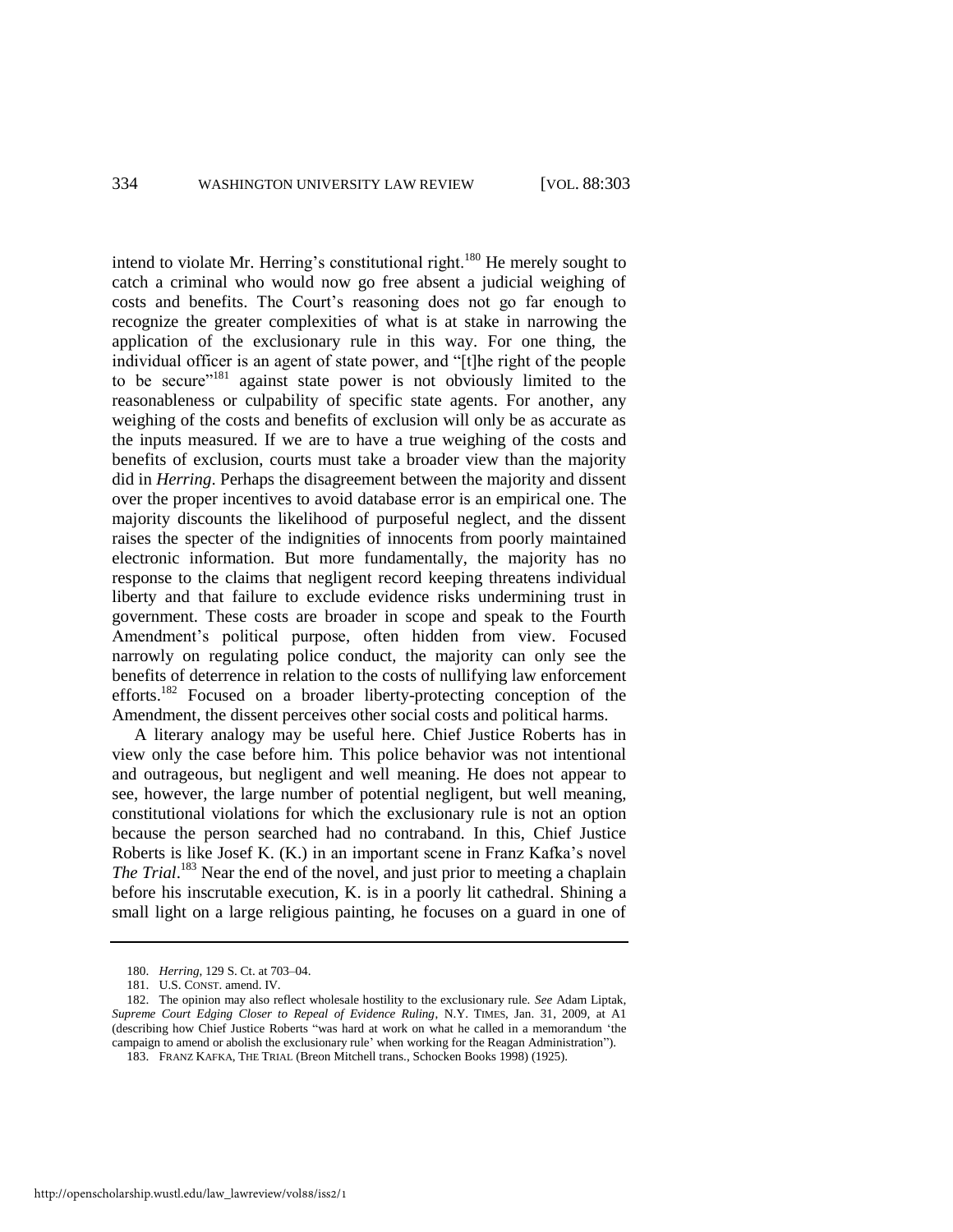2010] THE POLITICAL FOURTH AMENDMENT 335

the corners. He contemplates the soldier's bearing and expression, nearly missing entirely the painting's significance. Only after fixating on a peripheral element of the painting as a whole does he realize that it depicts a scene of Christ's entombment.<sup>184</sup> Similarly, Chief Justice Roberts's judicial minimalism focuses only on the actions of one officer in one county relying on one occasion of erroneous data.<sup>185</sup> The exclusionary rule should not apply here because its effect is so local and small that there is little police misconduct to deter, Chief Justice Roberts reasons.<sup>186</sup> But by focusing attention on such a narrow view, he misses the import of the overall picture. It is not simply this one occasion, but the larger theme of unconstrained police behavior in multifarious local circumstances, which, under Chief Justice Roberts's approach, may now never risk exclusion.<sup>187</sup> The Fourth Amendment canvas does more than deter particular police officers. It constrains the exercise of sovereign power—a theme of considerably greater consequence.

The Fourth Amendment as a constraint on sovereign power is rarely in view in Fourth Amendment jurisprudence.<sup>188</sup> Instead, as we have seen, the Court construes the Fourth Amendment to have twin purposes—protecting privacy and regulating police.<sup>189</sup> Privacy itself sometimes fails to come

<sup>184.</sup> *Id.* at 206–07.

<sup>185.</sup> In doing so, Chief Justice Roberts exemplifies a "minimalist" approach to judicial decision making. *See* CASS R. SUNSTEIN, ONE CASE AT A TIME: JUDICIAL MINIMALISM ON THE SUPREME COURT  $3$  (1999) (defining minimalism as "the phenomenon of saying no more than necessary to justify an outcome, and leaving as much as possible undecided"). Chief Justice Roberts seems to have endorsed such an approach, stating during his confirmation hearings that "[j]udges are like umpires. Umpires don't make the rules, they apply them." *Confirmation Hearing on the Nomination of John G. Roberts, Jr. to Be Chief Justice of the United States: Hearing Before the S. Comm. on the Judiciary*, 109th Cong. 55 (2005) (statement of John G. Roberts, Jr., Nominee to Be Chief Justice of the United States). His public statements support such a view as well. *See Chief Justice Says His Goal Is More*  Consensus on Court, N.Y. TIMES, May 22, 2006, at A16 ("If it is not necessary to decide more to a case, then in my view it is necessary not to decide more  $\dots$ .").

<sup>186.</sup> Herring v. United States, 129 S. Ct. 695, 703–04 (2009).

<sup>187.</sup> Judicial minimalism is vulnerable to criticism because Supreme Court decisions have systemic and broader implications for constitutional culture. *See* Tara Leigh Grove, *The Structural Case for Vertical Maximalism*, 95 CORNELL L. REV. 1, 4 (2009) ("The Court must . . . make the most of the cases it does hear by issuing broad (maximal) decisions that guide the lower courts in the many cases that it lacks the capacity to review."); Neil S. Siegel, *A Theory in Search of a Court, and Itself: Judicial Minimalism at the Supreme Court Bar*, 103 MICH. L. REV. 1951, 2014 (2005) ("[A]n attractive constitutional theory must transcend a narrow and shallow approach to constitutional decisionmaking. Judicial minimalism can provide no guidance concerning the foundational questions of constitutional theory  $\dots$ .").

<sup>188.</sup> *But see* Arizona v. Evans, 514 U.S. 1, 18 (1995) (Stevens, J., dissenting) ("The Amendment is a constraint on the power of the sovereign, not merely on some of its agents.").

<sup>189.</sup> The Court does not always recognize the potential for conflict, stating the two objectives in relation to probable cause as two parts to a single inquiry: "These long-prevailing standards seek to safeguard citizens from rash and unreasonable interferences with privacy and from unfounded charges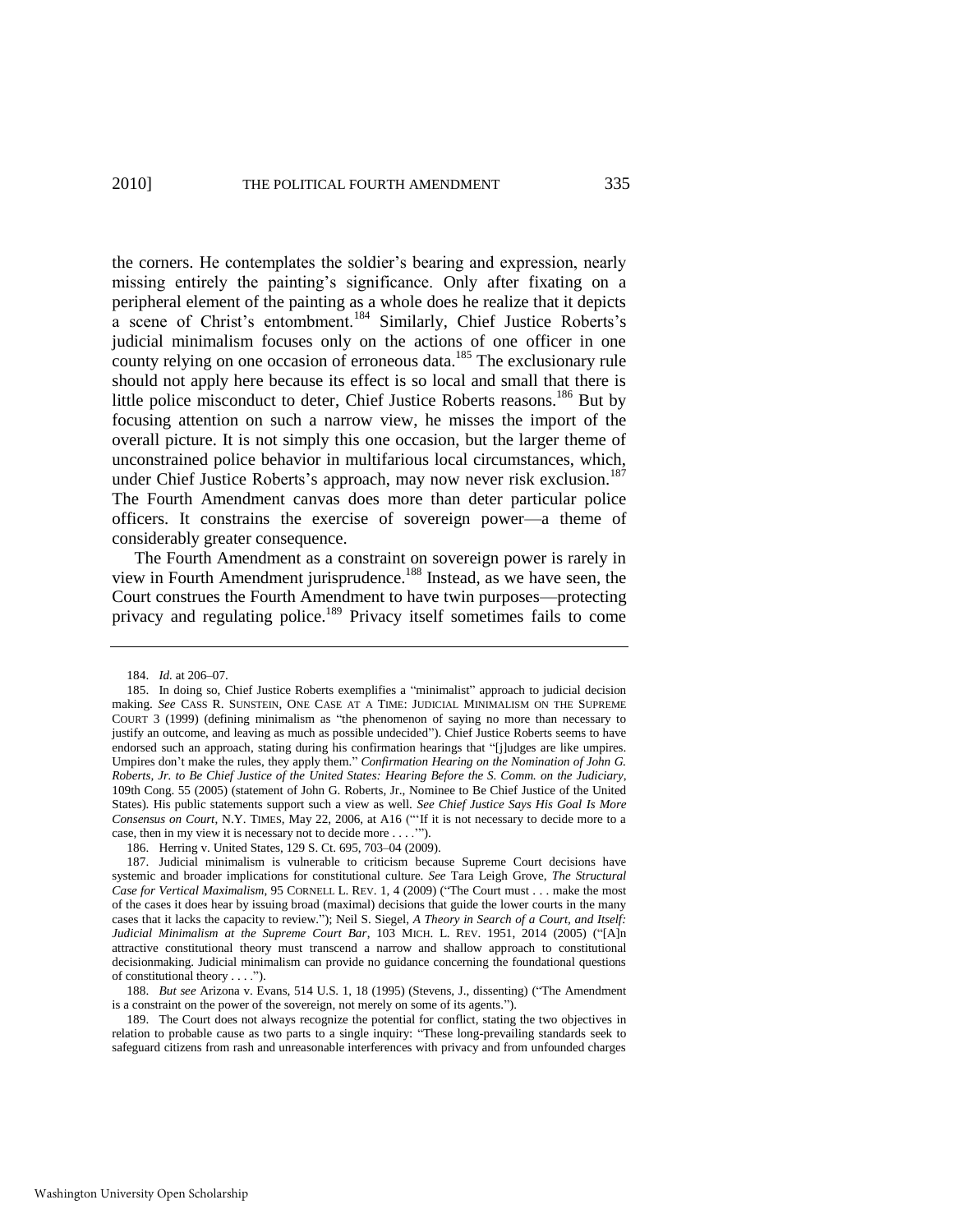into view, however, and law enforcement regulations are often as much about facilitating law enforcement practices as they are about limiting them. This latter orientation is discordant with a declaration of fundamental rights against state practice. Imagine orienting First Amendment jurisprudence toward providing clear rules and bright lines to facilitate the state censor. No doubt there are legitimate occasions when the state may suppress speech<sup>190</sup> and others when there is pressure for the state to regulate,<sup>191</sup> but the First Amendment's purpose is never articulated as providing rules to guide state regulation of speech.<sup>192</sup> To do so would turn free speech values on their head.

<span id="page-34-2"></span><span id="page-34-1"></span><span id="page-34-0"></span>To think that the Fourth Amendment's purpose is to create a doctrinal opportunity to manage modern police practices is to think that the First Amendment creates the doctrinal framework for facilitating the state censor. No First Amendment doctrine is written as if the Court has a special obligation to create bright-line rules for the censorship of speech. Congress attempted to regulate internet communications it deemed "patently offensive" through the Communications Decency Act of 1996,<sup>193</sup> the Child Pornography Prevention Act,<sup>194</sup> and the Child Online Protection Act,<sup>195</sup> but in holding that each violated the First Amendment, the Court did not focus on the need to provide clear rules to facilitate Congress's censorship of the internet.<sup>196</sup> Other than making clear that child pornography falls outside the protections of the First Amendment, $197$  the Court has not claimed a special obligation to clarify how Congress might successfully regulate online speech.<sup>198</sup> By contrast, why does the Supreme Court assume an obligation to facilitate regulation of police practice?

196. *See supra* note[s 191,](#page-34-0) [194,](#page-34-1) [195.](#page-34-2) 

of crime. They also seek to give fair leeway for enforcing the law in the community's protection." Brinegar v. United States, 338 U.S. 160, 176 (1949).

<sup>190.</sup> *See, e.g.*, Miller v. California, 413 U.S. 15 (1973); Brandenburg v. Ohio, 395 U.S. 444 (1969).

<sup>191.</sup> *See, e.g.*, Communications Decency Act of 1996, 47 U.S.C. § 223 (Supp. 1997), *invalidated in part by* ACLU v. Reno, 521 U.S. 844 (1997).

<sup>192.</sup> *See, e.g*., ALEXANDER MEIKLEJOHN, FREE SPEECH AND ITS RELATION TO SELF-GOVERNMENT (1948); Owen M. Fiss, *Why the State?*, 100 HARV. L. REV. 781 (1987).

<sup>193.</sup> Communications Decency Act of 1996, Pub. L. No. 104-104, 110 Stat. 56 (codified as amended at 47 U.S.C. § 223 (2006)), *invalidated in part by* ACLU v. Reno, 521 U.S. 844 (1997).

<sup>194.</sup> Child Pornography Prevention Act of 1996, Pub. L. No. 104-208, 110 Stat. 3009 (codified as amended at 18 U.S.C. §§ 2251–2260 (2000), *invalidated in part by* Ashcroft v. Free Speech Coal., 535 U.S. 234 (2002)).

<sup>195.</sup> Child Online Protection Act, Pub. L. No. 105-277, 112 Stat. 2681 (1998) (codified at 47 U.S.C. § 231 (1998), *invalidated by* Ashcroft v. ACLU, 542 U.S. 656 (2004)).

<sup>197.</sup> *See* New York v. Ferber, 458 U.S. 747, 756–64 (1982).

<sup>198.</sup> In holding that Congress had failed to employ the least restrictive means to achieve its legislative purpose of protecting children, the Court did recognize the existence of other less restrictive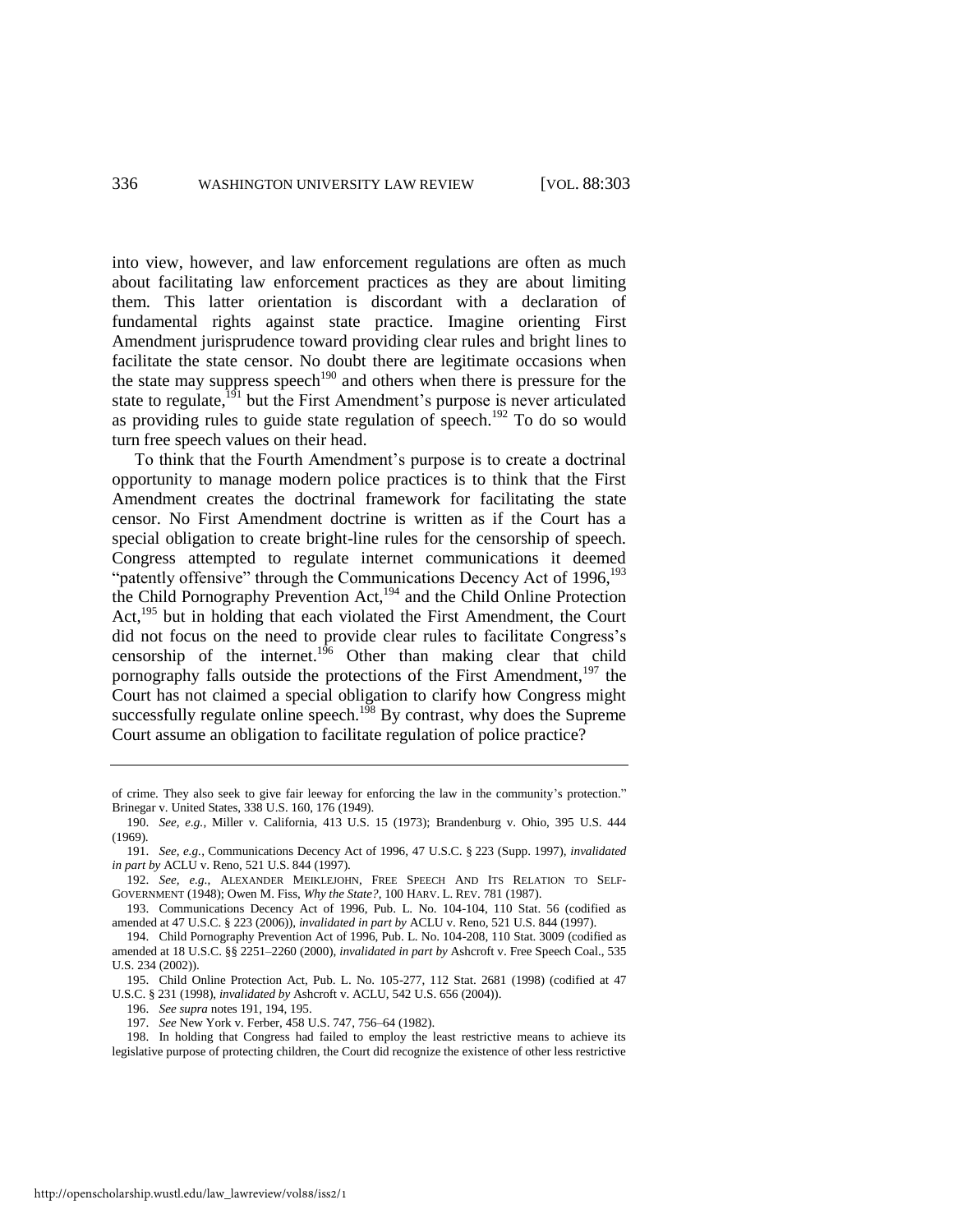Society benefits from successful police practice. Exclusion of evidence is only possible when police discover evidence of criminal wrongdoing that society wishes to punish. Thus, the constitutional violation only becomes an issue because the search was "successful." The real cost of exclusion is borne by society, not the police. Police searches are desirable because of the high social value placed on solving crime, punishing criminals, and vindicating the truth-seeking function of the courts. As the Court explained in *Hudson v. Michigan*, the exclusionary rule does not apply to all Fourth Amendment violations: "What the knock-andannounce rule has never protected, however, is one's interest in preventing the government from seeing or taking evidence described in a warrant."<sup>199</sup> The Court assumes that government officials are entitled to find what they properly seek, despite any "attenuated" violations in the manner of their search. Under the proper circumstances—with possession of a warrant backed by probable cause, in exigent circumstances, or on occasions of "special needs"—police may search for or seize evidence of criminal activity. To do so promotes a social good.

Prohibitions on searches, according to this view, are more like First Amendment content-neutral time, place, and manner restrictions.<sup>200</sup> The state may reasonably regulate the time, place, and manner of speech in order to foster public order in a content-neutral manner. Such regulations promote democratic deliberation, rather than hinder it, by enabling a more orderly exchange of ideas in the public sphere. We may seek to avoid loud noise, intrusion upon personal space and solitude, public disorder, or certain secondary effects of otherwise protected speech. Similarly, on this social-good theory of the Fourth Amendment, we enable police practice while seeking to avoid warrantless or unreasonable intrusion into homes and other private places.<sup>201</sup> Such regulations provide clear rules to guide police practice and, on balance, protect some personal expectations of privacy. This analogy—"the People" will speak, the police will search—

regulatory alternatives. *See Ashcroft*, 542 U.S. at 673. But recognizing less restrictive alternative means of regulating speech is very different from proposing to provide bright-line rules to assist state censorship.

<sup>199. 547</sup> U.S. 586, 594 (2006). Furthermore, "[t]he interests protected by the knock-and-announce requirement are quite different—and do not include the shielding of potential evidence from the government's eyes." *Id.* at 593.

<sup>200.</sup> *See, e.g*., Ward v. Rock Against Racism, 491 U.S. 781, 791 (1989).

<sup>201.</sup> *See, e.g*., Kyllo v. United States, 533 U.S. 27, 40 (2001); Payton v. New York, 445 U.S. 573, 589 (1980) ("The Fourth Amendment protects the individual's privacy in a variety of settings. In none is the zone of privacy more clearly defined than when bounded by the unambiguous physical dimensions of an individual's home  $\dots$ .").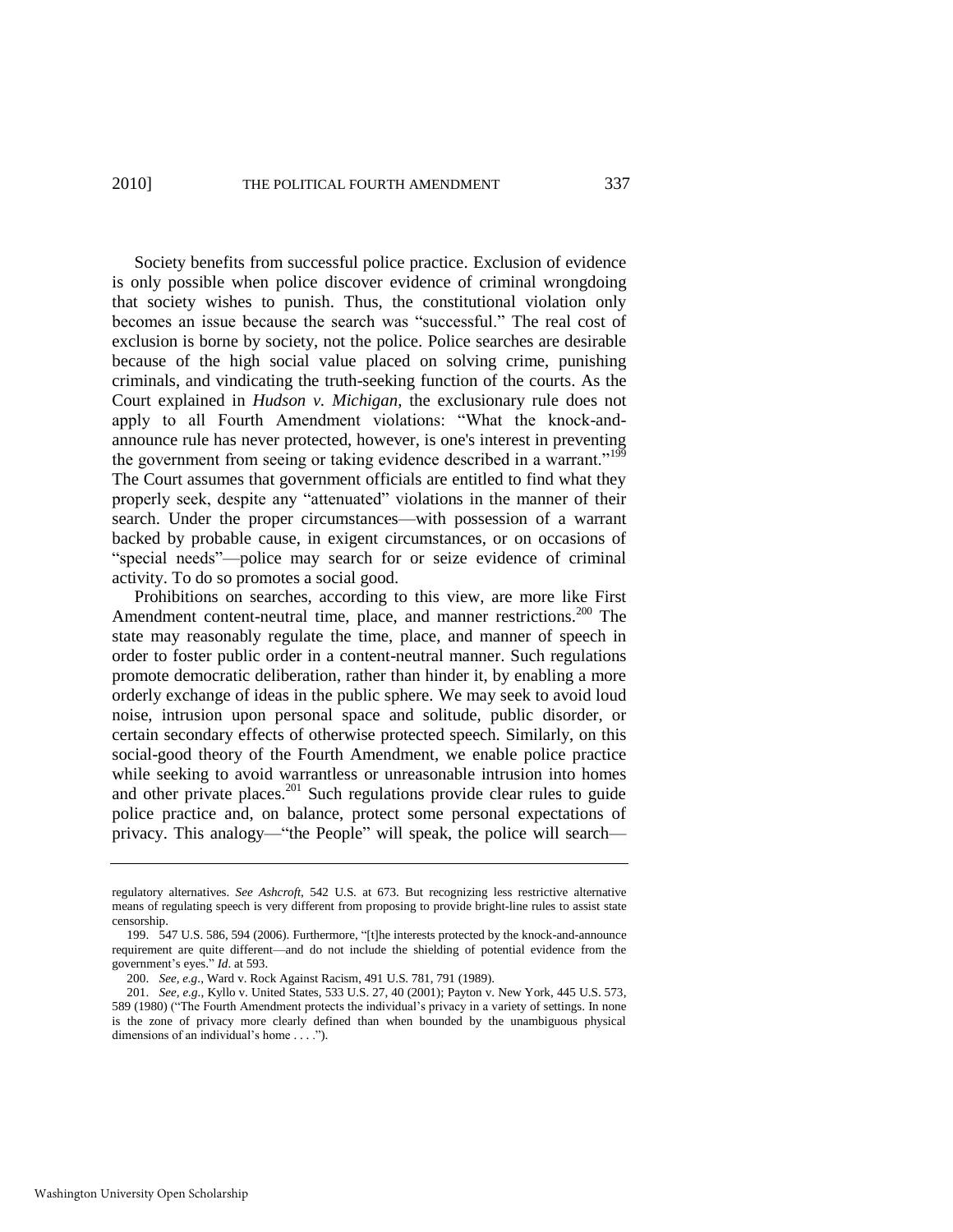means that the deterrence of excluding evidence works only to avoid undesirable instances of otherwise desired conduct.

For the Fourth Amendment to work in full like the First Amendment, however, we would have to assume a baseline of government noninterference, interrupted only by reasonable content-neutral time, place, and manner justifications. That is, we would have to assume that police are not entitled to search except for in relatively rare and very particular circumstances. But the actual state of current jurisprudence often turns the analogy on its head, assuming that a core Fourth Amendment value is the facilitation of government searches, as if the core First Amendment value were the facilitation of state censorship.<sup>202</sup> In order to reconcile First Amendment jurisprudence with the Fourth Amendment's focus, we would have to assume the state censor will often interfere with private speech. By contrast, to reconcile the Fourth Amendment with the First Amendment, we would assume foremost that searches should not occur unless specifically authorized and that "the People" should otherwise be secure from government intrusion in their persons and homes. These assumptions are not outside the Fourth Amendment's purview. A requirement of a judicially authorized warrant backed by probable cause, or a requirement of reasonable suspicion, denote an intention to limit the availability of police searches.<sup>203</sup> Here is where the different Fourth Amendment narratives produce real differences in practice.

Focusing on the perceived needs of everyday law enforcement, the Court has reflected: "[W]e cannot blind ourselves to the need for law enforcement officers to protect themselves and other prospective victims of violence in situations where they may lack probable cause for arrest."<sup>204</sup> When an officer has "reasonable suspicion" that a person is armed and dangerous, it would "be clearly unreasonable to deny the officer the power

<sup>202.</sup> *See, e.g.*, Thornton v. United States, 541 U.S. 615, 622–23 (2004) (emphasizing "[t]he need for a clear rule, readily understood by police" officers to facilitate effective law enforcement).

<sup>203.</sup> Even these limits do not mean that we do not invite widespread violations. *See, e.g*., Ian Ayres, *Racial Profiling in L.A.: The Numbers Don't Lie*, L.A. TIMES, Oct. 23, 2008, at A27 (finding ―persistent and statistically significant racial disparities in policing that raise grave concerns that African Americans and Latinos in Los Angeles are . . . 'over-stopped, over-frisked, over-searched and over-arrested.""); see also Bernard E. Harcourt, *Rethinking Racial Profiling: A Critique of Economics*, *Civil Liberties, and Constitutional Literature, and of Criminal Profiling More Generally*, 71 U. CHI. L. REV. 1275, 1282 (2004) (concluding that race-based police profiling is probably not narrowly tailored to minimize costs); Harcourt, *supra* note [88,](#page-16-0) at 363–64 (examining data of widespread illegal police searches and seizures).

<sup>204.</sup> Terry v. Ohio, 392 U.S. 1, 24 (1968).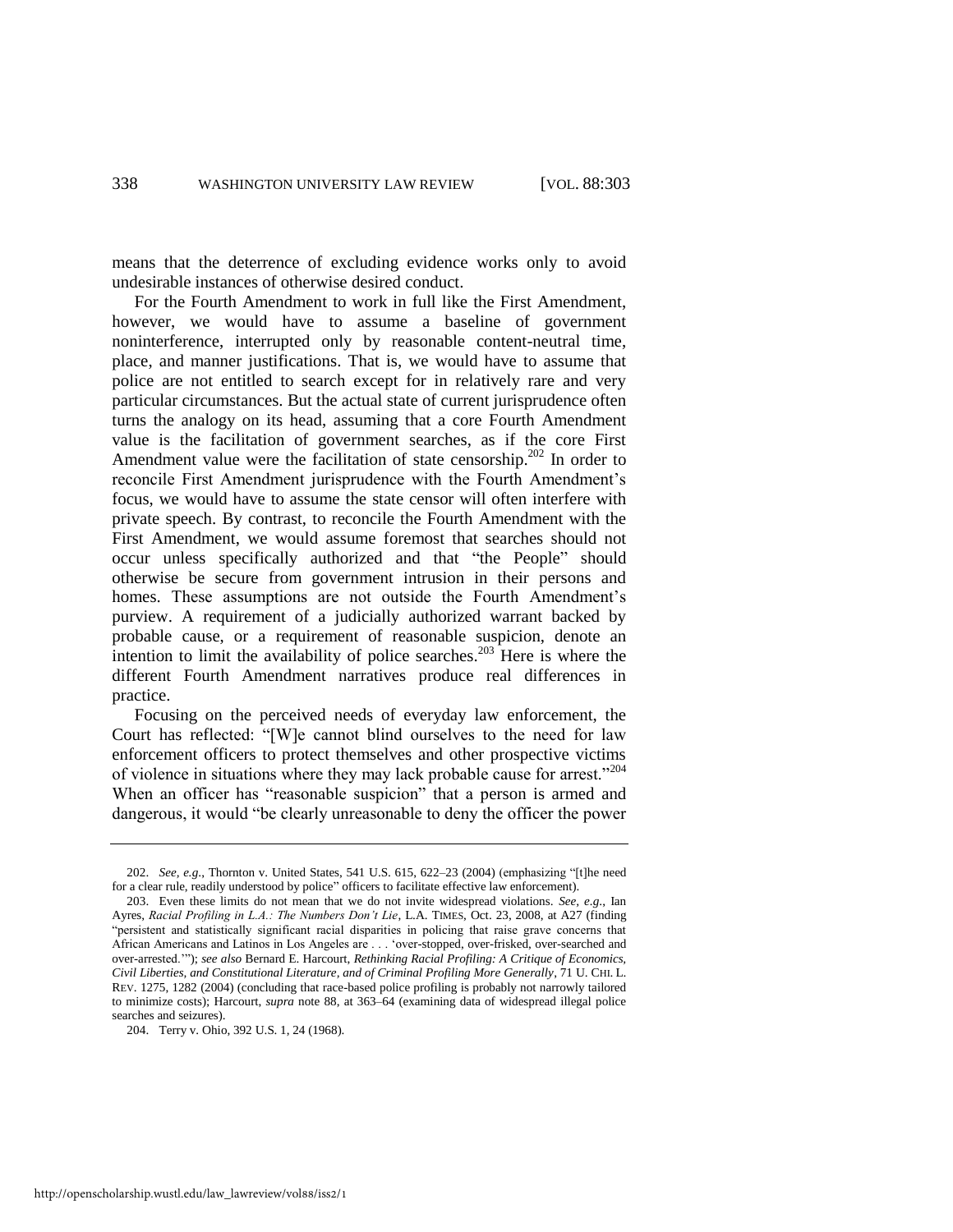<span id="page-37-0"></span>to take necessary measures."<sup>205</sup> So construed, the Fourth Amendment's "reasonableness" language becomes a permissive, rather than a limiting, principle of police practice. When the Fourth Amendment's purpose is construed as facilitating police practice, subtle distinctions motivated by suspicion of the state's power to search must give way to police interests: "When a legitimate search is under way,  $\dots$  nice distinctions between  $\dots$ glove compartments, upholstered seats, trunks, and wrapped packages, in the case of a vehicle, must give way to the interest in the prompt and efficient completion of the task at hand.<sup>3206</sup> Imagine a similar statement regarding regulation of speech: "When a legitimate censor contemplates suppression of speech, nice distinctions between political pamphlets, handbills, and soapbox harangues must give way to the interest in the prompt and efficient maintenance of public order." No such statement would be recognized within modern First Amendment jurisprudence. When the Fourth Amendment's purpose is construed as protecting privacy, by contrast, skepticism about the use of police searches mirrors skepticism about state censorship. $207$ 

Fourth Amendment protections of personal and interpersonal privacy are congruent with First Amendment purposes, whereas rules facilitating law enforcement practice are often not.<sup>208</sup> As the narratives of *Gant* and

<sup>205.</sup> *Id.* What is "clearly unreasonable" has in practice led to widespread racial disparity in the distribution of stops and frisks. *See, e.g*., I. Bennett Capers, *Policing, Race, and Place*, 44 HARV. C.R.–C.L. L. REV. 43, 63 (2009) ("But Terry means something else in practice and has another face that, for many, is less well known. The vast majority of individuals stopped and questioned by the police are not engaged in criminal activity and are not carrying weapons or contraband."); Tracey Maclin, Terry v. Ohio*'s Fourth Amendment Legacy: Black Men and Police Discretion*, 72 ST. JOHN'S L. REV. 1271, 1278 (1998) (noting that *Terry* functioned as "a springboard for modern police methods that target black men and others for arbitrary and discretionary intrusions" (footnote omitted)). See *generally* ANDREW E. TASLITZ, RECONSTRUCTING THE FOURTH AMENDMENT: A HISTORY OF SEARCH AND SEIZURE, 1789–1868 (2006) (charting the Fourteenth-Amendment relations of African Americans to Fourth Amendment law).

<sup>206.</sup> United States v. Ross, 456 U.S. 798, 821 (1982). Other examples in which the Court assumes that the search should occur abound. *See, e.g*., Illinois v. Lafayette, 462 U.S. 640, 647 (1983) (―[E]very consideration of orderly police administration benefiting both police and the public points toward the appropriateness" of suspicionless searches.).

<sup>207. &</sup>quot;Power is a heady thing; and history shows that the police acting on their own cannot be trusted.‖ McDonald v. United States, 335 U.S. 451, 456 (1948); *see also* Tracey Maclin, *The Central Meaning of the Fourth Amendment*, 35 WM. & MARY L. REV. 197, 249 (1993) ("This distrust of police power is the central meaning of the Fourth Amendment."). Skepticism can produce fruitful dialogue based "upon the idea that integral to the Constitution and our societal view of government is a reciprocal trust between the government and its citizens." Sundby, *supra* not[e 129,](#page-23-0) at 1777.

<sup>208.</sup> The Free Speech Clause probably protects more speech than would be desirable from an ideal standpoint, but we protect more to ensure that we do not receive less than is necessary for a dynamic deliberative polity. If we read the Fourth Amendment alongside the First Amendment, we should likewise expect to restrict police practice more than is ideal in order to ensure the polity's political security.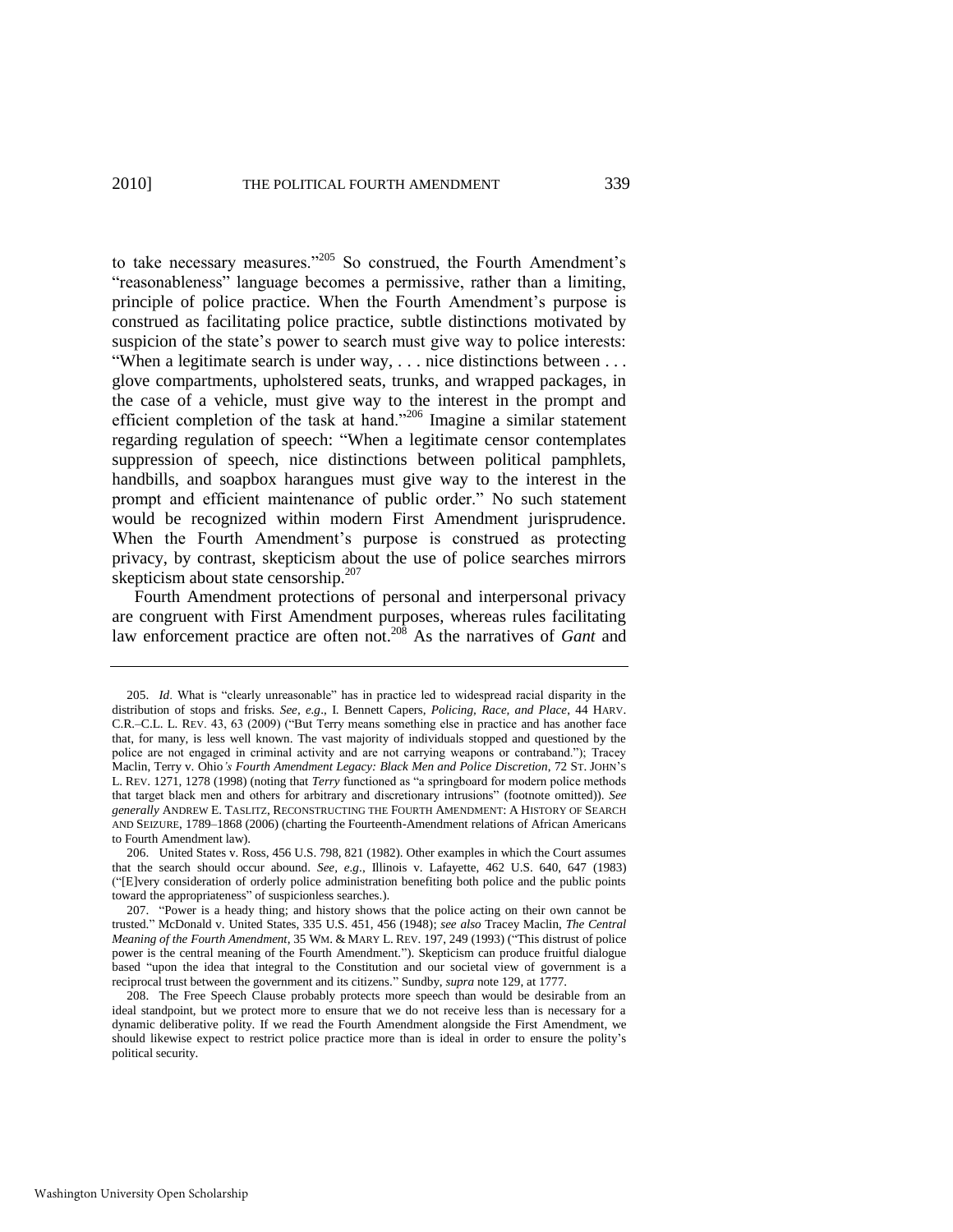*Herring* suggest, these differing Fourth Amendment purposes sometimes conflict; and when they do, there is no metanarrative to explain when or why one purpose should be prioritized over the other. Sometimes the Court emphasizes the interest of effective law enforcement practice, and sometimes the Court emphasizes individual privacy. Bright-line rules regulating police can be privacy enhancing, but the mere existence of a rule easily followed by the beat officer does not necessarily lead to a rule protecting privacy. Depending on the interest in view, the Court may develop doctrinal rules regulating police that protect privacy, as it does within the home<sup>209</sup> and for warrantless electronic surveillance,<sup>210</sup> or that fail to protect privacy, as it does with the third-party doctrine<sup>211</sup> and with some automobile searches.<sup>212</sup> As a consequence, Fourth Amendment doctrine lurches from one consideration to the other, with no overarching guidance.

Because these competing narratives each rest on a different "vision of the Amendment, $v^{213}$  it is useful to widen the frame of reference to ask how each narrative fits within broader readings of the Constitution. A wider frame allows us to see the connections between First and Fourth Amendment protections, and thus to see more than a contrast between protecting privacy and regulating police. Justice Ginsburg's dissent in *Herring* provides a basis for reorienting the Fourth Amendment narrative around a broader political purpose aimed at protecting liberty. Following Justice Stevens's dissent in *Arizona v. Evans*<sup>214</sup> Justice Ginsburg recognizes the liberty and dignity interests of persons made vulnerable when barriers are removed from government use of illegally obtained evidence.<sup>215</sup> By contrast, Chief Justice Roberts focused on the fact that ―[t]he exclusionary rule was crafted to curb police rather than judicial misconduct.<sup>2216</sup> Regulating police misconduct is the special province of the Constitution's "criminal procedure" clauses. Judicial vision focused on the exclusionary rule's regulatory purpose places the Fourth Amendment alongside the criminal procedure provisions of the Fifth and Sixth Amendments. Alternatively, judicial vision focused on liberty and dignity places the Fourth Amendment alongside provisions like the First

214. 514 U.S. 1, 18–23 (1995) (Stevens, J., dissenting).

<sup>209.</sup> *See, e.g*., Kyllo v. United States, 533 U.S. 27 (2001).

<sup>210.</sup> *See, e.g*., United States v. U.S. District Court (*Keith*), 407 U.S. 297 (1972).

<sup>211.</sup> *See, e.g*., United States v. Jacobsen, 466 U.S. 109, 117 (1984).

<sup>212.</sup> *See, e.g*., Wyoming v. Houghton, 526 U.S. 295 (1999).

<sup>213.</sup> Herring v. United States, 129 S. Ct. 695, 707 (2009) (Ginsburg, J., dissenting).

<sup>215.</sup> *Herring*, 129 S. Ct. at 709 (Ginsburg, J., dissenting).

<sup>216.</sup> *Id*. at 701 (majority opinion).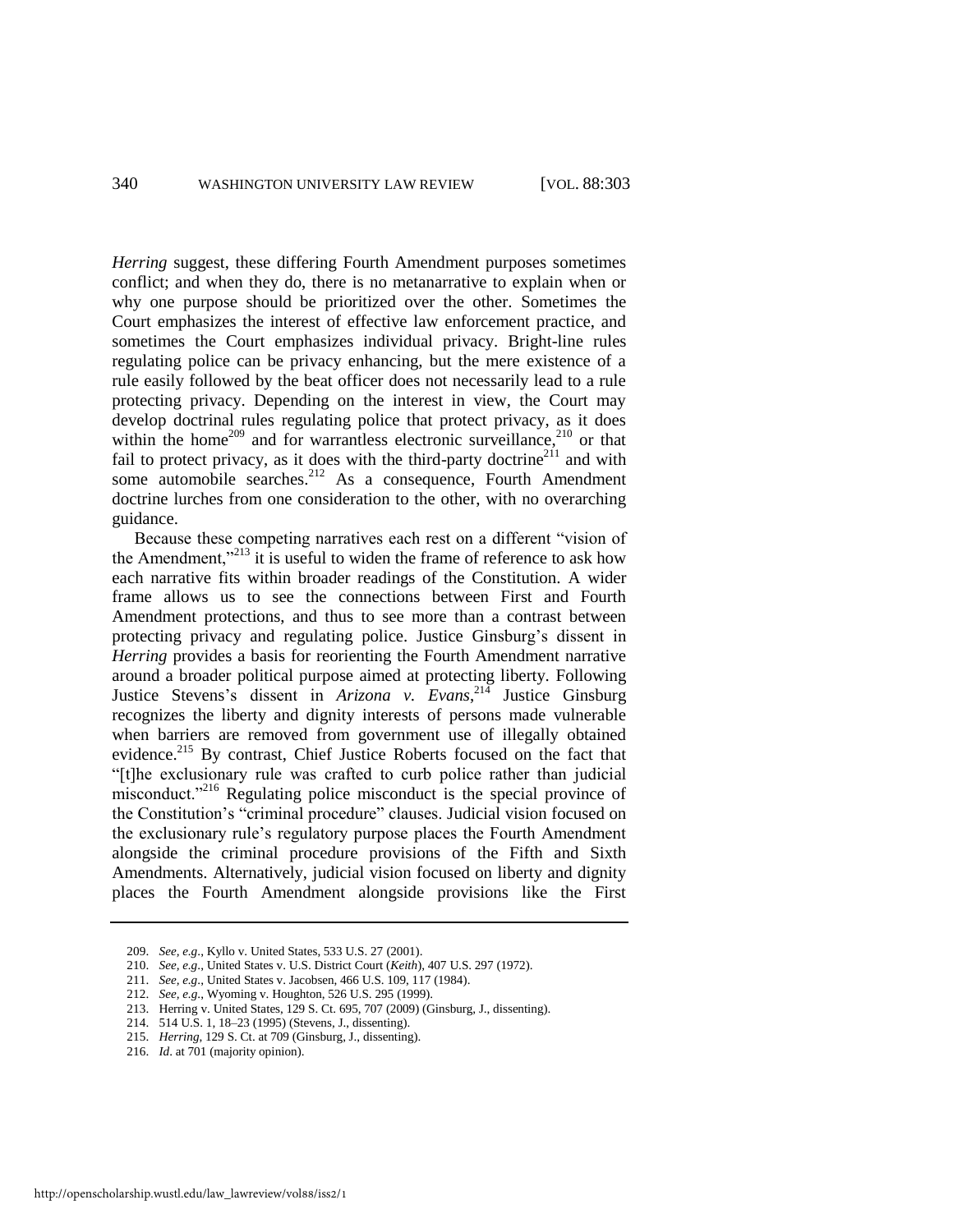Amendment that secure "the People's" rights to political liberty. Different constitutional cultures become possible under these differing visions and narratives. What reasons counsel in favor of Justice Ginsburg's constitutional vision?

First, government officials have at their fingertips ever more powerful sources of information that can be used to intrude into our lives. The anonymity of the public speaker may increasingly be a creature of the past, as recognition and tracking technologies make it easier for government officials to monitor our public movements and activities.<sup>217</sup> Moreover, through contemporary forms of commercial and social life, we promiscuously share personal information with others, which law unevenly regulates.<sup>218</sup> Because our daily lives are often lived in the company of others, not in spaces of private seclusion, under the *Katz* framework, the Court has found fewer expectations of privacy to protect.<sup>219</sup> What we reveal to others when moving on public streets and sidewalks, and what we disclose to others when engaging in conversations and transactions, form no part of current Fourth Amendment protections.<sup>220</sup> Objecting to this reasoning, one of Justice Douglas's dissents on Fourth Amendment matters of interpersonal privacy remains applicable: ―[E]very individual needs both to communicate with others and to keep his affairs to himself. That dual aspect of privacy means that the individual should have the freedom to select for himself the time and circumstances when he will share his secrets  $\dots$  .<sup>221</sup> This "dual aspect of privacy" is relevant to citizen participation through social networking sites with government officials. Does the access we grant to our information remain "private," or are government officials free to use this information for other purposes such as law enforcement?<sup>222</sup> These and other questions remain outside the current Fourth Amendment's purview.

<sup>217.</sup> *See generally* SLOBOGIN, *supra* note [70;](#page-14-0) Daniel J. Solove, *Digital Dossiers and the Dissipation of Fourth Amendment Privacy*, 75 S. CAL. L. REV. 1083 (2002).

<sup>218.</sup> Uneven availability of personal information creates a number of legal challenges outside of the criminal law enforcement. *See* Lior Jacob Strahilevitz, *Reputation Nation: Law in an Era of Ubiquitous Personal Information*, 102 NW. U. L. REV. 1667 (2008).

<sup>219.</sup> As Morgan Cloud concludes: "After a third of a century, it is fair to conclude that *Katz* is a failure, at least if its original purpose was to ensure that Fourth Amendment standards regulate the use of modern surveillance technologies.‖ Morgan Cloud, *Rube Goldberg Meets the Constitution: The Supreme Court, Technology, and the Fourth Amendment*, 72 MISS. L.J. 5, 28–29 (2002).

<sup>220.</sup> *See, e.g*., United States v. Karo, 468 U.S. 705, 713–14 (1984); United States v. Miller, 425 U.S. 435, 443 (1976) ("[T]he Fourth Amendment does not prohibit the obtaining of information revealed to a third party and conveyed by him to Government authorities . . . ."); United States v. White, 401 U.S. 745, 787 (1971).

<sup>221.</sup> Warden v. Hayden, 387 U.S. 294, 323 (1967) (Douglas, J., dissenting).

<sup>222.</sup> *See* Danielle Keats Citron, *Fulfilling Government 2.0's Promise with Robust Privacy*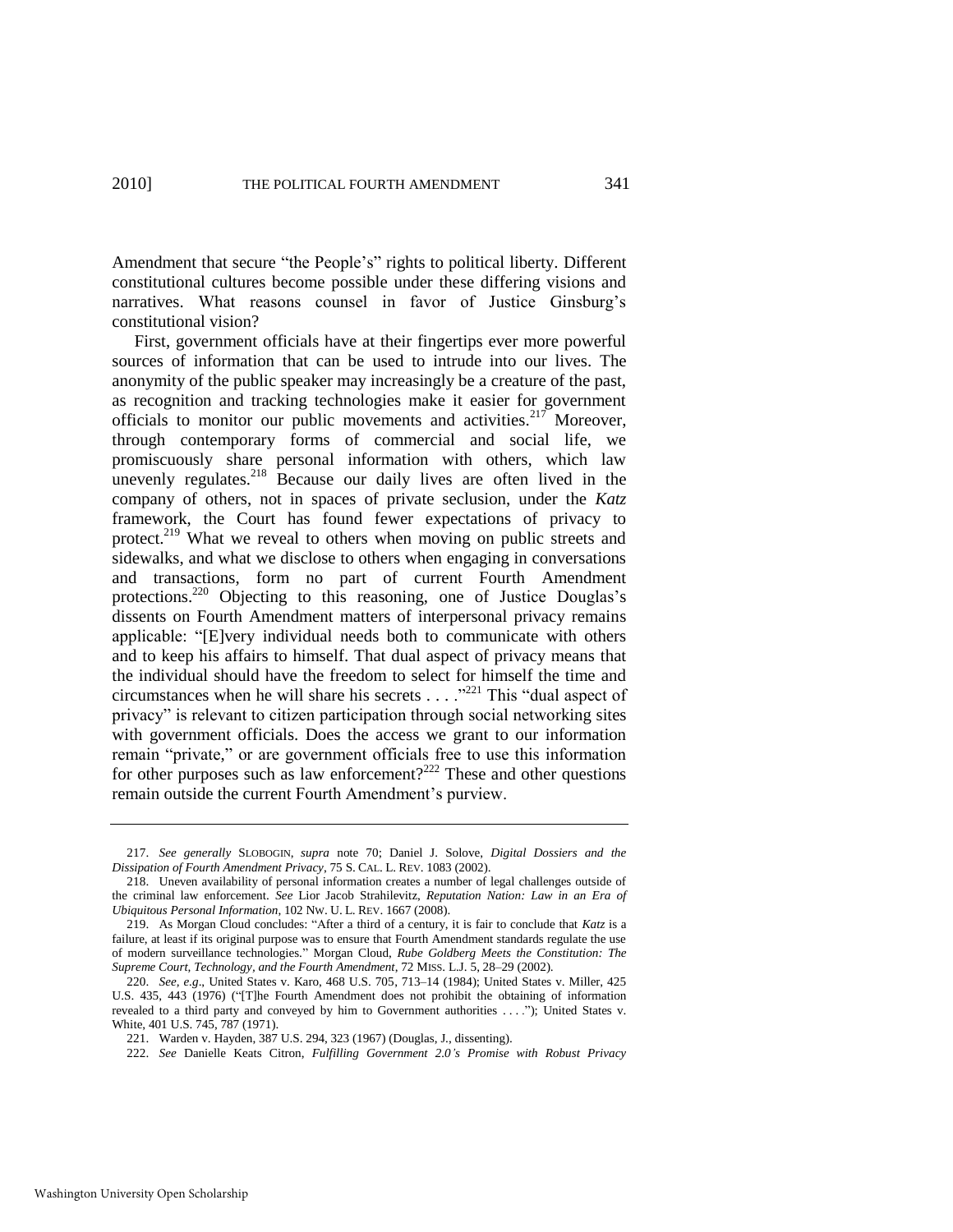If accumulated information empowers government officials to conduct searches and seizures as in *Herring*, then it seems inescapable that ―[n]egligent recordkeeping errors by law enforcement threaten individual liberty, $v^{223}$  as Justice Ginsburg argued.<sup>224</sup> Government records maintained on the basis of data mining—the process of obtaining and analyzing recorded information about persons from private and public sources—can lead to individuals' placement on "watch lists" or no-fly lists, or otherwise being targeted by law enforcement officials.<sup>225</sup> The most iconic version of this process was the Total Information Awareness program, whose slogan, "knowledge is power," was well-suited to a new public panopticon. $226$ Although this particular program was abandoned, others proliferate, most recently through a federally funded program of information "fusion" centers. $227$  At least one of these data-mining initiatives, TALON (Threat and Local Observation Notice), focused on ordinary political protest activities of citizens—activities at the core of political liberty.<sup>228</sup> The problem with these and other federal data-mining initiatives, as Christopher Slobogin argues, is that "[c]urrent Fourth Amendment jurisprudence appears to leave data mining completely unregulated."229

225. *See, e.g*., Daniel Solove, *Data Mining and the Security-Liberty Debate*, 75 U. CHI. L. REV. 343, 357 (2008) ("Some of the most significant problems of data mining involve information processing—the way that previously gathered information is stored, analyzed, and used. The analysis of data to identify people who match certain profiles resembles a dragnet search . . . .‖); Eric Lichtblau, *F.B.I. Data Mining Reached Beyond Initial Targets*, N.Y. TIMES, Sept. 9, 2007, at A1.

226*. See* Jeffrey Rosen, *Total Information Awareness*, N.Y. TIMES MAG., Dec. 15, 2002, at E128, E130; *see also* JEREMY BENTHAM, THE PANOPTICON; OR, THE INSPECTION-HOUSE (1791); MICHEL FOUCAULT, DISCIPLINE AND PUNISH: THE BIRTH OF THE PRISON 204, 195–228 (Alan Sheridan trans., Vintage Books 1977) ("The Panopticon functions as a kind of laboratory of power.").

227. *See* JOHN ROLLINS, CONG. RESEARCH SERV., RL 34070, FUSION CENTERS: ISSUES AND OPTIONS FOR CONGRESS (2008); Hilary Hylton, *Fusion Centers: Giving Cops Too Much Information?*, TIME, Mar. 9, 2009, *available at* http://www.time.com/time/nation/article/0,8599,1883101,00.html; *see also* Danielle Keats Citron & Frank A. Pasquale III, *Network Accountability for the Domestic Intelligence Apparatus*, 62 HASTINGS L.J. (forthcoming 2011).

228. *See* James Bamford, *Private Lives: The Agency That Could Be Big Brother*, N.Y. TIMES, Dec. 25, 2005, at C1; Walter Pincus, *Protesters Found in Database: ACLU is Questioning Entries in Defense Dept. System*, WASH. POST, Jan. 17, 2007, at A8.

229. Christopher Slobogin, *Government Data Mining and the Fourth Amendment*, 75 U. CHI. L. REV. 317, 321 (2008).

*Protections*, 78 GEO. WASH. L. REV. 822, 827 (2010) (arguing that "government should view Government 2.0 sites as one-way mirrors, where individuals can see government's activities and engage in policy discussions but where government cannot use, collect, or distribute individuals' social-media information"); *see also* Transparency and Open Government, 74 Fed. Reg. 4685 (Jan. 21, 2009); Chris Snyder, *Government Agencies Make Friends with New Media*, WIRED, Mar. 25, 2009, http://www.wired.com/epicenter/2009/03/government-agen/.

<sup>223.</sup> Herring v. United States, 129 S. Ct. 695, 710 (2009) (Ginsburg, J., dissenting).

<sup>224.</sup> This individual liberty implicates First Amendment concerns as well. *See* Neil M. Richards, *Intellectual Privacy*, 87 TEX. L. REV. 387 (2008).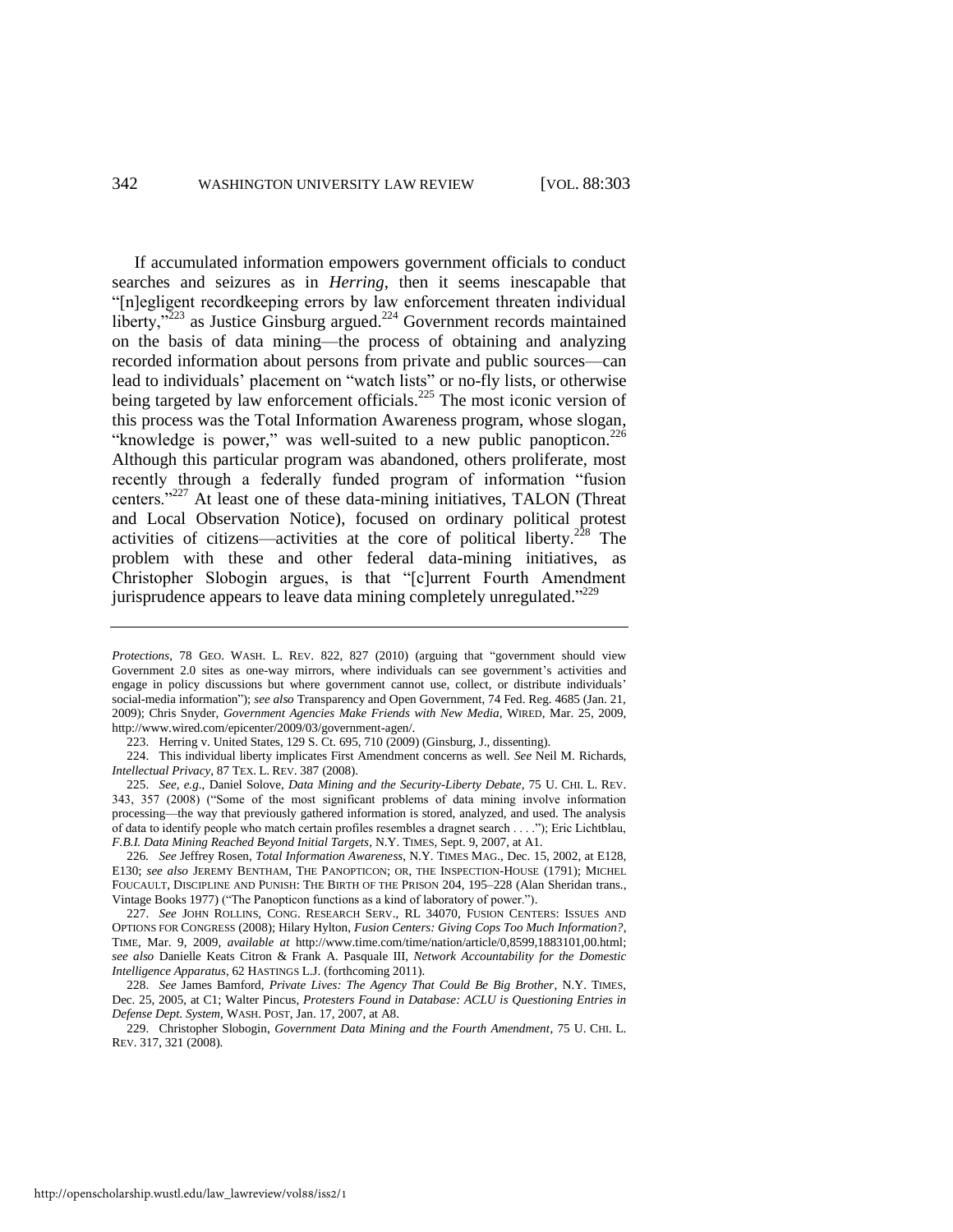Second, searches and seizures directly impact personal participation in community and political life. When a person's race, religion, or political preferences contribute to whether she is subject to search, more than her privacy or equal status is implicated. Her full political participation in the polity is at stake. To see how, contrast the Fourth Amendment with the Takings Clause.<sup>230</sup> The Fifth Amendment permits government officials to take private property for public purposes with just compensation. $^{231}$  Like the Fourth Amendment, there is no absolute bar to the government action—the Constitution permits both searches and takings. Rather, officials may engage in the regulated action subject to fulfillment of the appropriate conditions (e.g., a reasonable search or a public purpose with just compensation). Read alongside the Takings Clause, we might conclude that the Fourth Amendment's regulation of searches and seizures merely puts a proper price on an activity that produces a social good by enabling police to ferret out criminal wrongdoing, just as the Fifth Amendment provides a price for an activity that produces a social good by enabling completion of public projects like road construction. We do not want to make effective police practice too expensive by overregulating it and thereby risk social harm from increased levels of crime.

Both searching and taking produce individual costs in addition to public benefits, as the public outcry following the Supreme Court's takings decision in *Kelo v. City of New London*<sup>232</sup> attests. But each activity is compensated differently. Most importantly, the Takings Clause mandates compensation. $233$  On the assumption that property is fungible with money, when the state compensates a property owner for an eminent domain taking, the owner should be in roughly the same position after the transaction as before. By contrast, the Fourth Amendment does not mandate any form of compensation. A person subject to a proper search receives no compensation, while a person subject to an unconstitutional search may seek to exclude from trial any evidence found, but otherwise faces little prospect for compensation. The innocent person wrongfully searched is unlikely to seek or receive monetary damages from the offending officer through a civil suit. Thus, we could describe Fourth Amendment violations as exacting uncompensated takings from innocent

<sup>230.</sup> This comparison was helpfully suggested to me by Orin Kerr.

<sup>231.</sup> U.S. CONST. amend. V. *See* Haw. Hous. Auth. v. Midkiff, 467 U.S. 229 (1984); Penn Cent. Trans. Co. v. New York City, 438 U.S. 104 (1978).

<sup>232. 545</sup> U.S. 469 (2005) (holding that a municipality acts within the Fifth Amendment's public use requirement when it takes individual property as part of a planned comprehensive city redevelopment project).

<sup>233.</sup> *See* Lucas v. S.C. Coastal Council, 505 U.S. 1003 (1992).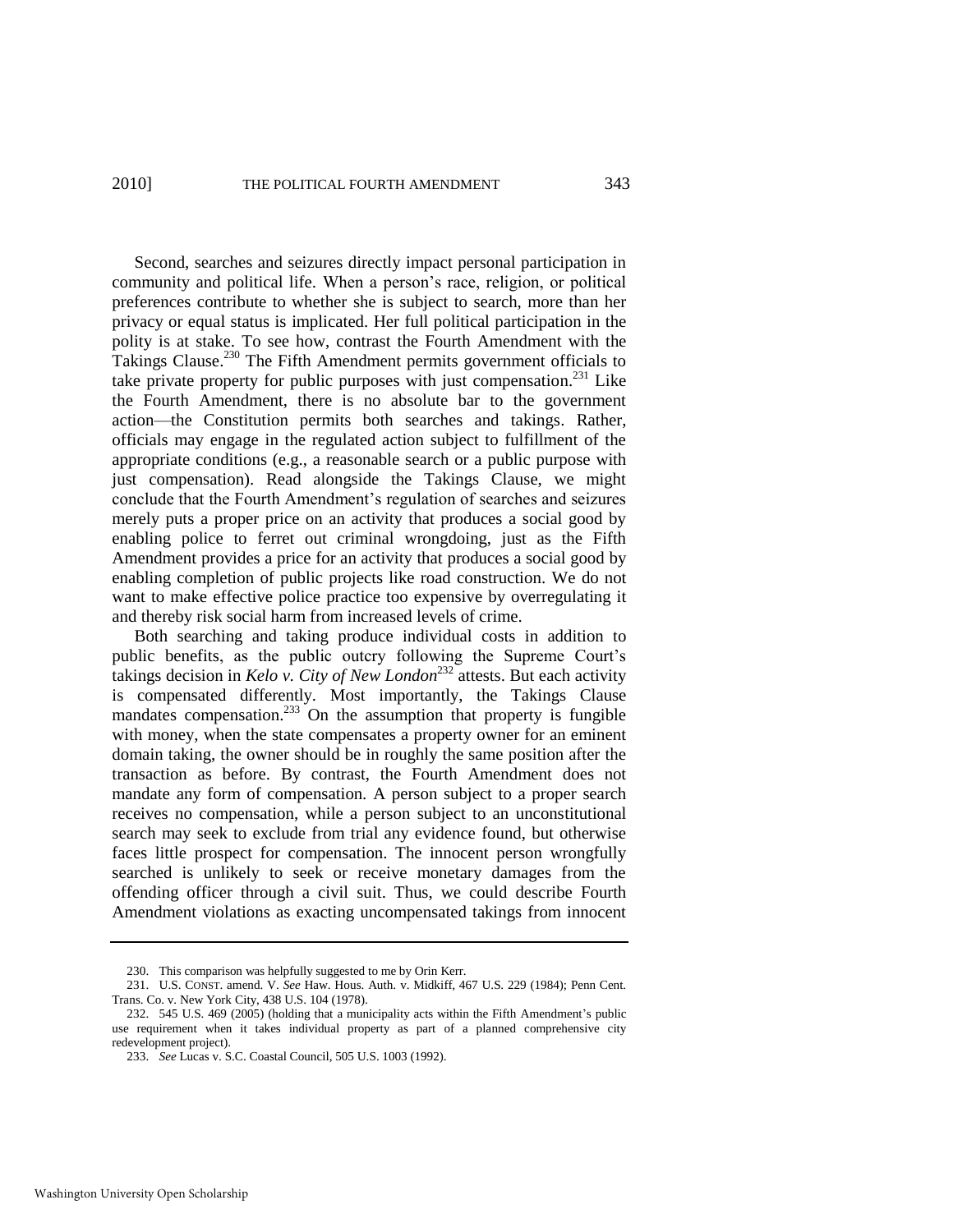victims to achieve the public purposes of regulating crime. The uncompensated costs of searches go beyond any monetary value because these costs affect a person's sense of standing and security within the community. Searches can impose "chilling effects" on individuals' ability and willingness to engage in public social and political activities when they fear unpleasant interactions with police. Like infringements on First Amendment rights to speak, assemble, and petition, the costs of unconstitutional searches affect the deliberative prospects of the wider polity. From a political liberty perspective, we have more to fear from government search and surveillance than from the exercise of eminent domain.

Finally, flourishing political life requires the freedom to think, listen, and speak with others openly in public space, without the fear of repercussions, whether in the form of sanctions or in the form of unwanted government surveillance. $^{234}$  Uninhibited and robust political life therefore requires the protections afforded by both the First and Fourth Amendments. If the First Amendment protects no more than the ability to speak in private, then it would protect little that is of political value.<sup>235</sup> To speak alone to oneself does little to fulfill the promise of free speech. Similarly, a Fourth Amendment that protects no more than the secrets we seek to keep provides scant protection for our actual social lives. Being left alone only when in solitude fails to fulfill "the Blessings of Liberty" promised to "the People" by the Constitution. Justice Ginsburg's constitutional vision would reconnect the Fourth Amendment to broader concerns for political liberty. These connections have not gone unrecognized in the Supreme Court's decisions: "The Bill of Rights was fashioned against the background of knowledge that unrestricted power of search and seizure could also be an instrument for stifling liberty of expression."<sup>236</sup> This alternative vision seeks to recover the forgotten

<sup>234.</sup> *See, e.g.*, Thornhill v. Alabama, 310 U.S. 88, 101–02 (1940) ("The freedom of speech and of the press guaranteed by the Constitution embraces at the least the liberty to discuss publicly and truthfully all matters of public concern without previous restraint or fear of subsequent punishment." (footnote omitted)); *see also* Thomas P. Crocker, *Displacing Dissent: The Role of "Place" in First Amendment Jurisprudence*, 75 FORDHAM L. REV. 2587 (2007).

<sup>235.</sup> I do not mean to suggest that private formation of ideas is not important, nor that a sphere of privacy is not important for self-development. Rather, these by themselves, while necessary, are insufficient for political life. Moreover, both are vulnerable to pervasive surveillance. *See* Julie E. Cohen, *Examined Lives: Informational Privacy and the Subject as Object*, 52 STAN. L. REV. 1373, 1426–27 (2000) ("A robust and varied debate on matters of public concern requires the opportunity to experiment with self-definition in private, and (if one desires) to keep distinct social, commercial, and political associations separate from one another.").

<sup>236.</sup> Marcus v. Search Warrant, 367 U.S. 717, 729 (1961).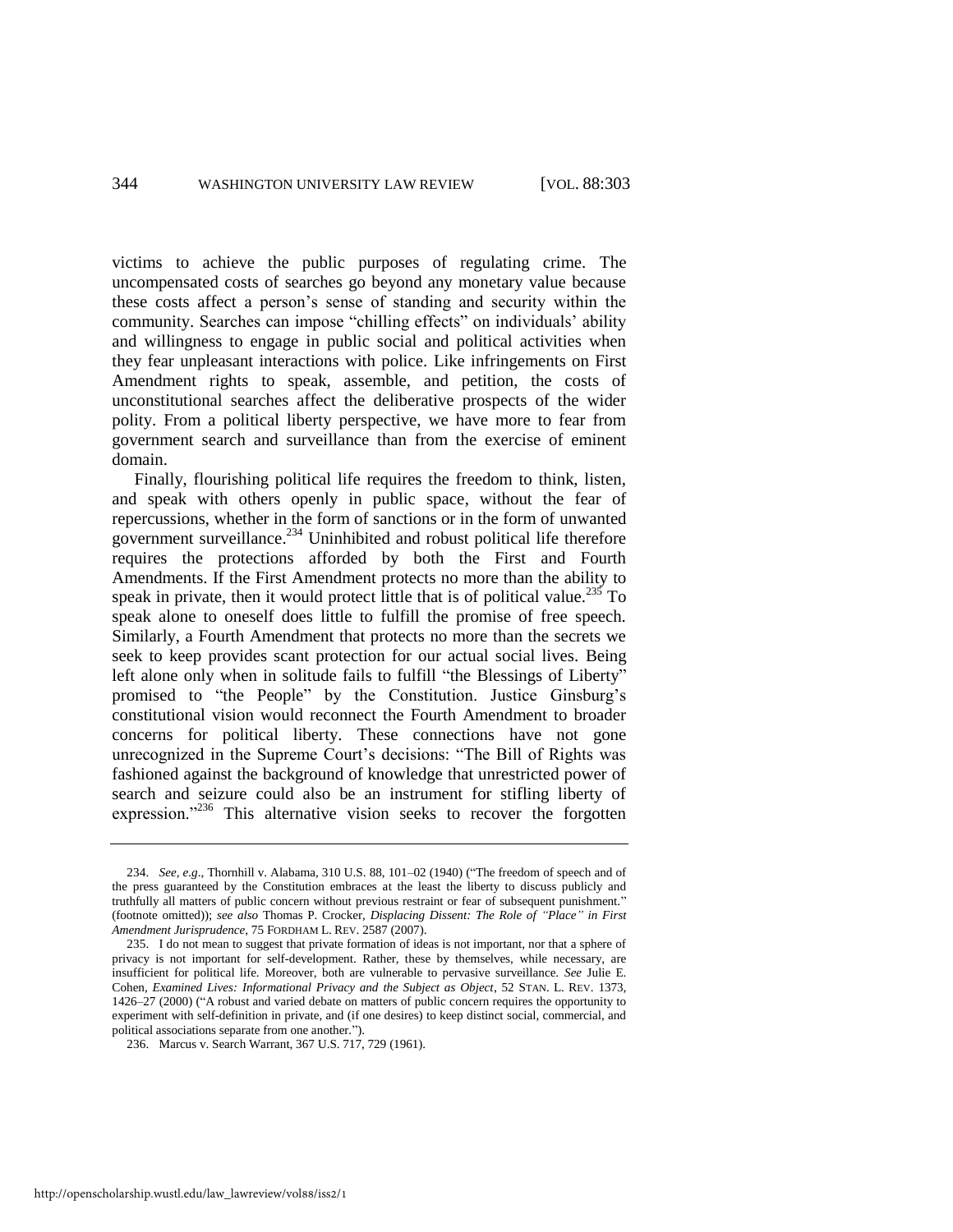political bearings of the Fourth Amendment. It is precisely this focus on the nature of official conduct as "totally subversive of  $\dots$  liberty" that motivated the construction of the Fourth Amendment through political liberty cases, such as *Wilkes v. Wood*, <sup>237</sup> which share an underlying First Amendment interest in the publication of political pamphlets. This third narrative focuses on political liberty, for which privacy may play a significant role but does not constitute the whole story. Beyond the practical considerations of public surveillance and public political life, the Fourth Amendment's historical origin, as well as its textual focus on a "right of the people," provides a solid basis for reviving a third narrative. As the next part argues, the historical origins of the Fourth Amendment are based on cases attending to the common interests shared by both the First and the Fourth Amendments in limiting state interference with political liberties.<sup>238</sup>

### <span id="page-43-0"></span>II. FOURTH AMENDMENT BEGINNINGS AND SEDITIOUS LIBEL

To begin at the beginning is to cover familiar scholarly terrain.<sup>239</sup> English and American courts established important precedents vindicating revolutionary colonists' claims of freedom from arbitrary and intrusive practices of searches and seizures by governing officials.<sup>240</sup> In the beginning, political liberty was a central issue because abusive searches and seizures undermined "the People's" political and private security. As it has evolved, the Fourth Amendment evinces little concern for broader questions of political liberty. Instead, the modern Fourth Amendment has developed an intricate set of procedures designed to regulate police in their conduct of ordinary criminal investigation, leaving to other Amendments

<sup>237. (1763) 98</sup> Eng. Rep. 489 (C.B.).

<sup>238.</sup> *See* Daniel J. Solove, *The First Amendment as Criminal Procedure*, 82 N.Y.U. L. REV. 112 (2007). Solove argues that "the First Amendment should serve as an independent source of procedure to protect expressive and associational activity from government information gathering." *Id.* at 151. Solove's contribution is important because he reads the First Amendment as a special "source of criminal procedure." *Id.* at 114. This Article moves in the opposite direction, reading the Fourth Amendment as a source of protections for political liberty. Whether reading the First Amendment as criminal procedure or reading the Fourth Amendment as protecting political liberty, the most important development is to bring the law of search and seizure closer to the liberty-enhancing values protected by other constitutional provisions—most significantly, the First Amendment.

<sup>239.</sup> *See generally* THOMAS K. CLANCY, THE FOURTH AMENDMENT: ITS HISTORY AND INTERPRETATION (2008); WILLIAM J. CUDDIHY, THE FOURTH AMENDMENT: ORIGINS AND ORIGINAL MEANING 602–1791 (2009).

<sup>240.</sup> *See* Entick v. Carrington, (1765) 19 Howell's State Trials 1029 (C.P.); Wilkes v. Wood, (1763) 19 Howell's State Trials 1153 (C.P.) 1167; Paxton's Case, Quincy 51 (Mass. 1761), *in* 2 LEGAL PAPERS OF JOHN ADAMS 123–34 (L. Kinvin Wroth & Hiller B. Zobel eds., 1965).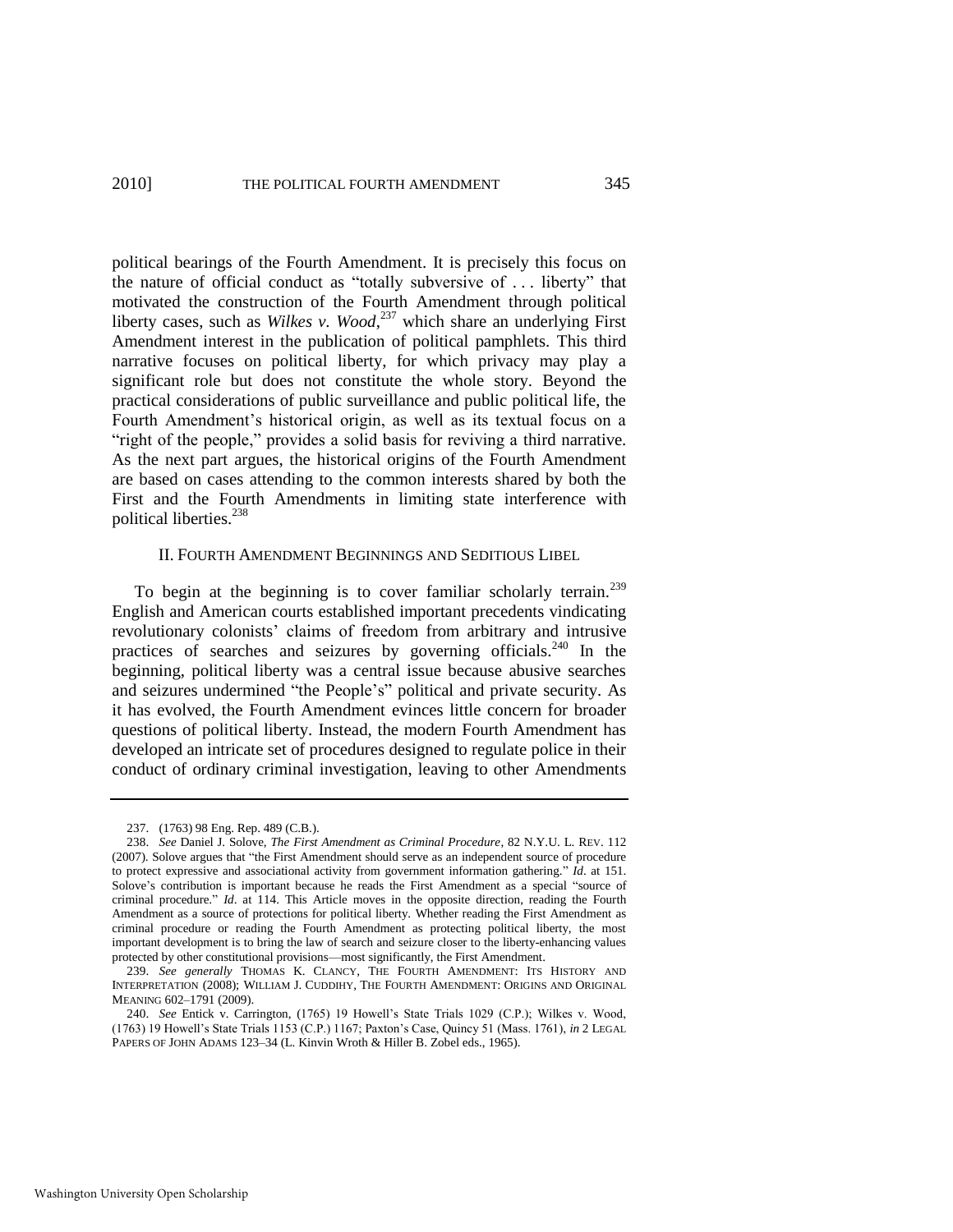the essential task of securing the liberty of "the People." To begin to see how this division of constitutional labor is a modern and contingent construct, we must first reconstruct the narrative in which political liberty was, and continues to be, a Fourth Amendment value. Reading the First Amendment in relation to the Fourth, as this Article does, has deep roots in our constitutional history.

#### *A. The Child Independence*

<span id="page-44-0"></span>The Fourth Amendment is rooted in cases that have as much to do with political speech as they do with searches and seizures. Publishing pamphlets critical of the Crown could be a risky endeavor, as John Entick and John Wilkes each discovered in eighteenth-century England.<sup>241</sup> Risk arose because they were subject to prosecution under seditious libel for speaking publicly in criticism of Crown officials. Criticizing political authorities was thought to be dangerous because it denigrated the dignity of Crown officials and could lead to public discontent.<sup>242</sup> To criticize the sovereign was to criticize the body of the state.<sup>243</sup> No state body could remain healthy if subject to the disease of discontent. It was therefore incumbent on state officials to root out seditious libel for the health and security of the state.

In 1762, John Entick published pamphlets critical of Crown officials.<sup>244</sup> Pursuing a claim for seditious libel, the British Secretary of State, Lord Halifax, issued warrants to search Entick's home and seize his papers.<sup>245</sup> The warrant was executed and the papers seized.<sup>246</sup> Entick subsequently sued in trespass.<sup>247</sup> A jury awarded him damages,<sup>248</sup> and in an opinion

<sup>241.</sup> This history is recounted in a number of sources. *See, e.g*., AMAR, *supra* note [26,](#page-6-0) at 13; NELSON B. LASSON, THE HISTORY AND DEVELOPMENT OF THE FOURTH AMENDMENT TO THE UNITED STATES CONSTITUTION 43–50 (1937); Thomas Y. Davies, *Recovering the Original Fourth Amendment*, 98 MICH. L. REV. 547, 562–70 (1999); William J. Stuntz, *The Substantive Origins of Criminal Procedure*, 105 YALE L.J. 393, 396–404 (1995).

<sup>242. &</sup>quot;An attack on the dignity or respectability of authority was deemed to undermine its credibility and to subvert the affection of its subjects in the same manner that libel or slander injured an individual's reputation. Similarly, seditious libel was thought to disturb the inner tranquility of the state and throw its members into a distemper just as defamation was thought to disturb the inner tranquility of a person.‖ Judith Schenck Koffler & Bennett L. Gershman, *The New Seditious Libel*, 69 CORNELL L. REV. 816, 821 (1984).

<sup>243.</sup> *See generally* ERNST H. KANTOROWICZ, THE KING'S TWO BODIES: A STUDY IN MEDIAEVAL POLITICAL THOUGHT (1957).

<sup>244.</sup> Entick v. Carrington, (1765) 19 Howell's State Trials 1029 (C.P.) 1031. *See* LASSON, *supra* note [241,](#page-44-0) at 47.

<sup>245.</sup> *Entick*, 19 Howell's State Trials at 1031.

<sup>246.</sup> *Id.* 

<sup>247.</sup> *Id*. at 1030.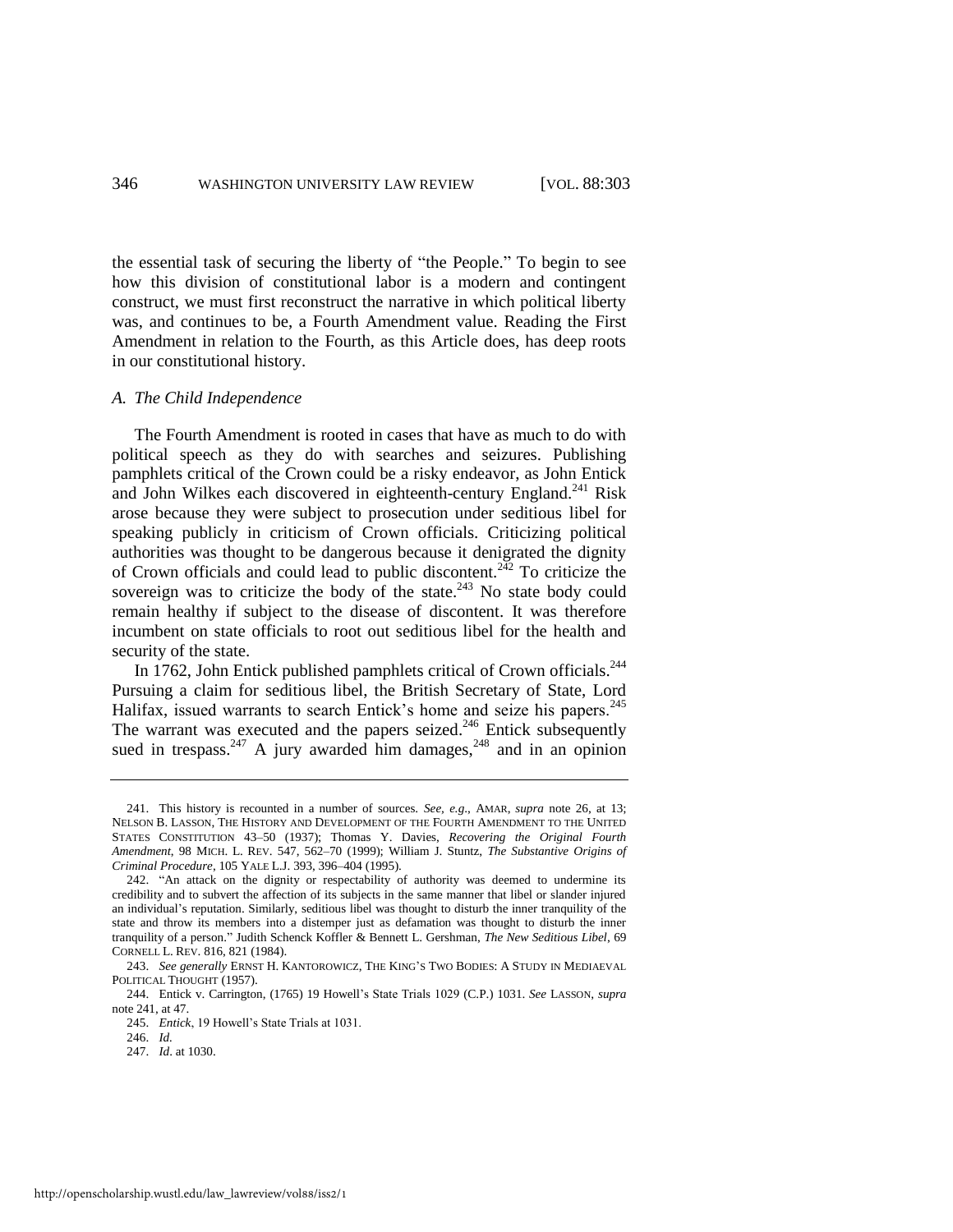famous at the time of the American Founding, Lord Camden upheld the verdict, reasoning that officials had no power to seize personal papers:

[I]t is urged as an argument of utility, that such a search is a means of detecting offenders by discovering evidence. . . .

 In the criminal law such a proceeding was never heard of; and yet there are some crimes, such for instance as murder, rape, robbery, and house-breaking, to say nothing of forgery and perjury, that are more atrocious than libelling. But our law has provided no paper-search in these cases to help forward the conviction.<sup>249</sup>

This broad ruling protected the privacy of papers against searches pursuant to general warrants, which lacked specificity or probable cause and which sought to discover evidence for use in seditious libel prosecutions. Lord Camden's opinion was not only important in the minds of constitutional drafters, but has also been important in Supreme Court precedent.<sup>250</sup> Justice Bradley wrote in *Boyd v. United States*, a case finding both Fourth and Fifth Amendment values at stake in the seizure of property for use as evidence, that "[t]he principles laid down in this opinion affect the very essence of constitutional liberty and security."<sup>251</sup> Justice Bradley also noted that Lord Camden's opinion has been "considered as one of the landmarks of English liberty. It was welcomed and applauded by the lovers of liberty in the colonies as well." $252$ 

John Wilkes was a Member of Parliament who also published a series of pamphlets critical of Crown officials, though he did so anonymously.<sup>253</sup> Lord Halifax again issued warrants, which were this time served against not only Mr. Wilkes, but a large number of his associates.<sup>254</sup> Officials arrested forty-nine persons, in the process searching Wilkes' home and

<sup>248.</sup> *Id.* at 1036 (awarding damages of £300).

<sup>249.</sup> *Id.* at 1073.

<sup>250.</sup> *See* LASSON, *supra* note [241,](#page-44-0) at 47; TELFORD TAYLOR, TWO STUDIES IN CONSTITUTIONAL INTERPRETATION: SEARCH, SEIZURE, AND SURVEILLANCE AND FAIR TRIAL AND FREE PRESS 38–44 (1969).

<sup>251. 116</sup> U.S. 616, 630 (1886).

<sup>252.</sup> *Id.* at 626.

<sup>253.</sup> Wilkes v. Wood, (1763) 19 Howell's State Trials 1153 (C.P.) 1167; CUDDIHY, *supra* note [239,](#page-43-0) at 440–43; LASSON, *supra* note [241,](#page-44-0) at 43; *see also* WALTER F. PRATT, PRIVACY IN BRITAIN 55– 56 (1979).

<sup>254.</sup> The warrant had no restriction on who or where officials could search, authorizing Crown officials "to make strict and diligent search for the authors, printers and publishers of a seditious and treasonable paper, entitled, The North Briton, No. 45 . . . . " The Case of John Wilkes, 19 Howell's State Trials 981 (1763); *see also* LASSON, *supra* not[e 241,](#page-44-0) at 43.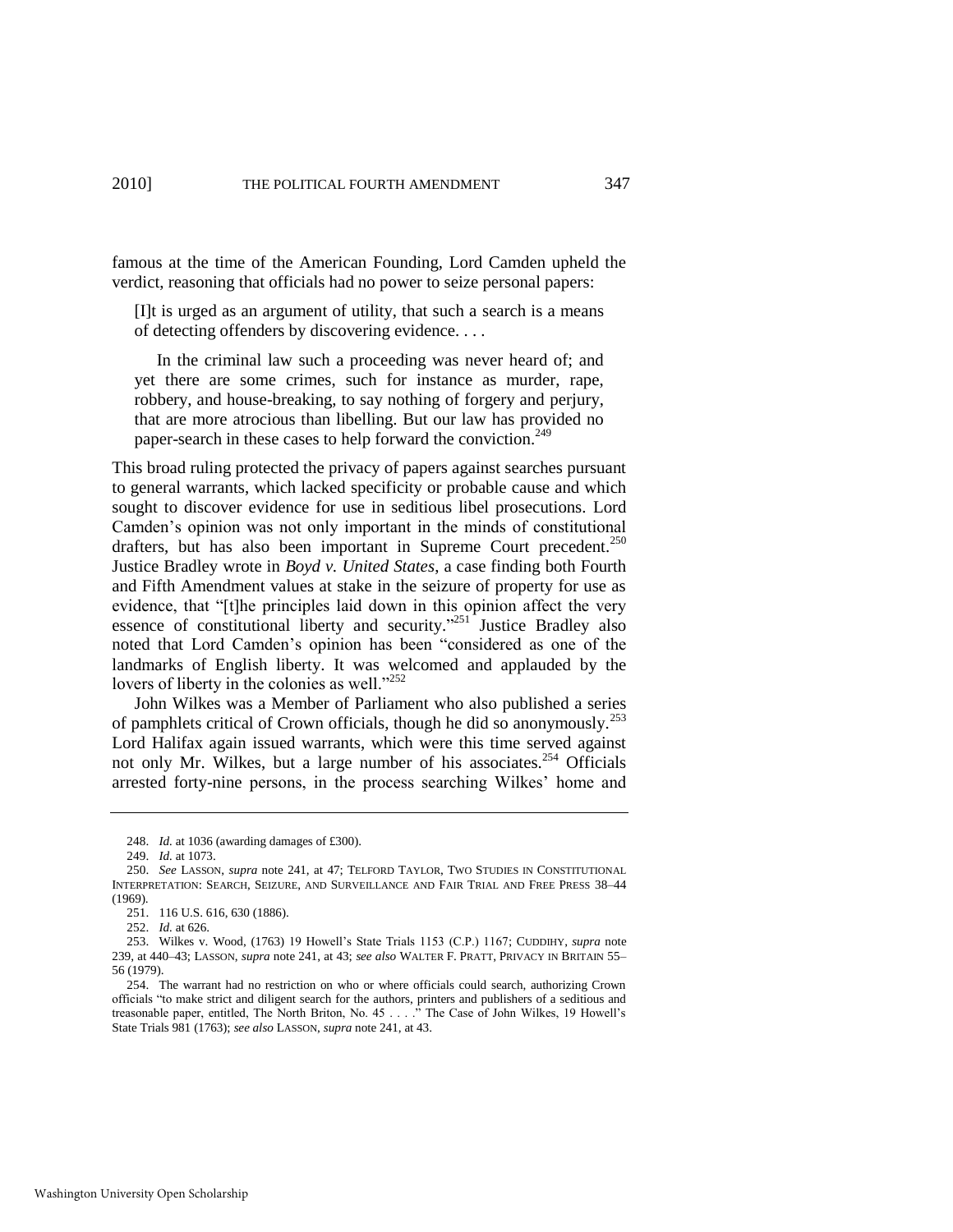seizing his books, manuscripts, and papers.<sup>255</sup> Wilkes and his associates sued in trespass, and a jury awarded him a substantial verdict of one thousand pounds.<sup>256</sup> As in *Entick*, Lord Camden upheld the verdict, reasoning:

The defendants claimed a right, under precedents, to force persons houses, break open escrutores, seize their papers, &c. upon a general warrant, where no inventory is made of the things thus taken away, and where no offenders names are specified in the warrant, and therefore a discretionary power given to messengers to search wherever their suspicions may chance to fall. If such a power is truly invested in a Secretary of State, and he can delegate this power, it certainly may affect the person and property of every man in this kingdom, and is totally subversive of the liberty of the subject.<sup>257</sup>

<span id="page-46-0"></span>It is noteworthy that the defendants to the trespass action were not police officers, since the London police were not first organized until  $1829$ <sup>258</sup> They were persons acting on behalf of the Secretary of State against a Member of Parliament. The crime about which they sought evidence was not "murder, rape, robbery and house-breaking," as Lord Camden contrasted in *Entick*,<sup>259</sup> but a political crime—criticizing state officials.<sup>260</sup> For ordinary crime, the self-informing jury of peers, persons of the vicinage who had knowledge of the crime, did the investigating.<sup>261</sup> Crown officials ordinarily arrived only when others had gathered enough evidence to arrest individuals and would conduct searches incident to the arrest.<sup>262</sup> In *Wilkes*'s case, the search was not incident to an arrest, but was itself an attempt to find the papers, manuscripts, and books needed to convict Wilkes of seditious libel. $263$ 

<sup>255.</sup> *See* CUDDIHY, *supra* not[e 239,](#page-43-0) at 442–43.

<sup>256.</sup> Wilkes v. Wood, (1763) 19 Howell's State Trials 1153 (C.P.) 1168.

<sup>257.</sup> *Wilkes*, 19 Howell's State Trials at 1167.

<sup>258.</sup> *See* John H. Langbein, *Shaping the Eighteenth-Century Criminal Trial: A View from the Ryder Sources*, 50 U. CHI. L. REV. 1, 55 (1983) (discussing consequences of the fact that London lacked an organized police force until "Sir Robert Peel's Metropolitan Police Act of 1829 founded the 'bobbies'" (footnote omitted)).

<sup>259.</sup> Entick v. Carrington, (1765) 19 Howell's State Trials 1029 (C.B.) 1073.

<sup>260.</sup> *Wilkes*, 19 Howell's State Trials at 1166.

<sup>261.</sup> *See, e.g.*, John H. Langbein, *The Origins of Public Prosecution at Common Law*, 17 AM. J. LEGAL HIST. 313, 314–15 (1973).

<sup>262.</sup> *See* Langbein, *supra* note [258,](#page-46-0) at 55–60; *see also* Carol S. Steiker, *Second Thoughts About First Principles*, 107 HARV. L. REV. 820, 830–32 (1994); Stuntz, *supra* not[e 241,](#page-44-0) at 401.

<sup>263.</sup> Parliament also sought to deprive Wilkes of his seat, a further aspect of the case that resounded in America. *See* Powell v. McCormack, 395 U.S. 486, 527–31 (1969).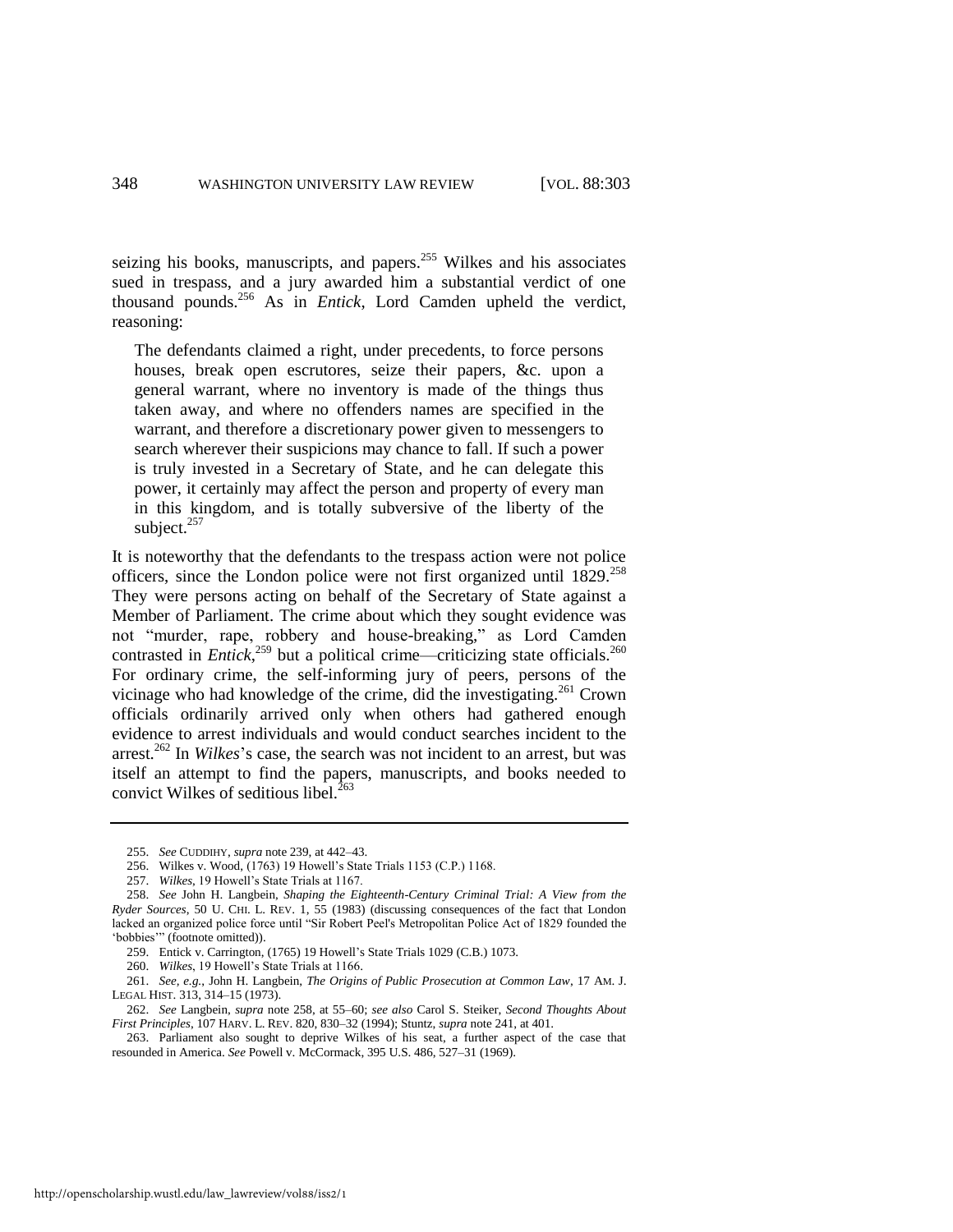The general warrant did not limit the power of state agents to specific persons or things and was not supported by probable cause—key components of the Fourth Amendment. The problem, as Lord Camden identified, was the political ramification of the Secretary having such power to "affect the person and property of every man in the kingdom," in a way that is "totally subversive of the liberty of the subject."<sup>264</sup> Although the British did not have the equivalent of our First Amendment as a basis for challenging the legality of the substantive offense of seditious libel, the limitations on official power served similar ends. If in order to prosecute a political crime, the state were entitled to search whomever and wherever, liberty would be totally subverted. The liberty interest—not an interest in the privacy and sanctity of the home for an individual's own sake—is the central concern of the *Wilkes* case. Liberty was to be protected through procedural limitations on the ability of government agents to search for evidence, not through a facial challenge to the substantive law they sought to vindicate. Procedural limitations found a home in Fourth Amendment text, which explicitly protects against the unconstrained discretion attending general warrants.

<span id="page-47-0"></span>A final eighteenth-century precedent, this time involving events that occurred in Boston, emphasized the dangers that accompany the power to execute general warrants. In *Paxton's Case* (also known as the *Writs of Assistance* or *Petition of Lechmere* case), James Otis argued on behalf of merchants who had been subject to searches by customs officials authorized by general warrants.<sup>265</sup> Issuance of general warrants was authorized in the colonies by the Act of Frauds of 1696, empowering customs officials—based solely on their own suspicion—to search anywhere they might find contraband.<sup>266</sup> In particular, Otis's argument was directed toward the liberty to be free from government intrusion in the home, claiming that "one of the most essential branches of English liberty, is the freedom of one's house." $267$  Here again, the underlying conduct was

<sup>264.</sup> *Wilkes*, 19 Howell's State Trials at 1167.

<sup>265.</sup> Paxton's Case, Quincy 51 (Mass. 1761), *in* 2 LEGAL PAPERS OF JOHN ADAMS 123–34 (L. Kinvin Wroth & Hiller B. Zobel eds., 1965). The title of the case varies, as noted by CUDDIHY, *supra* note [239,](#page-43-0) at 382 n.26. On the significance of the case, see Boyd v. United States, 116 U.S. 616, 625 (1886) ("Then and there,' said John Adams, 'then and there was the first scene of the first act of opposition to the arbitrary claims of Great Britain. Then and there the child Independence was born.""); M.H. SMITH, THE WRITS OF ASSISTANCE CASE 316-17 (1978).

<sup>266.</sup> *See* SMITH, *supra* not[e 265,](#page-47-0) at 25, 51–66.

<sup>267.</sup> *Id.* at 344. James Otis further argued: "A man's house is his castle; and while he is quiet, he is as well guarded as a prince in his castle.—This writ, if it should be declared legal, would totally annihilate this privilege." *Id.*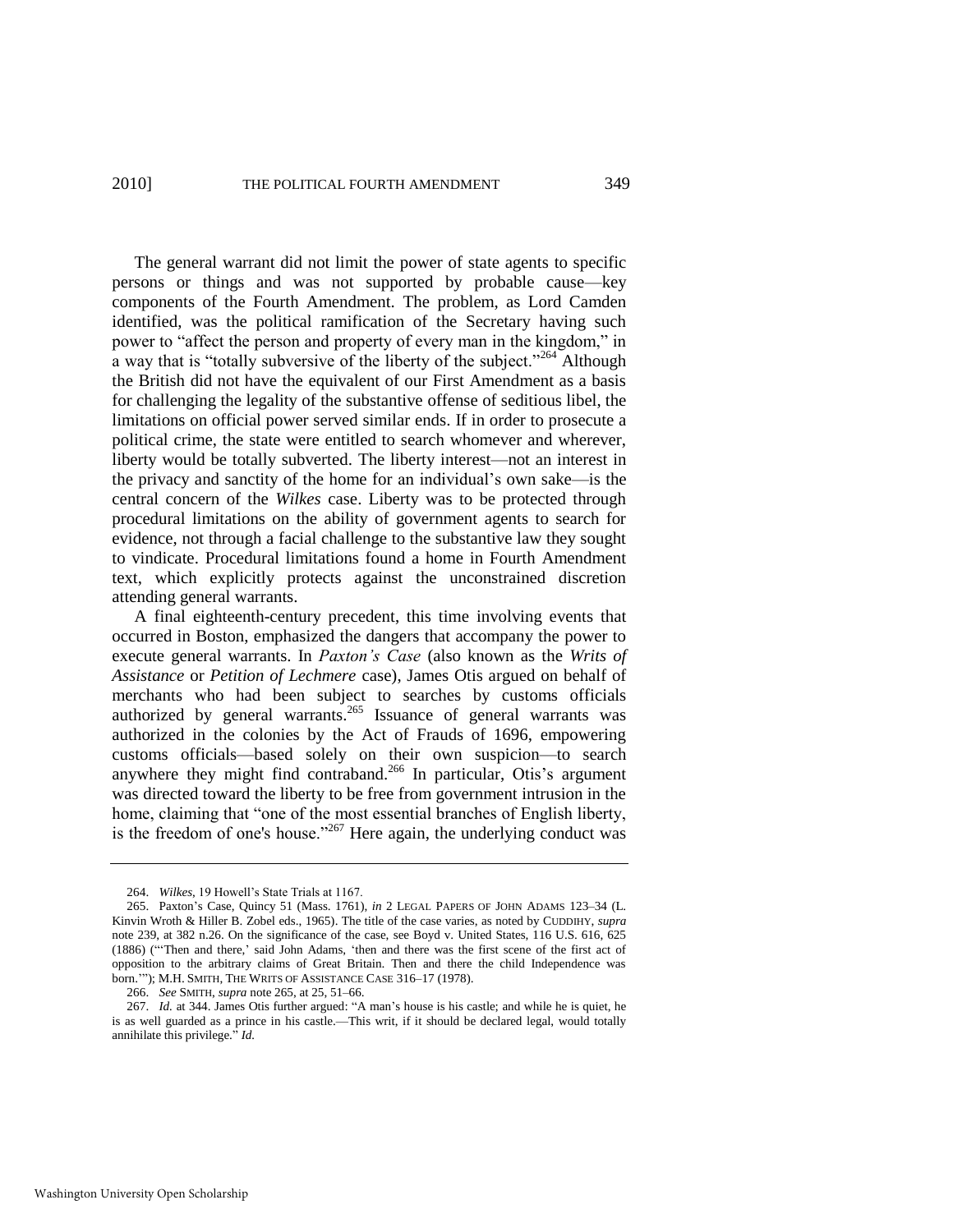no ordinary criminal offense, but was a politically charged question of trade limitations.

Privacy in the home was an important feature of the colonialists' complaint, but this value was understood in terms of political liberty freedom from state interference in spheres of the colonialists' lives—not merely in terms of personal privacy.<sup>268</sup> As Otis argued, the use of Writs of Assistance constituted "the worst instance of arbitrary power, the most destructive of English liberty, that ever was found in an English law book."<sup>269</sup> Resistance to arbitrary power and its destructive effects on political liberty gave rise to revolutionary political claims. John Adams claimed of Otis's arguments that

American independence was then and there born; the seeds of patriots and heroes were then and there sown . . . . Every man of a crowded audience appeared to me to go away, as I did, ready to take arms against writs of assistance. Then and there was the first scene of the first act of opposition to the arbitrary claims of Great Britain. Then and there the child Independence was born.<sup>270</sup>

If American political independence was born, at least in some part, from contestation over general warrants, $^{271}$  then the Fourth Amendment can have an important role to play in preserving a political liberty that extends beyond regulating police or protecting privacy. As important as these purposes may be, *Entick*, *Wilkes*, and *Paxton's Case* all speak to broader concerns over the power of government officials to constrain the liberty of persons in their political and public dealings with each other.

# *B. A Division of Constitutional Labor*

As it has developed in the twentieth century, Fourth Amendment jurisprudence has focused almost exclusively on protecting privacy by regulating police investigation of crimes such as drug possession, murder, rape, and robbery. Even though the Court has placed increased emphasis

<sup>268.</sup> *See, e.g.*, William Cuddihy & B. Carmon Hardy, *A Man's House Was Not His Castle: Origins of the Fourth Amendment to the United States Constitution*, 37 WM. & MARY Q. 371, 386–87, 394–97 (1980).

<sup>269.</sup> LASSON, *supra* not[e 241,](#page-44-0) at 59 (quotation omitted).

<sup>270.</sup> Letter from John Adams to William Tudor (Mar. 29, 1817), *in* 10 THE WORKS OF JOHN ADAMS, SECOND PRESIDENT OF THE UNITED STATES 247–48 (Charles Francis Adams ed., Little, Brown & Co. 1856).

<sup>271.</sup> Unlike *Wilkes* and *Entick*, the importance of *Paxton's Case* to the writing of the Fourth Amendment is contested. *See* AKHIL REED AMAR, THE BILL OF RIGHTS: CREATION AND RECONSTRUCTION 66 (1998).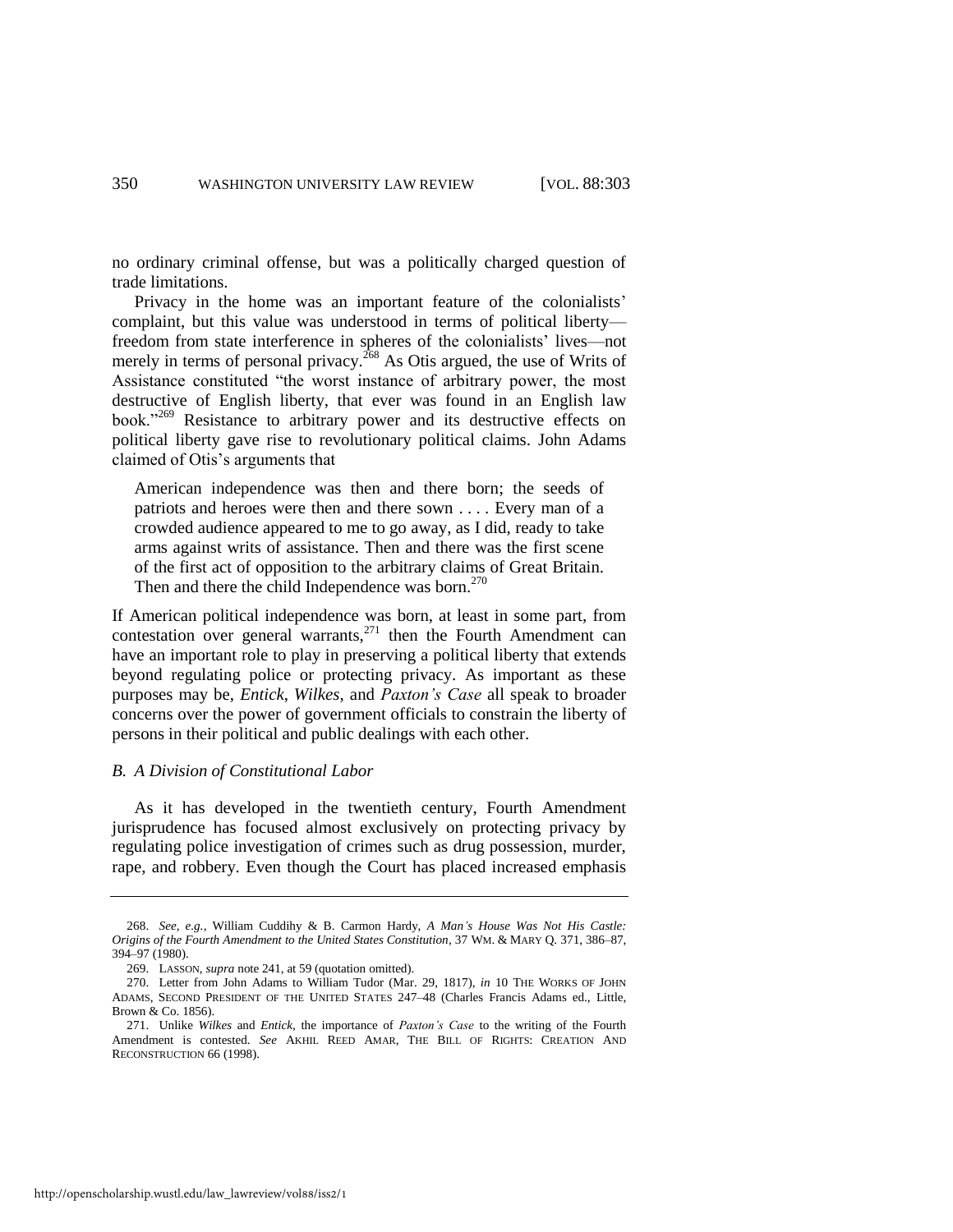on protecting the privacy of places such as the home,  $272$  as Fourth Amendment jurisprudence first emerged, the connection between liberty and privacy remained. In *Boyd v. United States*, Justice Bradley emphasized the fact that *Entick* and *Wilkes*

apply to all invasions on the part of the government and its employés of the sanctity of a man's home and the privacies of life. It is not the breaking of his doors, and the rummaging of his drawers, that constitutes the essence of the offence; but it is the invasion of his indefeasible right of personal security, personal liberty and private property, where that right has never been forfeited by his conviction of some public offence. $273$ 

Security, liberty, and property were all to be protected through limitations on the power of government officials to engage in investigatory searches. Privacy was to become the linchpin of Fourth Amendment jurisprudence only when the focus turned to protecting persons in places where they sought to shield themselves from the eyes and ears of others.<sup>274</sup> Liberty and security remain equally important, even if they are often latent Fourth Amendment values.

As a means of regulating official intervention in the political lives of citizens, relying only upon procedural limitations to searches would not be enough. After all, John Wilkes was still convicted of seditious libel.<sup>275</sup> Nothing in his successful trespass suit affected the legality of the underlying prosecution. Lacking anything like a modern exclusionary rule, there was no further political check, at least where the conviction could not be nullified by a jury of his peers. Early American constitutional history faced a similar problem.

Under a Federalist administration and Congress, seditious libel was prohibited by statute in 1798 out of the same fears of the disease of

<sup>272.</sup> *See, e.g.*, Wilson v. Layne, 526 U.S. 603, 610 (1999) (referring to the "centuries-old principle of respect for the privacy of the home"); Payton v. New York, 445 U.S. 573, 589 (1980) ("The Fourth Amendment protects the individual's privacy in a variety of settings. In none is the zone of privacy more clearly defined than when bounded by the unambiguous physical dimensions of an individual's home  $\dots$ .").

<sup>273. 116</sup> U.S. 616, 630 (1886).

<sup>274.</sup> As the Court explained in the seminal modern Fourth Amendment case: "What a person knowingly exposes to the public, even in his own home or office, is not a subject of Fourth Amendment protection. . . . But what he seeks to preserve as private, even in an area accessible to the public, may be constitutionally protected." Katz v. United States, 389 U.S. 347, 351-52 (1967) (citation omitted).

<sup>275.</sup> *See* Powell v. McCormack, 395 U.S. 486, 527 (1969).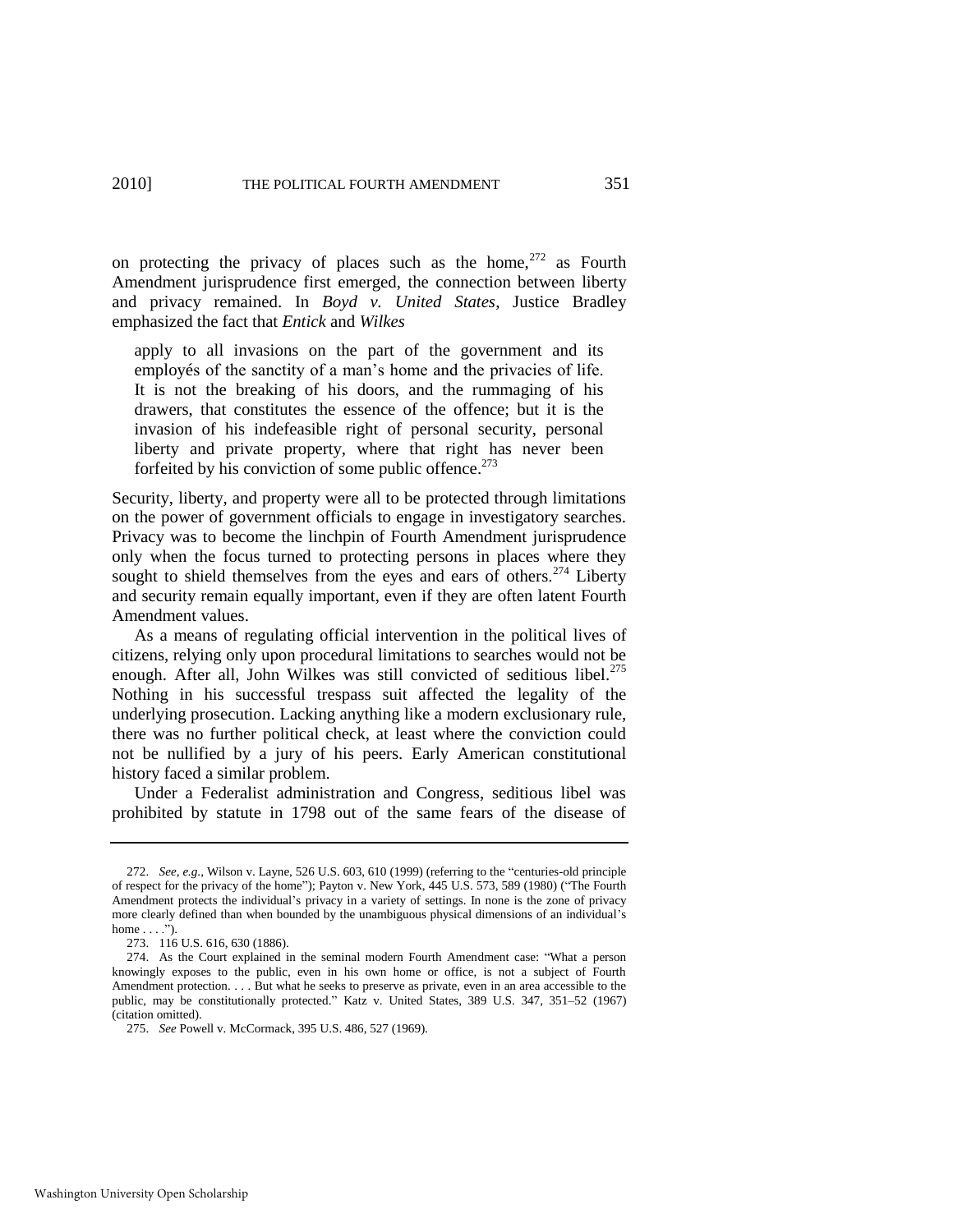discontent that animated British prosecutions.<sup>276</sup> Newspaper editors, such as Thomas Cooper, and politicians, such as Vermont Congressman Matthew Lyon, were prosecuted and convicted for speech criticizing John Adams's Federalist administration.<sup>277</sup> Although the Act expired in 1801, Congress passed other acts during times of national crisis intending to suppress dissent, such as the Espionage Act of 1917 and the Sedition Act of 1918<sup>278</sup> These new attempts were tested substantively rather than procedurally, slowly awakening the modern First Amendment tradition. Prosecutions for disseminating "dangerous ideas" were upheld against First Amendment challenges during the First World War,<sup>279</sup> the first red scare,<sup>280</sup> and the second red scare during the Cold War.<sup>281</sup> A tradition developed through Justice Holmes's dissent in *Abrams v. United States*<sup>282</sup> and Justice Brandeis's concurrence in *Whitney v. California*, <sup>283</sup> however, that began to protect speech through substantive limitations on the application of the underlying criminal statutes.<sup>284</sup>

During this history, the Fourth Amendment played little role in limiting the power of officials to prosecute individuals for their speech. The Fourth Amendment was increasingly occupied with regulating criminal investigations.<sup>285</sup> It was through the First Amendment that the Supreme Court finally made clear that officials cannot prosecute individuals for merely criticizing the government.<sup>286</sup> Thus, we have a division of labor:

- 278. Espionage Act of 1917, ch. 30, 40 Stat. 217 (codified at 18 U.S.C. §§ 792–794); Sedition Act of 1918, ch. 75, 40 Stat. 553, *repealed by* Act of Mar. 3, 1921, h. 136, 41 Stat. 1359-60..
- 279. Schenck v. United States, 249 U.S. 47 (1919) (upholding prosecution for circulating pamphlets said to violate the Espionage Act).

281. Dennis v. United States, 341 U.S. 494 (1951).

285. *See, e.g*., Mapp v. Ohio, 367 U.S. 643 (1961); Silverman v. United States, 365 U.S. 505 (1961); Brinegar v. United States, 338 U.S. 160 (1949).

<sup>276.</sup> Act of July 14, 1798, ch. 74, 1 Stat. 596 (providing for the punishment of certain crimes against the United States).

<sup>277.</sup> *See* GEOFFREY R. STONE, PERILOUS TIMES: FREE SPEECH IN WARTIME 33–73 (2004). For more on the acrimonious election of 1800, which the Sedition Act had sought to influence, see BRUCE ACKERMAN, THE FAILURE OF THE FOUNDING FATHERS: JEFFERSON, MARSHALL, AND THE RISE OF PRESIDENTIAL DEMOCRACY (2005).

<sup>280.</sup> Gitlow v. New York, 268 U.S. 652 (1925).

<sup>282. 250</sup> U.S. 616, 624–31 (1919) (Holmes, J., dissenting); *see also Gitlow*, 268 U.S. at 672–73 (Holmes, J., dissenting).

<sup>283. 274</sup> U.S. 357, 372–79 (1927) (Brandeis, J., concurring), *overruled by* Brandenburg v. Ohio, 395 U.S. 444 (1969).

<sup>284.</sup> Following *Whitney*, the Court struck down convictions for subversive advocacy in a number of cases. *See* De Jonge v. Oregon, 299 U.S. 353 (1937); Fiske v. Kansas, 274 U.S. 380 (1927). Harry Kalven, Jr., provides a masterful overview of the development of the free speech tradition from its anemic start in the Holmes dissents and the Brandeis concurrence to its robust flowering under the Warren Court. *See* HARRY KALVEN, JR., A WORTHY TRADITION: FREEDOM OF SPEECH IN AMERICA 167–236 (1988).

<sup>286.</sup> *See Brandenburg*, 395 U.S. 444; N.Y. Times Co. v. Sullivan, 376 U.S. 254 (1964).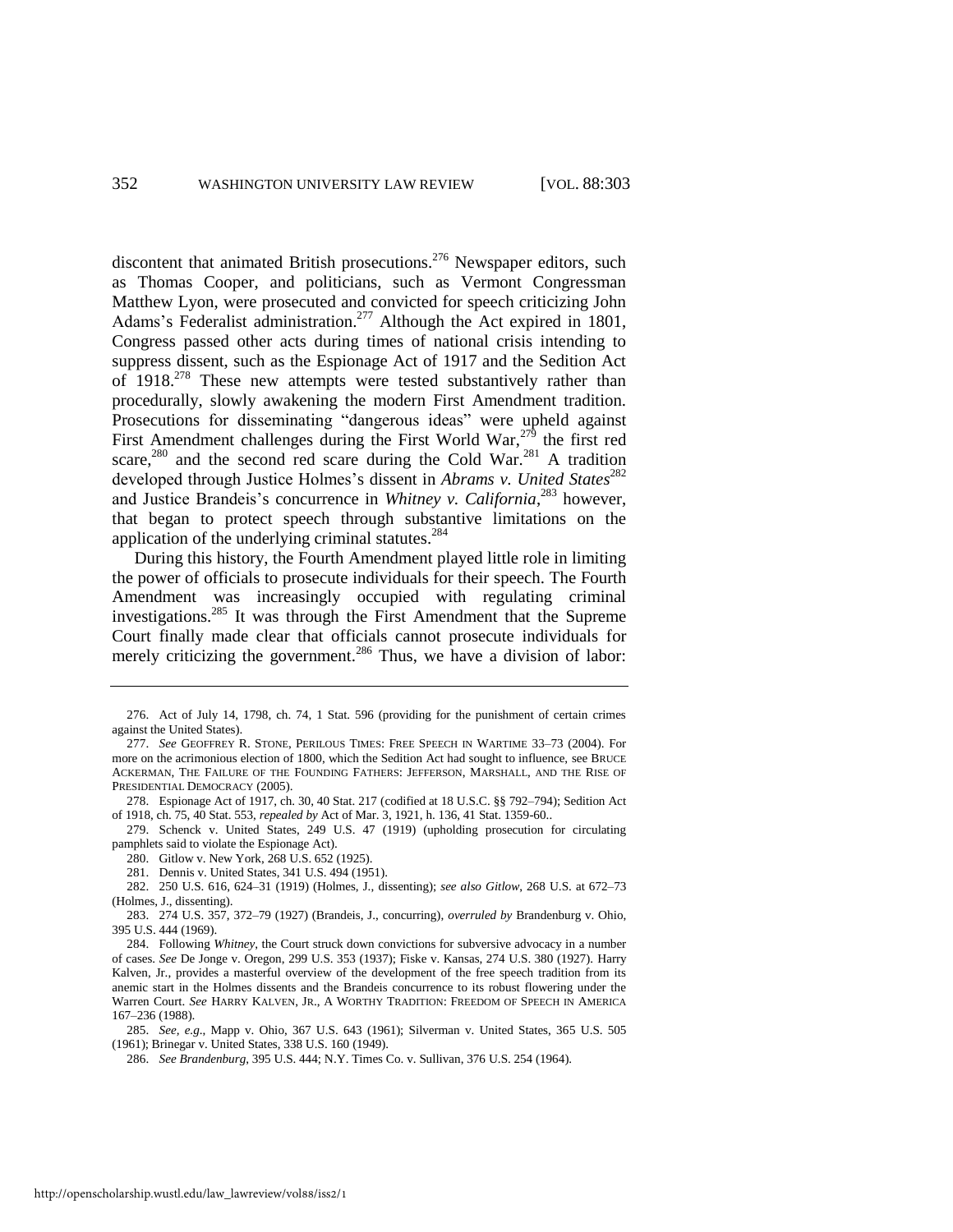### 2010] THE POLITICAL FOURTH AMENDMENT 353

the First Amendment protects substantive political rights to speak, assemble, and petition the government, while the Fourth Amendment protects against arbitrary criminal process. Does this division adequately reflect constitutional meaning, structure, and history regarding the protection of political liberty? $2^{87}$  Because Fourth Amendment doctrine has developed an almost exclusive focus on protecting privacy by regulating police investigation of ordinary crime, there is good reason to doubt the necessity of this exclusive division. The Court's jurisprudence regulating police provides a narrow construction of privacy as secret or undisclosed to others.<sup>288</sup> Privacy is defeated, and thus no constitutional search occurs, when police examine places and persons that have been publicly exposed.<sup>289</sup> But political liberty is realized in the company of others, most notably in the freedom to associate with others and to peaceably assemble. These are public activities, not activities that remain private and undisclosed to others. Of course, regulating police practice has little to do directly with political liberty. If we attend to the Fourth Amendment's historical setting of seditious libel cases, which present the arbitrary use of power for political purposes, we are better able to see that "[t]his history was, of course, part of the intellectual matrix within which our own constitutional fabric was shaped, $2290$  a fabric that includes many threads comprising a powerful weave. As the Supreme Court has recognized, speaking of cases such as *Wilkes* and *Entick*, "[i]t was in the context of the latter kinds of general warrants that the battle for individual liberty and privacy was finally won."<sup>291</sup> Privacy is not a Fourth Amendment value isolated from liberty.

Following these historical precedents, it is a mistake to focus Fourth Amendment protections exclusively on privacy. Such an exclusive

<sup>287.</sup> These are only three modalities of constitutional interpretation, though others may be relevant. *See generally* PHILIP BOBBITT, CONSTITUTIONAL FATE: THEORY OF THE CONSTITUTION (1982).

<sup>288.</sup> *See* Smith v. Maryland, 442 U.S. 735, 743 (1979) (noting that we relinquish an expectation that information we reveal to others "will remain secret"); Katz v. United States, 389 U.S. 347, 351–52 (1967) ("What a person knowingly exposes to the public, even in his own home or office, is not a subject of Fourth Amendment protection.").

<sup>289.</sup> *See* United States v. Jacobsen, 466 U.S. 109, 117 (1984) ("It is well settled that when an individual reveals private information to another, he assumes the risk that his confidant will reveal that information to the authorities, and if that occurs the Fourth Amendment does not prohibit governmental use of that information."); United States v. Knotts, 460 U.S. 276, 281-82 (1983) (concluding that when the defendant ―traveled over the public streets he voluntarily conveyed to anyone who wanted to look the fact that he was traveling over particular roads in a particular direction").

<sup>290.</sup> Marcus v. Search Warrant, 367 U.S. 717, 729 (1961).

<sup>291.</sup> Stanford v. Texas, 379 U.S. 476, 483 (1965).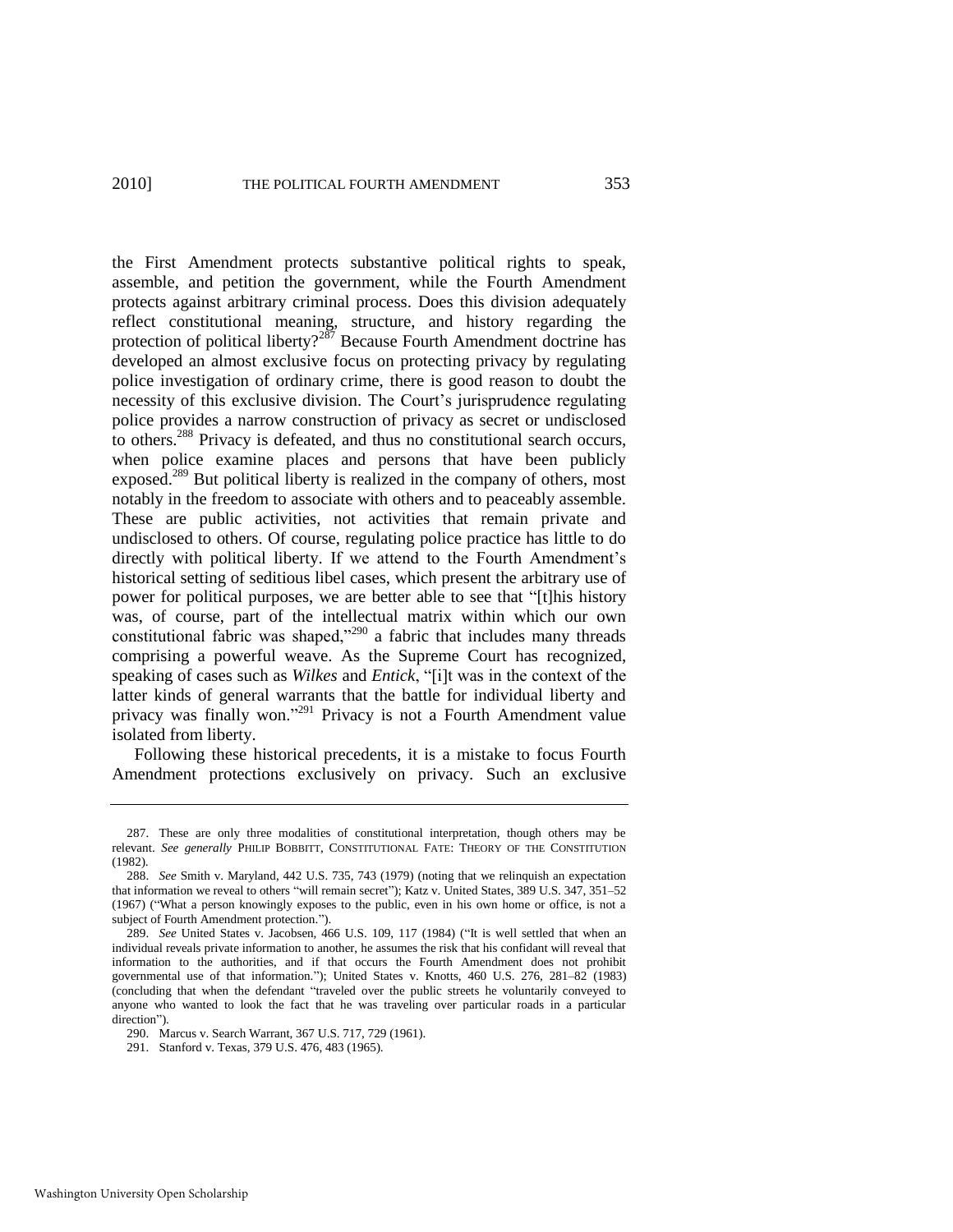conception of privacy has little place in the historical precedents, as we have seen, which focused on limiting the political power of government officials to investigate and prosecute political crimes. In relation to seditious libel or the arbitrary power of customs officials, liberty was the central value. Moreover, a value in protecting only what is publicly undisclosed does not fit well with an eighteenth-century conception of ordinary life.<sup>292</sup> Communities and homes were not constructed or occupied in ways that led to expectations of privacy as undisclosed to others.<sup>293</sup> Community life was life lived in public, not private. There was no fully modern equivalent of "private life" lived apart from the community. Modern privacy is a social construct, conceptually cultivated and practically produced in forms of everyday life.<sup>294</sup> The modern Fourth Amendment's focus on personal privacy in relation to police practice has generated a number of jurisprudential anomalies and has obscured the Amendment's political protections. As this Article argues, the Fourth Amendment continues to have an important and underemphasized role to play in protecting against the subversion of liberty. To recognize the important protections the Fourth Amendment affords to political liberty requires us to focus on protecting the "rights of the people" as a collective and sovereign political body. Reading the Fourth Amendment's protection for a "right of the people" in light of the other constitutional provisions referring to "rights of the people" accentuates the importance of political liberty.

## <span id="page-52-0"></span>III. THE RIGHT OF THE PEOPLE

Privacy, as the central value of this modern doctrine, is not textually referenced in the Fourth Amendment. No doubt, privacy can be inferred from what the Amendment specifically protects—persons, papers, and places. But, as this brief overview of Fourth Amendment doctrine and

<sup>292.</sup> *See* A HISTORY OF PRIVATE LIFE III: PASSIONS OF THE RENAISSANCE 493–529 (Roger Chartier ed., Arthur Goldhammer trans., 1989); MICHAEL MCKEON, THE SECRET HISTORY OF DOMESTICITY 212–68 (2005).

<sup>293.</sup> *See* sources cited *supra* note [293;](#page-52-0) *see also* Daniel J. Solove, *Conceptualizing Privacy*, 90 CALIF. L. REV. 1087, 1132–40 (2002).

<sup>294.</sup> The "right to be let alone" as a form of privacy was first conceptualized in the late nineteenth century, enabling it to take on its more modern guise in Samuel D. Warren & Louis D. Brandeis, *The Right to Privacy*, 4 HARV. L. REV. 193 (1890). If it were already a recognized and embedded value, then there would have been nothing at all noteworthy about the authors' famous article. "Thus, when Warren and Brandeis sound the alarm in 1890 they do so not to protect or mourn privacy, but to produce it—in a particular guise, and toward a particular purpose." KATHERINE ADAMS, OWNING UP: PRIVACY, PROPERTY, AND BELONGING IN U.S. WOMEN'S LIFE WRITING 6 (2009).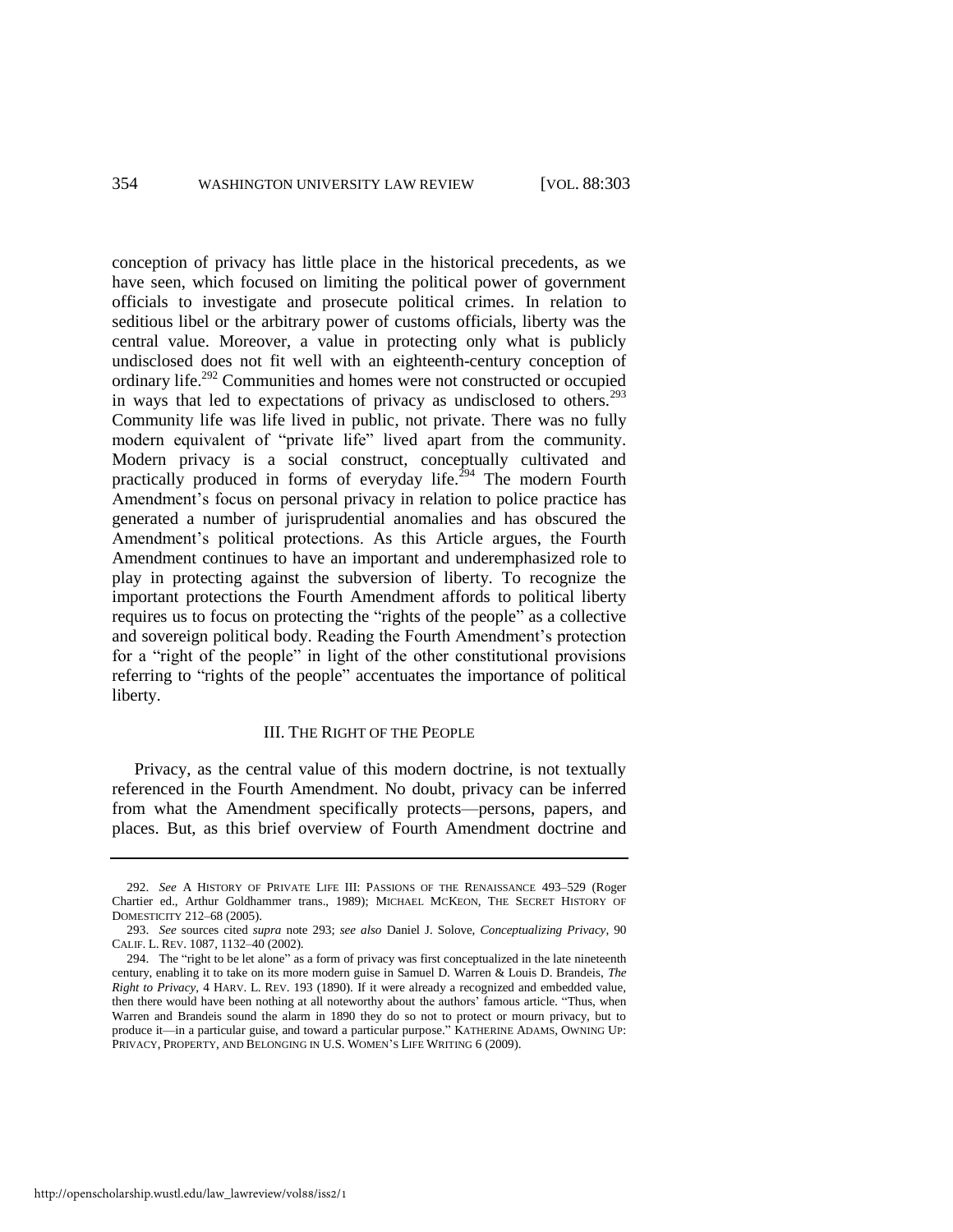history attests, this central analytic feature has been read into the Amendment.<sup>295</sup> In protecting "reasonable expectations of privacy"<sup>296</sup> and recognizing a "right to privacy, no less important than any other right carefully and particularly reserved to the people," $297$  the Warren Court also protected "a right of privacy older than the Bill of Rights."<sup>298</sup> This latter development, ambiguously perched among the "penumbras" and "emanations" from "specific guarantees in the Bill of Rights," $299$ eventually found a more precise textual home in the liberty component of the Due Process Clause. $300$  In so doing, due process privacy remained tethered to its broader political right of liberty. By contrast, Fourth Amendment privacy protections have developed in relative independence from broader constitutional commitments and textual themes. Curiously, in all of the detailed rules of Fourth Amendment jurisprudence aimed at regulating police to protect privacy, five important words have dropped from view. The first five words of the Amendment are "[t]he right of the people."301

As the Court has recognized, "the People" is an important term of art in constitutional construction.<sup>302</sup> From its opening words, "We the People," the Constitution brings into existence a national polity, performing the creation of "[a] People" even as it presupposes their political sovereignty. ―[T]he People‖ are foremost a political body, the grounds for all political legitimacy of government action. Political power resides with "the People," and it is only upon their consent that the institutions of government operate. As "Publius" explained: "The genius of republican liberty, seems to demand on one side, not only that all power should be derived from the people; but that those entrusted with it should be kept in dependence on the people  $\ldots$ .<sup>303</sup> Bypassing the authority of the states as

299. *Id.* at 484.

301. U.S. CONST. amend. IV.

<sup>295.</sup> In other contexts, the Court has been exposed to withering criticism for protecting a textually unspecified right to privacy. *See, e.g.*, John Hart Ely, *The Wages of Crying Wolf: A Comment on* Roe v. Wade, 82 YALE L.J. 920, 936–37 (1973) ("At times the inferences the Court has drawn from the values the Constitution marks for special protection have been controversial, even shaky, but never before has its sense of an obligation to draw one been so obviously lacking."). By contrast, there has been little criticism of the Court's claim that the purpose of the Fourth Amendment is to protect privacy.

<sup>296.</sup> Katz v. United States, 389 U.S. 347, 362 (1967) (Harlan, J., concurring).

<sup>297.</sup> Mapp v. Ohio, 367 U.S. 643, 656 (1961).

<sup>298.</sup> Griswold v. Connecticut, 381 U.S. 479, 486 (1965).

<sup>300.</sup> *See* Planned Parenthood of Se. Pa. v. Casey, 505 U.S. 833, 847 (1992) (upholding "a promise of the Constitution that there is a realm of personal liberty which the government may not enter").

<sup>302.</sup> District of Columbia v. Heller, 128 S. Ct. 2783, 2790–91 (2008).

<sup>303.</sup> THE FEDERALIST NO. 37 (James Madison).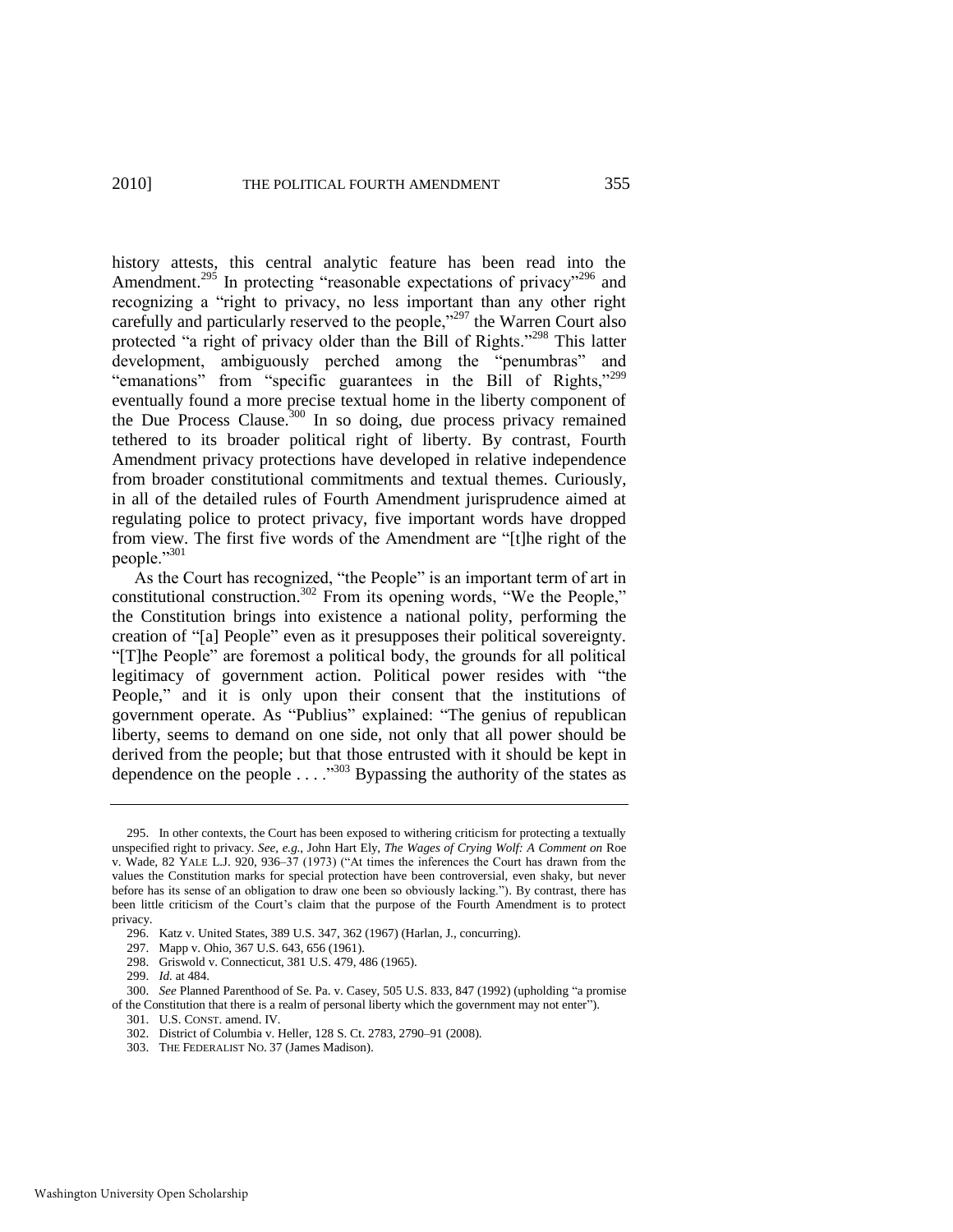sovereigns, the new Constitution reposed power in "the People" themselves.<sup>304</sup> As the debates over constitutional ratification developed, the question of specific right guarantees led Alexander Hamilton to argue that "[h]ere, in strictness, the people . . . retain everything [and] have no need of particular reservations."<sup>305</sup> "[T]he People" were empowered to choose the members of the House of Representatives, suggesting the close political connection between "the People" and their governing representatives.<sup>306</sup> Despite arguments against the need for a specific Bill of Rights, ten amendments were added in 1791, several of which confirmed the centrality of "the People." In addition to the Fourth Amendment's protection of the "right of the people," $307$  the First Amendment protects "the right of the people peaceably to assemble, and to petition the Government for a redress of grievances," $308$  while the Second Amendment refers to a "right of the people to keep and bear Arms."<sup>309</sup> Indeed, the Ninth Amendment assures against denial or disparagement rights "retained" by the people,<sup>310</sup> and the Tenth Amendment confirms powers "reserved"  $\ldots$  to the people."<sup>311</sup>

Rights protections among the amendments are not always granted to "the People." The Fifth Amendment protects *persons* under due process and other provisions, while the Sixth Amendment guarantees rights to the *accused* in criminal prosecutions. Both the Sixth and Seventh Amendments protect the role of juries, a political body closely associated with "the People" themselves.<sup>312</sup> "We the People," however, are not synonymous with the individual persons who comprise the sovereign body. Indeed, the founding Constitution's protections for "persons" included those such as women or noncitizens who could not vote and were not full participants in the republican polity. The need to protect the rights of persons, and their prospects for a more inclusive equal citizenship,

<sup>304.</sup> James Madison described the important ability to circumvent the states because "the people were in fact, the fountain of all power, and by resorting to them, all difficulties were got over. They could alter constitutions as they pleased." GORDON S. WOOD, THE CREATION OF THE AMERICAN REPUBLIC 1776–87, 533 (1969) (footnote omitted).

<sup>305.</sup> THE FEDERALIST NO. 84 (Alexander Hamilton).

<sup>306.</sup> U.S. CONST. art. I, § 2, cl. 1.

<sup>307.</sup> U.S. CONST. amend. IV.

<sup>308.</sup> U.S. CONST. amend. I.

<sup>309.</sup> U.S. CONST. amend. II.

<sup>310.</sup> U.S. CONST. amend. IX.

<sup>311.</sup> U.S. CONST. amend. X.

<sup>312.</sup> According to Akhil Amar, the role of juries is also closely connected to the "right of the people": "No idea was more central to our Bill of Rights—indeed, to America's distinctive regime of government of the people, by the people, and for the people—than the idea of the jury.‖ AMAR, *supra* note 26, at 161.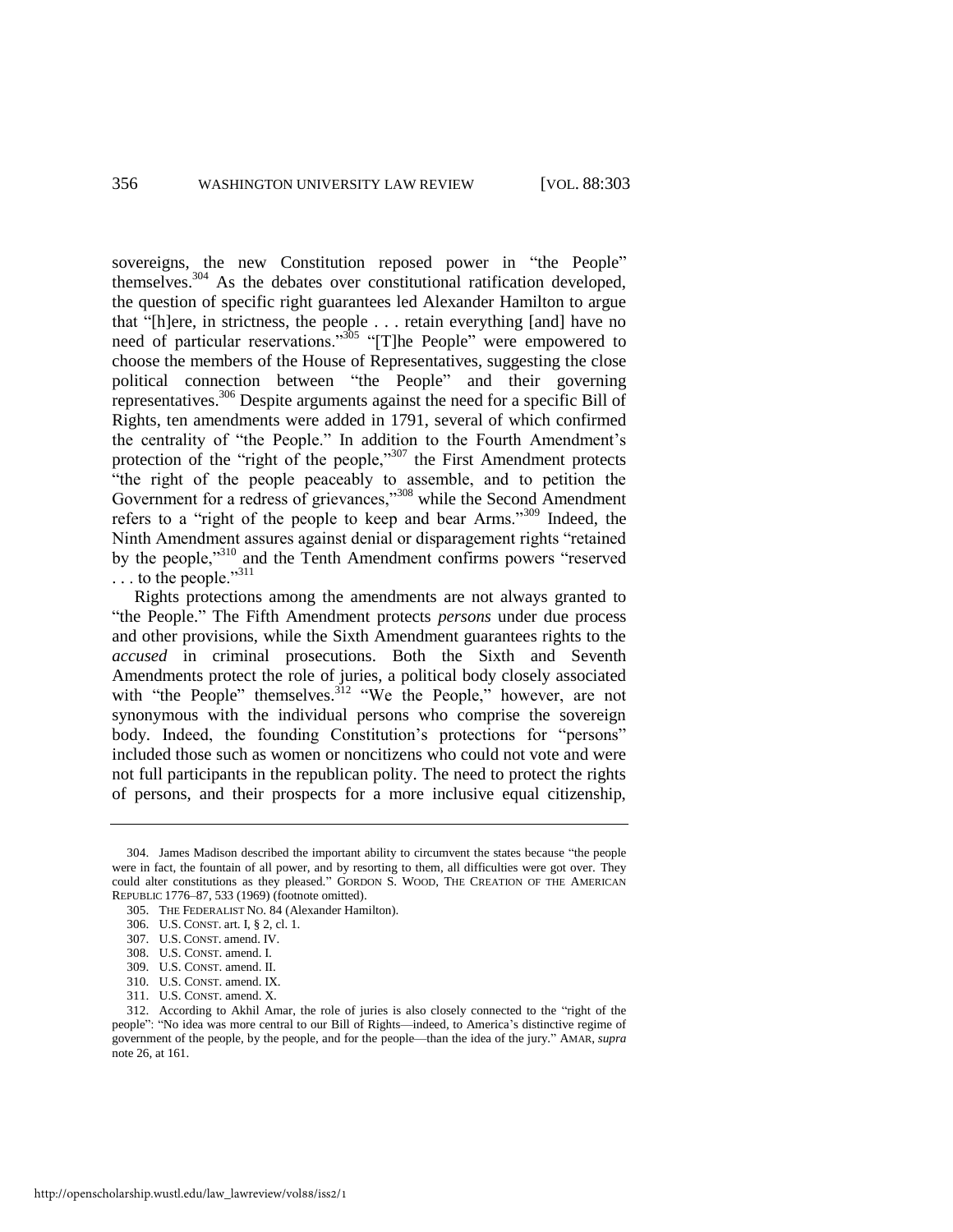formed a basis for reconstituting the fundamental constitutional structure through the Fourteenth Amendment. The process of creating an expanded national community required overturning *Dred Scott v. Sandford*<sup>313</sup> and recognizing the equal citizenship of "all persons." This national struggle for recognition reaffirmed the vitality and importance of preserving the "rights of the people" as equal citizens and their republican participation in the polity. Given this contrast between persons and "the People," what effect does reference to rights and powers of "the People" have for constitutional interpretation?

One answer emphasizes the role that popular constitutionalism has to play, not only for politics, but also as a source of constitutional meaning. The usual narrative of judicial review reposes ultimate power to say what the law is in the judiciary.<sup>314</sup> The 1789 Constitution, however, provided mechanisms for constitutional change that reside with "the People." Thus, under this narrative, the judiciary interprets the Constitution in light of any changes wrought by popular amendment. When the Constitution is stable, the judiciary's duty is to uphold the will of "the People" against any contrary ordinary legislation.<sup>315</sup> Absent popular involvement in the formal amendment process, "the People" have little role to play. When "the People" are otherwise engaged in the pursuits of private life, the Court's task is to act as guardians over constitutional text and meaning, having the last word on all interpretive matters.<sup>316</sup>

<span id="page-55-0"></span><sup>313. 60</sup> U.S. (19 How.) 393 (1857), *superseded by constitutional amendment*, U.S. CONST. amend. XIV.

<sup>314.</sup> Marbury v. Madison, 5 U.S. (1 Cranch) 137, 177 (1803) ("It is emphatically the province and duty of the judicial department to say what the law is."); *see also* Cooper v. Aaron, 358 U.S. 1, 18 (1958) ("[T]he federal judiciary is supreme in the exposition of the law of the Constitution, and that principle has ever since been respected by this Court and the Country as a permanent and indispensable feature of our constitutional system.").

<sup>315.</sup> See THE FEDERALIST NO. 78 (Alexander Hamilton) ("[T]he Constitution ought to be preferred to the statute, the intention of the people to the intention of their agents.").

<sup>316.</sup> Even when the Court plays the role of constitutional guardian, the scope of judicial review and the method of constitutional interpretation remain very much contested. For a small sampling, see, for example, BRUCE ACKERMAN, WE THE PEOPLE: TRANSFORMATIONS (1998) [hereinafter ACKERMAN, WE THE PEOPLE]; ALEXANDER BICKEL, THE LEAST DANGEROUS BRANCH (1962); PHILIP BOBBITT, CONSTITUTIONAL FATE: THEORY OF THE CONSTITUTION (1982); RONALD DWORKIN, FREEDOM'S LAW: THE MORAL READING OF THE CONSTITUTION 1–38 (1996); H. JEFFERSON POWELL, CONSTITUTIONAL CONSCIENCE: THE MORAL DIMENSION OF JUDICIAL DECISION (2008); ANTONIN SCALIA, A MATTER OF INTERPRETATION (Amy Gutmann ed., 1997); Bruce Ackerman, *The Living Constitution*, 120 HARV. L. REV. 1737 (2007) [hereinafter Ackerman, *The Living Constitution*]; David A. Strauss, *Common Law Constitutional Interpretation*, 63 U. CHI. L. REV. 877 (1996); James B. Thayer, *The Origin and Scope of the American Doctrine of Constitutional Law*, 7 HARV. L. REV. 129 (1893). Constitutional interpretation requires an ongoing conversation in which we manifest "at least a limited constitutional faith," committing us "not to closure but only to a process of becoming and to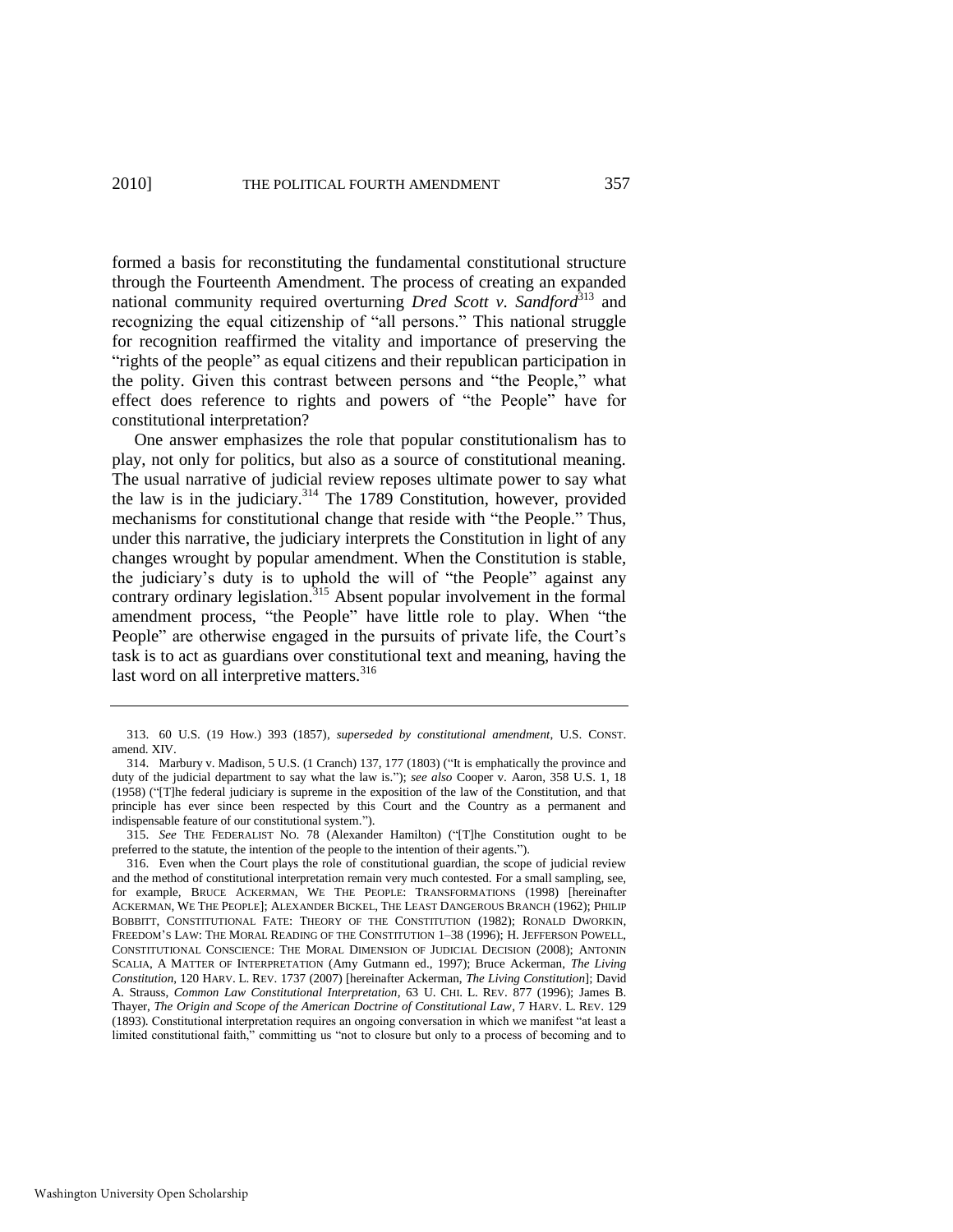Contesting this notion, a second general response recognizes the role of popular sovereignty, emphasizing the everyday actions "the People" can take in contesting and constructing constitutional meaning. Larry Kramer, for example, argues that the supremacy of judicial review should be supplanted by popular authority over constitutional meaning.<sup>317</sup> Because the Constitution was an act of popular will, "the People" retain final interpretive authority over the Constitution's meaning, creating a constitutional practice of regular popular participation.<sup>318</sup> Bruce Ackerman argues that "We the People" have an ongoing role to play in enabling major constitutional transformations outside the formal amendment process through our efforts to enshrine new constitutional meanings as fundamental law. $319$  "[T]he People" are not some historic body who gave life to the Constitution and then disappeared, but are a living body participating in ongoing debates over constitutional culture and retaining the power to transform constitutional meaning through extended popular involvement in political processes.<sup>320</sup> To place "the People, not the Court, at the center of constitutional development," is to insist

that ordinary Americans, led by such figures as Franklin Roosevelt and Martin Luther King, Jr., have made as large a constitutional contribution as the generations led by George Washington and Abraham Lincoln—and that the job of the Supreme Court is to recognize this point when making sense of the living Constitution.<sup>321</sup>

When it comes to understanding our intergenerational constitutional commitments, "the People" both ordained and established the Constitution and continue to play a central role in sustaining constitutional culture.

Neither of these two views tells us how to understand the "right of the people" in the Fourth Amendment. The first tells us only that the judiciary

taking responsibility for constructing the political vision towards which [we] strive . . . . " SANFORD LEVINSON, CONSTITUTIONAL FAITH 193 (1988).

<sup>317.</sup> LARRY D. KRAMER, THE PEOPLE THEMSELVES: POPULAR CONSTITUTIONALISM AND JUDICIAL REVIEW 247 (2004) ("[T]o control the Supreme Court, we must first lay claim to the Constitution ourselves. That means publicly repudiating Justices who say that they, not we, possess ultimate authority to say what the Constitution means.").

<sup>318.</sup> *See id.* at 8 ("Final interpretive authority rested with 'the people themselves,' and courts no less than elected representatives were subordinate to their judgments.").

<sup>319.</sup> ACKERMAN, WE THE PEOPLE, *supra* note [316,](#page-55-0) at 384.

<sup>320.</sup> Ackerman writes: "For me, 'the People' is not the name of a superhuman being, but the name of an extended process of interaction between political elites and ordinary citizens" who have a particular role to play during "constitutional moments." *Id.* at 187.

<sup>321.</sup> Ackerman, *The Living Constitution*, *supra* not[e 316,](#page-55-0) at 1804–05.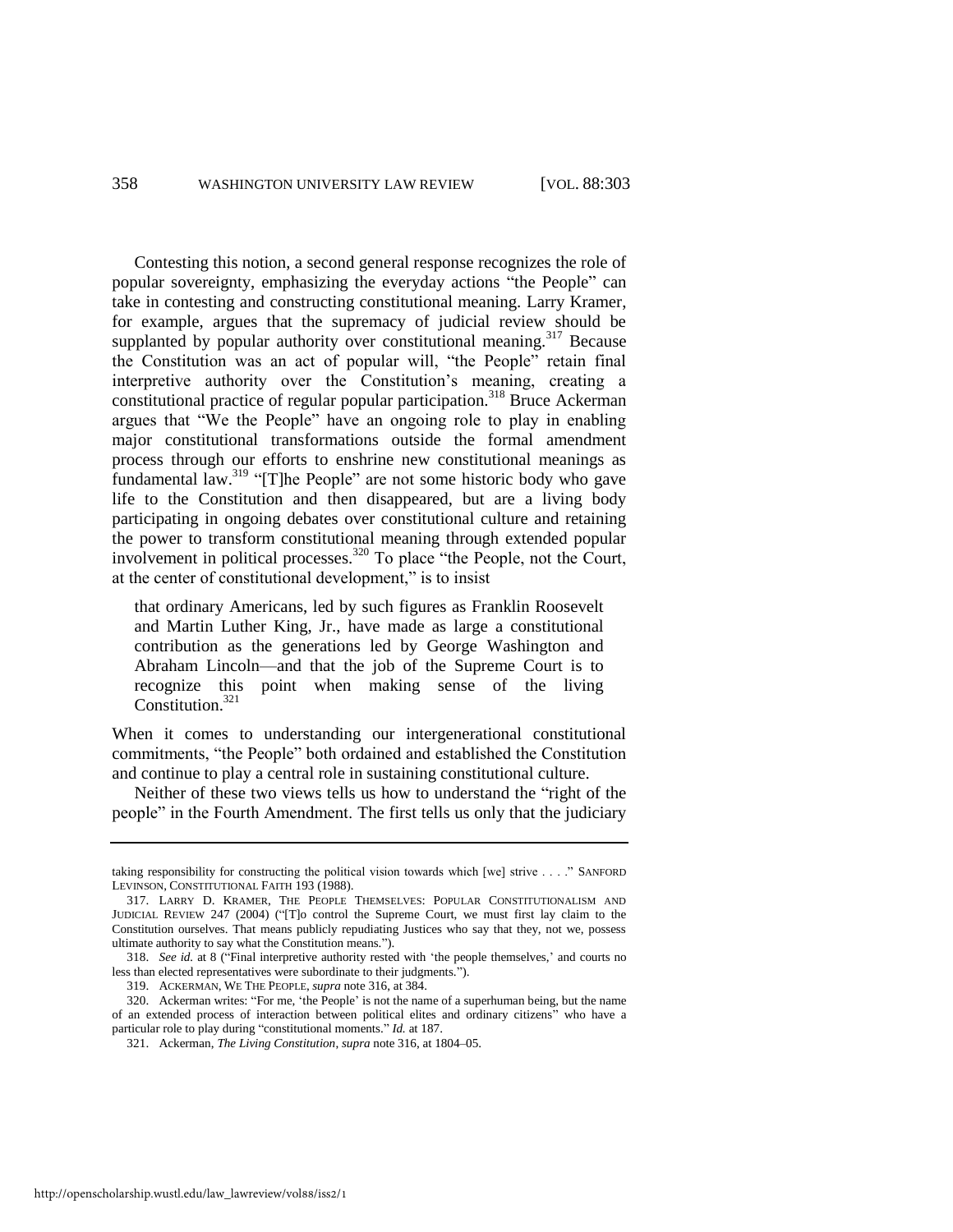is supreme in interpreting the scope of this right. The second view, however, is more fruitful because it provides a useful answer to our question about the relation of "the People" to constitutional meaning. It acknowledges the ongoing importance of "the People" as a political body—whether involved in constitutional interpretation, constitutional politics, or constitutional transformation. Given the repeated invocation of "the People" as possessing rights and powers, and given the constitutional purpose to establish "a government which derives all its powers directly or indirectly from the great body of the people, $322$  constitutional interpretation must acknowledge the important status of "the People." Beyond their role as sovereigns, and beyond their role in creating and sustaining a national community, "the People" are the objects of textually specific rights and powers.

Little judicial attention has been paid to the interpretive significance of "the People" when considering the constitutional meaning of their protected rights and powers. Seeking to counter the claim that the Second Amendment right to bear arms is a collective right, the majority in *District of Columbia v. Heller* claimed that other provisions protecting "the People" "unambiguously refer to individual rights, not 'collective' rights, or rights that may be exercised only through participation in some corporate body." $323$  Although the argumentative aim is directed elsewhere, the *Heller* majority commented that "the term unambiguously refers to all members of the political community, not an unspecified subset. $324$  The logic of these claims is anything but "unambiguous" since the reduction of a "right of the people" to an individual, private right requires careful attention to constitutional structure, text, and history, all of which point to the important role of "the People," not the individual person. Significantly, the majority admits that "the People" refers to a political community, and whatever else the Court says about whether the right is held as an "individual" or "collective" right, the intrinsic political import of the term is affirmed. In another context, the Court explained that the constitutional text "suggests that 'the people' protected by the Fourth Amendment . . . refers to a class of persons who are part of a national community.<sup>325</sup> Here, however, reference to a class of aggregated persons does not exhaust the term's meaning.

<sup>322.</sup> THE FEDERALIST NO. 39 (James Madison).

<sup>323. 128</sup> S. Ct. 2783, 2790 (2008).

<sup>324.</sup> *Id*. at 2790–91.

<sup>325.</sup> United States v. Verdugo-Urquidez, 494 U.S. 259, 265 (1990).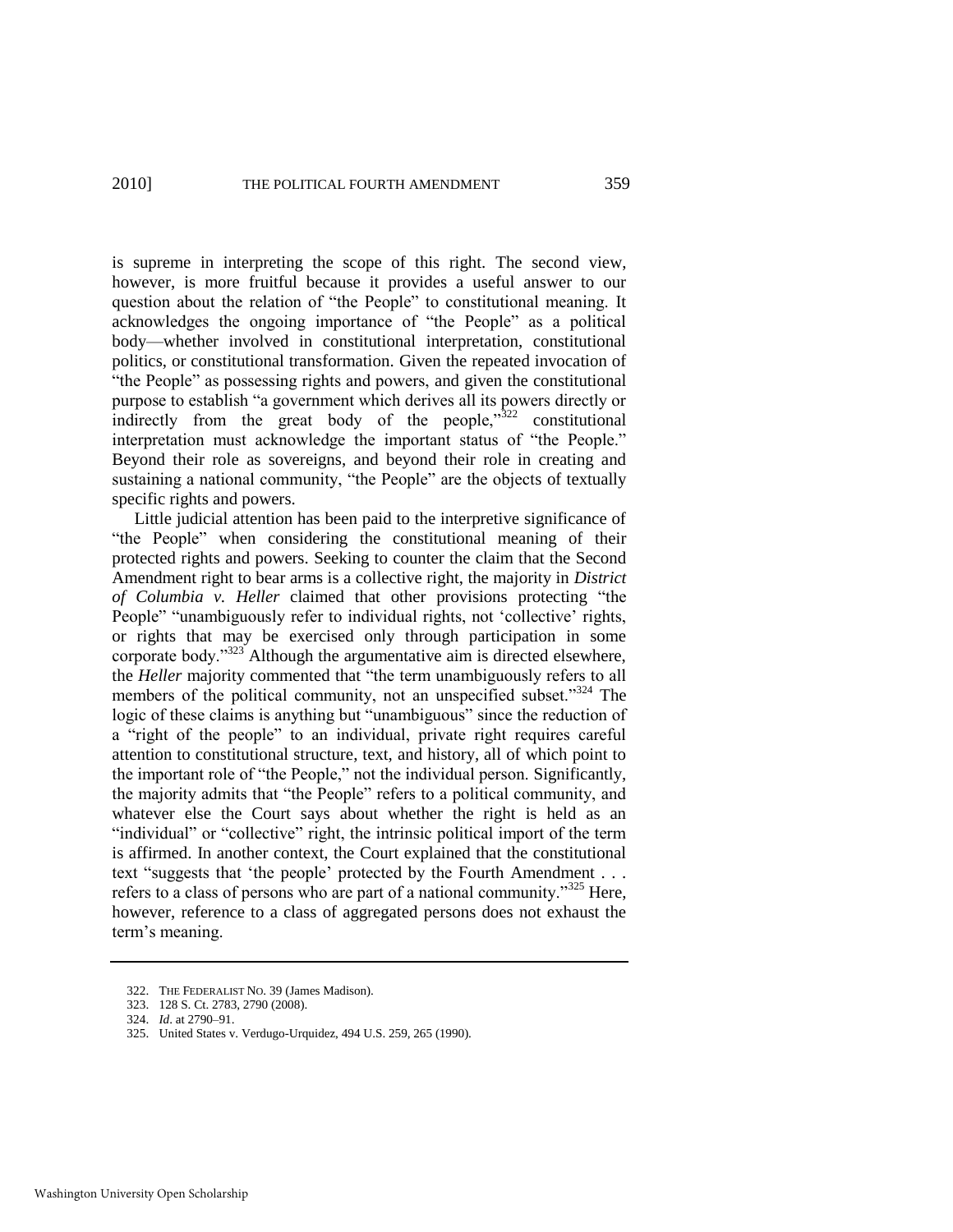"The People," as the repository of republican civic virtue, sought to secure their rights through constitutional text and structure. As "Publius" explains in *The Federalist No. 51*, dividing government into "distinct and separate departments" provides "a double security . . . to the rights of the people.<sup>3326</sup> A republican form of government, however, requires more than structure. It also requires participation. Security from improper interference by governing institutions and officials also affects "the People's" full participation in and enjoyment of all the "Blessings of Liberty." For example, the First Amendment right to assemble and petition the government protects a public, collective ability to act in concert to effect political ends. $327$  In order to live lives in which public collective action is possible, people must also be secure in the liberty of shared social life in their homes and in their persons. The political right of "the People" may be manifest as an individual right to be secure in "their persons," but the collective political right transcends the interests of private individuals. Focusing on privacy alone misses the broader political implications of the "right of the people to be secure" through the protections afforded by the Fourth Amendment.

## *A. The People as Jurors*

There is a strong tendency to view the Fourth Amendment as focused on individual persons, despite the fact that the textual grammar is rendered in the plural. For example, Akhil Amar writes: "The Fourth Amendment, after all, focused on individual persons as core rights' bearers, yet nevertheless involved the people (via civil juries) as implementers and interpreters of the rights at stake.<sup>328</sup> If the Fourth Amendment focused on "individual persons," it did not textually say so. If the Fourth Amendment depended on juries as the primary source of its protection, it did not textually say so. The Amendment is written in the plural, purposing to secure a "right of the people . . . in their persons, houses, papers, and effects."

<sup>326.</sup> THE FEDERALIST NO. 51 (James Madison).

<sup>327.</sup> *See, e.g*., Gregory v. Chicago, 394 U.S. 111 (1969); Edwards v. South Carolina, 372 U.S. 229 (1963); NAACP v. Button, 371 U.S. 415 (1963); United States v. Cruikshank, 92 U.S. 542, 552 (1875) (―The very idea of a government, republican in form, implies a right on the part of its citizens to meet peaceably for consultation in respect to public affairs and to petition for redress of grievances.‖); *see also* Ronald J. Krotoszynski, Jr. & Clint A. Carpenter, *The Return of Seditious Libel*, 55 UCLA L. REV. 1239 (2008).

<sup>328.</sup> AKHIL REED AMAR, AMERICA'S CONSTITUTION: A BIOGRAPHY 329 (2005).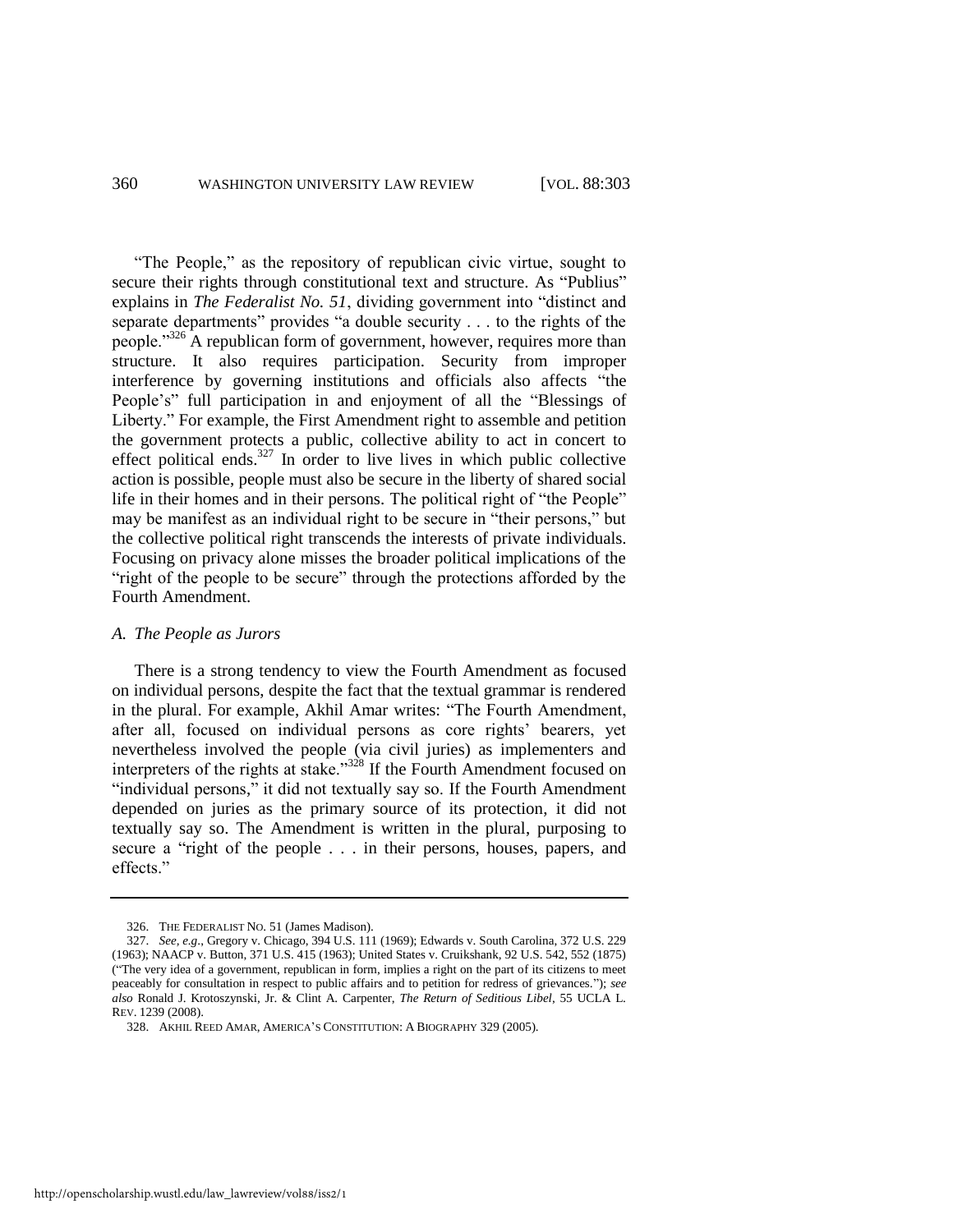Amar is not alone in failing to attend to the Fourth Amendment's grammar, though he has been vocal in criticizing others for failing "to read the amendment's words and take them seriously."<sup>329</sup> No doubt, Amar's primary critical focus is on the pervasive claim that the Fourth Amendment requires warrants backed by probable cause. Amar argues that if we attend to the explicit terms of the text, we will see "the basic Fourth" Amendment mandate was not the warrant, not probable cause, but reasonableness."<sup>330</sup> Even if this reading of the text is correct, to focus only on the mandate to government officials to be "reasonable" does not yet tell us much about the plural and shared purpose of securing a "right of the people.‖ Focused on providing arguments for the republican virtue of civil juries as the remedial source for constitutional violations rather than on the modern warrant requirement, Amar places the Fourth Amendment in the context of the Seventh Amendment,  $331$  ignoring any further textual significance of the "right of the people." $332$  The Fourth Amendment, however, looks very different when read in the company of the other criminal process provisions, in addition to the Seventh Amendment, than when grouped among the political liberty provisions protecting "rights of the people." Seen from the perspective of a special domain of constitutional criminal procedure, "the People" provide an important political check to unreasonable searches and seizures through their service on civil juries. Because constitutional text does not explicitly provide for the exclusion of evidence, according to Amar the civil jury becomes the mechanism of political control over unwarranted police intrusions. The question of Fourth Amendment remedy thus compels a reading of Fourth Amendment rights. "What better body than a jury of 'the people'—a jury that truly looks like America—to cherish and protect this precious right?" $333$  Under Amar's reading, this precious right fits comfortably within a narrative of regulating reasonable police practice.

332. *See id*. at 67–77.

<sup>329.</sup> AMAR, *supra* note 26, at 2. Amar claims that "[t]he Fourth Amendment today is an embarrassment," because, among other confusions, it ignores the explicit text. *Id*. at 1. He writes: "The words of the Fourth Amendment really do mean what they say." Id. at 3. Moreover, "[t]extual argument is, as I have said, a proper starting point for proper constitutional analysis." *Id.* at 153.

<sup>330.</sup> Akhil Reed Amar, Terry *and Fourth Amendment First Principles*, 72 ST. JOHN'S L. REV. 1097, 1101 (1998).

<sup>331.</sup> See AMAR, *supra* note 26, at 13 ("History also reveals strong linkages between the Fourth and Seventh Amendments that previous clause-bound scholarship about each amendment in isolation has overlooked.").

<sup>333.</sup> AMAR, *supra* note 26, at 45. Perhaps the jury will "look like America," but the subject of a search will more often look like a minority of America. *See, e.g.*, Maclin, *supra* not[e 205,](#page-37-0) at 1278.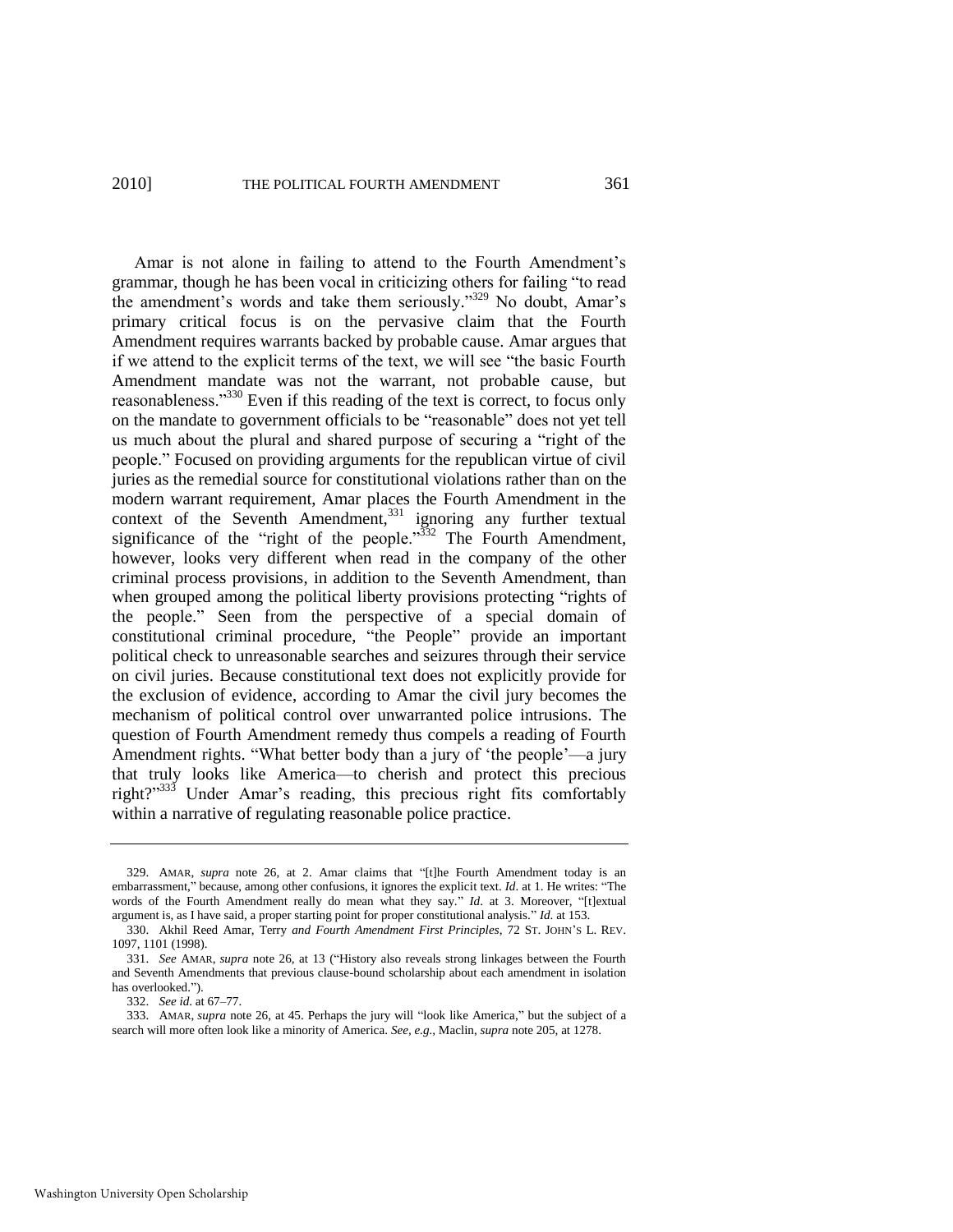If we accept, at least in part, Amar's central point—that the civil jury is a body comprised of representatives of "the People" who can check arbitrary abuses of search and seizure—we still need an account of the nature of the right and the right's holder to be protected. If "the People" serving on juries provide the remedy for unreasonable searches and seizures, we still want to know, what is the nature of this "right of the people<sup>"?</sup> It is not enough to say that we have a right to "reasonable" police practices, because questions of reasonableness presuppose answers to questions concerning the analytic priority of privacy and police practice. These prior questions require articulation of comparative constitutional values involving privacy, liberty, and social good. Because "the People" in the Fourth Amendment are "the [same] People" in the First, Second, and Ninth Amendments, we also need to understand the role that a "right of the people" plays in a broader scheme of ordered liberty.<sup>334</sup> Elsewhere, Amar recognizes the distinctive phrasing of "the right of the people," but warns that "[i]n the Fourth Amendment, as elsewhere, we need not view the phrase *the people* as sounding solely in collective, political terms . . . . [I]t is far from clear that populism is the core here.<sup>335</sup> Mere populism is not the core here, but popular sovereignty is. We can see this fact only if we pay attention to the textual assignment of a right to "the People," who, with the power of words, construct a new Republic while preserving political liberties against arbitrary exercises of authority that would subvert their sovereign power. This power is political and personal, but in recognizing the dual function that persons play—living private lives and participating in public deliberation—we should not forget the importance of the political, as courts and commentators often do. Instead, Amar falls into the tradition of viewing the Amendment as protecting a right of individual persons to be free from unreasonable searches and seizures.<sup>336</sup> Rather than take seriously the Amendment's focus on a "right of the people," Amar suggests that "this reading seems a bit too cute."<sup>337</sup> After

<span id="page-60-0"></span><sup>334.</sup> *See* Palko v. Connecticut, 302 U.S. 319, 325 (1937) (recognizing the Constitution's protection for "the very essence of a scheme of ordered liberty").

<sup>335.</sup> AKHIL REED AMAR, THE BILL OF RIGHTS: CREATION AND RECONSTRUCTION 67 (1998). He further observes that "[t]he amendment's text seems to move quickly from the public to the private, from the political to the personal, from 'the people' out-of-doors in conventions and suchlike to 'persons' very much indoors in their private homes." *Id*.

<sup>336.</sup> *See, e.g*., Gouled v. United States, 255 U.S. 298 (1921) (holding that Fourth Amendment rights were personal).

<sup>337.</sup> AMAR, *supra* note [335,](#page-60-0) at 65. He follows this claim with an assertion that begins with "surely." *Id.* More than an assertion that "surely" the Amendment intends to protect private places and not public assemblies is needed. A right to speak only in private accomplishes none of the deliberative democratic goals the First Amendment protects, and the people's right of free speech and public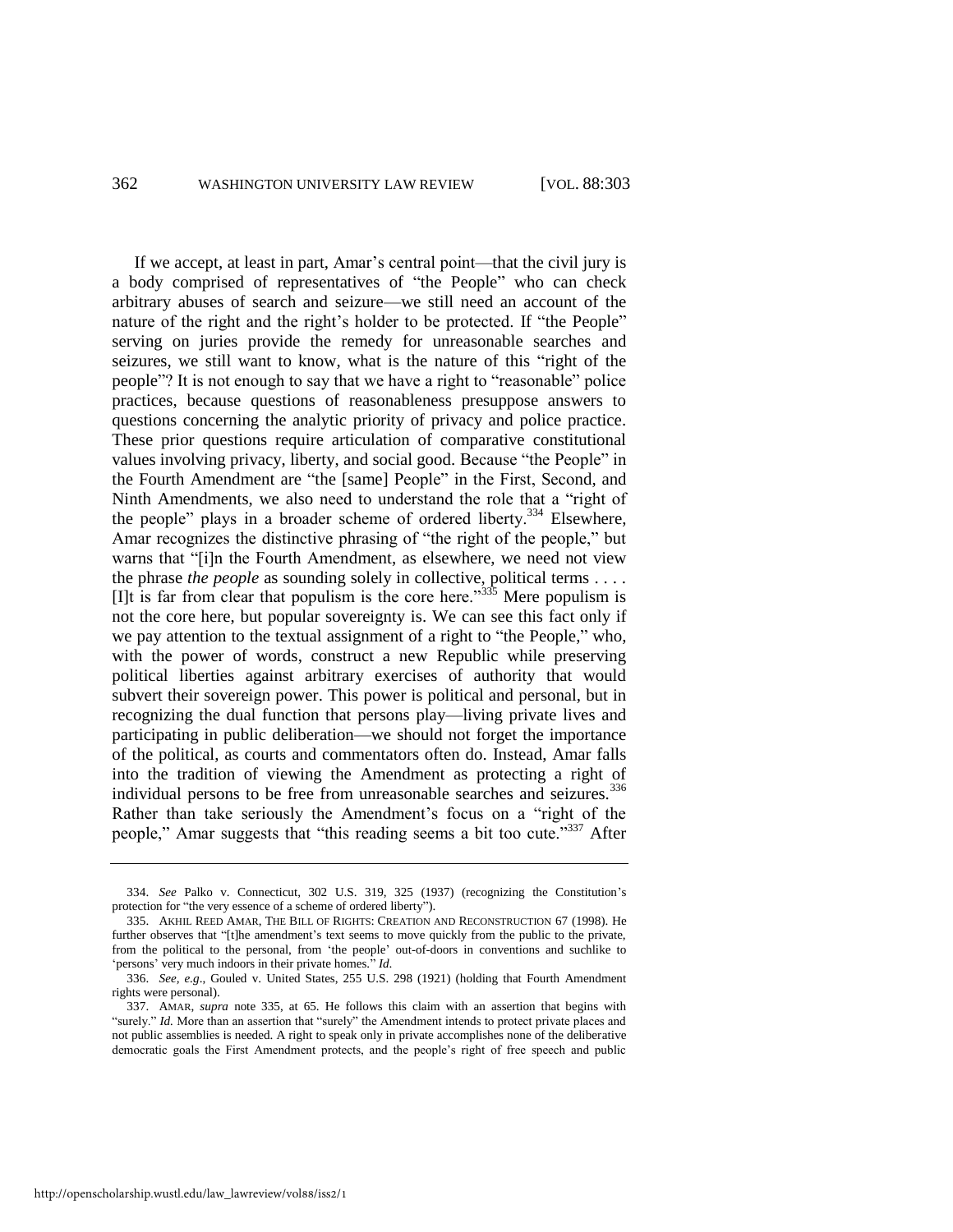all, the Fourth Amendment does mention "persons" twice and "the right of the people" only once.<sup>338</sup> Overlooked is the idea that a plurality free from widespread misuse of search or seizure is important to the constitution of a vibrant deliberative polity.

### *B. The Fourth Amendment Revised*

The problem of grammatical number emerged as a central issue to the Supreme Court's Fourth Amendment standing doctrine. When does a person have a protected Fourth Amendment right to privacy as an occupant of another person's dwelling? In *Minnesota v. Carter*, two men, who were temporary occupants of Kimberly Thompson's apartment, sought to assert a Fourth Amendment right to privacy in that apartment.<sup>339</sup> The Court began by claiming that "the extent to which the Fourth" Amendment protects people may depend upon where those people are."<sup>340</sup> Even though *Katz v. United States* had categorically stated that "the Fourth Amendment protects people, not places," $3\overline{4}1$  Supreme Court doctrine has evolved to protect persons only in particular places. Citing this phrase in *Katz*, the Court stated, but failed to recognize, the grammatical problem of the Fourth Amendment: "The Amendment protects persons against unreasonable searches of 'their persons [and] houses' and thus indicates that the Fourth Amendment is a personal right that must be invoked by an individual." $342$  If it is indeed a "personal right" that can be invoked only by an individual, some explanation of the plural subject and plural possessive employed by the Amendment's text needs explaining.

Perceiving the grammatical problem of the plural possessive, Justice Scalia rewrote the Amendment in his separate concurrence in order to resolve the difficulty.<sup>343</sup> He acknowledged that "their  $\dots$  houses" could be read to grant a person protection even when visiting a friend's house.<sup>344</sup> Rejecting this reading, he concluded that the text should be read to say

344. *See id.* at 92.

assembly accomplishes little without Fourth Amendment protections against pervasive, even if limited in scope, government surveillance, search, and seizure of their public activities. Given this fact, "surely" the Amendment intends to protect a "right of the people" both in and out of doors.

<sup>338.</sup> Amar takes this linguistic count to be significant, though he does not explain why. *See*  AMAR, *supra* note 335, at 67 ("[T]he collective-sounding phrase *the people* is immediately qualified by the use—twice—of the more individualistic language of *persons*.‖).

<sup>339. 525</sup> U.S. 83, 86 (1998).

<sup>340.</sup> *Id*. at 88.

<sup>341. 389</sup> U.S. 347, 351 (1967).

<sup>342.</sup> *Carter*, 525 U.S. at 88.

<sup>343.</sup> *See id.* at 91–99 (Scalia, J., concurring).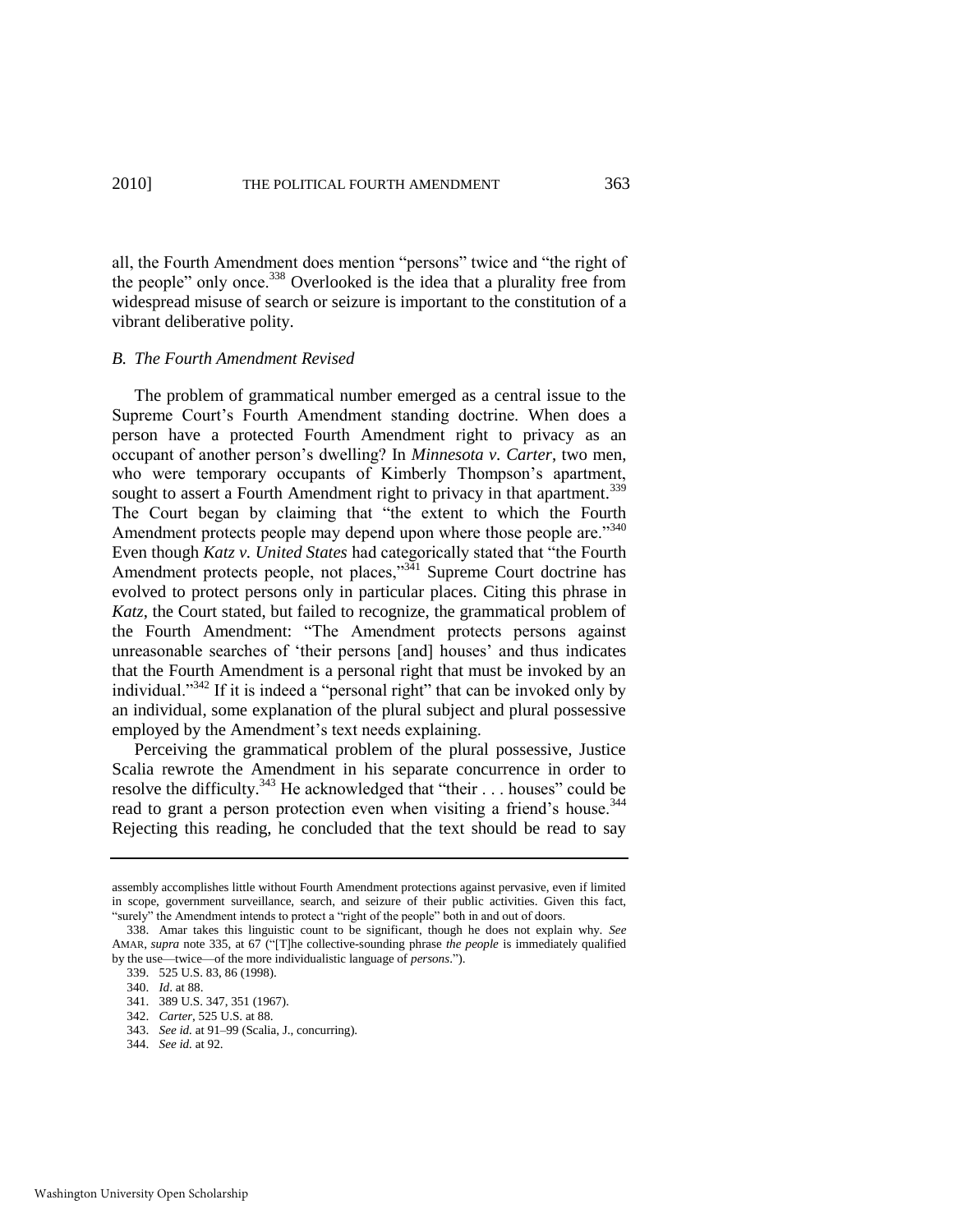"their respective houses,' so that the protection extends to each person only in his *own* house.<sup>345</sup> He reasoned:

[I]t is not linguistically possible to give the provision the . . . [more] expansive interpretation with respect to "houses" without giving it the same interpretation with respect to the nouns that are parallel to "houses"—"persons, . . . papers, and effects"—which would give me a constitutional right not to have your person unreasonably searched. This is so absurd that it has to my knowledge never been contemplated.<sup>346</sup>

Justice Scalia contrasted this "absurd" interpretation with "[t]he obvious meaning of the provision[, which] is that *each* person has the right to be secure against unreasonable searches and seizures in *his own* person, house, papers, and effects."<sup>347</sup> This "obvious meaning" requires another rewriting to replace the plural possessive pronoun "their" with the masculine singular phrase "his own" and to render "persons" and "houses" singular. As a model of textual reading, this invites a charge that Justice Scalia is reading the Constitution to say what he thinks it ought to say rather than what it actually says.<sup>348</sup>

As confirmation for his claim that the Amendment should be read to say "their respective houses," he notes the contrast among similar founding-era state constitutional provisions. For example, Pennsylvania's Constitution provided "[t]hat *the people* have a right to hold themselves, their houses, papers, and possessions free from search and seizure  $\dots$ <sup>349</sup> By contrast, Massachusetts's Constitution provided: "Every subject has a right to be secure from all unreasonable searches, and seizures, of his

<sup>345.</sup> *Id.* 

<sup>346.</sup> *Id*.

<sup>347.</sup> *Id*.

<sup>348.</sup> This is precisely the kind of complaint Justice Scalia levies against those engaged in what he calls "The Living Constitution" method of constitutional interpretation, which, as he explains, reads the Constitution "in order that the Constitution might mean what it *ought* to mean . . . . If it is good, it is so. Never mind the text that we are supposedly construing.‖ SCALIA, *supra* note [316,](#page-55-0) at 39; *see also* Antonin Scalia, *Originalism: The Lesser Evil*, 57 U. CIN. L. REV. 849, 861–64 (1989). As we have already noted, in an opinion by Justice Scalia, the Court held that the "right of the people" in the Second Amendment was a personal right. Regarding the reasoning of this opinion, Reva Siegel notes: "Heller's account of the Second Amendment's original public meaning invokes authorities from before and after the founding, relies on common law-like reasoning, endows judges with vast amounts of interpretive discretion, and, in these respects, resembles the practice of living constitutionalism that Justice Scalia often condemns.‖ Reva B. Siegel, *Dead or Alive: Originalism as Popular Constitutionalism in* Heller, 122 HARV. L. REV. 191, 196 (2008).

<sup>349.</sup> PA. CONST. art. X (1776) (emphasis added).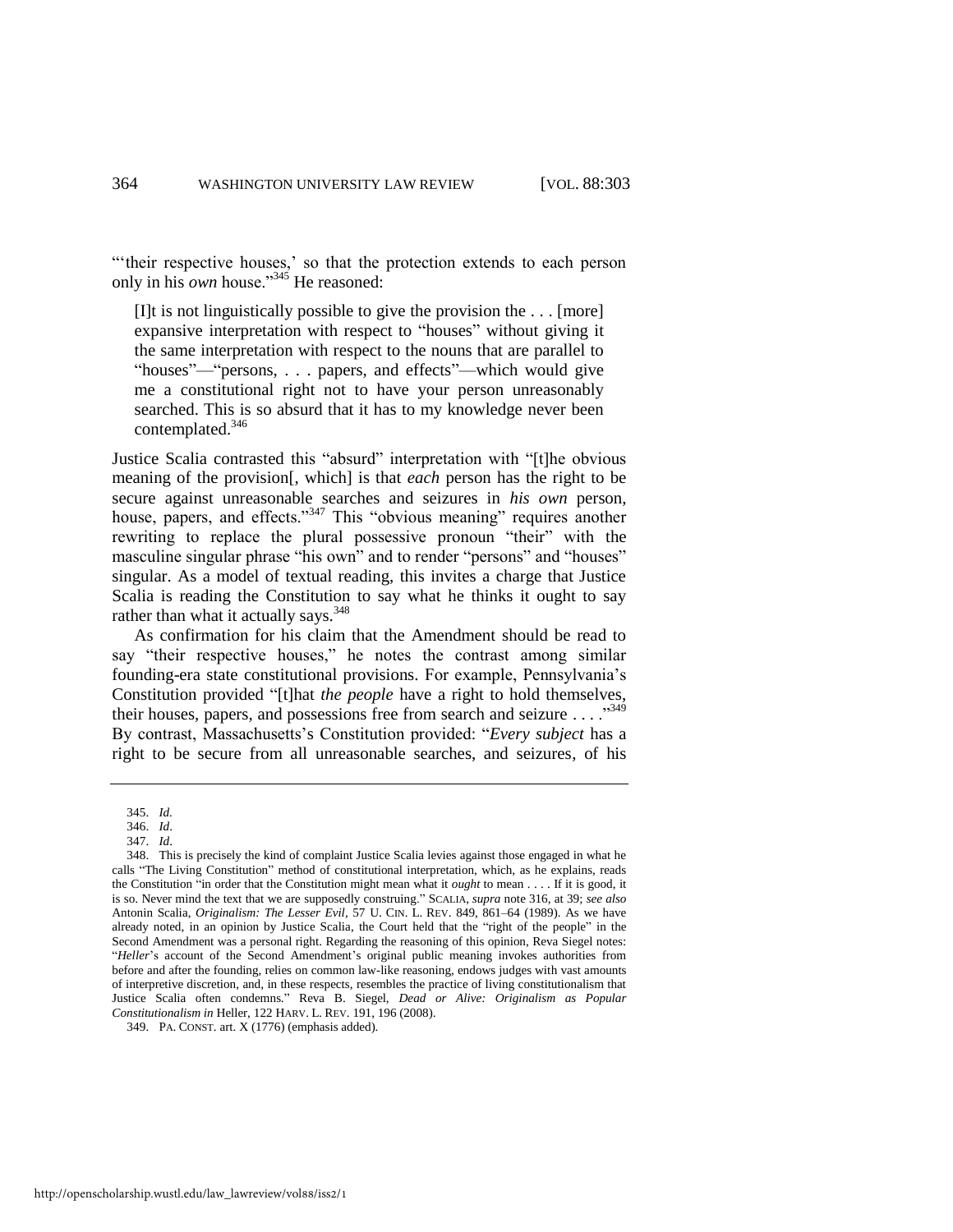person, his houses, his papers, and all his possessions.<sup>350</sup> Justice Scalia concluded that "[t]here [was] no indication anyone believed" that there was a difference in the protections afforded depending on whether "his" or "their" was used.<sup>351</sup> That might be true regarding a claim about who might seek a remedy for the violation of the right, but there is a big difference in theory and practice between a right of a "subject" and one of "the People." Provisions protecting a "right of the people," paired with a plural possessive pronoun, indicate a different understanding of the right and the right holder than provisions referencing "every subject." "[T]he People" refers to the sovereign political body, whereas "every subject" seems to refer to individual subjects of a governing body. This difference is important for reading the Fourth Amendment as protecting a right of a political body, not just a right of the person subject to a governing authority. Justice Scalia ignores this important textual difference in his constitutional revision.

In rejecting the Carter defendants' claim invoking a Fourth Amendment right to privacy in the home of another person, the Court's decision implicated important forms of social life. As a matter of everyday social practice, we live in the company of others, sharing our private spaces as well as our private thoughts with others.<sup>352</sup> If a person sheds her Fourth Amendment right the moment she leaves the sanctity of her own house and enters that of another, then the Fourth Amendment fails to apply to much of our shared social practices.<sup>353</sup> If Fourth Amendment protections are based on "reasonable expectations of privacy," however, and if we regularly share our lives with others in each others' homes with the full expectation that government officials will not intrude upon that privacy, then a person should have Fourth Amendment protections even when in the home of another. Moreover, Fourth Amendment text—absent any rewriting—explicitly supports such a view by its use of the plural possessive pronoun "their" with the plural noun "houses." Despite the majority's holding that the *Carter* defendants did not have a protected

<sup>350.</sup> MASS. CONST. art. XIV (1780) (emphasis added).

<sup>351.</sup> *Carter*, 525 U.S. at 93–94 (Scalia, J., concurring).

<sup>352.</sup> *See* Coombs, *supra* note 11, at 1635 ("A view of the world that recognizes the essential interconnectedness of people and the importance of intimacy and sharing is foreign to the atomistic social theory underlying the Court's present doctrine.").

<sup>353.</sup> Concerning the Court's conclusion that "society recognizes and permits no expectation of privacy, except for the persons on whose premises the encounter took place," Professor Weinreb claims that "[t]he assertion is so plainly incorrect that one has to wonder not whether it is mistaken but only how the mistake can have been made.‖ Lloyd L. Weinreb, *Your Place or Mine? Privacy of Presence Under the Fourth Amendment*, 1999 SUP. CT. REV. 253, 263.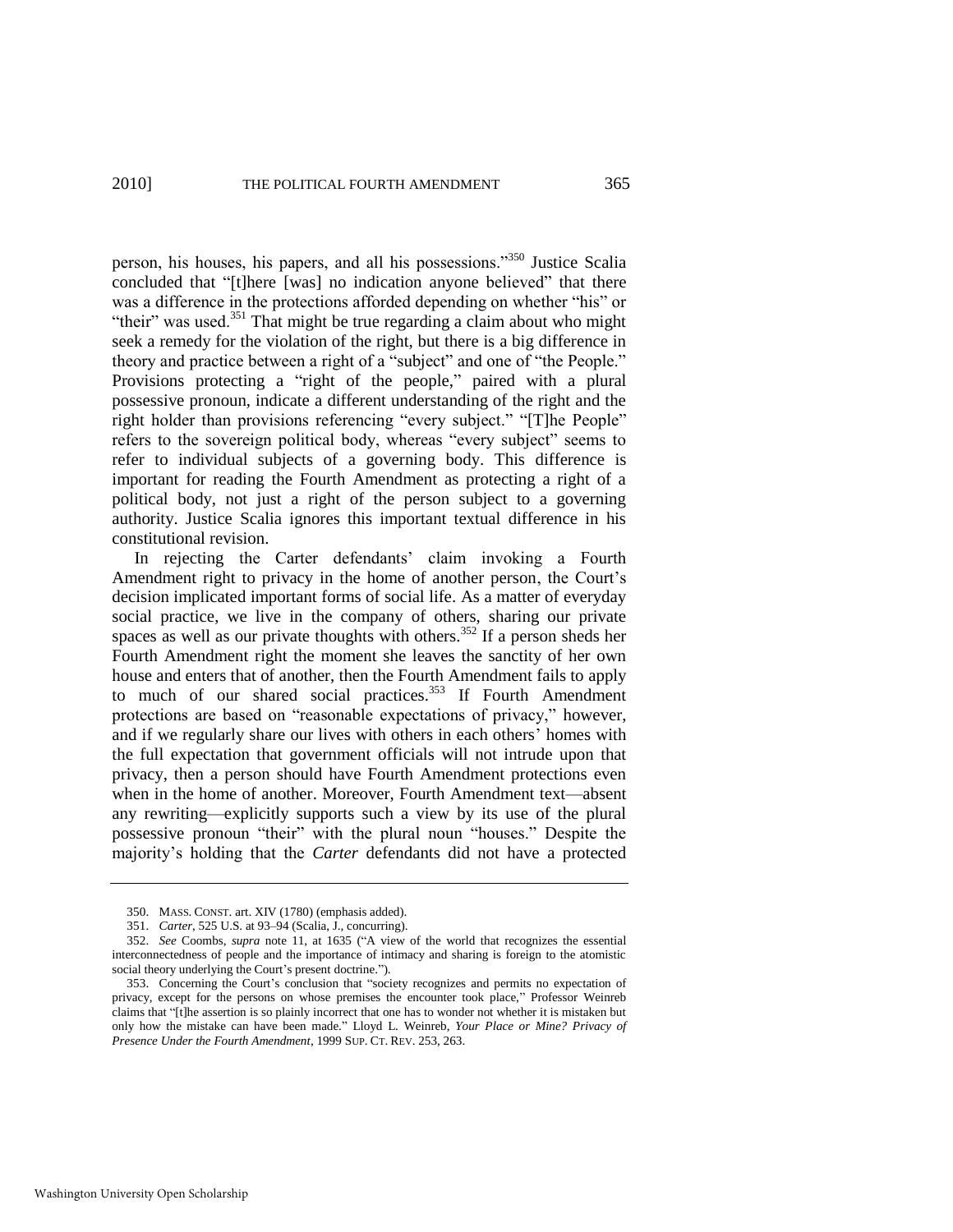right of privacy while bagging cocaine in Ms. Thompson's apartment, five Justices supported the view that, at minimum, "almost all social guests have a legitimate expectation of privacy, and hence protection against unreasonable searches, in their host's home.<sup>354</sup> Four Justices went further, claiming that "people are not genuinely 'secure in their  $\dots$  houses  $\dots$ against unreasonable searches and seizures,' if their invitations to others increase the risk of unwarranted governmental peering and prying into their dwelling places."<sup>355</sup> If we take seriously the actual forms of shared social life, as well as Fourth Amendment grammar, we have a right to be secure in our houses—yours and mine.

A problem concerning standing nonetheless remains—whether we emphasize the "right of the people" or "a personal right"<sup>356</sup> of individuals. Can I have an enforceable right against the illegal search of your person, papers, or effects? $357$  Perhaps not, but I do have a right to live in a society free from illegal searches, just as I enjoy a right to live in a society uninhibited in the free exchange of ideas. For me to invoke a judicially enforceable remedy for the illegal search of your effects might very well be "absurd," as Justice Scalia asserts.<sup>358</sup> My privacy is not invaded when your papers are searched. Nor is my privacy invaded when your person is searched. Even if "the People" have a right to be secure in "their ... persons," it is difficult to understand how I could have an enforceable right to a remedy when the police violate your right to be secure from unreasonable searches or seizures. This difficulty derives from the nature of the remedy sought: exclusion of evidence.

Since the right and the exclusionary rule are closely related, if the Court wishes to limit the use of the exclusionary rule, it may limit the scope of the right. But not always. In *Michigan v. Hudson*, the Court refused to apply the exclusionary rule where a clear violation of the Fourth Amendment had occurred.<sup>359</sup> Reasoning that the Fourth Amendment protected the common-law rule that police must knock and announce their

<sup>354.</sup> *Carter*, 525 U.S. at 99 (Kennedy, J., concurring). Someone with a stronger connection to the homeowner and the dwelling, such as an overnight guest, has a Fourth Amendment protected expectation of privacy. *See* Minnesota v. Olson, 495 U.S. 91 (1990); Jones v. United States, 362 U.S. 257 (1960).

<sup>355.</sup> *Carter*, 525 U.S. at 108 (Ginsburg, J., dissenting) (quoting U.S. CONST. amend. IV).

<sup>356.</sup> *Id.* at 88 (majority opinion).

<sup>357.</sup> The Court has held that "[a] person who is aggrieved by an illegal search and seizure only through the introduction of damaging evidence secured by a search of a third person's premises or property has not had any of his Fourth Amendment rights infringed." Rakas v. Illinois, 439 U.S. 128, 134 (1978).

<sup>358.</sup> *Carter*, 525 U.S. at 92 (Scalia, J., concurring).

<sup>359. 547</sup> U.S. 586 (2006).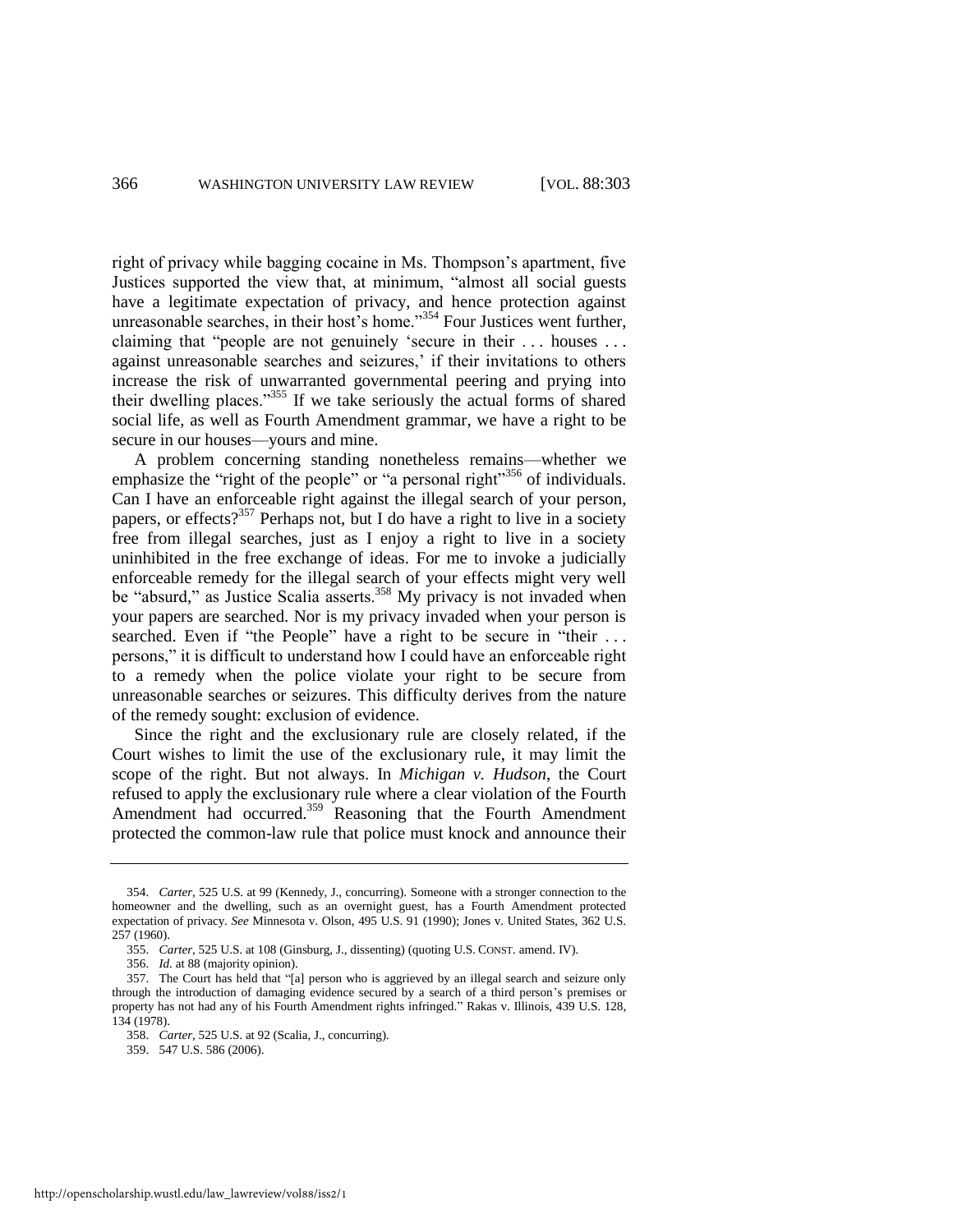presence before entering a dwelling,<sup>360</sup> the Court nonetheless concluded that the social cost of not admitting evidence that police were entitled to discover outweighed the harm perpetrated by the constitutional violation.<sup>361</sup> As we have already seen, the Court extended this rationale in *Herring v. United States*, arguing that the exclusionary rule's primary purpose is to deter police misconduct.<sup>362</sup> Under the Court's cost-benefit analysis, when the social cost is high and the deterrence is low, even admitted constitutional violations do not merit exclusion of the illegally obtained evidence. By contrast, in other cases, the Court has narrowed the scope of the right in order to avoid the exclusion of evidence. For example, in *Illinois v. Rakas*, the Court held that a vehicle passenger could not obtain the benefit of the exclusionary rule when the vehicle owner's constitutional rights were violated. $363$  The Court claimed that "since the exclusionary rule is an attempt to effectuate the guarantees of the Fourth Amendment, . . . it is proper to permit only defendants whose Fourth Amendment rights have been violated to benefit from the rule's protections."<sup>364</sup> Because the passenger does not have a property interest or an expectation of privacy in the car owned by another, the passenger has no Fourth Amendment right that can be violated. In part, therefore, the apparent "absurdity" in my having a right to your person not being illegally searched is related to a separate question about who may claim the benefit of the exclusionary rule and when they may do so. Two considerations complicate the Court's interpretation.

First, if we divorce the right from the remedy, it is not at all clear why it would be "absurd" for me to have "a constitutional right not to have your person unreasonably searched."<sup>365</sup> In other contexts, I can invoke another person's right. For example, I can invoke third-party rights in the First Amendment context to vindicate the free speech rights of others.<sup>366</sup> I may not be able to collect damages for the constitutional harm perpetrated, but I can obtain a declaratory judgment or an injunction. The First Amendment harm arises from a restraint on speech because the

<sup>360.</sup> *See, e.g.*, United States v. Banks, 540 U.S. 31 (2003); Wilson v. Arkansas, 514 U.S. 927 (1995).

<sup>361.</sup> *See Hudson*, 547 U.S. at 594–99.

<sup>362. 129</sup> S. Ct. 695 (2009); *see supra* notes 141–68 and accompanying text.

<sup>363. 439</sup> U.S. 128 (1978).

<sup>364.</sup> *Id*. at 134 (citations omitted).

<sup>365.</sup> Carter, 525 U.S. at 92 (Scalia, J., concurring).

<sup>366.</sup> *See* Ashcroft v. Free Speech Coal., 535 U.S. 234, 255 (2002) (employing overbreadth analysis); Broadrick v. Oklahoma, 413 U.S. 601, 612 (1973) (same). *See generally* Richard H. Fallon, Jr., *Making Sense of Overbreadth*, 100 YALE L.J. 853 (1991).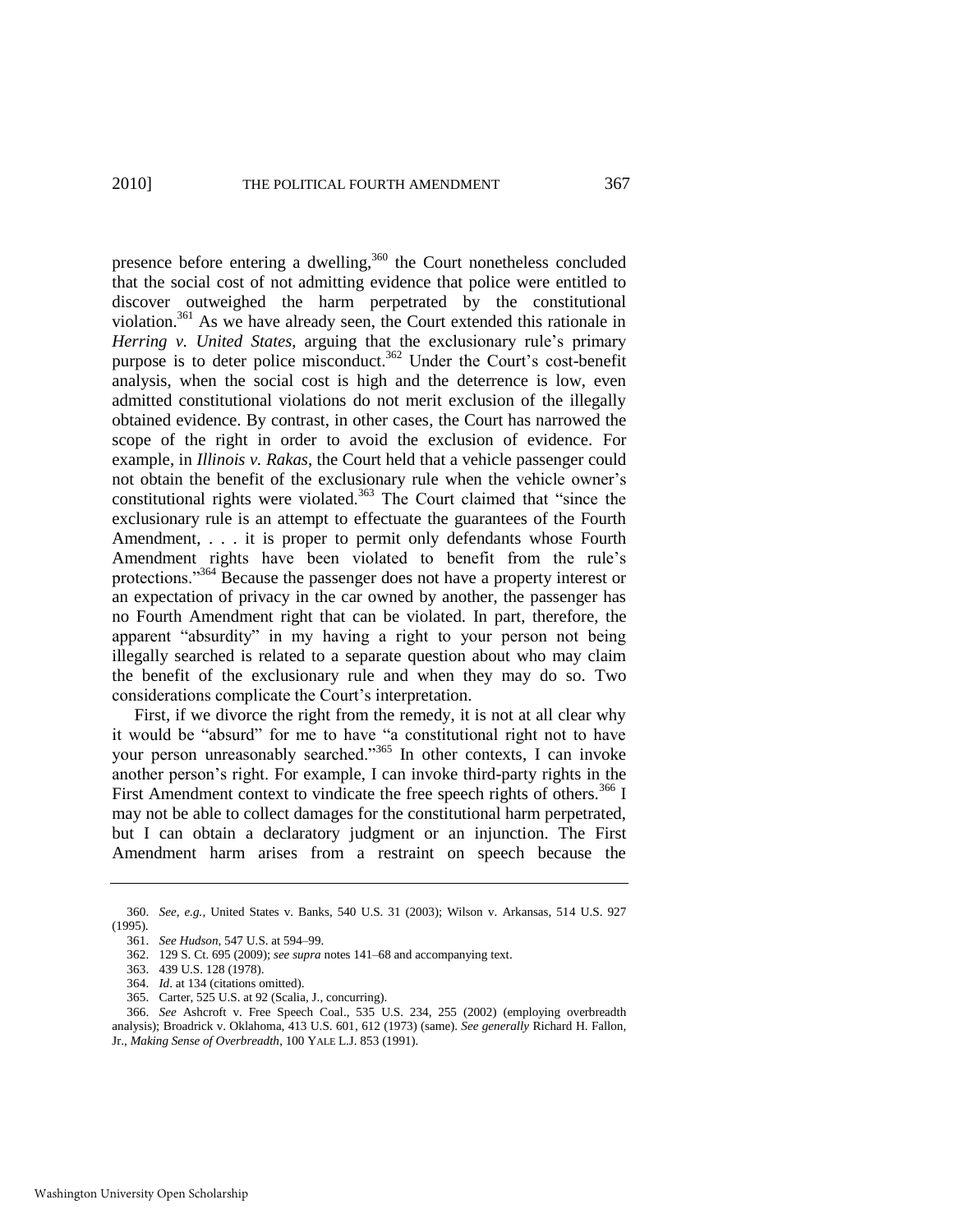background constitutional assumption is that persons should not be chilled in their ability to engage in public discussion, "[f]or speech concerning public affairs is more than self-expression; it is the essence of selfgovernment." $367$  As the Court so eloquently explained:

The constitutional right of free expression is powerful medicine in a society as diverse and populous as ours. It is designed and intended to remove governmental restraints from the arena of public discussion, putting the decision as to what views shall be voiced largely into the hands of each of us, in the hope that use of such freedom will ultimately produce a more capable citizenry and more perfect polity . . . .<sup>368</sup>

When a government official censors a particular person's speech, "the People" suffer. They suffer not merely because they have a right to hear, but because public discourse requires a multiplicity of voices. In a republic in which "the People" are sovereign, "debate on public issues should be uninhibited, robust, and wide-open<sup>3569</sup> in order to foster democratic deliberation over the pressing issues of the day. We cannot always anticipate what views others might express, what new ideas they may contribute, or what futures they may seek to create. More than a personal interest in the individual's own ability to speak, we share an interest in each other's unconstrained capacity to speak. In order to establish informed views on public matters, one must be able to hear what others have to express and engage them in reciprocal debate.<sup>370</sup> If in the First Amendment context it is not "absurd" to think that one person might have an interest in another person's free speech rights, perhaps the Fourth Amendment provides similar protections for "the People's" right to be free from unreasonable searches and seizures.

<span id="page-66-0"></span>Second, even if exclusion of evidence were unavailable, it would not necessarily follow that I could have no right to the security of your person, papers, and effects against unreasonable searches and seizures. Just because I cannot claim a remedy for a specific violation of your Fourth

<sup>367.</sup> Garrison v. Louisiana, 379 U.S. 64, 74–75 (1964).

<sup>368.</sup> Cohen v. California, 403 U.S. 15, 24 (1971).

<sup>369.</sup> N.Y. Times Co. v. Sullivan, 376 U.S. 254, 270 (1964).

<sup>370.</sup> To emphasize the public deliberative value of the First Amendment, one need not commit to Alexander Meiklejohn's view that "[t]he primary purpose of the First Amendment is . . . that all the citizens shall, so far as possible, understand the issues which bear upon our common life." ALEXANDER MEIKLEJOHN, POLITICAL FREEDOM: THE CONSTITUTIONAL POWERS OF THE PEOPLE 75 (1960); *see also* OWEN M. FISS, THE IRONY OF FREE SPEECH (1996); Owen M. Fiss, *Free Speech and Social Structure*, 71 IOWA L. REV. 1405, 1408–11 (1986) [hereinafter Fiss, *Free Speech and Social Structure*].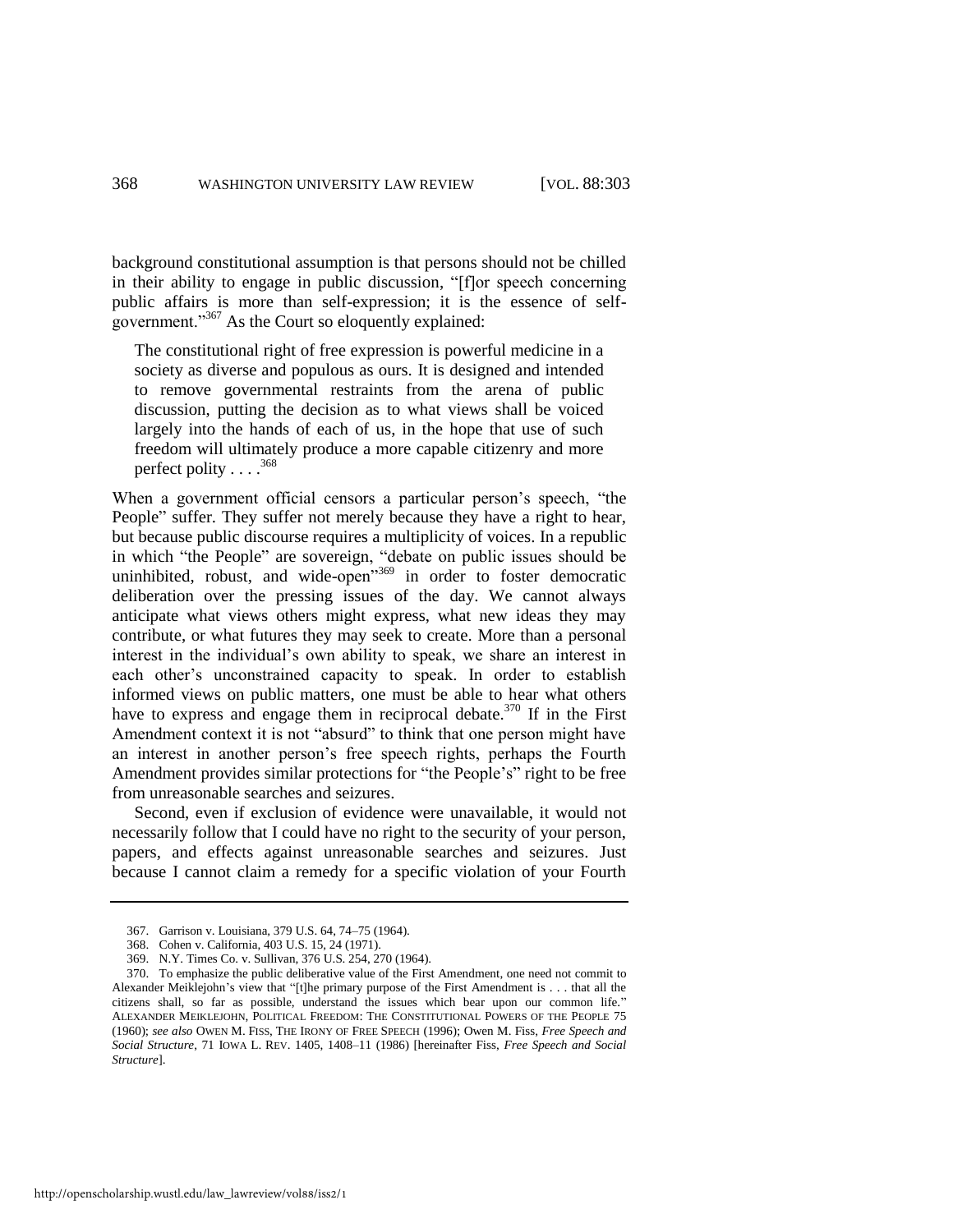Amendment right to be secure in your papers does not mean that I do not have a right as one of "the People" to live in a society free from this kind of government interference. If police regularly violate our neighbors' rights to their security, we can have no security in our own homes against illegal searches and seizures. Even if we cannot seek judicial remedies, especially through the exclusion of evidence, against officials who violate our neighbors' rights, the polity nonetheless suffers from the constitutional violation. Like a chilling effect on the public sphere that undermines public deliberative participation, placing pressure on persons to return to their individual "private" worlds to seek refuge from government searches and surveillance diminishes the public sphere's security. Words spoken to oneself in the privacy of one's home fail to further First Amendment values, and life lived secreted away from others in a sphere of personal privacy fails to fulfill the Fourth Amendment's promise. Linking the First and Fourth Amendment interests in public deliberation, Justice Douglas dissented in *United States v. White from the Court's "assumption of risk"* rationale that rendered unprotected any information revealed to others. $371$ He wrote:

 Monitoring, if prevalent, certainly kills free discourse and spontaneous utterances. Free discourse—a First Amendment value—may be frivolous or serious, humble or defiant, reactionary or revolutionary, profane or in good taste; but it is not free if there is surveillance. . . . This is the essence of the idea of privacy implicit in the First and Fifth Amendments as well as in the Fourth. $372$ 

In another confidential informant case, as we saw at the beginning of this Article, Justice Douglas warned of government practices "when the most confidential and intimate conversations are always open to eager, prying ears. When that time comes, privacy, and with it liberty, will be gone.<sup>373</sup> In these impassioned dissents, Justice Douglas treats the constitutional harm as one that "the People" suffer, not merely one that the individual criminal defendant endures. But to see this harm, one must capture a wider vision of the Fourth Amendment's purpose. Focused on the narrow question of regulating police practice and the sometimes uncomfortable exclusionary remedy, the Court regularly fails to see the broader implications of a collective "right of the people" to be secure in the liberty

<sup>371.</sup> United States v. White, 401 U.S. 745 (1971) (Douglas, J., dissenting).

<sup>372.</sup> *Id*. at 762–63.

<sup>373.</sup> Osborn v. United States, 385 U.S. 323, 354 (1966) (Douglas, J., dissenting).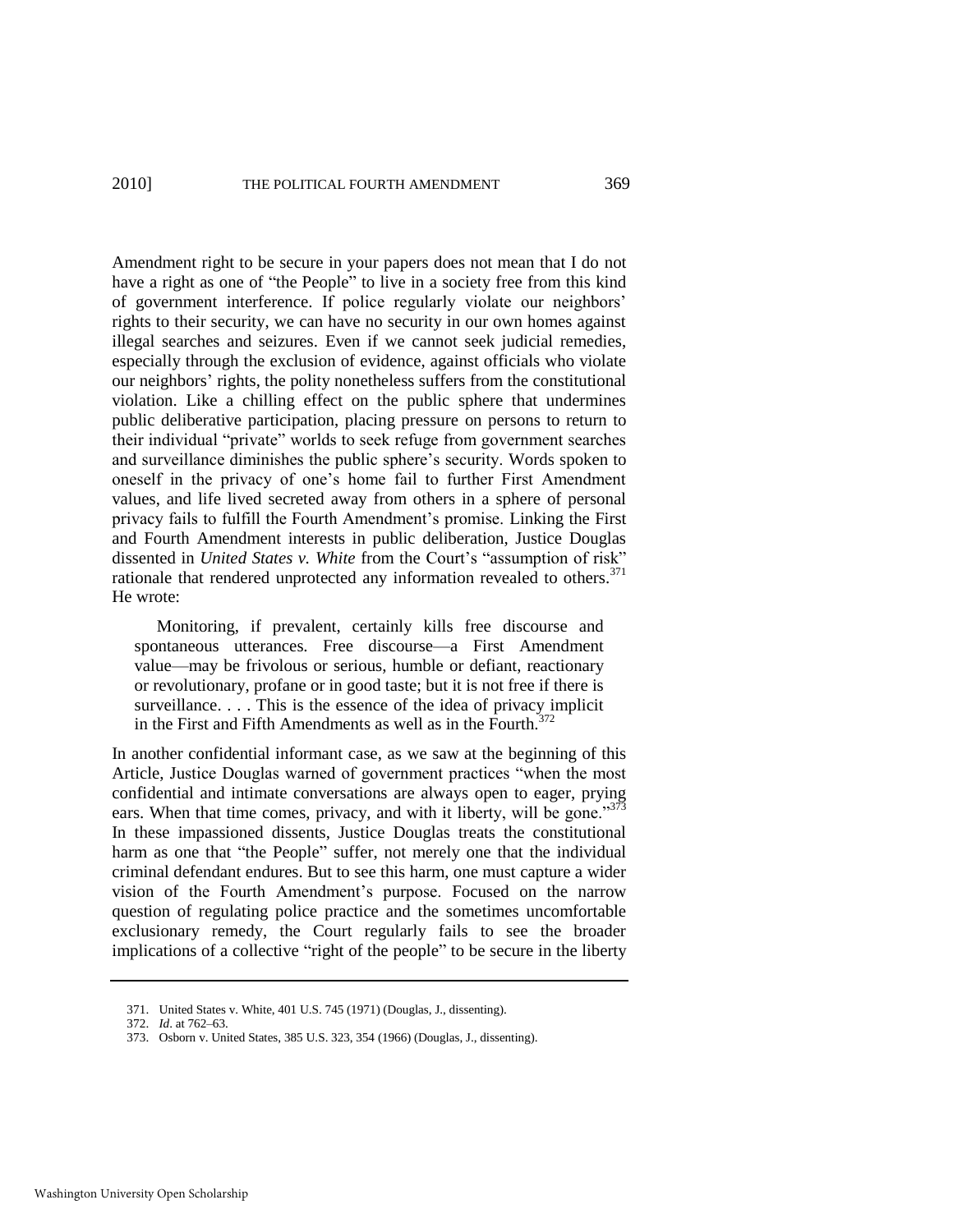of multiple aspects of their lives. When the question concerns a personal right of privacy, these collective harms go unnoticed.

As Supreme Court doctrine has developed, Fourth Amendment privacy has become primarily a right to keep information to oneself. "It is well settled that when an individual reveals private information to another, he assumes the risk that his confidant will reveal that information to the authorities,  $374$  with no Fourth Amendment constraints. Under this "thirdparty" doctrine, one assumes the risk of exposing to government officials anything one fails to keep entirely to oneself. Because the Court has construed privacy narrowly, the Fourth Amendment fails to protect much about our social lives shared in the company of other persons.<sup>375</sup> Understood in this manner, it would indeed be "absurd" to think that I have any constitutional interest in the invasions of your privacy. Privacy, so construed, is intrinsically personal. On this account, "the right of the people" could only be the isolated personal right of the private individual.

<span id="page-68-0"></span>Narrowly focusing on a personal right to privacy ignores the "numeric problem" of "the right of the people," who appear in different guises as individual persons and as a collective people. Persons can be viewed as *individual* persons who enjoy the particular "Blessings of Liberty" in their private lives and homes, and simultaneously they can be viewed as part of a *collective* political body that has a popular sovereign right to the "Blessings of Liberty" in their public and political lives. To appreciate this dual aspect, we must recognize that, at times, something more than an individual right is at stake. For example, a First Amendment "right of the people to peaceably assemble" is one that can be invoked by individual persons while simultaneously protecting collective interests. Privacy protections are only particular manifestations of political liberties. More than self-expression, the First Amendment protects a value that is collective and public. "At the heart of our jurisprudence lies the principle that in a free nation citizens must have the right to gather and speak with other persons in public places.<sup>376</sup> They do so in order to make possible

<sup>374.</sup> United States v. Jacobsen, 466 U.S. 109, 117 (1984).

<sup>375.</sup> I develop this argument further in Thomas P. Crocker, *From Privacy to Liberty: The Fourth Amendment After* Lawrence, 57 UCLA L. REV. 1, 32–48 (2009).

<sup>376.</sup> Int'l Soc'y for Krishna Consciousness v. Lee, 505 U.S. 672, 696 (1992) (Kennedy, J., concurring). As Alexander Meiklejohn recognized in the First Amendment context, I have an interest in your right to speak so that I might decide how to vote. MEIKLEJOHN, *supra* note [192,](#page-34-0) at 26 ("What is essential is not that everyone shall speak, but that everything worth saying shall be said."). Owen Fiss captured the thought best: "We allow people to speak so others can vote. Speech allows people to vote intelligently and freely, aware of all the options and in possession of all the relevant information. Fiss, *Free Speech and Social Structure*, *supra* note [370,](#page-66-0) at 1410. *But see* Robert Post, *Meiklejohn's Mistake: Individual Autonomy and the Reform of Public Discourse*, 64 U. COLO. L. REV. 1109, 1117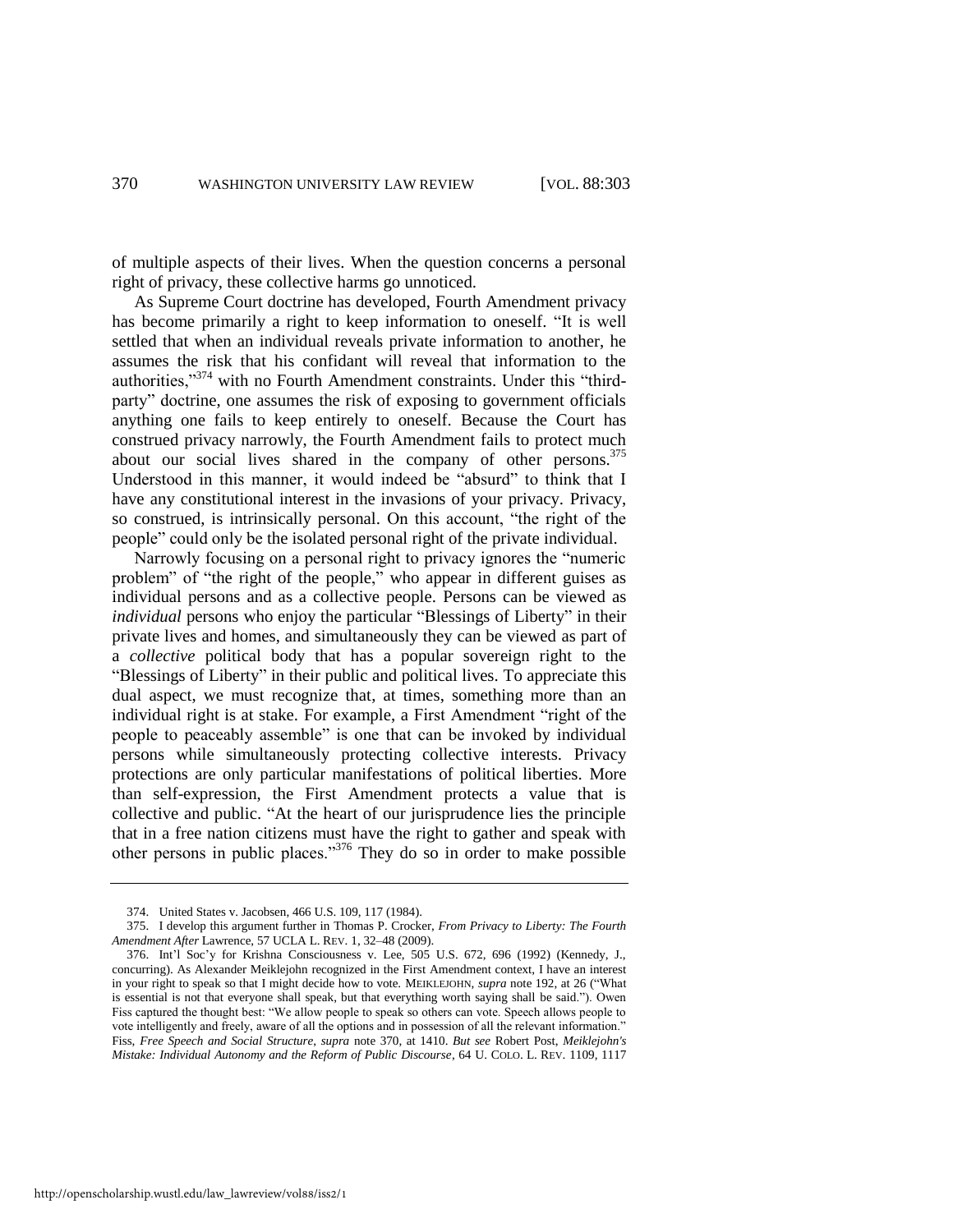the political realization of popular sovereignty, the very people the Fourth Amendment seeks to protect. More than personal privacy, the Fourth Amendment protects a value of noninterference in our everyday lives that makes possible the political appearance of popular sovereignty, "the [very] People" on whom the First Amendment depends. Recognizing the textual significance of protecting a "right of the people" allows the Court to see the individual case as part of a collective interest.

In order to see the Fourth Amendment's broader role within the Constitution that does more than regulate police practice, we must take seriously the fact that the Fourth Amendment's textual purpose is to secure a "right of the people," which places it textually alongside the First, Second, and Ninth Amendments that similarly seek to protect "rights of the people." "[T]he People" who assemble in the First Amendment and "the People" who have a right "to keep and bear arms" in the Second are "the [same] People" who have a right "to be secure in their persons, houses, papers, and effects." This same political body created a new polity out of a commitment to words ordained in the voice of "We the People."<sup>377</sup> To ignore the political importance of the Fourth Amendment's protections, and to remain anachronistically focused on the practices of an institution whose existence was not yet imagined, is to miss entirely an available guiding feature of constitutional text and design.<sup>378</sup> It also misses important conceptual connections among the various constitutional values that form the system of liberties whose blessings the Constitution seeks to secure.

### IV. SECURING LIBERTY AS A FOURTH AMENDMENT VALUE

Privacy is not the only right at stake. The Fourth Amendment also protects rights to security and liberty.<sup>379</sup> In an early and still relevant case, the Supreme Court observed: "It is not the breaking of his doors, and the rummaging of his drawers, that constitutes the essence of the offence; but

<sup>(1993) (&</sup>quot;The difficulty with Meiklejohn's analysis . . . is that it reflects an insufficiently radical conception of the reach of self-determination . . . .").

<sup>377.</sup> *See generally* H. JEFFERSON POWELL, A COMMUNITY BUILT ON WORDS: THE CONSTITUTION IN HISTORY AND POLITICS (2002).

<sup>378.</sup> Amar first argued that "[p]lacing the Fourth Amendment in criminal procedure thus distorts, causing us to see things that are not there.<sup>"</sup> AMAR, *supra* note 26, at 2.

<sup>379.</sup> *See* Clancy, *supra* note 35, at 307; Rubenfeld, *supra* note 35, at 131 (arguing that the Fourth Amendment should be focused on asking "whether the search-and-seizure power the state has asserted could be generalized without destroying the people's right of security"); see also Crocker, *From Privacy to Liberty, supra* note [375,](#page-68-0) at 56 (arguing that "Fourth Amendment jurisprudence should be refocused in light of the protections provided interpersonal liberty").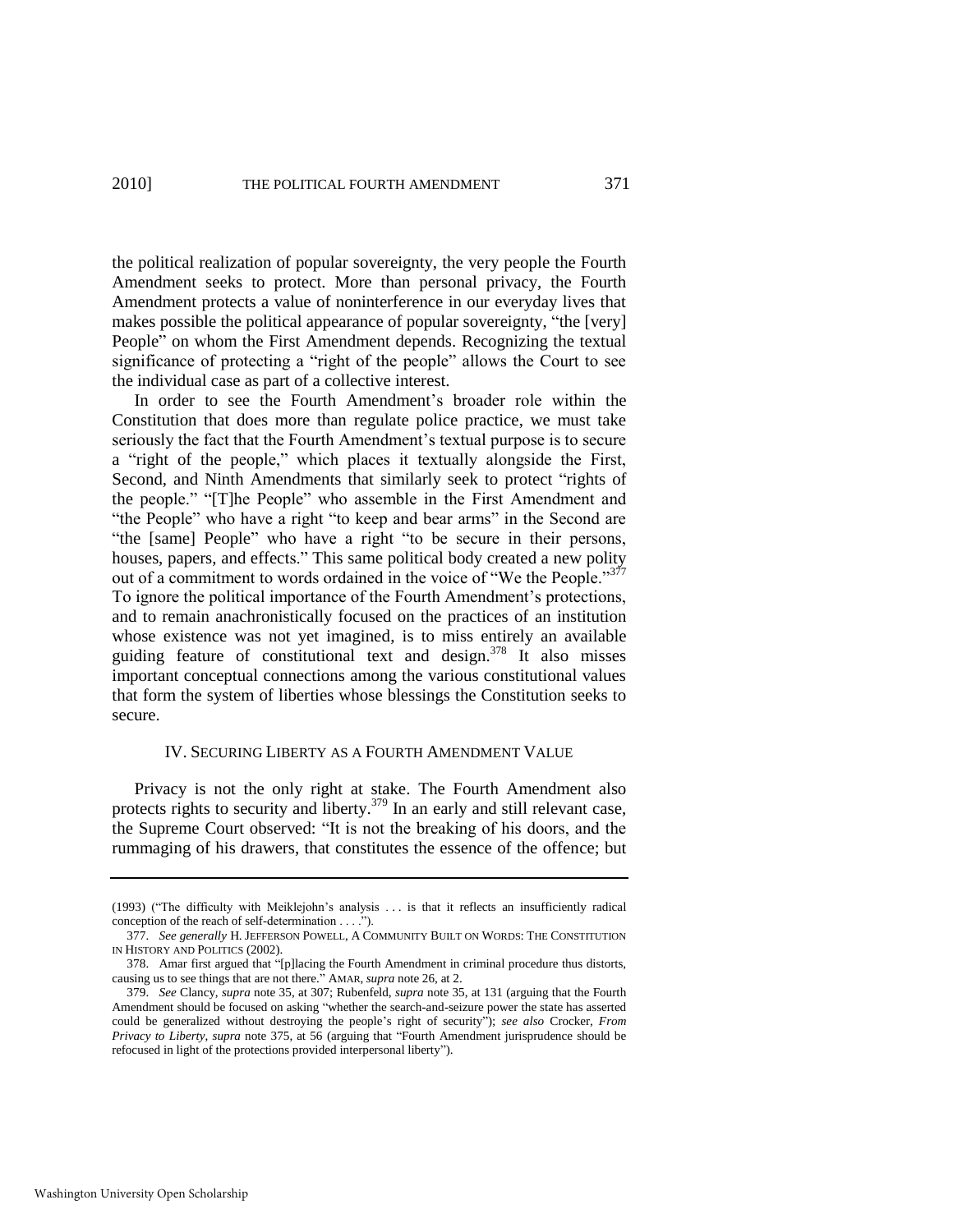it is the invasion of his indefeasible right of personal security, personal liberty and private property  $\ldots$ .  $\frac{380}{2}$  Similarly, in his persuasive dissent in *Olmstead v. United States, Justice Brandeis observed: "Decency, security* and liberty alike demand that government officials shall be subjected to the same rules of conduct that are commands to the citizen.<sup>381</sup> Although neither security nor liberty have been central to recent Fourth Amendment jurisprudence—focused as it has been on the *Katz* expectations of privacy framework—it does not follow that they are not core values the Amendment also seeks to protect. The importance of security is made explicit in the Amendment's text, and "secur[ing] the Blessings of Liberty<sup>382</sup> defines a central constitutional purpose.

The "right of the people" contemplates popular and public acts constitutive of a political body. It may not appear in revolutionary garb, assembled and ready to petition for redress of grievances or ready to embark on a constitutional convention. "[T]he People's" failure to appear is one reason why the privacy rights of particular persons are always readily in view. Everyday constitutional claims bring the individual criminal defendant into view, making it difficult to see "'a more majestic conception' of the Fourth Amendment."<sup>383</sup> But appearances can be deceiving. When employing the exclusionary rule, we sometimes set the guilty free when state officials violate constitutional constraints, not merely to protect the innocent, but to establish a constitutional culture in which constitutional commitments matter to daily life. Constitutional commitments are not merely abstract principles existing in some rarified Platonic form, awaiting a "bevy of guardians" to give them authoritative interpretation.<sup>384</sup> Rather, constitutional commitments shape our everyday experiences through our interactions with governing officials.

By initiating a privacy revolution in constitutional criminal procedure, *Katz* was right to focus on social (public) aspects of life. *Katz* was wrong, however, to focus solely on what social expectations thought about personal privacy as a way of regulating police practice.<sup>385</sup> Even though

<sup>380.</sup> Boyd v. United States, 116 U.S. 616, 630 (1886).

<sup>381. 277</sup> U.S. 438, 485 (1928) (Brandeis, J., dissenting), *overruled by* Katz v. United States, 389 U.S. 347 (1967), *and* Berger v. New York, 388 U.S. 41 (1967).

<sup>382.</sup> U.S. CONST. pmbl.

<sup>383.</sup> Herring v. United States, 129 S. Ct. 695, at 707 (2009) (Ginsburg, J., dissenting) (quoting Arizona v. Evans, 514 U.S. 1, 18 (1995) (Stevens, J., dissenting)).

<sup>384.</sup> *See* LEARNED HAND, THE BILL OF RIGHTS 73 (1958) (objecting to being "ruled by a bevy of Platonic Guardians").

<sup>385.</sup> For one thing, "Fourth Amendment doctrine . . . is circular, for someone can have a reasonable expectation of privacy in an area if and only if the Court has held that a search in that area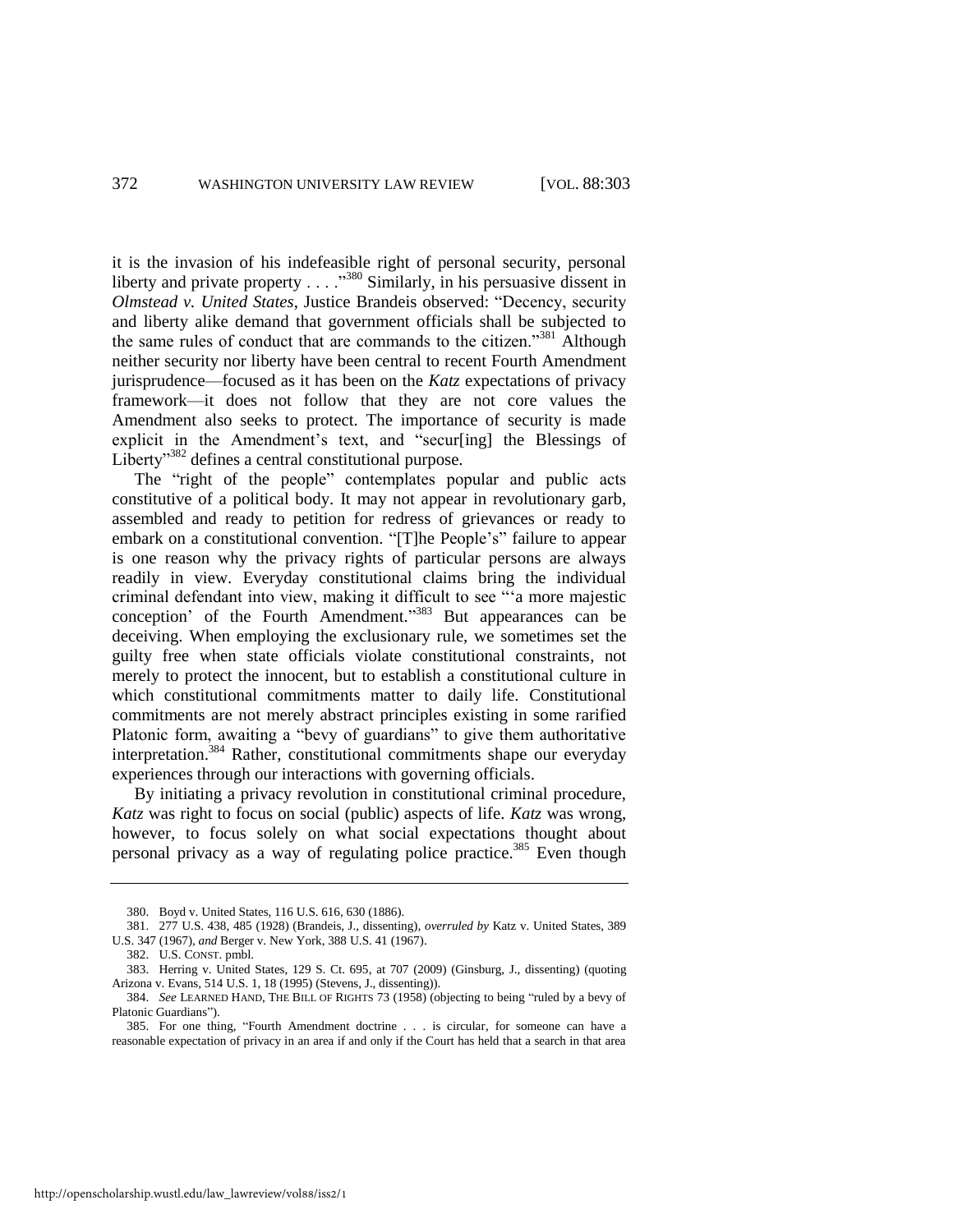protecting a space of private repose free from unwarranted government intrusion may be necessary to enable the full political participation of persons, it is not sufficient. Protection for the public appearance of "the People" in their everyday social practices is also necessary. The additional Fourth Amendment question *Katz* left unasked is what social expectations exist for liberty that enable persons to conduct a public life free from unwanted and unwarranted intrusion.

The Court in *Lawrence v. Texas* provides a basis for reading the Fourth Amendment as part of a Constitution focused on protecting liberty and not only on privacy.<sup>386</sup> Justice Kennedy begins the majority opinion in *Lawrence v. Texas* without citations, bringing together principles derived from cases protecting both privacy and liberty.<sup>387</sup> These principles have different doctrinal locations situated among the Constitution's rightsprotecting clauses. From the first word of the opinion, however, the textual focus is on liberty, not privacy:

 Liberty protects the person from unwarranted government intrusions into a dwelling or other private places. In our tradition the State is not omnipresent in the home. And there are other spheres of our lives and existence, outside the home, where the State should not be a dominant presence. Freedom extends beyond spatial bounds. Liberty presumes an autonomy of self that includes freedom of thought, belief, expression, and certain intimate conduct. The instant case involves liberty of the person both in its spatial and in its more transcendent dimensions.<sup>388</sup>

Beginning like a Fourth Amendment case, the opinion quickly moves through substantive due process concerns over "spheres of our lives" to First Amendment values of "freedom of thought, belief, and expression," suggesting that the Constitution protects liberty through an interrelated web of textual connections.<sup>389</sup> Without citations, we are invited to read the Constitution's protection for liberty holistically as purposing to "secure the Blessings of Liberty" in all their manifestations. Moreover, Justice Kennedy acknowledges that liberty is realized in multiple ways, unlike the Court's increasingly narrow understanding of privacy as secret.

would be unreasonable." Michael Abramowicz, *Constitutional Circularity*, 49 UCLA L. REV. 1, 60– 61 (2001).

<sup>386.</sup> Lawrence v. Texas, 539 U.S. 558 (2003).

<sup>387.</sup> *Id.* at 562.

<sup>388.</sup> *Id*.

<sup>389.</sup> *Id*.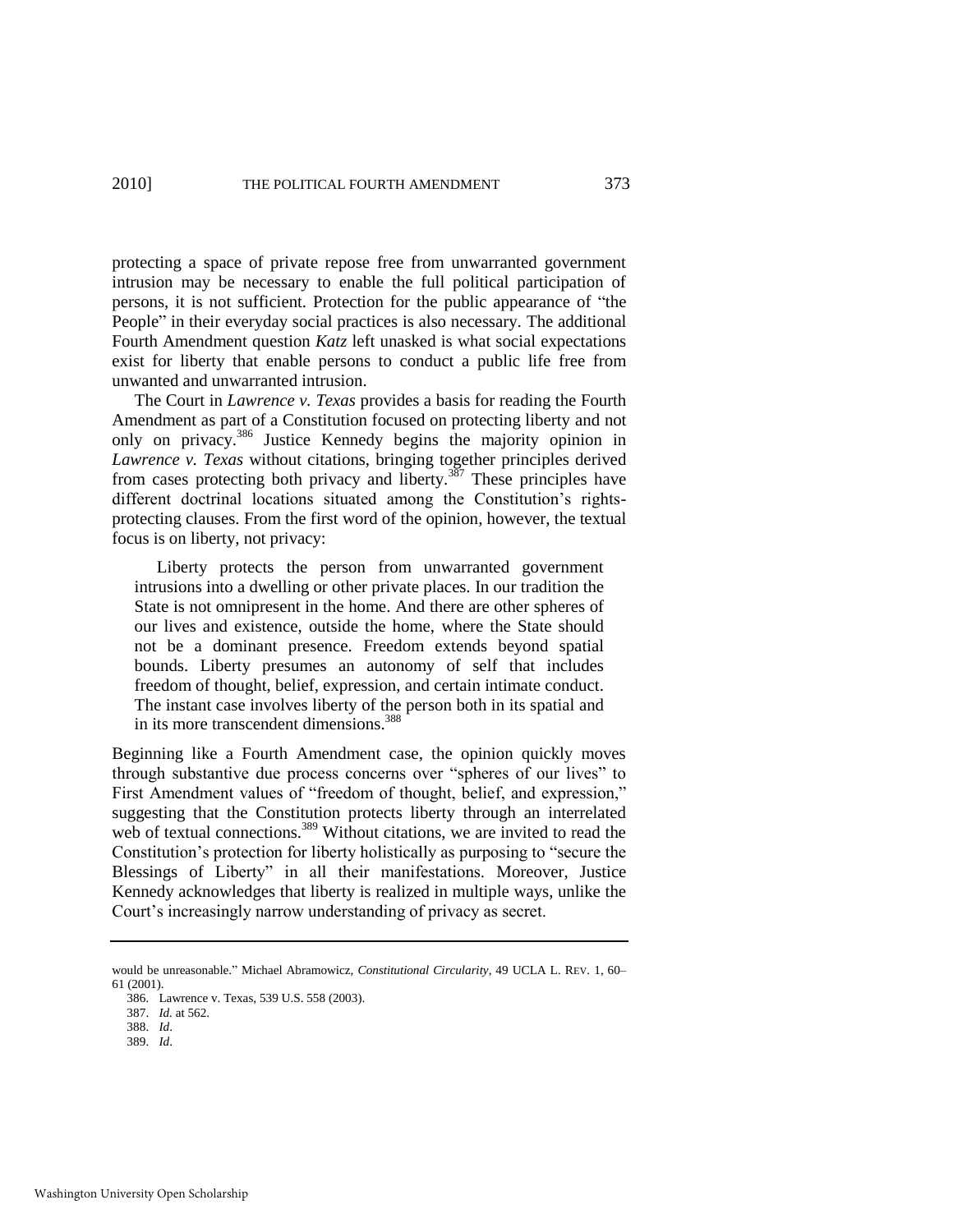*Lawrence* has already proven frustrating for lower courts, as well as scholars, who cannot locate clear decision rules to implement the announced constitutional norms.<sup>390</sup> As the dissent argues, the majority opinion resists implementing a doctrinal framework of "tiered scrutiny" and identification of fundamental rights under due process.<sup>391</sup> In the dissent's eyes, this is a fundamental flaw. What tiered scrutiny does, however, is ask the Court to calibrate its vision within a specific doctrinal framework before it ever confronts substantive constitutional issues.<sup>392</sup> By resisting this doctrinal straitjacket, the *Lawrence* Court is able to look more broadly at the effects on the liberty and dignity of the persons subject to stigmatizing criminal laws. The focus is directed to the liberty interests persons have when they share their lives in interpersonal relationships with others, not on how exactly the Court should examine these liberty interests. "The statutes do seek to control a personal relationship that, whether or not entitled to formal recognition in the law, is within the liberty of persons to choose without being punished as criminals."<sup>393</sup> Without a rigid application of tiered scrutiny, we are invited to look more holistically at enduring liberty interests protected by the Constitution that "persons in every generation can invoke . . . in their own search for greater freedom."<sup>394</sup> When we do so, we readily see how the Constitution protects "spheres of our lives and existence, outside the home, where the State

<sup>390.</sup> The Ninth Circuit held, concerning the military's Don't Ask, Don't Tell policy, that "when the government attempts to intrude upon the personal and private lives of homosexuals, in a manner that implicates the rights identified in *Lawrence*," it must justify its intrusion to satisfy a heightened standard of judicial review. Witt v. Dep't of the Air Force, 527 F.3d 806, 819 (9th Cir. 2008); *see also* Reliable Consultants, Inc. v. Earle, 517 F.3d 738, 746 (5th Cir. 2008) ("The case . . . is about controlling what people do in the privacy of their own homes because the State is morally opposed to a certain type of consensual private intimate conduct. This is an insufficient justification for the statute after *Lawrence.*"). *But see* Williams v. Att'y Gen. of Ala., 378 F.3d 1232 (11th Cir. 2004) (an Alabama antiobscenity statute prohibiting the sale of sex toys did not violate a fundamental right under *Lawrence*). Although Lawrence has been widely applauded by scholars, there remain many unanswered interpretive questions. *See, e.g*., Mary Ann Case, *Of "This" and "That" in* Lawrence v. Texas, 2003 SUP. CT. REV. 75, 76 ("[T]he language and reasoning of the opinion frequently point in a direction, but when the careful reader follows the text in that direction, it reverses itself or dissolves into ambiguity."); Nan D. Hunter, *Living with* Lawrence, 88 MINN. L. REV. 1103, 1113 (2004) ("The Court in *Lawrence* strikes down the Texas law without characterizing its test for doing so . . ."); Pamela S. Karlan, *Loving Lawrence*, 102 MICH. L. REV. 1447, 1449 ("Lawrence is a case about liberty that has important implications for the jurisprudence of equality.‖); Cass R. Sunstein, *Liberty After*  Lawrence, 65 OHIO ST. L.J. 1059, 1060 (2004) ("I am not comfortable with the *Lawrence* opinion, partly because of its opacity, partly because of its breadth and ambition, and partly because of its use of the idea of substantive due process.‖).

<sup>391.</sup> *Lawrence*, 539 U.S. at 594 (Scalia, J., dissenting) ("Not once does [the Court] describe homosexual sodomy as a 'fundamental right' or a 'fundamental liberty interest' . . . .").

<sup>392.</sup> *See* Thomas P. Crocker, *Envisioning the Constitution*, 57 AM. U. L. REV. 1, 3 (2007).

<sup>393.</sup> *Lawrence*, 539 U.S. at 567.

<sup>394.</sup> *Id*. at 579.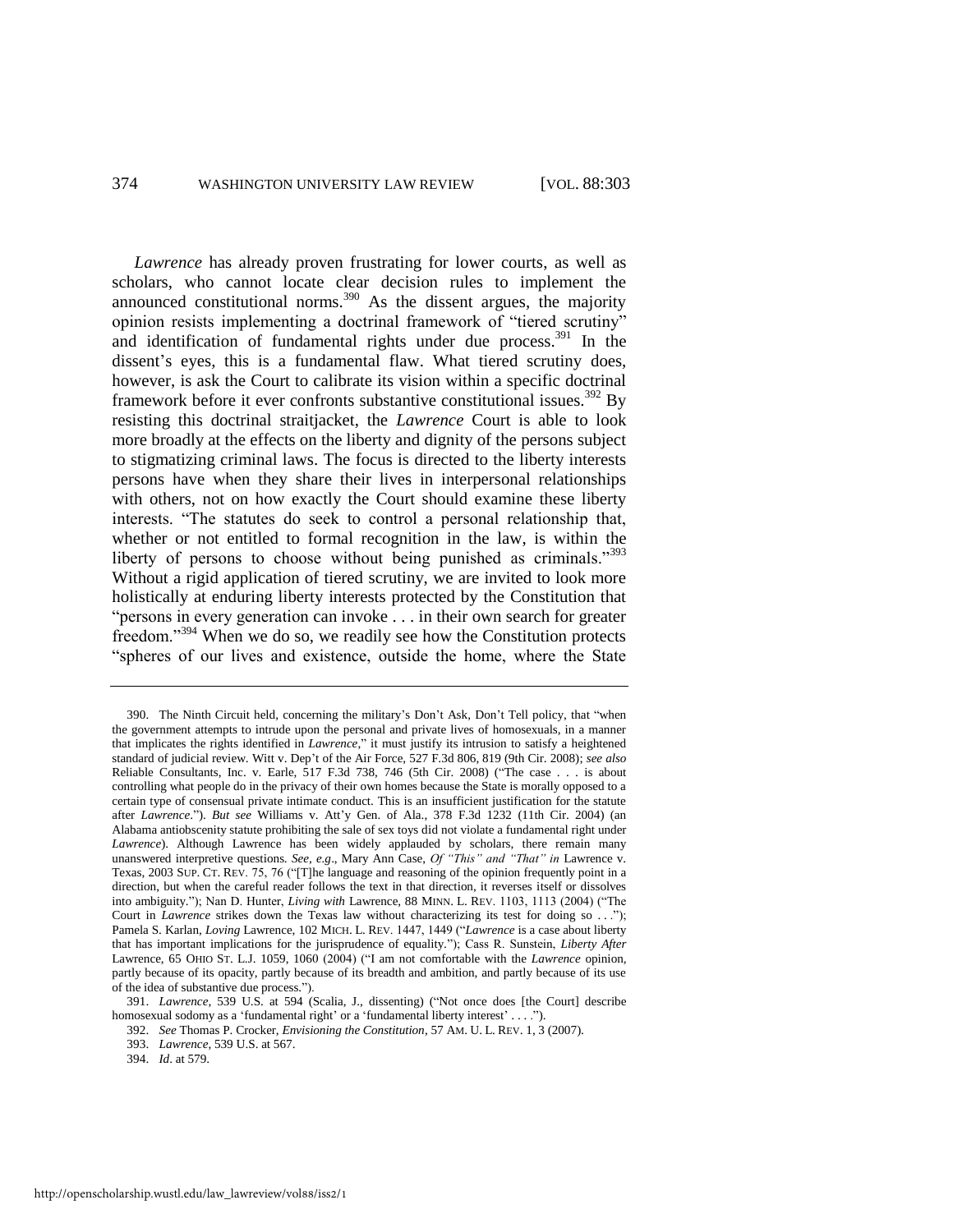should not be a dominant presence. $395$  These spheres contain the same interests in political liberty the Fourth Amendment purposes to protect.

*Lawrence* is no doubt a due process case, striking down a criminal statute that denigrated the lives and dignity of homosexual persons. But *Lawrence* also makes salient the Constitution's protections for liberty across a number of doctrinal frameworks, purposefully glossing over the specific decision rules designed to implement constitutional principles.<sup>396</sup> As a model of constitutional interpretation, it suggests that specific substantive issues can be addressed by examining larger constitutional contexts. The *Lawrence* Court did not first decide a tier of scrutiny and then balance the state's interests and chosen means against the nature of the right affected. *Lawrence* began where the Constitution itself begins, with the "Blessings of Liberty" that "We the People" sought to secure.

Using *Lawrence* as a model for examining Fourth Amendment issues requires courts to look at the broader implications of everyday social practice when making particular decisions. Moreover, it requires rethinking the "third-party" doctrine. Having a certain amount of security in the ability to interact with other persons free from the fear that they are effective agents of the state is analogous to speaking without fear of seditious libel. Security in everyday commerce with others is part of the essence of political liberty. Although the "third-party" doctrine provides scant privacy protection against pervasive government surveillance through data mining and other activities, a Fourth Amendment attuned to the liberty interests of persons would provide more robust grounds for regulation. Just as First Amendment activities may be chilled by overly broad regulations of speech, "the People's" political life lived in the company of others, both in and out of doors, can be chilled. And just as the First Amendment is doctrinally attuned to this prospect, a reoriented Fourth Amendment should be as well.

It remains to be seen how a reoriented Fourth Amendment doctrine will interact with Fourth Amendment remedies. This Article is motivated in part by the lack of remedies for intrusive government practices where it is plausible to think that remedies should exist. Conceptualizing the right to privacy narrowly as what remains undisclosed to others narrows the need for remedies, as does attending to the needs of police practices. Likewise, emphasizing the burden of demonstrating substantial deterrent effects on police practice limits the exclusionary rule's use. To militate against this

<sup>395.</sup> *Id*. at 562.

<sup>396.</sup> *Id*.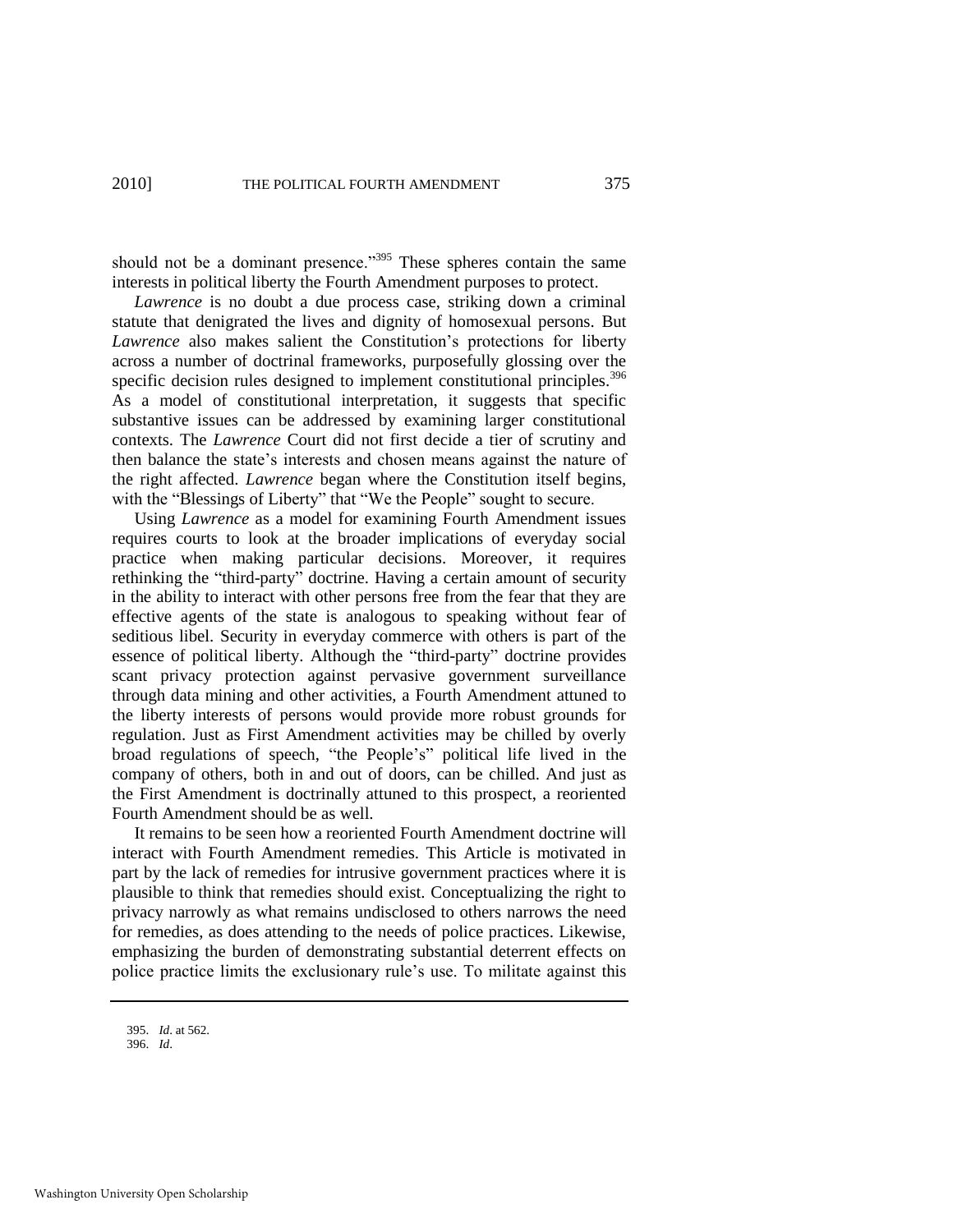narrowing remedial trend, new articulations of Fourth Amendment rights will occasion further interactions with remedial circumstances. While this Article's argument need not be taken as an example of "rights" essentialism" that rigidly separates questions of constitutional meaning from remedies,<sup>397</sup> it does proceed from the assumption that constitutional reconstruction occurs when social practices interact with constitutional principles. Writing against the view that there is a formal separation between the meaning of the Constitution and its implementation, Professor Hills argues that "pragmatically speaking, the meaning of a constitutional provision *is* its implementation."<sup>398</sup> But implementation can take many forms, and in so doing, the life of a constitutional provision takes place within multiple and mutually informing practices. My argument need not appeal to a conception of constitutional rights so robust as to invoke the ―true meaning of the Constitution,‖<sup>399</sup> but it does appeal to an existing conception in need of further articulation and implementation.<sup>400</sup> Protecting a right of the people to engage in shared public political life is one available meaning of the Fourth Amendment. It may not be its essence, but it is a meaning that responds to growing pressures of an interactive, digitally networked social world, giving life to a constitutional provision increasingly moribund under the weight of its own present doctrinal implementation. Moreover, as we have seen in the case of *Herring*, even Justices who implement the exclusionary rule seem willing to admit a gap exists between acknowledged unconstitutional behavior and the decision rule the Court applies. In time, this gap may disappear as we come to think of the right as extending no further than the remedy. But for now, the relationship between right and remedy is unsettled, as the shifting majorities and contrasting narratives of *Gant* and *Herring* demonstrate. The unsettled state of the doctrine, combined with social practices affected

<sup>397.</sup> Daryl Levinson criticizes "rights essentialism" as the view that "begins with the identification or definition of the constitutional right, and only then proceeds to application of the right in a real world context, where thoughts of remedy first come into play." Daryl J. Levinson, *Rights Essentialism and Remedial Equilibration*, 99 COLUM. L. REV. 857, 861 (1999).

<sup>398.</sup> Roderick M. Hills, Jr., *The Pragmatist's View of Constitutional Implementation and Constitutional Meaning*, 119 HARV. L. REV. F. 173, 175 (2006).

<sup>399.</sup> Roosevelt, *supra* not[e 176,](#page-31-0) at 1653.

<sup>400.</sup> On the view that there is a gap between the Supreme Court's implementation of constitutional rights and constitutional meaning, see Mitchell N. Berman, *Constitutional Decision Rules*, 90 VA. L. REV. 1, 5 (2004); Richard H. Fallon, Jr., *The Supreme Court, 1996 Term—Foreword: Implementing the Constitution*, 111 HARV. L. REV. 54, 57 (1997); Lawrence Gene Sager, *Fair Measure: The Legal Status of Underenforced Constitutional Norms*, 91 HARV. L. REV. 1212, 1213 (1978).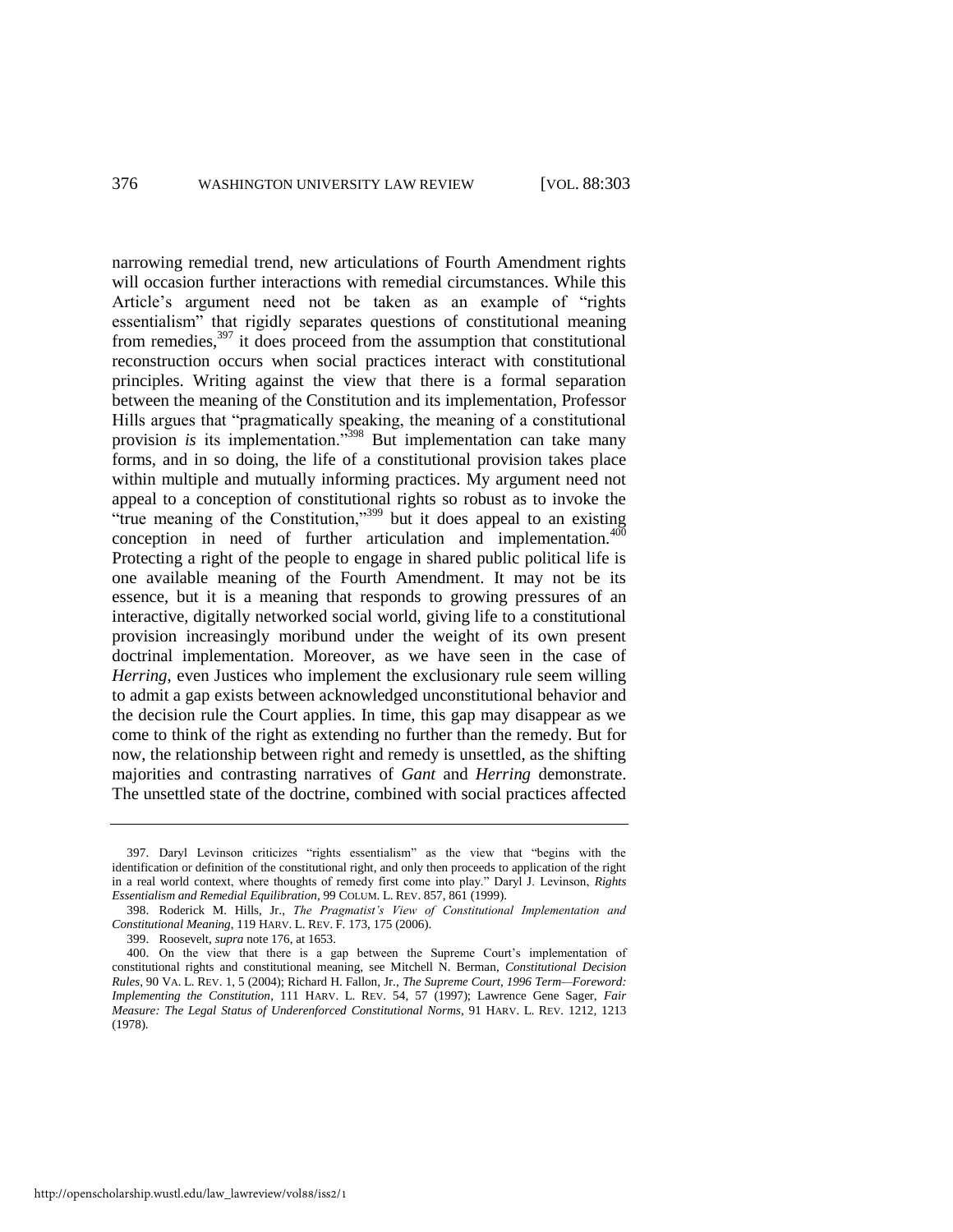by government practices, make it possible to reconceptualize the Fourth Amendment narrative.

What makes one Fourth Amendment narrative more salient than another?<sup>401</sup> Why might an anachronistic fixation on regulating police prove nonetheless compelling? As we have seen, narratives of both police regulation and privacy protection circulate through Supreme Court opinions, constructing sometimes incongruent rationales applied to disparate factual settings. One explanation, institutional in origin, is that the Warren Court expanded constitutional protections for criminal procedures, focusing on protecting individual rights, while the Burger, Rehnquist, and now Roberts Courts have curtailed those protections, emphasizing public order.<sup>402</sup> As we have seen, these differences depend on different constitutional visions of what constitute the core purposes of the Fourth Amendment. Another explanation is that these differences are driven by pressures created by policing practices.<sup>403</sup> Responding to widespread reports of police abuse, the Court used constitutional principles to cabin police discretion. When the modern police force became more professionalized and more democratically accountable, the need for robust constitutional regulation waned. As the Court itself has argued, a "development over the past half-century that deters civil-rights violations is the increasing professionalism of police forces."<sup>404</sup> Each of these explanations no doubt plays a role, making clear that no single metanarrative explains the ultimate choice between operative Fourth Amendment narratives.

Each narrative, however, must be responsive to intergenerational constitutional conversations.<sup>405</sup> After all, it is a constitution we are interpreting.<sup>406</sup> When the Court focuses on specific doctrinal decisional

<sup>401.</sup> Making particular issues constitutionally relevant is the first step in deriving constitutional answers. Which issues and what answers create the framework for a constitutional culture. *See* Frederick Schauer, *The Boundaries of the First Amendment: A Preliminary Exploration of Constitutional Salience*, 117 HARV. L. REV. 1765, 1768 (2004) (defining ―*constitutional salience*—the often mysterious political, social, cultural, historical, psychological, rhetorical, and economic forces that influence which policy questions surface as constitutional issues and which do not").

<sup>402.</sup> *See* Steiker, *supra* note 90, at 2468 ("[T]he Court has clearly become less sympathetic to claims of individual rights and more accommodating to assertions of the need for public order.").

<sup>403.</sup> *See, e.g.*, David Alan Sklansky, *Police and Democracy*, 103 MICH. L. REV. 1699 (2005) (examining the complex changing relationship between democracy, our changing understandings of democratic practices, and police practices).

<sup>404.</sup> Hudson v. Michigan, 547 U.S. 586, 598 (2006).

<sup>405.</sup> *See* Ackerman, *The Living Constitution*, *supra* note [316,](#page-55-0) at 1805 (making the "case for a conversation between the generations . . . based on a realistic assessment of contemporary democratic life").

<sup>406.</sup> *See* McCulloch v. Maryland, 17 U.S. (4 Wheat.) 316 (1819).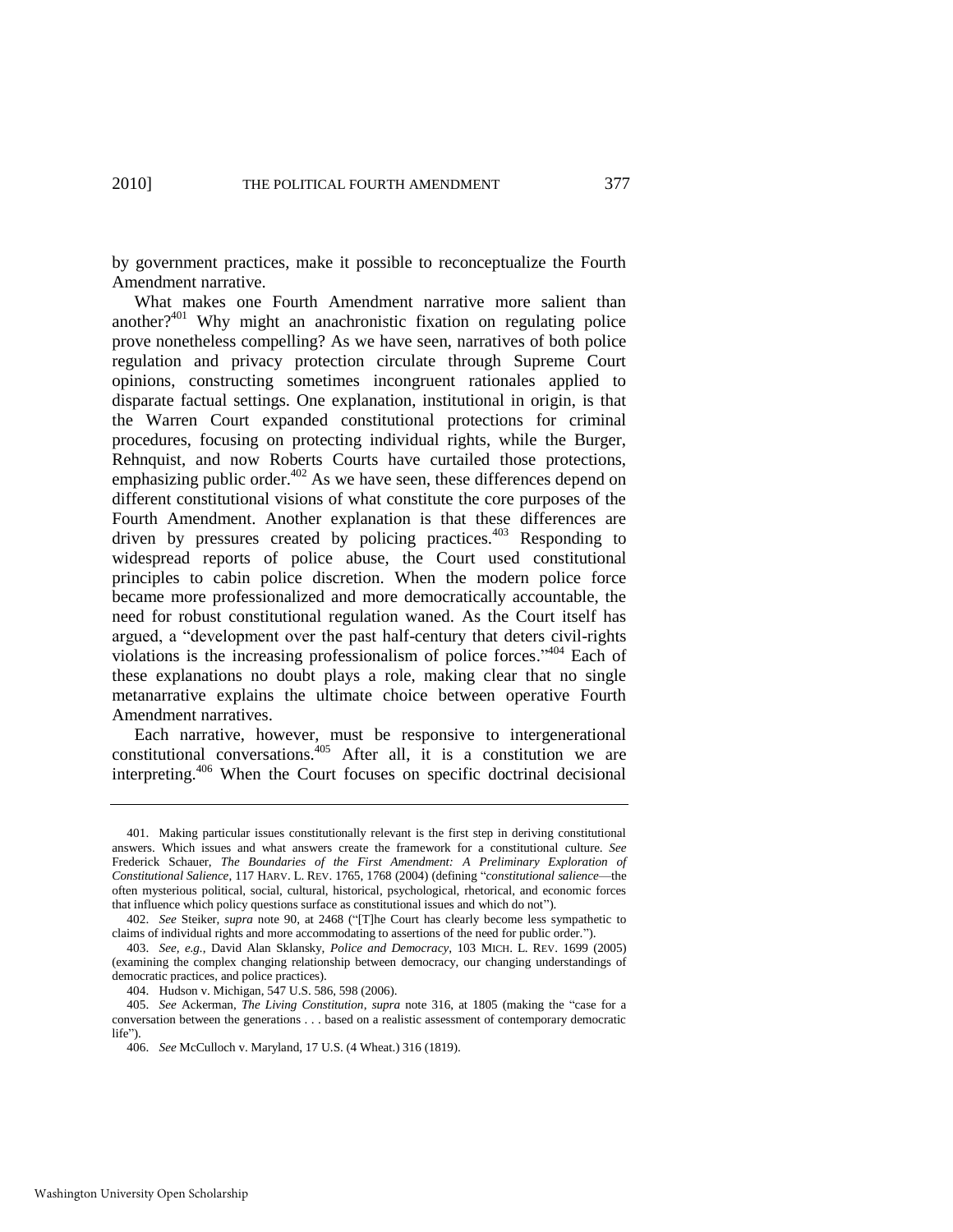rules in relative isolation from other constitutional principles, it is blind to the overall import of broader constitutional norms. Narratives focused on regulating police or protecting privacy each risk blinding us to the Fourth Amendment's broader constitutional setting. By looking at the historic origins of the Fourth Amendment in relation to substantive First Amendment concerns, and by examining the textual significance of protecting a "right of the people," this Article argues that the two dominant narratives overlook a central political purpose of the Fourth Amendment. The political Fourth Amendment seeks to protect the political liberties of the sovereign People who live their lives in public and shared spaces. Reading the Fourth Amendment's protection for the "rights" of the people" in relation to the First Amendment's guarantees of free speech and "the right of the people to peaceably assemble and petition" allows us to see how free speech can depend on the security of persons occupying both public and private places.

## **CONCLUSION**

The political Fourth Amendment may not change many doctrinal outcomes. It does, however, provide a constitutional basis for closer examination of more pervasive practices of public surveillance. Adding a substantive inquiry into the effects on political liberty of state practices could increase the cost of criminal law enforcement. Police work could become more difficult if, in addition to expectations of privacy, the police were limited by the liberty and dignity interests of persons. There is no avoiding the fact that using the Constitution to regulate criminal procedure increases the cost of criminal investigations. But the costs of continuing dissonance between the perception of protected constitutional liberties and the doctrinal reality of protecting privacy and regulating police may be even worse. We are led to believe that the Constitution protects against widespread surveillance when it, in fact, does not. As Carol Steiker has argued, under the present system, people often believe that the Constitution provides robust procedural protections, reducing the need for democratic pressure on the enactment, investigation, and prosecution of criminal laws. $407$  The public frequently may have false beliefs about constitutional criminal procedure, thereby distorting public policy. A more robust protection of liberty interests could aid in removing some of this

<sup>407.</sup> *See Steiker, supra* note [90,](#page-17-0) at 2550 ("There is good reason to fear that the public's overestimation of the constraints on law enforcement induced by acoustic separation currently skews public policy.").